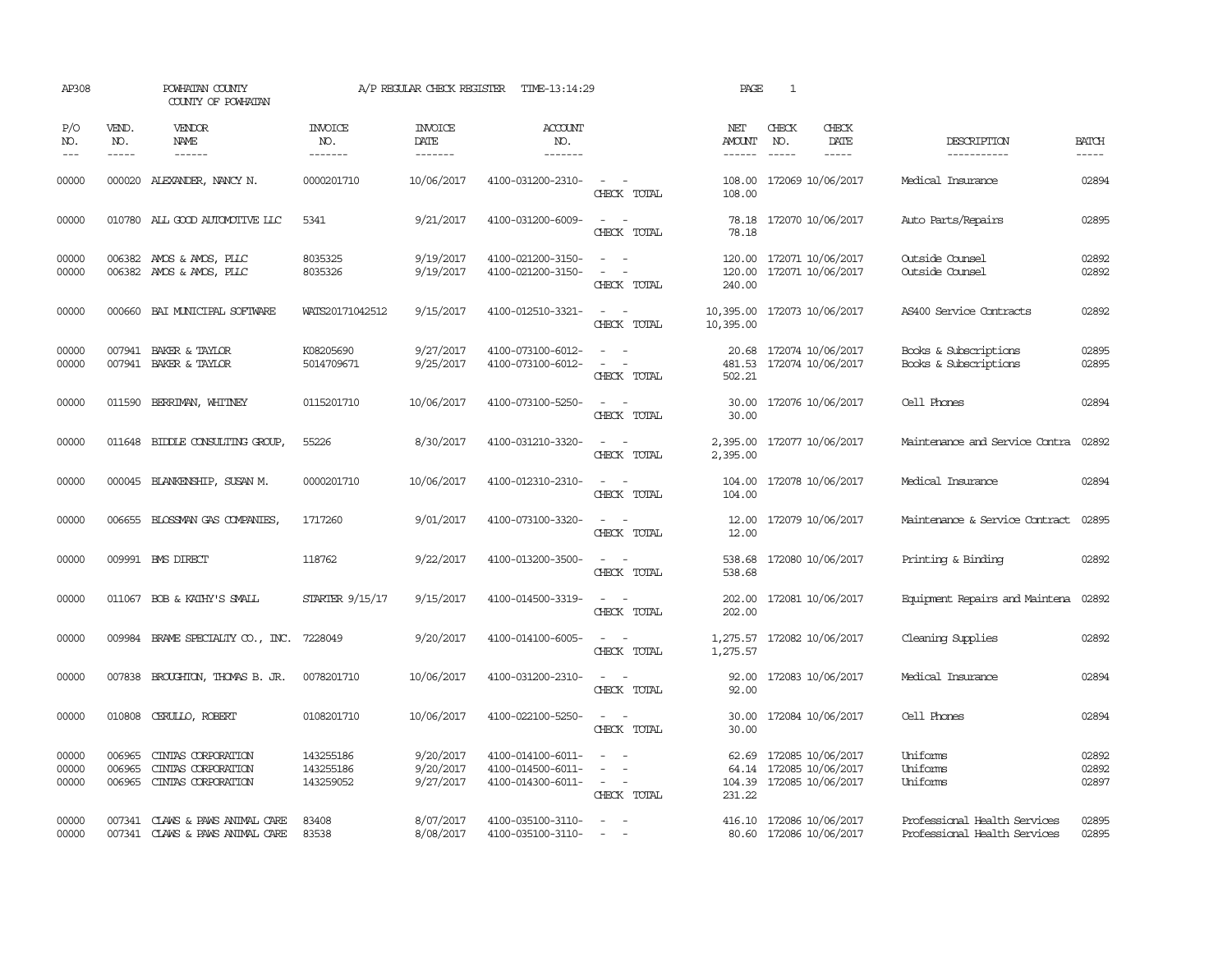| AP308                       |                               | POWHATAN COUNTY<br>COUNTY OF POWHATAN                |                           | A/P REGULAR CHECK REGISTER        | TIME-13:14:29                          |                          | PAGE          | 2                             |                                              |                                                                  |                             |
|-----------------------------|-------------------------------|------------------------------------------------------|---------------------------|-----------------------------------|----------------------------------------|--------------------------|---------------|-------------------------------|----------------------------------------------|------------------------------------------------------------------|-----------------------------|
| P/O<br>NO.<br>$\frac{1}{2}$ | VEND.<br>NO.<br>$\frac{1}{2}$ | <b>VENDOR</b><br>NAME<br>------                      | INVOICE<br>NO.<br>------- | <b>INVOICE</b><br>DATE<br>------- | <b>ACCOUNT</b><br>NO.<br>-------       |                          | NET<br>AMOUNT | CHECK<br>NO.<br>$\frac{1}{2}$ | CHECK<br>DATE<br>-----                       | DESCRIPTION<br>-----------                                       | <b>BATCH</b><br>$- - - - -$ |
|                             |                               |                                                      |                           |                                   |                                        |                          | $- - - - - -$ |                               |                                              |                                                                  |                             |
| 00000                       |                               | 007341 CLAWS & PAWS ANIMAL CARE                      | 83600                     | 8/10/2017                         | 4100-035100-3110-                      | $\overline{\phantom{a}}$ | 9.60          |                               | 172086 10/06/2017                            | Professional Health Services                                     | 02895                       |
| 00000                       | 007341                        | CLAWS & PAWS ANIMAL CARE                             | 83700                     | 8/16/2017                         | 4100-035100-3110-                      | $\overline{\phantom{a}}$ | 172.60        |                               | 172086 10/06/2017                            | Professional Health Services                                     | 02895                       |
| 00000                       | 007341                        | CLAWS & PAWS ANIMAL CARE                             | 83781                     | 8/22/2017                         | 4100-035100-3110-                      |                          | 160.50        |                               | 172086 10/06/2017                            | Professional Health Services                                     | 02895                       |
| 00000                       |                               | 007341 CLAWS & PAWS ANIMAL CARE                      | 83865                     | 8/22/2017                         | 4100-035100-3110-                      | $\sim$                   | 171.45        |                               | 172086 10/06/2017                            | Professional Health Services                                     | 02895                       |
| 00000                       |                               | 007341 CLAWS & PAWS ANIMAL CARE                      | 83894                     | 8/23/2017                         | 4100-035100-3110-                      | $\overline{\phantom{a}}$ | 74.15         |                               | 172086 10/06/2017                            | Professional Health Services                                     | 02895                       |
|                             |                               |                                                      |                           |                                   |                                        | CHECK TOTAL              | 1,085.00      |                               |                                              |                                                                  |                             |
| 00000                       |                               | 009636 CMS COMMUNICATIONS                            | 1690325                   | 9/05/2017                         | 4100-012510-6002-                      |                          | 440.00        |                               | 172087 10/06/2017                            | Computer Equipment-non-capital                                   | 02892                       |
|                             |                               |                                                      |                           |                                   |                                        | CHECK TOTAL              | 440.00        |                               |                                              |                                                                  |                             |
| 00000                       |                               | 007351 COLONY TIRE CORPORATION                       | 104985                    | 6/02/2017                         | 4100-032200-6009-                      |                          | 652.80        |                               | 172088 10/06/2017                            | Auto Repairs and Parts                                           | 02892                       |
|                             |                               |                                                      |                           |                                   |                                        | CHECK TOTAL              | 652.80        |                               |                                              |                                                                  |                             |
| 00000                       |                               | 009178 COMCAST                                       | 0093562 9/17              | 9/05/2017                         | 4100-035500-6014-                      |                          | 31.32         |                               | 172089 10/06/2017                            | Other Operating Supplies                                         | 02892                       |
| 00000                       | 009178                        | COMCAST                                              | 0097415 9/17              | 9/18/2017                         | 4100-073100-5260-                      |                          | 219.90        |                               | 172089 10/06/2017                            | <b>Internet</b>                                                  | 02895                       |
|                             |                               |                                                      |                           |                                   |                                        | CHECK TOTAL              | 251.22        |                               |                                              |                                                                  |                             |
| 00000                       |                               | 008615 COUNTY OF CHESTERFIELD                        | KNAPKE, ANTHONY           | 9/28/2017                         | 4100-031210-5540-                      | $\overline{\phantom{a}}$ | 75.00         |                               | 172093 10/06/2017                            | Conferences and Training                                         | 02892                       |
|                             |                               |                                                      |                           |                                   |                                        | CHECK<br>TOTAL           | 75.00         |                               |                                              |                                                                  |                             |
| 00000                       |                               | 012065 CRAIGS FIREARM SUPPLY INC                     | 9988                      | 9/19/2017                         | 4100-031200-6010-                      |                          |               |                               | 1,474.40 172094 10/06/2017                   | Ammition                                                         | 02895                       |
|                             |                               |                                                      |                           |                                   |                                        | CHECK<br>TOTAL           | 1,474.40      |                               |                                              |                                                                  |                             |
| 00000                       |                               | 010079 DEAL & LACHENEY P.C.                          | 4709                      | 10/02/2017                        | 4100-012210-3150-                      | $\overline{\phantom{a}}$ | 10,000.00     |                               | 172095 10/06/2017                            | Contracted County Attomey                                        | 02892                       |
|                             |                               |                                                      |                           |                                   |                                        | CHECK TOTAL              | 10,000.00     |                               |                                              |                                                                  |                             |
| 00000                       |                               | 007392 DEEP CREEK VOLUNTEER                          | 1ST QTR 2018              | 9/28/2017                         | 4100-032200-5425-                      | $\sim$                   | 2,758.35      |                               | 172096 10/06/2017                            | Rent - Fire Companies                                            | 02892                       |
|                             |                               |                                                      |                           |                                   |                                        | CHECK TOTAL              | 2,758.35      |                               |                                              |                                                                  |                             |
| 00000                       | 011224                        | ELECTRONIC SYSTEMS, INC.                             | IN787661                  | 9/25/2017                         | 4100-035100-3320-                      |                          |               |                               | .13 172099 10/06/2017                        | Landscaping - Animal Control                                     | 02892                       |
| 00000                       | 011224                        | ELECTRONIC SYSTEMS, INC.                             | IN787661                  | 9/25/2017                         | 4100-031200-3320-                      | $\sim$<br>$\overline{a}$ | 38.59         |                               | 172099 10/06/2017                            | Maintenance & Service Contract                                   | 02892                       |
| 00000                       | 011224                        | ELECTRONIC SYSTEMS, INC.                             | IN787661                  | 9/25/2017                         | 4100-012200-3320-                      | $\overline{\phantom{a}}$ | 48.31         |                               | 172099 10/06/2017                            | Maintenance & Service Contract                                   | 02892                       |
| 00000                       | 011224                        | ELECTRONIC SYSTEMS, INC.                             | IN787661                  | 9/25/2017                         | 4100-012310-3320-                      |                          |               |                               | 47.10 172099 10/06/2017                      | Maintenance & Service Contract                                   | 02892                       |
| 00000                       | 011224                        | ELECTRONIC SYSTEMS, INC.                             | IN787661                  | 9/25/2017                         | 4100-031210-3320-                      |                          |               |                               | 51.25 172099 10/06/2017                      | Maintenance and Service Contra                                   | 02892                       |
| 00000                       |                               | 011224 ELECTRONIC SYSTEMS, INC.                      | IN787661                  | 9/25/2017                         | 4100-012410-3320-                      | $\overline{\phantom{a}}$ |               |                               | 67.22 172099 10/06/2017                      | Maintenance & Service Contract                                   | 02892                       |
| 00000                       | 011224                        | ELECTRONIC SYSTEMS, INC.                             | IN787661                  | 9/25/2017                         | 4100-012510-3320-                      |                          | 10.26         |                               | 172099 10/06/2017                            | Maintenance & Service Contract                                   | 02892                       |
| 00000                       | 011224                        | ELECTRONIC SYSTEMS, INC.                             | IN787884                  | 9/25/2017                         | 4100-081100-3320-                      |                          |               |                               | 273.58 172099 10/06/2017                     | Maintenance & Service Contract                                   | 02892                       |
| 00000                       | 011224                        | ELECTRONIC SYSTEMS, INC.                             | IN787884                  | 9/25/2017                         | 4100-012320-6014-                      | $\equiv$                 |               |                               | 14.13 172099 10/06/2017                      | Other Operating Supplies                                         | 02892                       |
| 00000                       | 011224                        | 011224 ELECTRONIC SYSTEMS, INC.                      | IN787884                  | 9/25/2017<br>9/25/2017            | 4100-012310-3320-                      |                          |               |                               | 228.79 172099 10/06/2017                     | Maintenance & Service Contract<br>Maintenance & Service Contract | 02892<br>02892              |
| 00000<br>00000              | 011224                        | ELECTRONIC SYSTEMS, INC.<br>ELECTRONIC SYSTEMS, INC. | IN787884<br>IN787884      | 9/25/2017                         | 4100-081500-3320-<br>4100-034100-3320- | $\overline{\phantom{a}}$ | 47.95         |                               | 14.56 172099 10/06/2017<br>172099 10/06/2017 | Maintenance & Service Contract                                   | 02892                       |
| 00000                       | 011224                        | ELECTRONIC SYSTEMS, INC.                             | IN787884                  | 9/25/2017                         | 4100-012100-3320-                      | $\equiv$                 |               |                               | 123.72 172099 10/06/2017                     | Maintenance & Service Contract                                   | 02892                       |
| 00000                       | 011224                        | ELECTRONIC SYSTEMS, INC.                             | IN787884                  | 9/25/2017                         | 4100-012200-3320-                      | $\overline{\phantom{a}}$ | 75.63         |                               | 172099 10/06/2017                            | Maintenance & Service Contract                                   | 02892                       |
| 00000                       | 011224                        | ELECTRONIC SYSTEMS, INC.                             | IN787884                  | 9/25/2017                         | 4100-012510-3320-                      |                          | 8.99          |                               | 172099 10/06/2017                            | Maintenance & Service Contract                                   | 02892                       |
| 00000                       | 011224                        | ELECTRONIC SYSTEMS, INC.                             | IN787884                  | 9/25/2017                         | 4100-031200-3320-                      | $\overline{\phantom{a}}$ | 226.65        |                               | 172099 10/06/2017                            | Maintenance & Service Contract                                   | 02892                       |
| 00000                       | 011224                        | ELECTRONIC SYSTEMS, INC.                             | IN787884                  | 9/25/2017                         | 4100-035100-3320-                      | $\overline{\phantom{a}}$ | 2.70          |                               | 172099 10/06/2017                            | Landscaping - Animal Control                                     | 02892                       |
| 00000                       | 011224                        | ELECTRONIC SYSTEMS, INC.                             | IN787884                  | 9/25/2017                         | 4100-034100-3320-                      |                          | 2.83          |                               | 172099 10/06/2017                            | Maintenance & Service Contract                                   | 02892                       |
| 00000                       | 011224                        | ELECTRONIC SYSTEMS, INC.                             | IN787884                  | 9/25/2017                         | 4100-021600-3320-                      |                          | 14.68         |                               | 172099 10/06/2017                            | Maintenance & Service Contract                                   | 02892                       |
| 00000                       | 011224                        | ELECTRONIC SYSTEMS, INC.                             | IN787884                  | 9/25/2017                         | 4100-013200-3320-                      |                          | 255.98        |                               | 172099 10/06/2017                            | Maintenance & Service Contract                                   | 02892                       |
| 00000                       | 011224                        | ELECTRONIC SYSTEMS, INC.                             | 787661A                   | 9/25/2017                         | 4100-035100-3320-                      | $\overline{\phantom{a}}$ |               |                               | 25.83 172099 10/06/2017                      | Landscaping - Animal Control                                     | 02892                       |
| 00000                       | 011224                        | ELECTRONIC SYSTEMS, INC.                             | 787661A                   | 9/25/2017                         | 4100-014300-3320-                      |                          |               |                               | 14.00 172099 10/06/2017                      | Maintenance and Service Contra                                   | 02892                       |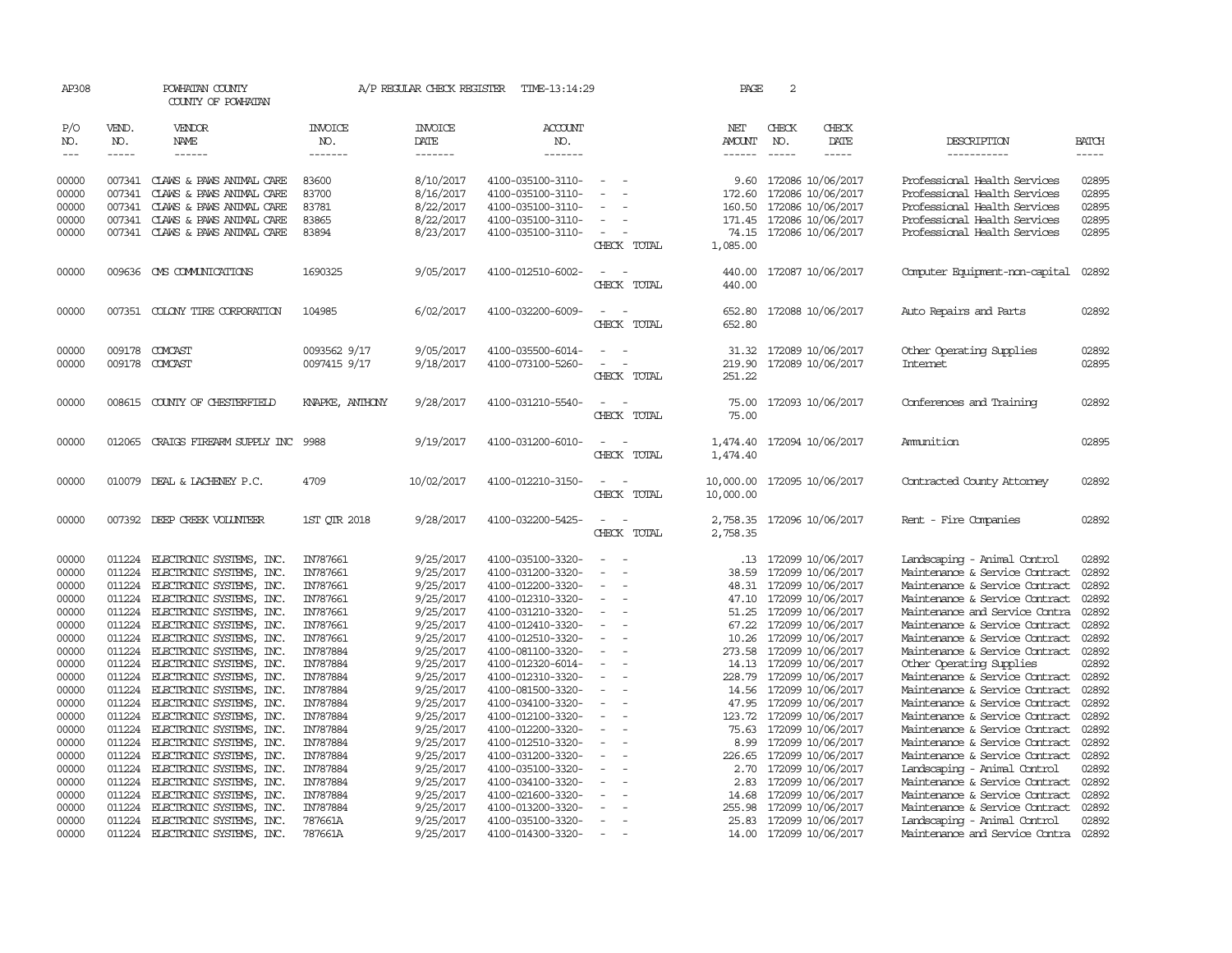| AP308                                                                |                                      | POWHATAN COUNTY<br>COUNTY OF POWHATAN                                                                                                                                                                                                                    |                                                                                      | A/P REGULAR CHECK REGISTER TIME-13:14:29                                                             |                                                                                                                                                                      |                                                                                                          | PAGE                           | 3                           |                                                                                                                                                                                                            |                                                                                                                                                                                                                                                                         |                                                             |
|----------------------------------------------------------------------|--------------------------------------|----------------------------------------------------------------------------------------------------------------------------------------------------------------------------------------------------------------------------------------------------------|--------------------------------------------------------------------------------------|------------------------------------------------------------------------------------------------------|----------------------------------------------------------------------------------------------------------------------------------------------------------------------|----------------------------------------------------------------------------------------------------------|--------------------------------|-----------------------------|------------------------------------------------------------------------------------------------------------------------------------------------------------------------------------------------------------|-------------------------------------------------------------------------------------------------------------------------------------------------------------------------------------------------------------------------------------------------------------------------|-------------------------------------------------------------|
| P/O<br>NO.<br>$---$                                                  | VEND.<br>NO.<br>$- - - - -$          | VENDOR<br>NAME                                                                                                                                                                                                                                           | INVOICE<br>NO.<br>--------                                                           | INVOICE<br>DATE<br>--------                                                                          | <b>ACCOUNT</b><br>NO.<br>-------                                                                                                                                     |                                                                                                          | NET<br>AMOUNT<br>$- - - - - -$ | CHECK<br>NO.<br>$- - - - -$ | CHECK<br>DATE<br>$\frac{1}{2}$                                                                                                                                                                             | DESCRIPTION<br>-----------                                                                                                                                                                                                                                              | <b>BATCH</b><br>$\frac{1}{2}$                               |
| 00000<br>00000<br>00000<br>00000<br>00000<br>00000<br>00000<br>00000 | 011224<br>011224<br>011224<br>011224 | ELECTRONIC SYSTEMS, INC.<br>ELECTRONIC SYSTEMS, INC.<br>011224 ELECTRONIC SYSTEMS, INC.<br>011224 ELECTRONIC SYSTEMS, INC.<br>ELECTRONIC SYSTEMS, INC.<br>011224 ELECTRONIC SYSTEMS, INC.<br>011224 ELECTRONIC SYSTEMS, INC.<br>ELECTRONIC SYSTEMS, INC. | 787661A<br>787661A<br>787661A<br>787661A<br>787661A<br>787661A<br>787661A<br>787661A | 9/25/2017<br>9/25/2017<br>9/25/2017<br>9/25/2017<br>9/25/2017<br>9/25/2017<br>9/25/2017<br>9/25/2017 | 4100-012100-3320-<br>4100-012310-3320-<br>4100-031210-3320-<br>4100-012200-3320-<br>4100-012220-3320-<br>4100-071110-3320-<br>4100-014100-3320-<br>4100-031200-3320- | $\equiv$<br>$\sim$<br>$\sim$<br>$\equiv$<br>$\sim$                                                       | 39.83<br>14.00                 |                             | 172099 10/06/2017<br>105.49 172099 10/06/2017<br>65.66 172099 10/06/2017<br>25.83 172099 10/06/2017<br>25.83 172099 10/06/2017<br>14.00 172099 10/06/2017<br>172099 10/06/2017<br>177.49 172099 10/06/2017 | Maintenance & Service Contract<br>Maintenance & Service Contract<br>Maintenance and Service Contra<br>Maintenance & Service Contract<br>Maintenance and service contra 02892<br>General Maintenance<br>Maintenance & Service Contract<br>Maintenance & Service Contract | 02892<br>02892<br>02892<br>02892<br>02892<br>02892<br>02892 |
| 00000<br>00000                                                       | 011224                               | ELECTRONIC SYSTEMS, INC.<br>011224 ELECTRONIC SYSTEMS, INC.                                                                                                                                                                                              | 787661A<br>787661A                                                                   | 9/25/2017<br>9/25/2017                                                                               | 4100-012410-3320-<br>4100-012510-3320-                                                                                                                               | $\equiv$<br>$\overline{\phantom{0}}$<br>CHECK TOTAL                                                      | 2,278.47                       |                             | 191.66 172099 10/06/2017<br>25.80 172099 10/06/2017                                                                                                                                                        | Maintenance & Service Contract<br>Maintenance & Service Contract                                                                                                                                                                                                        | 02892<br>02892                                              |
| 00000                                                                |                                      | 006074 EVIDENT, INC.                                                                                                                                                                                                                                     | 123808A                                                                              | 9/19/2017                                                                                            | 4100-031200-6014-                                                                                                                                                    | CHECK TOTAL                                                                                              | 657.30                         |                             | 657.30 172100 10/06/2017                                                                                                                                                                                   | Other Operating Supplies                                                                                                                                                                                                                                                | 02895                                                       |
| 00000                                                                |                                      | 006666 FINE CREEK FIRE DEPT                                                                                                                                                                                                                              | 1ST QTR FY2018                                                                       | 9/28/2017                                                                                            | 4100-032200-5425-                                                                                                                                                    | $\sim$<br>CHECK TOTAL                                                                                    | 3,278.00                       |                             | 3,278.00 172101 10/06/2017                                                                                                                                                                                 | Rent - Fire Companies                                                                                                                                                                                                                                                   | 02892                                                       |
| 00000                                                                |                                      | 001380 FORD, SUSAN P.                                                                                                                                                                                                                                    | 0013201710                                                                           | 10/06/2017                                                                                           | 4100-012310-2310-                                                                                                                                                    | CHECK TOTAL                                                                                              | 104.00                         |                             | 104.00 172102 10/06/2017                                                                                                                                                                                   | Medical Insurance                                                                                                                                                                                                                                                       | 02894                                                       |
| 00000                                                                |                                      | 009280 GOODMAN SPECIALIZED                                                                                                                                                                                                                               | 14359G                                                                               | 7/03/2017                                                                                            | 4100-032200-6009-                                                                                                                                                    | CHECK TOTAL                                                                                              | 1,545.35                       |                             | 1,545.35 172103 10/06/2017                                                                                                                                                                                 | Auto Repairs and Parts                                                                                                                                                                                                                                                  | 02892                                                       |
| 00000                                                                |                                      | 006013 GRAINGER                                                                                                                                                                                                                                          | 9549870484                                                                           | 9/07/2017                                                                                            | 4100-014100-6100-                                                                                                                                                    | CHECK TOTAL                                                                                              | 145.00                         |                             | 145.00 172105 10/06/2017                                                                                                                                                                                   | Personal Protective Equipment                                                                                                                                                                                                                                           | 02892                                                       |
| 00000                                                                |                                      | 011149 HERTLESS BROTHERS                                                                                                                                                                                                                                 | 9977                                                                                 | 9/26/2017                                                                                            | 4100-014100-3310-                                                                                                                                                    | $\sim 100$ km s $^{-1}$<br>CHECK TOTAL                                                                   | 3,900.00                       |                             | 3,900.00 172106 10/06/2017                                                                                                                                                                                 | Repairs & Maintenance                                                                                                                                                                                                                                                   | 02892                                                       |
| 00000<br>00000                                                       |                                      | 010487 IBM CORPORATION<br>010487 IBM CORPORATION                                                                                                                                                                                                         | Q7244FU<br>Q7244FU                                                                   | 10/01/2017<br>10/01/2017                                                                             | 4100-095101-9300-<br>4100-095101-9301-                                                                                                                               | $\overline{a}$<br>$\overline{\phantom{a}}$<br>$\omega_{\rm{max}}$ and $\omega_{\rm{max}}$<br>CHECK TOTAL | 854.57                         |                             | 812.51 172107 10/06/2017<br>42.06 172107 10/06/2017                                                                                                                                                        | AS400 Lease - Principal<br>AS400 Lease - Interest                                                                                                                                                                                                                       | 02892<br>02892                                              |
| 00000<br>00000                                                       |                                      | 010231 J & K HEAVY TRUCKS &<br>010231 J & K HEAVY TRUCKS &                                                                                                                                                                                               | 9483<br>9496                                                                         | 9/25/2017<br>9/27/2017                                                                               | 4100-032200-6009-<br>4100-032200-6009-                                                                                                                               | CHECK TOTAL                                                                                              | 256.18                         |                             | 116.11 172108 10/06/2017<br>140.07 172108 10/06/2017                                                                                                                                                       | Auto Repairs and Parts<br>Auto Repairs and Parts                                                                                                                                                                                                                        | 02892<br>02892                                              |
| 00000                                                                |                                      | 000120 JAMES RIVER AIR                                                                                                                                                                                                                                   | S84257                                                                               | 8/31/2017                                                                                            | 4100-032220-3310-                                                                                                                                                    | CHECK TOTAL                                                                                              | 537.50                         |                             | 537.50 172109 10/06/2017                                                                                                                                                                                   | Repairs & Maintenance                                                                                                                                                                                                                                                   | 02892                                                       |
| 00000                                                                | 007874                               | JONES, LINDA HOLLIN                                                                                                                                                                                                                                      | 0078201710                                                                           | 10/06/2017                                                                                           | 4100-012220-5250-                                                                                                                                                    | CHECK TOTAL                                                                                              | 30.00<br>30.00                 |                             | 172111 10/06/2017                                                                                                                                                                                          | Cell Phones                                                                                                                                                                                                                                                             | 02894                                                       |
| 00000                                                                |                                      | 011973 KURNOS, JULIANNE N.                                                                                                                                                                                                                               | 0119201710                                                                           | 10/06/2017                                                                                           | 4100-081100-5250-                                                                                                                                                    | CHECK TOTAL                                                                                              | 30.00                          |                             | 30.00 172112 10/06/2017                                                                                                                                                                                    | Cell Phones                                                                                                                                                                                                                                                             | 02894                                                       |
| 00000                                                                |                                      | 006672 MACON FIRE DEPARTMENT                                                                                                                                                                                                                             | 1ST QTR FY18                                                                         | 9/28/2017                                                                                            | 4100-032200-5425-                                                                                                                                                    | $\sim$<br>CHECK TOTAL                                                                                    | 2,492.00                       |                             | 2,492.00 172113 10/06/2017                                                                                                                                                                                 | Rent - Fire Companies                                                                                                                                                                                                                                                   | 02892                                                       |
| 00000                                                                |                                      | 009552 MANSFIELD OIL COMPANY                                                                                                                                                                                                                             | SOLCD-356538                                                                         | 10/02/2017                                                                                           | 4100-032200-5120-                                                                                                                                                    | $\sim$<br>CHECK TOTAL                                                                                    | 71.90                          |                             | 71.90 172114 10/06/2017                                                                                                                                                                                    | Apparatus Fuel                                                                                                                                                                                                                                                          | 02895                                                       |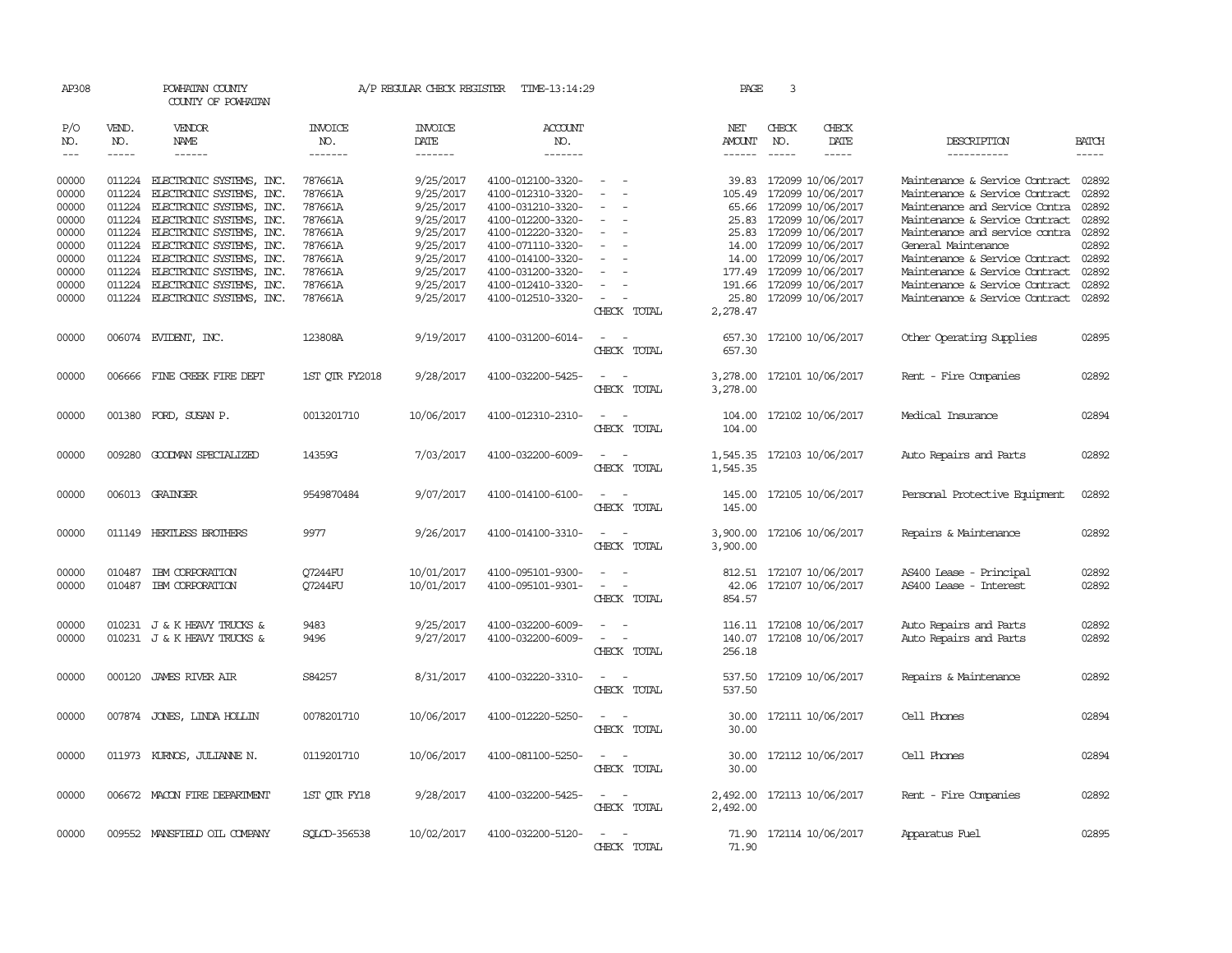| AP308                            |                            | POWHATAN COUNTY<br>COUNTY OF POWHATAN                                                               |                                  | A/P REGULAR CHECK REGISTER                       | TIME-13:14:29                                                                    |                                                                                                                             | PAGE                             | $\overline{4}$ |                                                                                               |                                                                                  |                                  |
|----------------------------------|----------------------------|-----------------------------------------------------------------------------------------------------|----------------------------------|--------------------------------------------------|----------------------------------------------------------------------------------|-----------------------------------------------------------------------------------------------------------------------------|----------------------------------|----------------|-----------------------------------------------------------------------------------------------|----------------------------------------------------------------------------------|----------------------------------|
| P/O<br>NO.<br>$---$              | VEND.<br>NO.               | VENDOR<br>NAME<br>------                                                                            | <b>INVOICE</b><br>NO.<br>------- | <b>INVOICE</b><br>DATE<br>-------                | <b>ACCOUNT</b><br>NO.<br>-------                                                 |                                                                                                                             | NET<br><b>AMOUNT</b><br>------   | CHECK<br>NO.   | CHECK<br>DATE<br>-----                                                                        | DESCRIPTION<br>-----------                                                       | <b>BATCH</b><br>$- - - - -$      |
| 00000                            |                            | 011354 MATTHEW BENDER & CO, INC.                                                                    | 95928960                         | 9/13/2017                                        | 4100-011010-3002-                                                                | $\sim$ $\sim$<br>CHECK TOTAL                                                                                                | 221.11                           |                | 221.11 172115 10/06/2017                                                                      | County Code                                                                      | 02892                            |
| 00000                            |                            | 006146 MCCLELLAN, WENDY SUSAN                                                                       | <b>ANUAL DUES'17</b>             | 10/01/2017                                       | 4100-031710-5810-                                                                | $\frac{1}{2} \left( \frac{1}{2} \right) \left( \frac{1}{2} \right) = \frac{1}{2} \left( \frac{1}{2} \right)$<br>CHECK TOTAL | 100.00<br>100.00                 |                | 172116 10/06/2017                                                                             | Dues/Association Memberships                                                     | 02895                            |
| 00000                            |                            | 011840 MCI COMM SERVICE                                                                             | 8045985656 9/17                  | 9/11/2017                                        | 4100-031200-5240-                                                                | $\sim$<br>$\sim$<br>CHECK TOTAL                                                                                             | 92.41                            |                | 92.41 172117 10/06/2017                                                                       | Long Distance                                                                    | 02893                            |
| 00000                            |                            | 010646 MURRAY AUTOMOTTVE                                                                            | 0022845                          | 9/29/2017                                        | 4100-032200-6009-                                                                | $\overline{\phantom{a}}$<br>$\sim$<br>CHECK TOTAL                                                                           | 240.99<br>240.99                 |                | 172119 10/06/2017                                                                             | Auto Repairs and Parts                                                           | 02897                            |
| 00000                            | 007422 NACO                |                                                                                                     | 199560                           | 9/11/2017                                        | 4100-012100-5810-                                                                | $\sim$<br>CHECK TOTAL                                                                                                       | 460.00<br>460.00                 |                | 172120 10/06/2017                                                                             | Dues/Association Memberships                                                     | 02893                            |
| 00000                            |                            | 008404 PEST MASTERS, INC.                                                                           | 351608                           | 9/26/2017                                        | 4100-032220-3320-                                                                | $\sim$<br>CHECK TOTAL                                                                                                       | 120.00<br>120.00                 |                | 172122 10/06/2017                                                                             | Maintenance & Service Contract                                                   | 02893                            |
| 00000<br>00000                   | 000375<br>000375           | PIEDMONT REGIONAL JAIL<br>PIEDMONT REGIONAL JAIL                                                    | 130<br>131                       | 8/31/2017<br>9/30/2017                           | 4100-033400-3841-<br>4100-033400-3841-                                           | $\sim$<br>$\overline{a}$<br>CHECK TOTAL                                                                                     | 3,546.00<br>6,120.00<br>9,666.00 |                | 172123 10/06/2017<br>172123 10/06/2017                                                        | Detention of Adults<br>Detention of Adults                                       | 02895<br>02895                   |
| 00000                            |                            | 007962 PITNEY BOWES GLOBAL                                                                          | 3304531324                       | 9/26/2017                                        | 4100-012410-3320-                                                                | $\sim$<br>$\sim$<br>CHECK TOTAL                                                                                             | 595.23<br>595.23                 |                | 172124 10/06/2017                                                                             | Maintenance & Service Contract                                                   | 02895                            |
| 00000                            |                            | 009638 POE, INEZ L                                                                                  | 0096201710                       | 10/06/2017                                       | 4100-013200-2310-                                                                | $\equiv$<br>$\sim$<br>CHECK TOTAL                                                                                           | 120.00<br>120.00                 |                | 172125 10/06/2017                                                                             | Medical Insurance                                                                | 02894                            |
| 00000                            | 011929                     | POMPEI, ANDREW                                                                                      | 0119201710                       | 10/06/2017                                       | 4100-081100-5250-                                                                | CHECK TOTAL                                                                                                                 | 30.00<br>30.00                   |                | 172126 10/06/2017                                                                             | Cell Phones                                                                      | 02894                            |
| 00000                            | 001980                     | POORE, FRANCES                                                                                      | 0019201710                       | 10/06/2017                                       | 4100-012100-2310-                                                                | $\equiv$<br>CHECK TOTAL                                                                                                     | 88.00<br>88.00                   |                | 172127 10/06/2017                                                                             | Medical Insurance                                                                | 02894                            |
| 00000                            |                            | 006043 POWERS, KATHRYN C.                                                                           | 0060201710                       | 10/06/2017                                       | 4100-021600-2310-                                                                | $ -$<br>CHECK TOTAL                                                                                                         | 120.00<br>120.00                 |                | 172128 10/06/2017                                                                             | Medical Insurance                                                                | 02894                            |
| 00000                            | 001250                     | POWHATAN AUTO & TRACTOR                                                                             | 467781                           | 9/25/2017                                        | 4100-031200-6009-                                                                | $\overline{\phantom{a}}$<br>CHECK TOTAL                                                                                     | 5.34<br>5.34                     |                | 172129 10/06/2017                                                                             | Auto Parts/Repairs                                                               | 02895                            |
| 00000<br>00000<br>00000<br>00000 | 006914<br>006914<br>006914 | POWHATAN AUTO REPAIR<br>POWHATAN AUTO REPAIR<br>POWHATAN AUTO REPAIR<br>006914 POWHATAN AUTO REPAIR | 911<br>912<br>913<br>914         | 9/19/2017<br>9/21/2017<br>9/25/2017<br>9/25/2017 | 4100-031200-6009-<br>4100-031200-6009-<br>4100-031200-6008-<br>4100-031200-6009- | $\equiv$<br>CHECK TOTAL                                                                                                     | 1,095.40<br>486.00<br>1,866.81   |                | 172130 10/06/2017<br>237.46 172130 10/06/2017<br>47.95 172130 10/06/2017<br>172130 10/06/2017 | Auto Parts/Repairs<br>Auto Parts/Repairs<br>Gas/Grease/Oil<br>Auto Parts/Repairs | 02895<br>02895<br>02895<br>02895 |
| 00000                            | 008294                     | POWHATAN COUNTY PUBLIC                                                                              | 0082201710                       | 10/06/2017                                       | 4100-031200-2310-                                                                | $\sim$<br>CHECK TOTAL                                                                                                       | 681.50<br>681.50                 |                | 172132 10/06/2017                                                                             | Medical Insurance                                                                | 02894                            |
| 00000<br>00000                   | 012064<br>012064           | POWHATAN COUNTY TREASURER 191 9/15/17<br>POWHATAN COUNTY TREASURER 192 9/17                         |                                  | 9/15/2017<br>9/15/2017                           | 4100-073100-5140-<br>4100-035100-5140-                                           | $\sim$<br>$\sim$<br>CHECK TOTAL                                                                                             | 291.49<br>442.08                 |                | 150.59 172133 10/06/2017<br>172133 10/06/2017                                                 | Sewer<br>Sewer                                                                   | 02895<br>02895                   |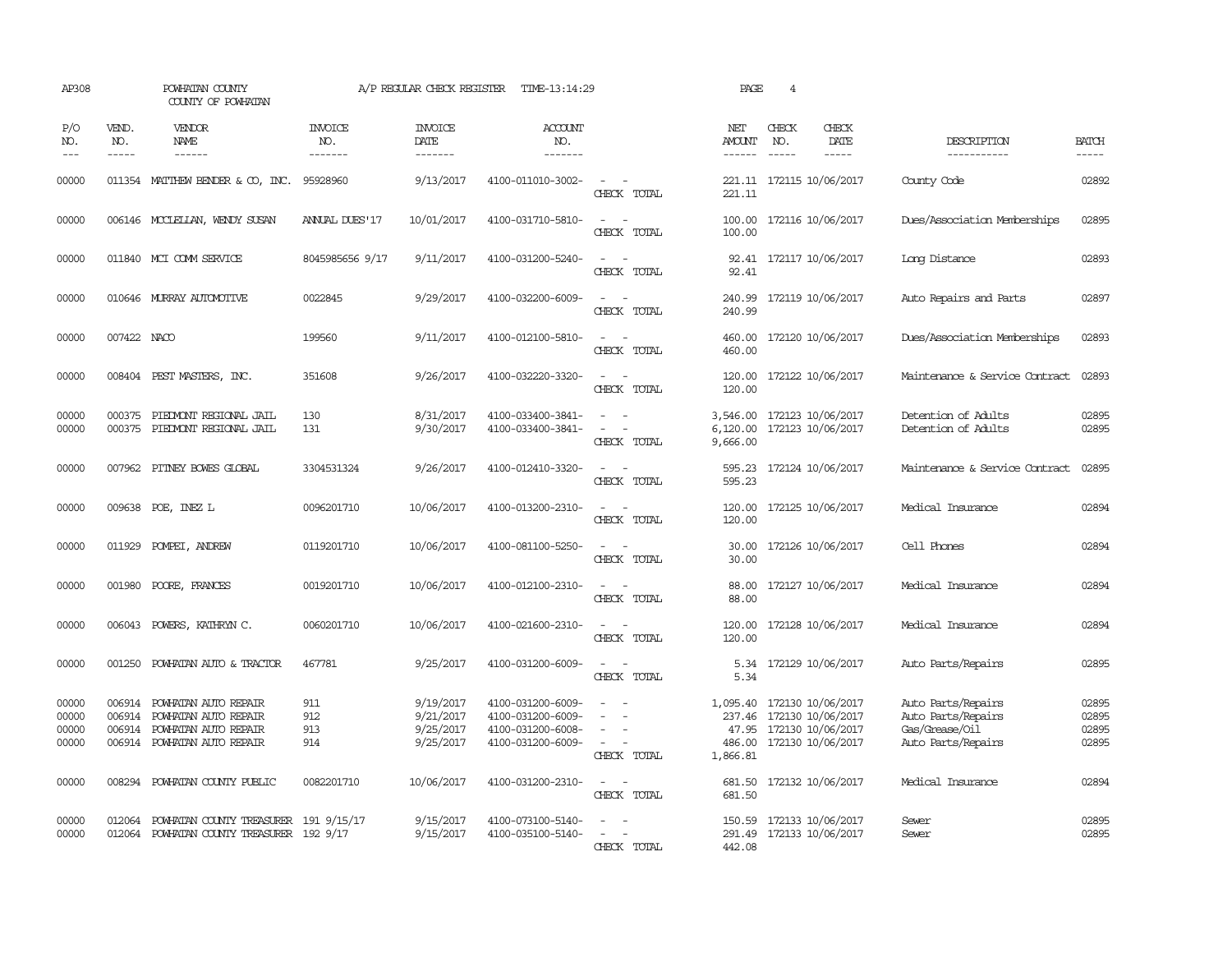| AP308                                     |                                      | POWHATAN COUNTY<br>COUNTY OF POWHATAN                                                                                                        |                                                       | A/P REGULAR CHECK REGISTER                                    | TIME-13:14:29                                                                                         |                                                                                                                             | PAGE                                       | 5                             |                                                                                                                            |                                                                                                            |                                           |
|-------------------------------------------|--------------------------------------|----------------------------------------------------------------------------------------------------------------------------------------------|-------------------------------------------------------|---------------------------------------------------------------|-------------------------------------------------------------------------------------------------------|-----------------------------------------------------------------------------------------------------------------------------|--------------------------------------------|-------------------------------|----------------------------------------------------------------------------------------------------------------------------|------------------------------------------------------------------------------------------------------------|-------------------------------------------|
| P/O<br>NO.<br>$---$                       | VEND.<br>NO.<br>$- - - - -$          | <b>VENDOR</b><br>NAME<br>$- - - - - -$                                                                                                       | <b>INVOICE</b><br>NO.<br>-------                      | <b>INVOICE</b><br>DATE<br>-------                             | <b>ACCOUNT</b><br>NO.<br>-------                                                                      |                                                                                                                             | NET<br><b>AMOUNT</b><br>------             | CHECK<br>NO.<br>$\frac{1}{2}$ | CHECK<br>DATE<br>-----                                                                                                     | DESCRIPTION<br>-----------                                                                                 | <b>BATCH</b><br>-----                     |
| 00000                                     | 006765                               | POWHATAN VOLUNTEER RESCUE                                                                                                                    | 1ST QTR 2018                                          | 9/28/2017                                                     | 4100-032200-5425-                                                                                     | CHECK TOTAL                                                                                                                 | 4,300.50<br>4,300.50                       |                               | 172134 10/06/2017                                                                                                          | Rent - Fire Companies                                                                                      | 02892                                     |
| 00000<br>00000<br>00000                   | 010777<br>010777<br>010777           | PRESEARCH BACKGROUND<br>PRESEARCH BACKGROUND<br>PRESEARCH BACKGROUND                                                                         | 58665-85<br>58780-85<br>59006-85                      | 6/01/2017<br>7/01/2017<br>9/01/2017                           | 4100-083500-7002-<br>4100-083500-7002-<br>4100-083500-7002-                                           | $\overline{\phantom{a}}$<br>CHECK TOTAL                                                                                     | 19.90<br>19.90<br>44.80                    |                               | 172135 10/06/2017<br>5.00 172135 10/06/2017<br>172135 10/06/2017                                                           | Criminal History/Background Ch<br>Criminal History/Background Ch<br>Criminal History/Background Ch         | 02893<br>02893<br>02893                   |
| 00000<br>00000<br>00000<br>00000<br>00000 | 006474<br>006474<br>006474           | PROGRESSIVE AUTO WORKS<br>PROGRESSIVE AUTO WORKS<br>PROGRESSIVE AUTO WORKS<br>006474 PROGRESSIVE AUTO WORKS<br>006474 PROGRESSIVE AUTO WORKS | 0034991<br>0034998<br>0035016<br>0035045<br>0035095   | 9/15/2017<br>9/20/2017<br>9/20/2017<br>9/22/2017<br>9/28/2017 | 4100-031200-6009-<br>4100-031200-6009-<br>4100-031200-6009-<br>4100-031200-6009-<br>4100-031200-6009- | $\equiv$<br>$\overline{\phantom{a}}$<br>$\sim$<br>CHECK TOTAL                                                               | 719.48<br>560.46<br>3,420.56               |                               | 172136 10/06/2017<br>609.45 172136 10/06/2017<br>172136 10/06/2017<br>890.73 172136 10/06/2017<br>640.44 172136 10/06/2017 | Auto Parts/Repairs<br>Auto Parts/Repairs<br>Auto Parts/Repairs<br>Auto Parts/Repairs<br>Auto Parts/Repairs | 02895<br>02895<br>02895<br>02895<br>02895 |
| 00000                                     |                                      | 009518 QUARLES PETROLEUM, INC.                                                                                                               | CT-0914341                                            | 9/30/2017                                                     | 4100-031200-6008-                                                                                     | $\sim$<br>$\sim$<br>CHECK TOTAL                                                                                             | 1,922.41                                   |                               | 1,922.41 172137 10/06/2017                                                                                                 | Gas/Grease/Oil                                                                                             | 02895                                     |
| 00000<br>00000<br>00000<br>00000          | 000780<br>000780<br>000780<br>000780 | <b>CUILL CORPORATION</b><br><b>QUILL CORPORATION</b><br><b>CUILL CORPORATION</b><br><b>QUILL CORPORATION</b>                                 | 9681860<br>1168884<br>9980001<br>9991852              | 9/07/2017<br>9/26/2017<br>9/19/2017<br>9/20/2017              | 4100-014100-3310-<br>4100-012410-6001-<br>4100-031710-6001-<br>4100-031710-6001-                      | $\sim$<br>$\overline{\phantom{a}}$<br>$\sim$<br>$\sim$<br>CHECK TOTAL                                                       | 79.99<br>113.25<br>40.60<br>7.64<br>241.48 |                               | 172138 10/06/2017<br>172138 10/06/2017<br>172138 10/06/2017<br>172138 10/06/2017                                           | Repairs & Maintenance<br>Office Supplies<br>Office Supplies<br>Office Supplies                             | 02893<br>02895<br>02895<br>02895          |
| 00000<br>00000                            |                                      | 000620 R. C. GOODWYN & SONS, INC<br>000620 R. C. GOODWYN & SONS, INC 0781417                                                                 | 0781283                                               | 9/05/2017<br>9/06/2017                                        | 4100-014600-3310-<br>4100-014100-6004-                                                                | CHECK TOTAL                                                                                                                 | 25.97<br>8.48<br>34.45                     |                               | 172139 10/06/2017<br>172139 10/06/2017                                                                                     | Repairs and Maintenance<br>Tools and Equipment                                                             | 02893<br>02893                            |
| 00000                                     |                                      | 006466 RADIO COMMUNICATION OF VA 801000486-1                                                                                                 |                                                       | 5/26/2017                                                     | 4100-032200-3310-                                                                                     | $\sim$<br>$\overline{\phantom{a}}$<br>CHECK TOTAL                                                                           | 196.32<br>196.32                           |                               | 172140 10/06/2017                                                                                                          | Equipment Repair                                                                                           | 02893                                     |
| 00000                                     | 011222                               | RESPONSIBLE FAIHERS AND                                                                                                                      | OCT 2017                                              | 10/03/2017                                                    | 4100-053910-5643-                                                                                     | CHECK TOTAL                                                                                                                 | 2,940.00<br>2,940.00                       |                               | 172141 10/06/2017                                                                                                          | PCCAA Services - Federal CSBG                                                                              | 02895                                     |
| 00000                                     |                                      | 009077 REYNOLDS, SHIRLEY                                                                                                                     | 0090201710                                            | 10/06/2017                                                    | 4100-031200-2310-                                                                                     | $\overline{\phantom{a}}$<br>$\overline{\phantom{a}}$<br>CHECK TOTAL                                                         | 96.00<br>96.00                             |                               | 172142 10/06/2017                                                                                                          | Medical Insurance                                                                                          | 02894                                     |
| 00000<br>00000<br>00000                   | 007942<br>007942                     | RICHMOND SUBURBAN<br>RICHMOND SUBURBAN<br>007942 RICHMOND SUBURBAN                                                                           | I00006074660913<br>I00006074660920<br>I00006088830913 | 9/13/2017<br>9/20/2017<br>9/13/2017                           | 4100-011010-3600-<br>4100-011010-3600-<br>4100-012410-3600-                                           | $\equiv$<br>$\sim$<br>$\overline{\phantom{a}}$<br>CHECK TOTAL                                                               | 204.75<br>204.75<br>175.50<br>585.00       |                               | 172143 10/06/2017<br>172143 10/06/2017<br>172143 10/06/2017                                                                | Advertising<br>Advertising<br>Advertising                                                                  | 02895<br>02895<br>02895                   |
| 00000                                     |                                      | 007882 ROSS, ANDREA S.                                                                                                                       | <b>BAI MTG 9/17</b>                                   | 9/15/2017                                                     | 4100-012310-5510-                                                                                     | $\overline{\phantom{a}}$<br>$\overline{\phantom{a}}$<br>CHECK TOTAL                                                         | 110.21<br>110.21                           |                               | 172144 10/06/2017                                                                                                          | Travel/Mileage/Parking/Tolls                                                                               | 02893                                     |
| 00000                                     |                                      | 008089 RUBLE-MULVANEY ASSOC., INC 2424                                                                                                       |                                                       | 9/27/2017                                                     | 4100-073100-3140-                                                                                     | $\frac{1}{2} \left( \frac{1}{2} \right) \left( \frac{1}{2} \right) = \frac{1}{2} \left( \frac{1}{2} \right)$<br>CHECK TOTAL | 2,250.00<br>2,250.00                       |                               | 172145 10/06/2017                                                                                                          | Professional Services                                                                                      | 02895                                     |
| 00000                                     |                                      | 011800 SCHARDEIN, BRET                                                                                                                       | 0118201710                                            | 10/06/2017                                                    | 4100-081100-5250-                                                                                     | CHECK TOTAL                                                                                                                 | 30.00<br>30.00                             |                               | 172146 10/06/2017                                                                                                          | Cell Phones                                                                                                | 02894                                     |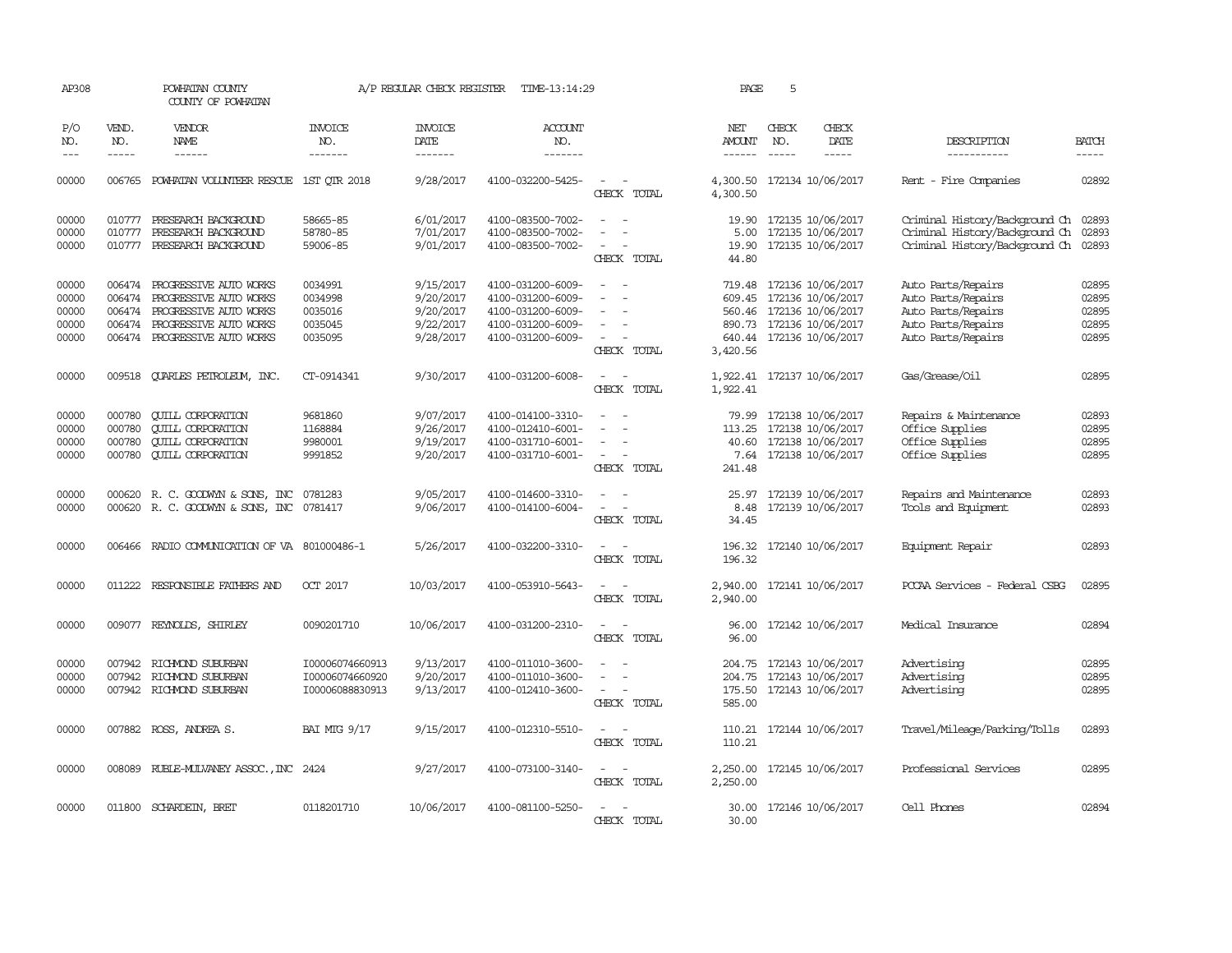| AP308                                              |                                                          | POWHATAN COUNTY<br>COUNTY OF POWHATAN                                                                                                        |                                                                                                                | A/P REGULAR CHECK REGISTER                                                 | TIME-13:14:29                                                                                                              |                                                                           | PAGE                              | 6                           |                                                                                                                                                      |                                                                                                                                       |                                                    |
|----------------------------------------------------|----------------------------------------------------------|----------------------------------------------------------------------------------------------------------------------------------------------|----------------------------------------------------------------------------------------------------------------|----------------------------------------------------------------------------|----------------------------------------------------------------------------------------------------------------------------|---------------------------------------------------------------------------|-----------------------------------|-----------------------------|------------------------------------------------------------------------------------------------------------------------------------------------------|---------------------------------------------------------------------------------------------------------------------------------------|----------------------------------------------------|
| P/O<br>NO.<br>$---$                                | VEND.<br>NO.<br>$- - - - -$                              | VENDOR<br>NAME                                                                                                                               | <b>INVOICE</b><br>NO.<br>-------                                                                               | <b>INVOICE</b><br>DATE<br>-------                                          | <b>ACCOUNT</b><br>NO.<br>-------                                                                                           |                                                                           | NET<br><b>AMOUNT</b><br>------    | CHECK<br>NO.<br>$- - - - -$ | CHECK<br>DATE<br>$- - - - -$                                                                                                                         | DESCRIPTION<br>-----------                                                                                                            | <b>BATCH</b><br>-----                              |
| 00000                                              | 010282                                                   | SCHUBERT, CHARLA                                                                                                                             | 0102201710                                                                                                     | 10/06/2017                                                                 | 4100-012200-5250-                                                                                                          | $\sim$<br>CHECK TOTAL                                                     | 30.00<br>30.00                    |                             | 172147 10/06/2017                                                                                                                                    | Cell Phones                                                                                                                           | 02894                                              |
| 00000                                              |                                                          | 009139 SEAY'S AUTO BODY &                                                                                                                    | CHARGER 9/17                                                                                                   | 9/07/2017                                                                  | 4100-031200-6009-                                                                                                          | $\overline{\phantom{a}}$<br>$\overline{\phantom{a}}$<br>CHECK TOTAL       | 320.00<br>320.00                  |                             | 172150 10/06/2017                                                                                                                                    | Auto Parts/Repairs                                                                                                                    | 02895                                              |
| 00000                                              |                                                          | 009701 SHI INTERNATIONAL CORP.                                                                                                               | B07162350                                                                                                      | 9/29/2017                                                                  | 4100-031200-6002-                                                                                                          | CHECK TOTAL                                                               | 165.62                            |                             | 165.62 172151 10/06/2017                                                                                                                             | Computer Equipment-non-capital                                                                                                        | 02895                                              |
| 00000<br>00000<br>00000<br>00000<br>00000          | 006594<br>006594<br>006594<br>006594                     | SOUTHSIDE ELECTRIC COOP<br>SOUTHSIDE ELECTRIC COOP<br>SOUTHSIDE ELECTRIC COOP<br>SOUTHSIDE ELECTRIC COOP<br>006594 SOUTHSIDE ELECTRIC COOP   | 63504006 9/17<br>63504008 9/17<br>63504009 9/17<br>63504010 9/17<br>63504011 9/17                              | 9/18/2017<br>9/18/2017<br>9/18/2017<br>9/18/2017<br>9/18/2017              | 4100-014600-5110-<br>4100-014600-5110-<br>4100-014600-5110-<br>4100-014600-5110-<br>4100-014100-5110-                      | $\overline{\phantom{0}}$<br>$\sim$<br>$\sim$<br>$\sim$<br>CHECK TOTAL     | 3,382.89                          |                             | 188.23 172152 10/06/2017<br>289.90 172152 10/06/2017<br>2,762.02 172152 10/06/2017<br>24.59 172152 10/06/2017<br>118.15 172152 10/06/2017            | Electricity<br>Electricity<br>Electricity<br>Electricity<br>Electricity                                                               | 02893<br>02893<br>02893<br>02893<br>02893          |
| 00000                                              |                                                          | 007384 STANLEY ACCESS TECH                                                                                                                   | 905034496                                                                                                      | 9/11/2017                                                                  | 4100-014100-3320-                                                                                                          | $\overline{\phantom{a}}$<br>CHECK TOTAL                                   | 496.62<br>496.62                  |                             | 172155 10/06/2017                                                                                                                                    | Maintenance & Service Contract                                                                                                        | 02893                                              |
| 00000<br>00000<br>00000<br>00000<br>00000<br>00000 | 008578<br>008578<br>008578<br>008578<br>008578<br>008578 | STAPLES BUSINESS AD-<br>STAPLES BUSINESS AD-<br>STAPLES BUSINESS AD-<br>STAPLES BUSINESS AD-<br>STAPLES BUSINESS AD-<br>STAPLES BUSINESS AD- | 3352549820<br>3353158161<br>3352434919<br>3352820640<br>3352820654<br>3353233536                               | 9/14/2017<br>9/20/2017<br>9/12/2017<br>9/16/2017<br>9/16/2017<br>9/21/2017 | 4100-022100-6001-<br>4100-013200-6001-<br>4100-031200-6001-<br>4100-031200-6001-<br>4100-031200-6001-<br>4100-073100-6001- | $\overline{\phantom{a}}$<br>÷.<br>$\overline{\phantom{a}}$<br>CHECK TOTAL | 90.60<br>62.72<br>71.00<br>329.73 |                             | 21.36 172156 10/06/2017<br>74.26 172156 10/06/2017<br>172156 10/06/2017<br>9.79 172156 10/06/2017<br>172156 10/06/2017<br>172156 10/06/2017          | Office Supplies<br>Office Supplies<br>Office Supplies<br>Office Supplies<br>Office Supplies<br>Office Supplies                        | 02893<br>02893<br>02895<br>02895<br>02895<br>02895 |
| 00000                                              | 006569                                                   | STICKELS, RANDAL LEE                                                                                                                         | 0065201710                                                                                                     | 10/06/2017                                                                 | 4100-031200-2310-                                                                                                          | $\sim$<br>CHECK TOTAL                                                     | 72.00<br>72.00                    |                             | 172157 10/06/2017                                                                                                                                    | Medical Insurance                                                                                                                     | 02894                                              |
| 00000                                              |                                                          | 011174 STIEFFENHOFER, JENNIFER                                                                                                               | 148                                                                                                            | 9/26/2017                                                                  | 4100-012200-3140-                                                                                                          | CHECK TOTAL                                                               | 50.00<br>50.00                    |                             | 172158 10/06/2017                                                                                                                                    | Professional Services                                                                                                                 | 02893                                              |
| 00000                                              |                                                          | 007115 STOKES, GARLAND KENNETH                                                                                                               | 0071201710                                                                                                     | 10/06/2017                                                                 | 4100-031200-2310-                                                                                                          | CHECK TOTAL                                                               | 68.00<br>68.00                    |                             | 172159 10/06/2017                                                                                                                                    | Medical Insurance                                                                                                                     | 02894                                              |
| 00000                                              | 007905                                                   | TREASURER OF VIRGINIA                                                                                                                        | WATSON, T.                                                                                                     | 9/16/2017                                                                  | 4100-035300-3110-                                                                                                          | CHECK TOTAL                                                               | 20.00<br>20.00                    |                             | 172164 10/06/2017                                                                                                                                    | Professional Health Services                                                                                                          | 02895                                              |
| 00000                                              |                                                          | 006721 UNIVERSITY OF VIRGINIA                                                                                                                | 33451                                                                                                          | 10/03/2017                                                                 | 4100-012410-5540-                                                                                                          | CHECK TOTAL                                                               | 80.00<br>80.00                    |                             | 172165 10/06/2017                                                                                                                                    | Conferences & Training                                                                                                                | 02895                                              |
| 00000                                              | 012062                                                   | VALGITE                                                                                                                                      | 20170001                                                                                                       | 9/21/2017                                                                  | 4100-012510-5540-                                                                                                          | CHECK TOTAL                                                               | 50.00<br>50.00                    |                             | 172166 10/06/2017                                                                                                                                    | Conferences and Training                                                                                                              | 02893                                              |
| 00000<br>00000<br>00000<br>00000<br>00000<br>00000 | 011169<br>011169<br>011169<br>011169<br>011169<br>011169 | VERIZON<br>VERIZON<br>VERIZON<br>VERIZON<br>VERIZON<br>VERIZON                                                                               | 8045985600 8/17<br>8045981340 8/17<br>8045985600 8/17<br>8045985600 8/17<br>8045985600 8/17<br>8045985600 8/17 | 8/28/2017<br>8/28/2017<br>8/28/2017<br>8/28/2017<br>8/28/2017<br>8/28/2017 | 100-000100-0006-<br>4100-021100-5230-<br>4100-012310-5230-<br>4100-012410-5230-<br>4100-012510-5230-<br>4100-014100-5230-  | $\overline{\phantom{a}}$<br>$\sim$                                        | 103.94<br>43.65                   |                             | 172167 10/06/2017<br>91.39 172167 10/06/2017<br>43.65 172167 10/06/2017<br>172167 10/06/2017<br>223.05 172167 10/06/2017<br>181.35 172167 10/06/2017 | Due from Other Agencies<br>Telephone Services<br>Telephone Services<br>Telephone Services<br>Telephone Services<br>Telephone Services | 02893<br>02893<br>02893<br>02893<br>02893<br>02893 |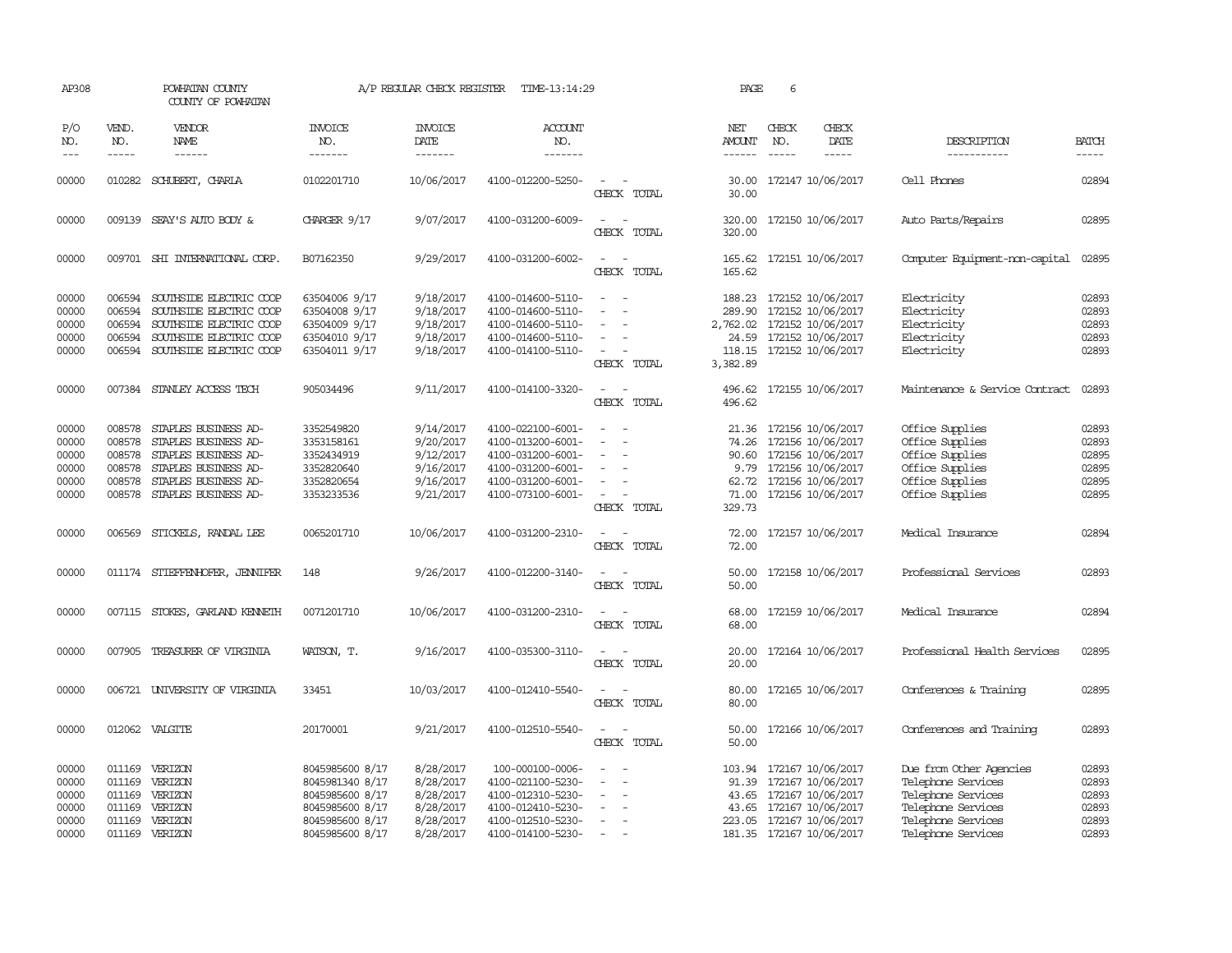| AP308         |              | POWHATAN COUNTY<br>COUNTY OF POWHATAN |                       | A/P REGULAR CHECK REGISTER | TIME-13:14:29         |                          | PAGE             | 7            |                          |                                |              |
|---------------|--------------|---------------------------------------|-----------------------|----------------------------|-----------------------|--------------------------|------------------|--------------|--------------------------|--------------------------------|--------------|
| P/O<br>NO.    | VEND.<br>NO. | VENDOR<br><b>NAME</b>                 | <b>INVOICE</b><br>NO. | <b>INVOICE</b><br>DATE     | <b>ACCOUNT</b><br>NO. |                          | NET<br>AMOUNT    | CHECK<br>NO. | CHECK<br>DATE            | DESCRIPTION                    | <b>BATCH</b> |
| $\frac{1}{2}$ | $- - - - -$  | ------                                | -------               | -------                    | -------               |                          | $- - - - - -$    | $- - - - -$  | -----                    | -----------                    | $- - - - -$  |
| 00000         | 011169       | VERIZON                               | 8045985600 8/17       | 8/28/2017                  | 4100-031210-5230-     | $\overline{\phantom{a}}$ | 37.88            |              | 172167 10/06/2017        | Telephone Services             | 02893        |
| 00000         | 011169       | VERIZON                               | 8045985600 8/17       | 8/28/2017                  | 4100-032200-5230-     |                          | 253.72           |              | 172167 10/06/2017        | Telephone Services             | 02893        |
| 00000         | 011169       | VERIZON                               | 8045985600 8/17       | 8/28/2017                  | 4100-032200-5260-     |                          | 165.01           |              | 172167 10/06/2017        | Internet                       | 02893        |
| 00000         |              | 011169 VERIZON                        | 8045985600 8/17       | 8/28/2017                  | 4100-032210-5230-     | $\sim$                   |                  |              | 58.75 172167 10/06/2017  | Telephone Services             | 02893        |
| 00000         | 011169       | VERIZON                               | 8045985600 8/17       | 8/28/2017                  | 4100-034100-5230-     |                          | 43.65            |              | 172167 10/06/2017        | Telephone Services             | 02893        |
| 00000         | 011169       | VERIZON                               | 8045985600 8/17       | 8/28/2017                  | 4100-035500-5230-     |                          | 37.88            |              | 172167 10/06/2017        | Telephone Services             | 02893        |
| 00000         |              | 011169 VERIZON                        | 8045985600 8/17       | 8/28/2017                  | 4100-071110-5230-     |                          | 37.88            |              | 172167 10/06/2017        | Telephone Services             | 02893        |
| 00000         | 011169       | VERIZON                               | 8045985600 8/17       | 8/28/2017                  | 4100-073100-5230-     |                          | 85.84            |              | 172167 10/06/2017        | Telephone Services             | 02893        |
| 00000         | 011169       | VERIZON                               | 8045985600 8/17       | 8/28/2017                  | 4100-014300-5230-     |                          | 72.35            |              | 172167 10/06/2017        | Telephone Services             | 02893        |
| 00000         | 011169       | VERIZON                               | 8045985600 8/17       | 8/28/2017                  | 4100-021200-5230-     |                          | 37.88            |              | 172167 10/06/2017        | Telephone Services             | 02893        |
| 00000         | 011169       | VERIZON                               | 8045985600 8/17       | 8/28/2017                  | 4100-031200-5230-     |                          | 163.54           |              | 172167 10/06/2017        | Telephone Services             | 02893        |
| 00000         | 011169       | VERIZON                               | 8045985600 8/17       | 8/28/2017                  | 4100-031710-5230-     |                          | 43.65            |              | 172167 10/06/2017        | Telephone Services             | 02893        |
| 00000         | 011169       | VERIZON                               | 8045985600 8/17       | 8/28/2017                  | 4100-021200-5230-     |                          | 14.09            |              | 172167 10/06/2017        | Telephone Services             | 02893        |
| 00000         | 011169       | VERIZON                               | 804598560578/17       | 8/28/2017                  | 4100-031210-5230-     |                          | 794.32           |              | 172167 10/06/2017        | Telephone Services             | 02893        |
| 00000         | 011169       | VERIZON                               | 8043780915 9/17       | 9/25/2017                  | 4100-032220-5230-     |                          | 90.12            |              | 172167 10/06/2017        | Telephone System               | 02895        |
|               |              |                                       |                       |                            |                       | CHECK TOTAL              | 2,623.59         |              |                          |                                |              |
| 00000         | 009768       | WAMPLER EANES APPRAISAL               | <b>BIDG PERMITS</b>   | 9/28/2017                  | 4100-012320-3160-     |                          | 9,180.00         |              | 172168 10/06/2017        | Reassessment Services          | 02893        |
|               |              |                                       |                       |                            |                       | CHECK TOTAL              | 9,180.00         |              |                          |                                |              |
| 00000         | 011181       | WEILS FARGO FINANCIAL                 | 5004260525            | 9/24/2017                  | 4100-012100-3320-     | $\sim$                   | 182.25           |              | 172170 10/06/2017        | Maintenance & Service Contract | 02893        |
| 00000         | 011181       | WELLS FARGO FINANCIAL                 | 5004260525            | 9/24/2017                  | 4100-012200-3320-     |                          | 104.60           |              | 172170 10/06/2017        | Maintenance & Service Contract | 02893        |
| 00000         | 011181       | WELLS FARGO FINANCIAL                 | 5004260525            | 9/24/2017                  | 4100-012310-3320-     |                          | 38.95            |              | 172170 10/06/2017        | Maintenance & Service Contract | 02893        |
| 00000         | 011181       | WELLS FARGO FINANCIAL                 | 5004260525            | 9/24/2017                  | 4100-012320-3500-     |                          | 4.65             |              | 172170 10/06/2017        | Printing & Binding             | 02893        |
| 00000         | 011181       | WELLS FARGO FINANCIAL                 | 5004260525            | 9/24/2017                  | 4100-012410-3320-     |                          | 17.54            |              | 172170 10/06/2017        | Maintenance & Service Contract | 02893        |
| 00000         | 011181       | WELLS FARGO FINANCIAL                 | 5004260525            | 9/24/2017                  | 4100-012210-3320-     |                          | 7.64             |              | 172170 10/06/2017        | Maintenance/Service Contracts  | 02893        |
| 00000         | 011181       | WEILS FARGO FINANCIAL                 | 5004260525            | 9/24/2017                  | 4100-012510-3320-     | $\sim$                   | 27.62            |              | 172170 10/06/2017        | Maintenance & Service Contract | 02893        |
| 00000         | 011181       | WELLS FARGO FINANCIAL                 | 5004260525            | 9/24/2017                  | 4100-013200-3320-     |                          | 143.19           |              | 172170 10/06/2017        | Maintenance & Service Contract | 02893        |
| 00000         | 011181       | WELLS FARGO FINANCIAL                 | 5004260525            | 9/24/2017                  | 4100-021600-8002-     |                          | 186.70           |              | 172170 10/06/2017        | Copier Lease                   | 02893        |
| 00000         | 011181       | WEILS FARGO FINANCIAL                 | 5004260525            | 9/24/2017                  | 4100-021600-8002-     | $\sim$                   |                  |              | 105.24 172170 10/06/2017 | Copier Lease                   | 02893        |
| 00000         | 011181       | WELLS FARGO FINANCIAL                 | 5004260525            | 9/24/2017                  | 4100-022100-3320-     |                          | 175.54           |              | 172170 10/06/2017        | Maintenance & Service Contract | 02893        |
| 00000         | 011181       | WEILS FARGO FINANCIAL                 | 5004260525            | 9/24/2017                  | 4100-031200-3320-     |                          |                  |              | 175.54 172170 10/06/2017 | Maintenance & Service Contract | 02893        |
| 00000         | 011181       | WELLS FARGO FINANCIAL                 | 5004260525            | 9/24/2017                  | 4100-031200-3320-     |                          |                  |              | 234.37 172170 10/06/2017 | Maintenance & Service Contract | 02893        |
| 00000         | 011181       | WELLS FARGO FINANCIAL                 | 5004260525            | 9/24/2017                  | 4100-034100-3320-     |                          | 171.99           |              | 172170 10/06/2017        | Maintenance & Service Contract | 02893        |
| 00000         | 011181       | WELLS FARGO FINANCIAL                 | 5004260525            | 9/24/2017                  | 4100-035100-3320-     |                          | 92.69            |              | 172170 10/06/2017        | Landscaping - Animal Control   | 02893        |
| 00000         | 011181       | WEILS FARGO FINANCIAL                 | 5004260525            | 9/24/2017                  | 4100-081100-3320-     |                          | 135.16           |              | 172170 10/06/2017        | Maintenance & Service Contract | 02893        |
| 00000         | 011181       | WELLS FARGO FINANCIAL                 | 5004260525            | 9/24/2017                  | 4100-021200-8002-     |                          | 225.93           |              | 172170 10/06/2017        | Copier Lease Agreement         | 02893        |
|               |              |                                       |                       |                            |                       | CHECK TOTAL              | 2,029.60         |              |                          |                                |              |
| 00000         | 011698       | WESTWOOD PHARMACY                     | 18946                 | 9/19/2017                  | 4100-033400-3845-     | $\overline{\phantom{a}}$ | 935.11           |              | 172171 10/06/2017        | Detention of Adults - Health C | 02895        |
|               |              |                                       |                       |                            |                       | CHECK TOTAL              | 935.11           |              |                          |                                |              |
| 00000         |              | 012063 WINDSTREAM                     | 012272474 9/17        | 9/28/2017                  | 4100-012510-5230-     | $\sim$                   |                  |              | 776.91 172172 10/06/2017 | Telephone Services             | 02895        |
|               |              |                                       |                       |                            |                       | CHECK TOTAL              | 776.91           |              |                          |                                |              |
| 00000         |              | 009332 WITMER PUBLIC SAFETY           | 1801007               | 9/20/2017                  | 4100-031200-6011-     | $\sim$                   | 90.00            |              | 172173 10/06/2017        | Uniforms                       | 02895        |
|               |              |                                       |                       |                            |                       | CHECK TOTAL              | 90.00            |              |                          |                                |              |
|               |              |                                       |                       |                            |                       |                          |                  |              |                          |                                |              |
| 00000         |              | 002080 WOODCOCK, LYNN T.              | 0020201710            | 10/06/2017                 | 4100-031200-2310-     | CHECK TOTAL              | 108.00<br>108.00 |              | 172174 10/06/2017        | Medical Insurance              | 02894        |
|               |              |                                       |                       |                            |                       |                          |                  |              |                          |                                |              |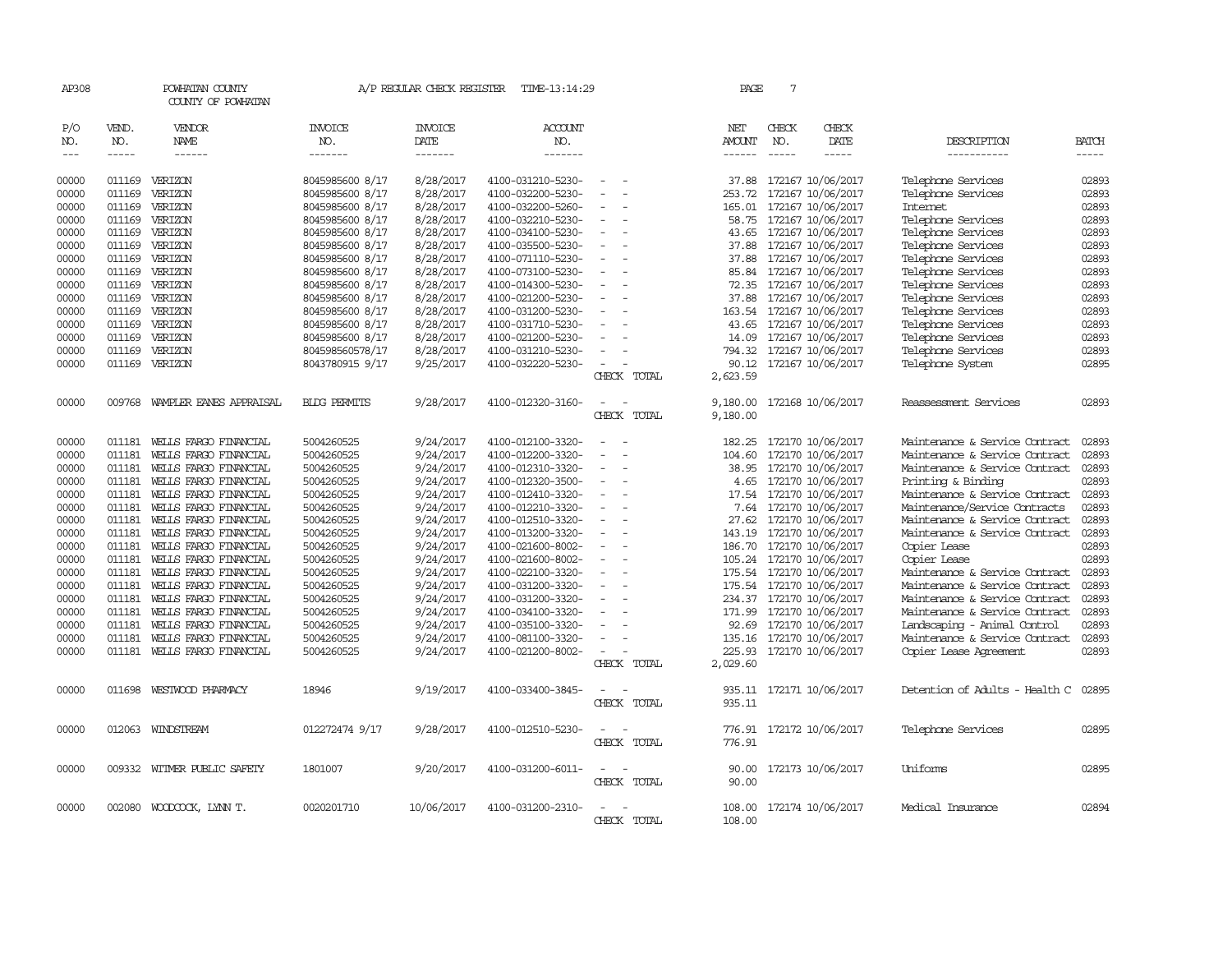| AP308               |                          | POWHATAN COUNTY<br>COUNTY OF POWHATAN            | A/P REGULAR CHECK REGISTER<br>TIME-13:14:29 |                                   |                                        |                                         | PAGE                           | 8                             |                                               |                                                    |                             |
|---------------------|--------------------------|--------------------------------------------------|---------------------------------------------|-----------------------------------|----------------------------------------|-----------------------------------------|--------------------------------|-------------------------------|-----------------------------------------------|----------------------------------------------------|-----------------------------|
| P/O<br>NO.<br>$---$ | VEND.<br>NO.<br>$\cdots$ | VENDOR<br>NAME<br>------                         | <b>INVOICE</b><br>NO.<br>-------            | <b>INVOICE</b><br>DATE<br>------- | ACCOUNT<br>NO.<br>-------              |                                         | NET<br>AMOUNT<br>$- - - - - -$ | CHECK<br>NO.<br>$\frac{1}{2}$ | CHECK<br>DATE<br>$\frac{1}{2}$                | DESCRIPTION<br>-----------                         | <b>BATCH</b><br>$- - - - -$ |
| 00000               |                          | 007812 ABS TECHNOLOGY ARCHITECTS INV0028249      |                                             | 9/30/2017                         | 4100-012510-6014-                      | $\overline{\phantom{a}}$<br>CHECK TOTAL | 185.00<br>185.00               |                               | 172177 10/13/2017                             | Other Operating Supplies                           | 02898                       |
| 00000               |                          | 011434 AGA JANITORIAL SOLUTIONS,                 | 2088                                        | 9/29/2017                         | 4100-014100-3320-                      | $\sim$<br>CHECK TOTAL                   | 965.00                         |                               | 965.00 172178 10/13/2017                      | Maintenance & Service Contract                     | 02898                       |
| 00000               |                          | 012080 AXON ENTERPRISE, INC.                     | SI1504144                                   | 10/02/2017                        | 4100-031200-6011-                      | $\overline{\phantom{a}}$<br>CHECK TOTAL | 776.54                         |                               | 776.54 172181 10/13/2017                      | Uniforms                                           | 02901                       |
| 00000               |                          | 007941 BAKER & TAYLOR                            | 5014720436                                  | 10/04/2017                        | 4100-073100-6012-                      | $\sim$<br>CHECK TOTAL                   | 528.57                         |                               | 528.57 172182 10/13/2017                      | Books & Subscriptions                              | 02900                       |
| 00000               | 008668                   | BANK OF AMERICA                                  | 10/02/2017                                  | 10/02/2017                        | 4100-012310-5540-                      |                                         |                                |                               | .00 172183 10/13/2017                         | Conferences & Training                             | 02905                       |
| 00000               | 008668                   | BANK OF AMERICA                                  | 10/02/2017                                  | 10/02/2017                        | 4100-012310-5540-                      | $\equiv$                                | 285.02                         |                               | 172183 10/13/2017                             | Conferences & Training                             | 02905                       |
| 00000               |                          | 008668 BANK OF AMERICA                           | 10/02/2017                                  | 10/02/2017                        | 4100-012200-5540-                      | $\overline{\phantom{a}}$                | 135.00                         |                               | 172183 10/13/2017                             | Conferences & Training                             | 02905                       |
| 00000               | 008668                   | BANK OF AMERICA                                  | 10/02/2017                                  | 10/02/2017                        | 4100-032200-5120-                      | $\overline{\phantom{a}}$                |                                |                               | 127.84 172183 10/13/2017                      | Apparatus Fuel                                     | 02905                       |
| 00000               | 008668                   | BANK OF AMERICA                                  | 10/02/2017                                  | 10/02/2017                        | 4100-073100-6001-                      | $\overline{\phantom{a}}$                | 73.65                          |                               | 172183 10/13/2017                             | Office Supplies                                    | 02905                       |
| 00000               |                          | 008668 BANK OF AMERICA                           | 10/02/2017                                  | 10/02/2017                        | 4100-081100-5540-                      | $\overline{\phantom{a}}$<br>$\sim$      |                                |                               | 102.19 172183 10/13/2017                      | Conferences & Training                             | 02905                       |
| 00000<br>00000      | 008668<br>008668         | BANK OF AMERICA                                  | 10/02/2017                                  | 10/02/2017                        | 4100-081100-5540-                      | $\overline{\phantom{a}}$                | 102.19                         |                               | 172183 10/13/2017                             | Conferences & Training                             | 02905<br>02905              |
|                     |                          | BANK OF AMERICA                                  | 10/02/2017                                  | 10/02/2017                        | 4100-012310-5540-                      | $\sim$                                  |                                |                               | 75.00 172183 10/13/2017                       | Conferences & Training                             | 02905                       |
| 00000<br>00000      |                          | 008668 BANK OF AMERICA<br>008668 BANK OF AMERICA | 10/02/2017<br>10/02/2017                    | 10/02/2017<br>10/02/2017          | 4100-012310-5540-<br>4100-012410-3321- | $\overline{\phantom{a}}$                | 19.95                          |                               | 150.00 172183 10/13/2017<br>172183 10/13/2017 | Conferences & Training<br>BAI.NET Credit Card Fees | 02905                       |
| 00000               | 008668                   | BANK OF AMERICA                                  | 10/02/2017                                  | 10/02/2017                        | 4100-013200-5210-                      | $\sim$                                  | 98.00                          |                               |                                               | Postage                                            | 02905                       |
| 00000               | 008668                   | BANK OF AMERICA                                  | 10/02/2017                                  | 10/02/2017                        | 4100-013200-5210-                      | $\overline{\phantom{a}}$                | 161.00                         |                               | 172183 10/13/2017<br>172183 10/13/2017        | Postage                                            | 02905                       |
| 00000               |                          | 008668 BANK OF AMERICA                           | 10/02/2017                                  | 10/02/2017                        | 4100-013200-5210-                      | $\overline{\phantom{a}}$                | 49.00                          |                               | 172183 10/13/2017                             | Postage                                            | 02905                       |
| 00000               | 008668                   | BANK OF AMERICA                                  | 10/02/2017                                  | 10/02/2017                        | 4100-073100-5210-                      | $\sim$                                  |                                |                               | 8.96 172183 10/13/2017                        | Postage                                            | 02905                       |
| 00000               | 008668                   | BANK OF AMERICA                                  | 10/02/2017                                  | 10/02/2017                        | 4100-073100-5210-                      | $\equiv$                                |                                |                               | 2.97 172183 10/13/2017                        | Postage                                            | 02905                       |
| 00000               | 008668                   | BANK OF AMERICA                                  | 10/02/2017                                  | 10/02/2017                        | 4100-073100-5210-                      | $\overline{\phantom{a}}$                | 5.47                           |                               | 172183 10/13/2017                             | Postage                                            | 02905                       |
| 00000               | 008668                   | BANK OF AMERICA                                  | 10/02/2017                                  | 10/02/2017                        | 4100-073100-5210-                      | $\overline{\phantom{a}}$                | 2.97                           |                               | 172183 10/13/2017                             | Postage                                            | 02905                       |
| 00000               | 008668                   | BANK OF AMERICA                                  | 10/02/2017                                  | 10/02/2017                        | 4100-073100-5210-                      |                                         | 2.97                           |                               | 172183 10/13/2017                             | Postage                                            | 02905                       |
| 00000               | 008668                   | BANK OF AMERICA                                  | 10/02/2017                                  | 10/02/2017                        | 4100-073100-5210-                      | $\overline{\phantom{a}}$                | 51.97                          |                               | 172183 10/13/2017                             | Postage                                            | 02905                       |
| 00000               | 008668                   | BANK OF AMERICA                                  | 10/02/2017                                  | 10/02/2017                        | 4100-083500-6014-                      |                                         |                                |                               | 16.74 172183 10/13/2017                       | Other Operating Supplies                           | 02905                       |
| 00000               | 008668                   | BANK OF AMERICA                                  | 10/02/2017                                  | 10/02/2017                        | 4100-011010-5840-                      |                                         |                                |                               | 10.00 172183 10/13/2017                       | Meeting Expense                                    | 02905                       |
| 00000               | 008668                   | BANK OF AMERICA                                  | 10/02/2017                                  | 10/02/2017                        | 4100-014100-6100-                      |                                         | 60.63                          |                               | 172183 10/13/2017                             | Personal Protective Equipment                      | 02905                       |
| 00000               | 008668                   | BANK OF AMERICA                                  | 10/02/2017                                  | 10/02/2017                        | 4100-014500-3190-                      | $\overline{\phantom{a}}$                | 33.36                          |                               | 172183 10/13/2017                             | Grounds Maintenance                                | 02905                       |
| 00000               | 008668                   | BANK OF AMERICA                                  | 10/02/2017                                  | 10/02/2017                        | 4100-012510-6014-                      | $\overline{\phantom{a}}$                | 68.93                          |                               | 172183 10/13/2017                             | Other Operating Supplies                           | 02905                       |
| 00000               | 008668                   | BANK OF AMERICA                                  | 10/02/2017                                  | 10/02/2017                        | 4100-021600-6001-                      | $\overline{\phantom{a}}$                | 10.99                          |                               | 172183 10/13/2017                             | Office Supplies                                    | 02905                       |
| 00000               |                          | 008668 BANK OF AMERICA                           | 10/02/2017                                  | 10/02/2017                        | 4100-073100-6001-                      | $\overline{\phantom{a}}$                |                                |                               | 67.95 172183 10/13/2017                       | Office Supplies                                    | 02905                       |
| 00000               |                          | 008668 BANK OF AMERICA                           | 10/02/2017                                  | 10/02/2017                        | 4100-073100-6001-                      |                                         |                                |                               | 19.95-172183 10/13/2017                       | Office Supplies                                    | 02905                       |
| 00000               |                          | 008668 BANK OF AMERICA                           | 10/02/2017                                  | 10/02/2017                        | 4100-073100-6002-                      | $\overline{\phantom{a}}$                |                                |                               | 8.99 172183 10/13/2017                        | Computer Equipment-non-capital                     | 02905                       |
| 00000               | 008668                   | BANK OF AMERICA                                  | 10/02/2017                                  | 10/02/2017                        | 4100-012200-6001-                      | $\overline{\phantom{a}}$                | 6.14                           |                               | 172183 10/13/2017                             | Office Supplies                                    | 02905                       |
| 00000               | 008668                   | BANK OF AMERICA                                  | 10/02/2017                                  | 10/02/2017                        | 4100-014100-3310-                      | $\overline{\phantom{a}}$                | 30.94                          |                               | 172183 10/13/2017                             | Repairs & Maintenance                              | 02905                       |
| 00000               | 008668                   | BANK OF AMERICA                                  | 10/02/2017                                  | 10/02/2017                        | 4100-014100-3310-                      | $\equiv$                                | 52.93                          |                               | 172183 10/13/2017                             | Repairs & Maintenance                              | 02905                       |
| 00000               | 008668                   | BANK OF AMERICA                                  | 10/02/2017                                  | 10/02/2017                        | 4100-014600-3310-                      |                                         |                                |                               | 26.94 172183 10/13/2017                       | Repairs and Maintenance                            | 02905                       |
| 00000               |                          | 008668 BANK OF AMERICA                           | 10/02/2017                                  | 10/02/2017                        | 4100-081100-6001-                      | $\overline{\phantom{a}}$                | 25.98                          |                               | 172183 10/13/2017                             | Office Supplies                                    | 02905                       |
| 00000               | 008668                   | BANK OF AMERICA                                  | 10/02/2017                                  | 10/02/2017                        | 4100-014100-3310-                      | $\equiv$                                | 209.96                         |                               | 172183 10/13/2017                             | Repairs & Maintenance                              | 02905                       |
| 00000               | 008668                   | BANK OF AMERICA                                  | 10/02/2017                                  | 10/02/2017                        | 4100-014100-6004-                      |                                         |                                |                               | 125.87 172183 10/13/2017                      | Tools and Equipment                                | 02905                       |
| 00000               | 008668                   | BANK OF AMERICA                                  | 10/02/2017                                  | 10/02/2017                        | 4100-032200-6014-                      | $\overline{\phantom{a}}$                |                                |                               | 503.36 172183 10/13/2017                      | Dry Hydrants                                       | 02905                       |
| 00000               | 008668                   | BANK OF AMERICA                                  | 10/02/2017                                  | 10/02/2017                        | 4100-012100-5530-                      |                                         | 21.06                          |                               | 172183 10/13/2017                             | <b>Business Meetings</b>                           | 02905                       |
| 00000               | 008668                   | BANK OF AMERICA                                  | 10/02/2017                                  | 10/02/2017                        | 4100-035500-6023-                      | $\sim$                                  |                                |                               | 85.42 172183 10/13/2017                       | Mobile Command Post                                | 02905                       |
| 00000               | 008668                   | BANK OF AMERICA                                  | 10/02/2017                                  | 10/02/2017                        | 4100-032200-5815-                      | $\equiv$                                | 65.08                          |                               | 172183 10/13/2017                             | Training/Seminars                                  | 02905                       |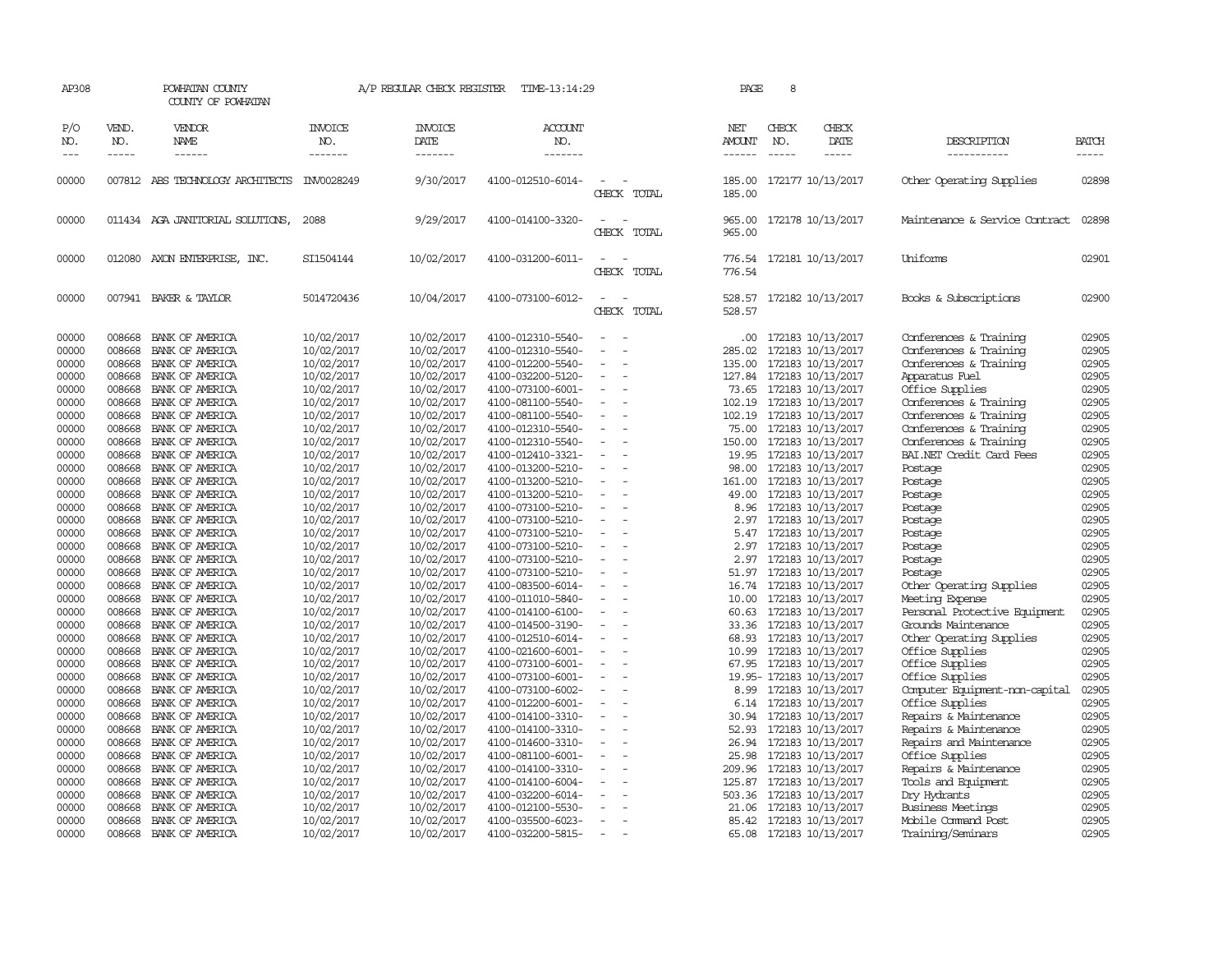| AP308                |                                                                                                                                                                                                                                                                                                                                                                                                                                                                         | POWHATAN COUNTY<br>COUNTY OF POWHATAN |                                  | A/P REGULAR CHECK REGISTER        | TIME-13:14:29                    |                          |  | PAGE          | 9                             |                              |                                |              |
|----------------------|-------------------------------------------------------------------------------------------------------------------------------------------------------------------------------------------------------------------------------------------------------------------------------------------------------------------------------------------------------------------------------------------------------------------------------------------------------------------------|---------------------------------------|----------------------------------|-----------------------------------|----------------------------------|--------------------------|--|---------------|-------------------------------|------------------------------|--------------------------------|--------------|
| P/O<br>NO.<br>$--\,$ | VEND.<br>NO.<br>$\begin{tabular}{ccccc} \multicolumn{2}{c }{\multicolumn{2}{c }{\multicolumn{2}{c }{\multicolumn{2}{c}}{\hspace{-2.2cm}}}} \multicolumn{2}{c }{\multicolumn{2}{c }{\hspace{-2.2cm}}\hline} \multicolumn{2}{c }{\hspace{-2.2cm}}\hline \multicolumn{2}{c }{\hspace{-2.2cm}}\hline \multicolumn{2}{c }{\hspace{-2.2cm}}\hline \multicolumn{2}{c }{\hspace{-2.2cm}}\hline \multicolumn{2}{c }{\hspace{-2.2cm}}\hline \multicolumn{2}{c }{\hspace{-2.2cm}}$ | VENDOR<br>NAME<br>$- - - - - -$       | <b>INVOICE</b><br>NO.<br>------- | <b>INVOICE</b><br>DATE<br>------- | <b>ACCOUNT</b><br>NO.<br>------- |                          |  | NET<br>AMOUNT | CHECK<br>NO.<br>$\frac{1}{2}$ | CHECK<br>DATE<br>$- - - - -$ | DESCRIPTION<br>-----------     | <b>BATCH</b> |
| 00000                | 008668                                                                                                                                                                                                                                                                                                                                                                                                                                                                  | BANK OF AMERICA                       | 10/02/2017                       | 10/02/2017                        | 4100-031210-5540-                |                          |  | 12.99         |                               | 172183 10/13/2017            | Conferences and Training       | 02905        |
| 00000                | 008668                                                                                                                                                                                                                                                                                                                                                                                                                                                                  | BANK OF AMERICA                       | 10/02/2017                       | 10/02/2017                        | 4100-031210-5540-                |                          |  | 819.23        |                               | 172183 10/13/2017            | Conferences and Training       | 02905        |
| 00000                | 008668                                                                                                                                                                                                                                                                                                                                                                                                                                                                  | BANK OF AMERICA                       | 10/02/2017                       | 10/02/2017                        | 4100-031210-5540-                | $\equiv$                 |  |               |                               | 819.23-172183 10/13/2017     | Conferences and Training       | 02905        |
| 00000                | 008668                                                                                                                                                                                                                                                                                                                                                                                                                                                                  | BANK OF AMERICA                       | 10/02/2017                       | 10/02/2017                        | 4100-012410-6008-                | $\equiv$                 |  | 40.02         |                               | 172183 10/13/2017            | Gas/Grease/0il                 | 02905        |
| 00000                | 008668                                                                                                                                                                                                                                                                                                                                                                                                                                                                  | BANK OF AMERICA                       | 10/02/2017                       | 10/02/2017                        | 4100-012410-5540-                |                          |  | 191.39        |                               | 172183 10/13/2017            | Conferences & Training         | 02905        |
| 00000                | 008668                                                                                                                                                                                                                                                                                                                                                                                                                                                                  | BANK OF AMERICA                       | 10/02/2017                       | 10/02/2017                        | 4100-012410-5540-                |                          |  | 374.37        |                               | 172183 10/13/2017            | Conferences & Training         | 02905        |
| 00000                | 008668                                                                                                                                                                                                                                                                                                                                                                                                                                                                  | BANK OF AMERICA                       | 10/02/2017                       | 10/02/2017                        | 4100-012410-5540-                | $\equiv$                 |  | 5.00          |                               | 172183 10/13/2017            | Conferences & Training         | 02905        |
| 00000                | 008668                                                                                                                                                                                                                                                                                                                                                                                                                                                                  | BANK OF AMERICA                       | 10/02/2017                       | 10/02/2017                        | 4100-012410-5540-                |                          |  |               |                               | 10.00- 172183 10/13/2017     | Conferences & Training         | 02905        |
| 00000                | 008668                                                                                                                                                                                                                                                                                                                                                                                                                                                                  | BANK OF AMERICA                       | 10/02/2017                       | 10/02/2017                        | 4100-081100-6001-                |                          |  | 29.22         |                               | 172183 10/13/2017            | Office Supplies                | 02905        |
| 00000                | 008668                                                                                                                                                                                                                                                                                                                                                                                                                                                                  | BANK OF AMERICA                       | 10/02/2017                       | 10/02/2017                        | 4100-013200-5540-                |                          |  | 35.00         |                               | 172183 10/13/2017            | Conferences & Training         | 02905        |
| 00000                | 008668                                                                                                                                                                                                                                                                                                                                                                                                                                                                  | BANK OF AMERICA                       | 10/02/2017                       | 10/02/2017                        | 4100-032200-5120-                |                          |  | 131.03        |                               | 172183 10/13/2017            | Apparatus Fuel                 | 02905        |
| 00000                | 008668                                                                                                                                                                                                                                                                                                                                                                                                                                                                  | BANK OF AMERICA                       | 10/02/2017                       | 10/02/2017                        | 4100-073100-6012-                |                          |  | 15.00         |                               | 172183 10/13/2017            | Books & Subscriptions          | 02905        |
| 00000                | 008668                                                                                                                                                                                                                                                                                                                                                                                                                                                                  | BANK OF AMERICA                       | 10/02/2017                       | 10/02/2017                        | 4100-012510-5260-                |                          |  | 449.97        |                               | 172183 10/13/2017            | Internet Usage                 | 02905        |
| 00000                | 008668                                                                                                                                                                                                                                                                                                                                                                                                                                                                  | BANK OF AMERICA                       | 10/02/2017                       | 10/02/2017                        | 4100-032200-5810-                | $\overline{\phantom{a}}$ |  | 75.00         |                               | 172183 10/13/2017            | Dues/Association Memberships   | 02905        |
| 00000                | 008668                                                                                                                                                                                                                                                                                                                                                                                                                                                                  | BANK OF AMERICA                       | 10/02/2017                       | 10/02/2017                        | 4100-034100-3320-                |                          |  | 49.00         |                               | 172183 10/13/2017            | Maintenance & Service Contract | 02905        |
| 00000                | 008668                                                                                                                                                                                                                                                                                                                                                                                                                                                                  | BANK OF AMERICA                       | 10/02/2017                       | 10/02/2017                        | 4100-031210-5540-                |                          |  | 250.00        |                               | 172183 10/13/2017            | Conferences and Training       | 02905        |
| 00000                | 008668                                                                                                                                                                                                                                                                                                                                                                                                                                                                  | BANK OF AMERICA                       | 10/02/2017                       | 10/02/2017                        | 4100-031210-5540-                |                          |  | 250.00        |                               | 172183 10/13/2017            | Conferences and Training       | 02905        |
| 00000                | 008668                                                                                                                                                                                                                                                                                                                                                                                                                                                                  | BANK OF AMERICA                       | 10/02/2017                       | 10/02/2017                        | 4100-035500-6008-                | $\sim$                   |  | 6.06          |                               | 172183 10/13/2017            | Gas/Grease/0il                 | 02905        |
| 00000                | 008668                                                                                                                                                                                                                                                                                                                                                                                                                                                                  | BANK OF AMERICA                       | 10/02/2017                       | 10/02/2017                        | 4100-012510-5260-                |                          |  | 55.00         |                               | 172183 10/13/2017            | Internet Usage                 | 02905        |
| 00000                | 008668                                                                                                                                                                                                                                                                                                                                                                                                                                                                  | BANK OF AMERICA                       | 10/02/2017                       | 10/02/2017                        | 4100-012510-3320-                |                          |  | 9.99          |                               | 172183 10/13/2017            | Maintenance & Service Contract | 02905        |
| 00000                | 008668                                                                                                                                                                                                                                                                                                                                                                                                                                                                  | BANK OF AMERICA                       | 10/02/2017                       | 10/02/2017                        | 4100-012200-5810-                | $\equiv$                 |  | 60.00         |                               | 172183 10/13/2017            | Dues/Association Memberships   | 02905        |
| 00000                | 008668                                                                                                                                                                                                                                                                                                                                                                                                                                                                  | BANK OF AMERICA                       | 10/02/2017                       | 10/02/2017                        | 4100-012100-5530-                |                          |  | 170.36        |                               | 172183 10/13/2017            | <b>Business Meetings</b>       | 02905        |
| 00000                | 008668                                                                                                                                                                                                                                                                                                                                                                                                                                                                  | BANK OF AMERICA                       | 10/02/2017                       | 10/02/2017                        | 4100-012100-5510-                | $\equiv$                 |  | 9.00          |                               | 172183 10/13/2017            | Travel/Mileage/Parking/Tolls   | 02905        |
| 00000                | 008668                                                                                                                                                                                                                                                                                                                                                                                                                                                                  | BANK OF AMERICA                       | 10/02/2017                       | 10/02/2017                        | 4100-073100-6002-                |                          |  | 50.00         |                               | 172183 10/13/2017            | Computer Equipment-non-capital | 02905        |
| 00000                | 008668                                                                                                                                                                                                                                                                                                                                                                                                                                                                  | BANK OF AMERICA                       | 10/02/2017                       | 10/02/2017                        | 4100-012510-3320-                | $\overline{\phantom{a}}$ |  | 130.00        |                               | 172183 10/13/2017            | Maintenance & Service Contract | 02905        |
| 00000                | 008668                                                                                                                                                                                                                                                                                                                                                                                                                                                                  | BANK OF AMERICA                       | 10/02/2017                       | 10/02/2017                        | 4100-021600-5540-                |                          |  | 449.44        |                               | 172183 10/13/2017            | Travel and Education           | 02905        |
| 00000                | 008668                                                                                                                                                                                                                                                                                                                                                                                                                                                                  | BANK OF AMERICA                       | 10/02/2017                       | 10/02/2017                        | 4100-021600-5540-                |                          |  | 449.44        |                               | 172183 10/13/2017            | Travel and Education           | 02905        |
| 00000                | 008668                                                                                                                                                                                                                                                                                                                                                                                                                                                                  | BANK OF AMERICA                       | 10/02/2017                       | 10/02/2017                        | 4100-021600-5540-                |                          |  | 6.00          |                               | 172183 10/13/2017            | Travel and Education           | 02905        |
| 00000                | 008668                                                                                                                                                                                                                                                                                                                                                                                                                                                                  | BANK OF AMERICA                       | 10/02/2017                       | 10/02/2017                        | 4100-021600-5540-                | $\equiv$                 |  | 6.00          |                               | 172183 10/13/2017            | Travel and Education           | 02905        |
| 00000                | 008668                                                                                                                                                                                                                                                                                                                                                                                                                                                                  | BANK OF AMERICA                       | 10/02/2017                       | 10/02/2017                        | 4100-073100-6014-                |                          |  | 33.30         |                               | 172183 10/13/2017            | Library Supplies               | 02905        |
| 00000                | 008668                                                                                                                                                                                                                                                                                                                                                                                                                                                                  | BANK OF AMERICA                       | 10/02/2017                       | 10/02/2017                        | 4100-014100-3310-                |                          |  | 12.55         |                               | 172183 10/13/2017            | Repairs & Maintenance          | 02905        |
| 00000                | 008668                                                                                                                                                                                                                                                                                                                                                                                                                                                                  | BANK OF AMERICA                       | 10/02/2017                       | 10/02/2017                        | 4100-032200-5815-                |                          |  | 303.21        |                               | 172183 10/13/2017            | Training/Seminars              | 02905        |
| 00000                | 008668                                                                                                                                                                                                                                                                                                                                                                                                                                                                  | BANK OF AMERICA                       | 10/02/2017                       | 10/02/2017                        | 4100-032200-5815-                |                          |  | 99.00         |                               | 172183 10/13/2017            | Training/Seminars              | 02905        |
| 00000                | 008668                                                                                                                                                                                                                                                                                                                                                                                                                                                                  | BANK OF AMERICA                       | 10/02/2017                       | 10/02/2017                        | 4100-081100-5540-                |                          |  | 100.00        |                               | 172183 10/13/2017            | Conferences & Training         | 02905        |
| 00000                | 008668                                                                                                                                                                                                                                                                                                                                                                                                                                                                  | BANK OF AMERICA                       | 10/02/2017                       | 10/02/2017                        | 4100-081100-5540-                |                          |  | 375.00        |                               | 172183 10/13/2017            | Conferences & Training         | 02905        |
|                      |                                                                                                                                                                                                                                                                                                                                                                                                                                                                         |                                       |                                  |                                   |                                  | CHECK TOTAL              |  | 7,087.81      |                               |                              |                                |              |
| 00000                | 006249                                                                                                                                                                                                                                                                                                                                                                                                                                                                  | BATTERY BARN OF VA INC.               | 312631                           | 8/23/2017                         | 4100-032200-3310-                | $\equiv$                 |  | 163.20        |                               | 172184 10/13/2017            | Equipment Repair               | 02898        |
|                      |                                                                                                                                                                                                                                                                                                                                                                                                                                                                         |                                       |                                  |                                   |                                  | CHECK TOTAL              |  | 163.20        |                               |                              |                                |              |
| 00000                | 011439                                                                                                                                                                                                                                                                                                                                                                                                                                                                  | BUSINESS CARD                         | 09/27/2017                       | 9/27/2017                         | 4100-031200-5210-                |                          |  | .00           |                               | 172186 10/13/2017            | Postage                        | 02909        |
| 00000                | 011439                                                                                                                                                                                                                                                                                                                                                                                                                                                                  | <b>BUSINESS CARD</b>                  | 09/27/2017                       | 9/27/2017                         | 4100-031200-5210-                |                          |  | 15.99         |                               | 172186 10/13/2017            | Postage                        | 02909        |
| 00000                | 011439                                                                                                                                                                                                                                                                                                                                                                                                                                                                  | <b>BUSINESS CARD</b>                  | 09/27/2017                       | 9/27/2017                         | 4100-031200-5210-                | $\equiv$                 |  | 100.00        |                               | 172186 10/13/2017            | Postage                        | 02909        |
| 00000                | 011439                                                                                                                                                                                                                                                                                                                                                                                                                                                                  | <b>BUSINESS CARD</b>                  | 09/27/2017                       | 9/27/2017                         | 4100-031710-5210-                |                          |  | 15.99         |                               | 172186 10/13/2017            | Postage                        | 02909        |
| 00000                | 011439                                                                                                                                                                                                                                                                                                                                                                                                                                                                  | <b>BUSINESS CARD</b>                  | 09/27/2017                       | 9/27/2017                         | 4100-031200-6014-                |                          |  | 11.81         |                               | 172186 10/13/2017            | Other Operating Supplies       | 02909        |
| 00000                | 011439                                                                                                                                                                                                                                                                                                                                                                                                                                                                  | <b>BUSINESS CARD</b>                  | 09/27/2017                       | 9/27/2017                         | 4100-031200-5550-                |                          |  | 1.78          |                               | 172186 10/13/2017            | Prisoner Extradition           | 02909        |
| 00000                | 011439                                                                                                                                                                                                                                                                                                                                                                                                                                                                  | <b>BUSINESS CARD</b>                  | 09/27/2017                       | 9/27/2017                         | 4100-031200-5550-                | $\equiv$                 |  | 6.09          |                               | 172186 10/13/2017            | Prisoner Extradition           | 02909        |
| 00000                | 011439                                                                                                                                                                                                                                                                                                                                                                                                                                                                  | <b>BUSINESS CARD</b>                  | 09/27/2017                       | 9/27/2017                         | 4100-031200-5550-                |                          |  | 30.00         |                               | 172186 10/13/2017            | Prisoner Extradition           | 02909        |
| 00000                | 011439                                                                                                                                                                                                                                                                                                                                                                                                                                                                  | <b>BUSINESS CARD</b>                  | 09/27/2017                       | 9/27/2017                         | 4100-031200-5540-                |                          |  |               |                               | 111.28-172186 10/13/2017     | Conferences & Training         | 02909        |
| 00000                | 011439                                                                                                                                                                                                                                                                                                                                                                                                                                                                  | <b>BUSINESS CARD</b>                  | 09/27/2017                       | 9/27/2017                         | 4100-031200-6014-                | $\overline{\phantom{a}}$ |  | 10.00         |                               | 172186 10/13/2017            | Other Operating Supplies       | 02909        |
| 00000                | 011439                                                                                                                                                                                                                                                                                                                                                                                                                                                                  | <b>BUSINESS CARD</b>                  | 09/27/2017                       | 9/27/2017                         | 4100-031200-5550-                | $\equiv$                 |  |               |                               | 17.54 172186 10/13/2017      | Prisoner Extradition           | 02909        |
|                      |                                                                                                                                                                                                                                                                                                                                                                                                                                                                         |                                       |                                  |                                   |                                  |                          |  |               |                               |                              |                                |              |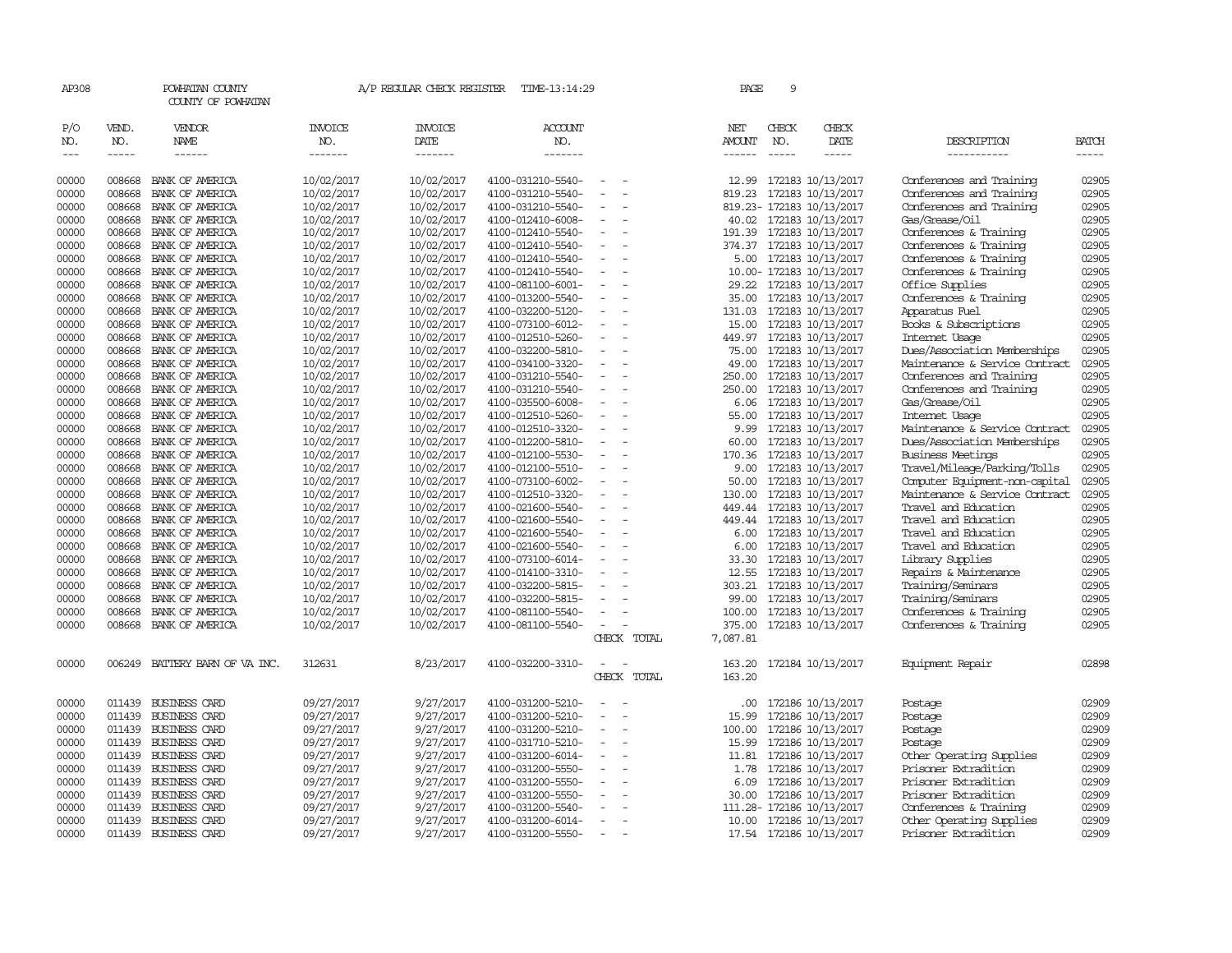| AP308          |                  | POWHATAN COUNTY<br>COUNTY OF POWHATAN |                          | A/P REGULAR CHECK REGISTER | TIME-13:14:29                          |                                                                     | PAGE               | 10            |                                              |                                                  |                |
|----------------|------------------|---------------------------------------|--------------------------|----------------------------|----------------------------------------|---------------------------------------------------------------------|--------------------|---------------|----------------------------------------------|--------------------------------------------------|----------------|
| P/O<br>NO.     | VEND.<br>NO.     | VENDOR<br>NAME                        | <b>INVOICE</b><br>NO.    | <b>INVOICE</b><br>DATE     | <b>ACCOUNT</b><br>NO.                  |                                                                     | NET<br>AMOUNT      | CHECK<br>NO.  | CHECK<br>DATE                                | DESCRIPTION                                      | <b>BATCH</b>   |
| $---$          | $\frac{1}{2}$    | $- - - - - -$                         | -------                  | -------                    | -------                                |                                                                     | $- - - - - -$      | $\frac{1}{2}$ | -----                                        | -----------                                      | $- - - - -$    |
| 00000<br>00000 | 011439<br>011439 | BUSINESS CARD<br><b>BUSINESS CARD</b> | 09/27/2017<br>09/27/2017 | 9/27/2017<br>9/27/2017     | 4100-031200-5550-<br>4100-031200-6014- |                                                                     | 290.00             |               | 30.00 172186 10/13/2017<br>172186 10/13/2017 | Prisoner Extradition<br>Other Operating Supplies | 02909<br>02909 |
| 00000          | 011439           | <b>BUSINESS CARD</b>                  | 09/27/2017               | 9/27/2017                  | 4100-031200-5540-                      | CHECK TOTAL                                                         | 89.00<br>506.92    |               | 172186 10/13/2017                            | Conferences & Training                           | 02909          |
| 00000          |                  | 011611 BUSINESS CARD                  | 09/27/2017               | 9/27/2017                  | 4100-031200-5540-                      |                                                                     |                    |               | .00 172187 10/13/2017                        | Conferences & Training                           | 02906          |
| 00000          | 011611           | BUSINESS CARD                         | 09/27/2017               | 9/27/2017                  | 4100-031200-5540-                      |                                                                     | 468.87             |               | 172187 10/13/2017                            | Conferences & Training                           | 02906          |
| 00000          |                  | 011611 BUSINESS CARD                  | 09/27/2017               | 9/27/2017                  | 4100-031200-5540-                      | $\overline{a}$                                                      |                    |               | 468.87 172187 10/13/2017                     | Conferences & Training                           | 02906          |
| 00000          |                  | 011611 BUSINESS CARD                  | 09/27/2017               | 9/27/2017                  | 4100-031200-5540-                      | $\sim$<br>$\overline{\phantom{a}}$<br>CHECK TOTAL                   | 468.87<br>1,406.61 |               | 172187 10/13/2017                            | Conferences & Training                           | 02906          |
| 00000          |                  | 011661 BUSINESS CARD                  | 09/27/2017               | 9/27/2017                  | 4100-031200-5550-                      | $\overline{\phantom{a}}$<br>$\sim$                                  | $.00 \cdot$        |               | 172188 10/13/2017                            | Prisoner Extradition                             | 02907          |
| 00000          | 011661           | BUSINESS CARD                         | 09/27/2017               | 9/27/2017                  | 4100-031200-5550-                      |                                                                     | 39.82              |               | 172188 10/13/2017                            | Prisoner Extradition                             | 02907          |
| 00000          | 011661           | BUSINESS CARD                         | 09/27/2017               | 9/27/2017                  | 4100-031200-6009-                      |                                                                     | 18.95              |               | 172188 10/13/2017                            | Auto Parts/Repairs                               | 02907          |
| 00000          | 011661           | BUSINESS CARD                         | 09/27/2017               | 9/27/2017                  | 4100-031200-6014-                      | $\equiv$                                                            | 86.95              |               | 172188 10/13/2017                            | Other Operating Supplies                         | 02907          |
| 00000          |                  | 011661 BUSINESS CARD                  | 09/27/2017               | 9/27/2017                  | 4100-031200-6001-                      | $\overline{\phantom{a}}$<br>$\overline{\phantom{a}}$<br>CHECK TOTAL | 381.00<br>526.72   |               | 172188 10/13/2017                            | Office Supplies                                  | 02907          |
| 00000          | 008686           | $C.W. WILLIAMS & CD., INC.$           | 605663                   | 9/22/2017                  | 4100-032200-3310-                      | $\overline{\phantom{a}}$<br>. —                                     | 183.14             |               | 172190 10/13/2017                            | Equipment Repair                                 | 02898          |
| 00000          | 008686           | C.W. WILLIAMS & CO., INC.             | 605790                   | 9/28/2017                  | 4100-032200-6009-                      | $\sim$                                                              | 155.19             |               | 172190 10/13/2017                            | Auto Repairs and Parts                           | 02898          |
|                |                  |                                       |                          |                            |                                        | CHECK TOTAL                                                         | 338.33             |               |                                              |                                                  |                |
| 00000          | 007509           | CAPITALIRISTATE                       | S030458308.001           | 9/25/2017                  | 4100-014100-6004-                      | $\overline{\phantom{a}}$<br>$\overline{\phantom{a}}$<br>CHECK TOTAL | 132.77<br>132.77   |               | 172191 10/13/2017                            | Tools and Equipment                              | 02898          |
| 00000          | 000540           | CENTRAL VIRGINIA WASTE                | 22640                    | 10/02/2017                 | 4100-014300-3175-                      | $\sim$<br>$\overline{\phantom{a}}$                                  | 290.00             |               | 172193 10/13/2017                            | Waste Disposal                                   | 02901          |
| 00000          | 000540           | CENTRAL VIRGINIA WASTE                | 22641                    | 10/02/2017                 | 4100-014300-3176-                      | $\overline{\phantom{a}}$<br>CHECK TOTAL                             | 183.72<br>473.72   |               | 172193 10/13/2017                            | Recycling Pulls                                  | 02901          |
| 00000          | 010808           | CERULLO, ROBERT                       | 727600216677             | 10/03/2017                 | 4100-022100-6001-                      | $\sim$<br>$\sim$                                                    | 11.26              |               | 172194 10/13/2017                            | Office Supplies                                  | 02898          |
|                |                  |                                       |                          |                            |                                        | CHECK TOTAL                                                         | 11.26              |               |                                              |                                                  |                |
| 00000          |                  | 012076 CHAFFINS, CORY                 | APCO/NENA CONF           | 10/03/2017                 | 4100-031210-5540-                      | $\sim$<br>$\overline{\phantom{a}}$<br>CHECK TOTAL                   | 206.50<br>206.50   |               | 172195 10/13/2017                            | Conferences and Training                         | 02898          |
| 00000          | 006965           | CINIAS CORPORATION                    | 143259051                | 9/27/2017                  | 4100-014100-6011-                      |                                                                     | 62.69              |               | 172196 10/13/2017                            | Uniforms                                         | 02898          |
| 00000          | 006965           | CINIAS CORPORATION                    | 143259051                | 9/27/2017                  | 4100-014500-6011-                      | $\overline{\phantom{a}}$<br>$\overline{\phantom{a}}$                | 64.14              |               | 172196 10/13/2017                            | Uniforms                                         | 02898          |
|                |                  |                                       |                          |                            |                                        | CHECK TOTAL                                                         | 126.83             |               |                                              |                                                  |                |
| 00000          |                  | 007341 CLAWS & PAWS ANIMAL CARE       | 84093                    | 9/01/2017                  | 4100-035100-3110-                      | $\sim$<br>$\sim$                                                    |                    |               | 107.85 172197 10/13/2017                     | Professional Health Services                     | 02901          |
| 00000          | 007341           | CLAWS & PAWS ANIMAL CARE              | 84173                    | 9/08/2017                  | 4100-035100-3110-                      | $\sim$                                                              | 216.51             |               | 172197 10/13/2017                            | Professional Health Services                     | 02901          |
| 00000          |                  | 007341 CLAWS & PAWS ANIMAL CARE       | 84287                    | 9/12/2017                  | 4100-035100-3110-                      | $\overline{\phantom{a}}$                                            |                    |               | 611.20 172197 10/13/2017                     | Professional Health Services                     | 02901          |
| 00000          |                  | 007341 CLAWS & PAWS ANIMAL CARE       | 84521                    | 9/22/2017                  | 4100-035100-3110-                      | $\overline{\phantom{a}}$                                            |                    |               | 358.46 172197 10/13/2017                     | Professional Health Services                     | 02901          |
| 00000          | 007341           | CLAWS & PAWS ANIMAL CARE              | 84606                    | 9/28/2017                  | 4100-035100-3110-                      | $\overline{\phantom{a}}$                                            |                    |               | 57.15 172197 10/13/2017                      | Professional Health Services                     | 02901          |
| 00000          |                  | 007341 CLAWS & PAWS ANIMAL CARE       | 84632                    | 9/28/2017                  | 4100-035100-5615-                      |                                                                     | 22.00              |               | 172197 10/13/2017                            | Spay/Neuter Services                             | 02901          |
| 00000          |                  | 007341 CLAWS & PAWS ANIMAL CARE       | 84660                    | 9/29/2017                  | 4100-035100-5615-                      |                                                                     | 22.00              |               | 172197 10/13/2017                            | Spay/Neuter Services                             | 02901          |
| 00000          |                  | 007341 CLAWS & PAWS ANIMAL CARE       | 84685                    | 9/29/2017                  | 4100-031200-3110-                      | $\sim$<br>CHECK TOTAL                                               | 1,881.07           |               | 485.90 172197 10/13/2017                     | Professional Health Services                     | 02901          |
|                |                  |                                       |                          |                            |                                        |                                                                     |                    |               |                                              |                                                  |                |
| 00000          |                  | 007282 COBB TECHNOLOGIES, INC.        | 876275                   | 7/10/2017                  | 4100-032200-3320-                      | $\overline{\phantom{a}}$<br>CHECK TOTAL                             | 225.73<br>225.73   |               | 172198 10/13/2017                            | Maintenance & Service Contract                   | 02898          |
|                |                  |                                       |                          |                            |                                        |                                                                     |                    |               |                                              |                                                  |                |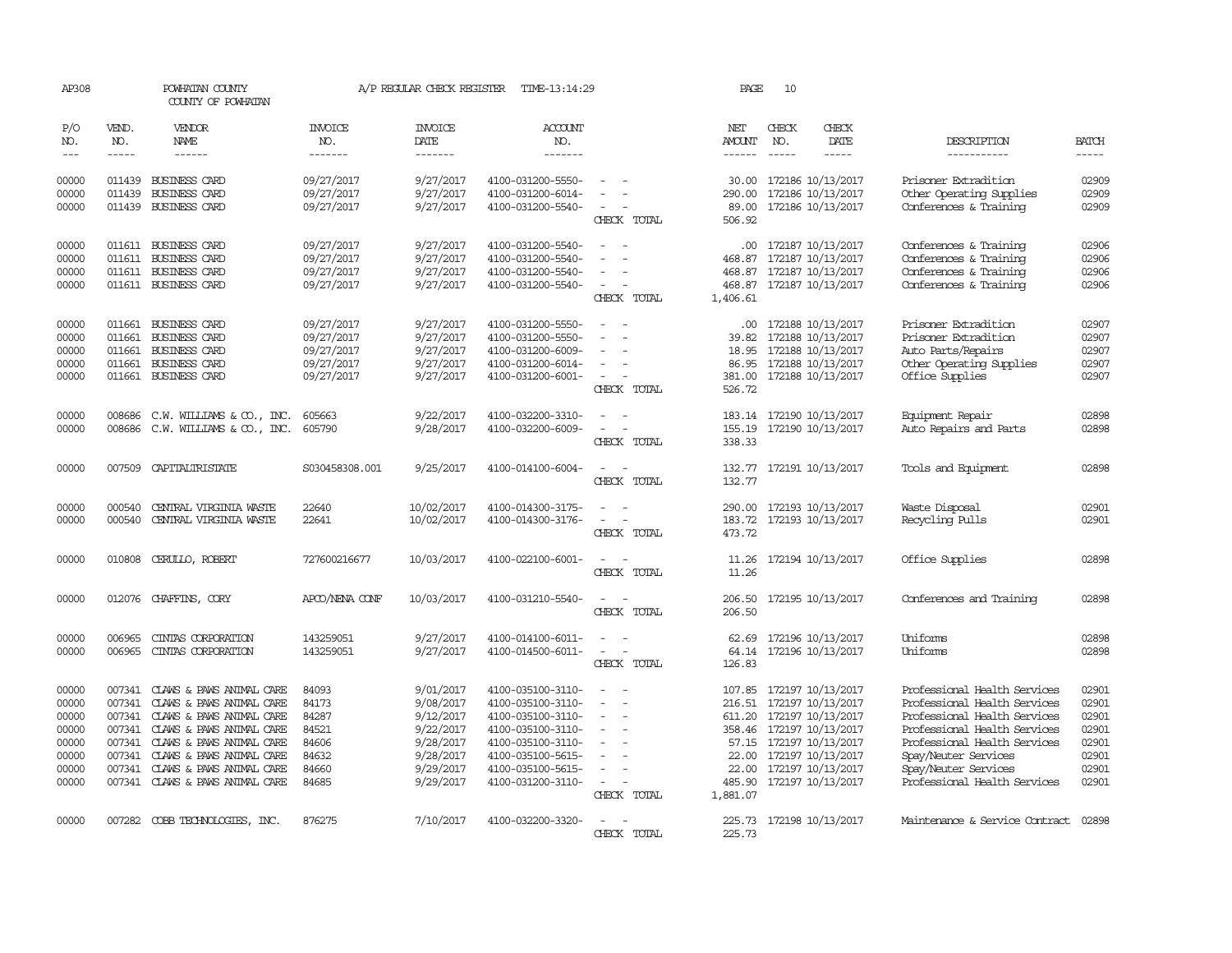| AP308                   |                             | POWHATAN COUNTY<br>COUNTY OF POWHATAN                                            |                                                       | A/P REGULAR CHECK REGISTER            | TIME-13:14:29                                               |                                                                                                 | PAGE                                | 11                          |                                                                   |                                                                                  |                             |
|-------------------------|-----------------------------|----------------------------------------------------------------------------------|-------------------------------------------------------|---------------------------------------|-------------------------------------------------------------|-------------------------------------------------------------------------------------------------|-------------------------------------|-----------------------------|-------------------------------------------------------------------|----------------------------------------------------------------------------------|-----------------------------|
| P/O<br>NO.<br>$- - -$   | VEND.<br>NO.<br>$- - - - -$ | <b>VENDOR</b><br><b>NAME</b><br>------                                           | <b>INVOICE</b><br>NO.<br>-------                      | <b>INVOICE</b><br>DATE<br>-------     | ACCOUNT<br>NO.<br>-------                                   |                                                                                                 | NET<br>AMOUNT<br>$- - - - - -$      | CHECK<br>NO.<br>$- - - - -$ | CHECK<br>DATE<br>-----                                            | DESCRIPTION<br>-----------                                                       | <b>BATCH</b><br>$- - - - -$ |
| 00000                   |                             | 006042 DEPT. OF MOTOR VEHICLES                                                   | 17272767                                              | 9/29/2017                             | 4100-031200-6014-                                           | $\sim$ $\sim$<br>CHECK TOTAL                                                                    | 20.00                               |                             | 20.00 172199 10/13/2017                                           | Other Operating Supplies                                                         | 02901                       |
| 00000<br>00000<br>00000 | 000860<br>000860<br>000860  | DOMINION ENERGY VIRGINIA<br>DOMINION ENERGY VIRGINIA<br>DOMINION ENERGY VIRGINIA | 7765134072 9/17<br>149846455910/17<br>198217000110/17 | 9/27/2017<br>10/02/2017<br>10/02/2017 | 4100-014100-5110-<br>4100-014600-5110-<br>4100-014100-5110- | $\sim$<br>$\overline{a}$<br>$\overline{\phantom{a}}$<br>$\overline{\phantom{a}}$<br>CHECK TOTAL | 637.47<br>65.78<br>11.47<br>714.72  |                             | 172200 10/13/2017<br>172200 10/13/2017<br>172200 10/13/2017       | Electricity<br>Electricity<br>Electricity                                        | 02898<br>02901<br>02901     |
| 00000                   |                             | 007147 DRAPER ADEN ASSOCIATES,                                                   | 2017080656                                            | 8/31/2017                             | 4100-014600-3310-                                           | $\overline{\phantom{a}}$<br>$\sim$<br>CHECK TOTAL                                               | 315.00<br>315.00                    |                             | 172201 10/13/2017                                                 | Repairs and Maintenance                                                          | 02898                       |
| 00000<br>00000<br>00000 | 011160                      | 011160 DUNIVAN, DAVID<br>DUNIVAN, DAVID<br>011160 DUNIVAN, DAVID                 | B2 COMM BLD TST<br>DHOD TRNG EVENT<br>ICC BLDG CODE   | 10/01/2017<br>9/29/2017<br>10/07/2017 | 4100-034100-5540-<br>4100-034100-5510-<br>4100-034100-5540- | $\sim$<br>$\overline{\phantom{a}}$<br>CHECK TOTAL                                               | 199.00<br>66.98<br>130.00<br>395.98 |                             | 172202 10/13/2017<br>172202 10/13/2017<br>172202 10/13/2017       | Conferences & Training<br>Travel/Mileage/Parking/Tolls<br>Conferences & Training | 02898<br>02898<br>02901     |
| 00000<br>00000          | 006842<br>006842            | EAGLE FIRE INC.<br>EAGLE FIRE INC.                                               | SRVCE106369<br>SRVCE106554                            | 9/12/2017<br>9/21/2017                | 4100-032210-3310-<br>4100-014100-3310-                      | CHECK TOTAL                                                                                     | 2,650.00<br>470.00<br>3,120.00      |                             | 172203 10/13/2017<br>172203 10/13/2017                            | Repairs & Maintenance<br>Repairs & Maintenance                                   | 02898<br>02898              |
| 00000<br>00000          | 012078<br>012078            | <b>EDUCATION &amp; TRAINING SRVS</b><br>EDUCATION & TRAINING SRVS D. JOHNSON     | C. MCINTOSH                                           | 10/10/2017<br>10/10/2017              | 4100-014100-5540-<br>4100-014100-5540-                      | CHECK TOTAL                                                                                     | 499.00<br>499.00<br>998.00          |                             | 172204 10/13/2017<br>172204 10/13/2017                            | Conferences & Training<br>Conferences & Training                                 | 02898<br>02898              |
| 00000<br>00000<br>00000 | 006585<br>006585<br>006585  | ELECTRICAL CONNECTION<br>ELECTRICAL CONECTION<br>ELECTRICAL CONNECTION           | 3986<br>3986<br>3986                                  | 9/04/2017<br>9/04/2017<br>9/04/2017   | 4100-014100-3310-<br>4100-032210-3310-<br>4100-014600-3310- | $\overline{\phantom{a}}$<br>CHECK TOTAL                                                         | 131.88<br>461.58<br>659.40          |                             | 65.94 172205 10/13/2017<br>172205 10/13/2017<br>172205 10/13/2017 | Repairs & Maintenance<br>Repairs & Maintenance<br>Repairs and Maintenance        | 02900<br>02900<br>02900     |
| 00000                   |                             | 006074 EVIDENT, INC.                                                             | 124203A                                               | 9/29/2017                             | 4100-031200-6014-                                           | $\overline{\phantom{a}}$<br>CHECK TOTAL                                                         | 133.50<br>133.50                    |                             | 172208 10/13/2017                                                 | Other Operating Supplies                                                         | 02901                       |
| 00000<br>00000          | 000338                      | FIRE PROTECTION EQUIP. CO<br>000338 FIRE PROTECTION EQUIP. CO                    | 00069425<br>00069470                                  | 9/13/2017<br>9/21/2017                | 4100-032200-3310-<br>4100-032200-3310-                      | $\sim$<br>$\overline{\phantom{a}}$<br>CHECK TOTAL                                               | 226.70<br>320.80                    |                             | 94.10 172209 10/13/2017<br>172209 10/13/2017                      | Equipment Repair<br>Equipment Repair                                             | 02901<br>02901              |
| 00000                   |                             | 006522 FOOD LION                                                                 | 2813614011922                                         | 10/05/2017                            | 4100-035100-6022-                                           | $\sim$ $\sim$<br>CHECK TOTAL                                                                    | 78.82<br>78.82                      |                             | 172210 10/13/2017                                                 | Dog Food/Supplies                                                                | 02901                       |
| 00000                   |                             | 000570 GOOCHLAND-POWHATAN                                                        | 2ND QTR FY18                                          | 10/04/2017                            | 4100-052100-5699-                                           | $\sim$<br>$\overline{\phantom{a}}$<br>CHECK TOTAL                                               | 67,182.50                           |                             | 67, 182.50 172211 10/13/2017                                      | County Contribution-CSB                                                          | 02901                       |
| 00000<br>00000          | 009280<br>009280            | GOODWAN SPECIALIZED<br>GOODWAN SPECIALIZED                                       | 14532G<br>14544G                                      | 9/25/2017<br>9/26/2017                | 4100-032200-6009-<br>4100-032200-6009-                      | CHECK TOTAL                                                                                     | 1,873.56                            |                             | 1,258.77 172212 10/13/2017<br>614.79 172212 10/13/2017            | Auto Repairs and Parts<br>Auto Repairs and Parts                                 | 02898<br>02898              |
| 00000<br>00000          | 007554<br>007554            | GORDON, DODSON, GORDON AND<br>GORDON, DODSON, GORDON AND                         | 8035678<br>8284772                                    | 9/29/2017<br>9/29/2017                | 4100-021200-3150-<br>4100-021200-3150-                      | $\sim$<br>$\overline{\phantom{a}}$<br>CHECK TOTAL                                               | 120.00<br>120.00<br>240.00          |                             | 172213 10/13/2017<br>172213 10/13/2017                            | Outside Counsel<br>Outside Counsel                                               | 02898<br>02898              |
| 00000                   |                             | 010228 GOVERNMENT FINANCE                                                        | 0107199 FY18                                          | 9/26/2017                             | 4100-012200-5810-                                           | $\sim$<br>$\sim$<br>CHECK TOTAL                                                                 | 250.00                              |                             | 250.00 172214 10/13/2017                                          | Dues/Association Memberships                                                     | 02901                       |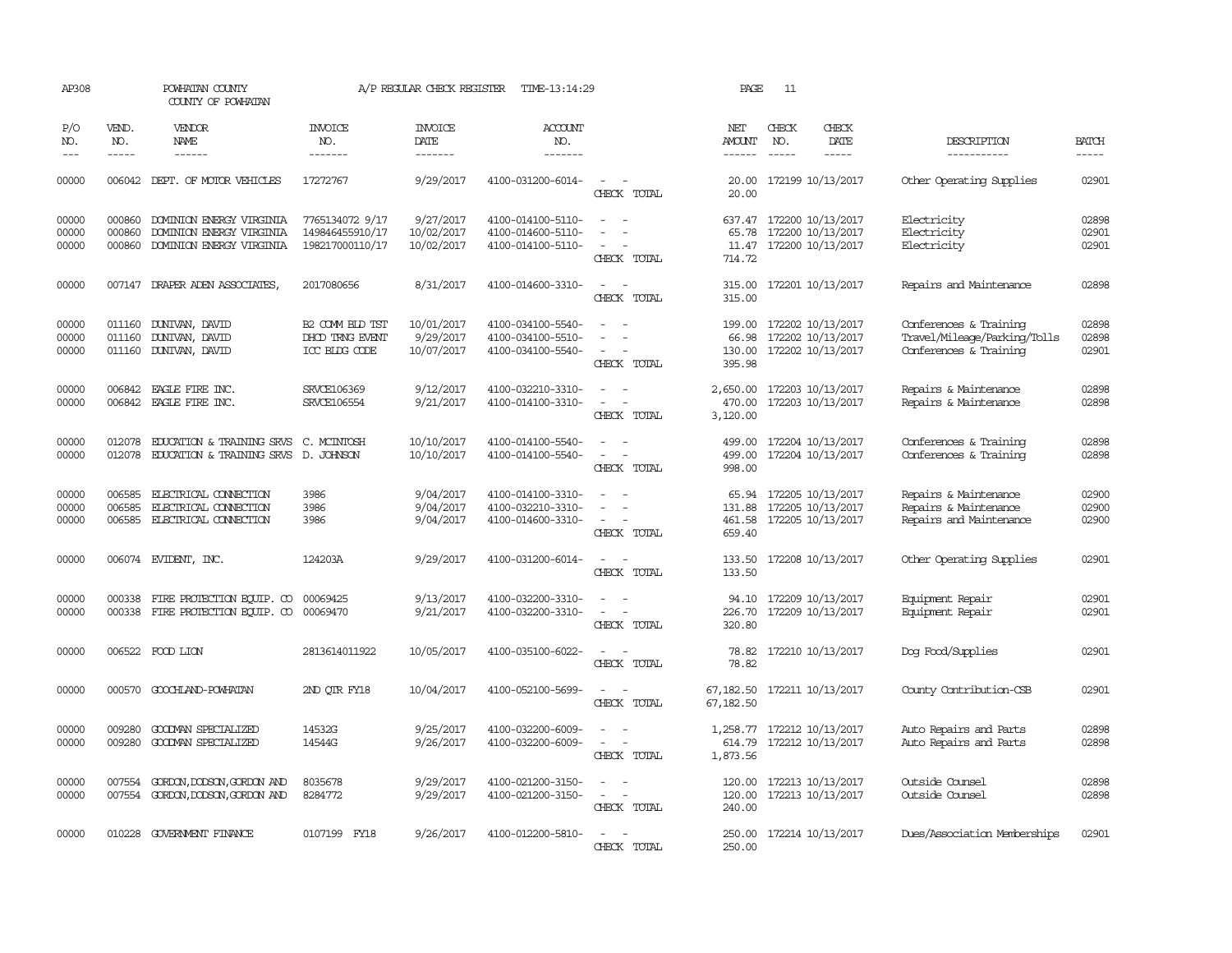| AP308                                              |                                                | POWHATAN COUNTY<br>COUNTY OF POWHATAN                                                                                                             |                                                               | A/P REGULAR CHECK REGISTER                                                      | TIME-13:14:29                                                                                                              |                                                                           | PAGE                                                          | 12                            |                                                                                                                                     |                                                                                                                                                                                                  |                                                    |
|----------------------------------------------------|------------------------------------------------|---------------------------------------------------------------------------------------------------------------------------------------------------|---------------------------------------------------------------|---------------------------------------------------------------------------------|----------------------------------------------------------------------------------------------------------------------------|---------------------------------------------------------------------------|---------------------------------------------------------------|-------------------------------|-------------------------------------------------------------------------------------------------------------------------------------|--------------------------------------------------------------------------------------------------------------------------------------------------------------------------------------------------|----------------------------------------------------|
| P/O<br>NO.<br>$---$                                | VEND.<br>NO.<br>$- - - - -$                    | <b>VENDOR</b><br>NAME<br>$- - - - - -$                                                                                                            | <b>INVOICE</b><br>NO.<br>-------                              | <b>INVOICE</b><br>DATE<br>-------                                               | <b>ACCOUNT</b><br>NO.<br>-------                                                                                           |                                                                           | NET<br>AMOUNT<br>$- - - - - -$                                | CHECK<br>NO.<br>$\frac{1}{2}$ | CHECK<br>DATE<br>$- - - - -$                                                                                                        | DESCRIPTION<br>-----------                                                                                                                                                                       | <b>BATCH</b><br>$- - - - -$                        |
| 00000<br>00000<br>00000                            | 006013                                         | 006013 GRAINGER<br>GRAINGER<br>006013 GRAINGER                                                                                                    | 9549570530<br>9557083012<br>9558276987                        | 9/07/2017<br>9/15/2017<br>9/18/2017                                             | 4100-014100-3310-<br>4100-014100-6005-<br>4100-014100-3310-                                                                | CHECK TOTAL                                                               | 24.12<br>67.05<br>28.48<br>119.65                             |                               | 172215 10/13/2017<br>172215 10/13/2017<br>172215 10/13/2017                                                                         | Repairs & Maintenance<br>Cleaning Supplies<br>Repairs & Maintenance                                                                                                                              | 02898<br>02898<br>02898                            |
| 00000                                              |                                                | 006763 GREENBERG & ASSOCIATES                                                                                                                     | 2943                                                          | 10/02/2017                                                                      | 4100-031200-3110-                                                                                                          | $\sim$<br>CHECK TOTAL                                                     | 450.00<br>450.00                                              |                               | 172216 10/13/2017                                                                                                                   | Professional Health Services                                                                                                                                                                     | 02901                                              |
| 00000                                              |                                                | 011392 GREGORY, ARTHUR                                                                                                                            | TRACTOR SUPPLY                                                | 7/02/2017                                                                       | 4100-031200-6008-                                                                                                          | CHECK TOTAL                                                               | 22.98<br>22.98                                                |                               | 172217 10/13/2017                                                                                                                   | Gas/Grease/0il                                                                                                                                                                                   | 02901                                              |
| 00000                                              |                                                | 011094 HALEY CHEVROLET                                                                                                                            | 125014549                                                     | 6/29/2017                                                                       | 4100-032200-6009-                                                                                                          | $\equiv$<br>$\sim$<br>CHECK TOTAL                                         | 175.43<br>175.43                                              |                               | 172218 10/13/2017                                                                                                                   | Auto Repairs and Parts                                                                                                                                                                           | 02899                                              |
| 00000                                              |                                                | 007564 HOLMAN, VIVIAN                                                                                                                             | APCO/NENA CONF                                                | 10/03/2017                                                                      | 4100-031210-5540-                                                                                                          | $\sim$<br>CHECK TOTAL                                                     | 206.50                                                        |                               | 206.50 172220 10/13/2017                                                                                                            | Conferences and Training                                                                                                                                                                         | 02899                                              |
| 00000                                              |                                                | 010231 J & K HEAVY TRUCKS &                                                                                                                       | 9605                                                          | 10/10/2017                                                                      | 4100-032200-6009-                                                                                                          | CHECK TOTAL                                                               | 1,249.88<br>1,249.88                                          |                               | 172222 10/13/2017                                                                                                                   | Auto Repairs and Parts                                                                                                                                                                           | 02901                                              |
| 00000<br>00000<br>00000<br>00000<br>00000<br>00000 | 000120<br>000120<br>000120<br>000120<br>000120 | JAMES RIVER AIR<br><b>JAMES RIVER AIR</b><br><b>JAMES RIVER AIR</b><br><b>JAMES RIVER AIR</b><br><b>JAMES RIVER AIR</b><br>000120 JAMES RIVER AIR | C182901<br>C182901<br>C182901<br>C182901<br>S84874<br>C182866 | 10/01/2017<br>10/01/2017<br>10/01/2017<br>10/01/2017<br>8/31/2017<br>10/01/2017 | 4100-014100-3320-<br>4100-032210-3320-<br>4100-035100-3320-<br>4100-032220-3320-<br>4100-014100-3308-<br>4100-014100-3320- | $\equiv$<br>$\overline{\phantom{a}}$<br>$\equiv$<br>$\sim$<br>CHECK TOTAL | 438.00<br>243.00<br>771.00<br>387.00<br>5,237.00<br>12,110.50 |                               | 5,034.50 172223 10/13/2017<br>172223 10/13/2017<br>172223 10/13/2017<br>172223 10/13/2017<br>172223 10/13/2017<br>172223 10/13/2017 | Maintenance & Service Contract<br>Maintenance & Service Contract<br>Landscaping - Animal Control<br>Maintenance & Service Contract<br>HVAC Service and Repairs<br>Maintenance & Service Contract | 02899<br>02899<br>02899<br>02899<br>02899<br>02901 |
| 00000                                              |                                                | 010771 IAND AND COATES, INC.                                                                                                                      | 831637                                                        | 10/06/2017                                                                      | 4100-014500-3319-                                                                                                          | CHECK TOTAL                                                               | 66.85                                                         |                               | 66.85 172225 10/13/2017                                                                                                             | Equipment Repairs and Maintena 02901                                                                                                                                                             |                                                    |
| 00000<br>00000                                     | 006629                                         | LANDSCAPE SUPPLY, INC.<br>006629 LANDSCAPE SUPPLY, INC.                                                                                           | P-PP REF-170086<br>0627022-IN                                 | 5/22/2017<br>10/06/2017                                                         | 4100-014500-3190-<br>4100-014500-3190-                                                                                     | $\equiv$<br>CHECK TOTAL                                                   | 420.00<br>375.95                                              |                               | 44.05- 172226 10/13/2017<br>172226 10/13/2017                                                                                       | Grounds Maintenance<br>Grounds Maintenance                                                                                                                                                       | 02901<br>02901                                     |
| 00000                                              |                                                | 009743 LEETE TIRE & AUTO CENTER,                                                                                                                  | 430133                                                        | 9/29/2017                                                                       | 4100-032200-6009-                                                                                                          | CHECK TOTAL                                                               | 1,388.98<br>1,388.98                                          |                               | 172227 10/13/2017                                                                                                                   | Auto Repairs and Parts                                                                                                                                                                           | 02899                                              |
| 00000                                              |                                                | 010473 MCCORMICK'S GARAGE                                                                                                                         | 12689                                                         | 10/10/2017                                                                      | 4100-032200-6009-                                                                                                          | CHECK TOTAL                                                               | 79.26<br>79.26                                                |                               | 172228 10/13/2017                                                                                                                   | Auto Repairs and Parts                                                                                                                                                                           | 02902                                              |
| 00000                                              |                                                | 009666 MID-ATLANTIC CONTROLS                                                                                                                      | 22427                                                         | 10/03/2017                                                                      | 4100-032220-3320-                                                                                                          | CHECK TOTAL                                                               | 900.00<br>900.00                                              |                               | 172230 10/13/2017                                                                                                                   | Maintenance & Service Contract                                                                                                                                                                   | 02901                                              |
| 00000<br>00000<br>00000                            |                                                | 010924 MITCHELL PEST<br>010924 MITCHELL PEST<br>010924 MITCHELL PEST                                                                              | 103762<br>103774<br>101410R                                   | 9/12/2017<br>9/12/2017<br>5/10/2017                                             | 4100-035100-3320-<br>4100-014100-3320-<br>4100-035100-3320-                                                                | $\overline{\phantom{a}}$<br>CHECK TOTAL                                   | 65.00<br>150.00<br>280.00                                     |                               | 172231 10/13/2017<br>172231 10/13/2017<br>65.00 172231 10/13/2017                                                                   | Landscaping - Animal Control<br>Maintenance & Service Contract<br>Landscaping - Animal Control                                                                                                   | 02899<br>02899<br>02908                            |
| 00000                                              |                                                | 000375 PIEDMONT REGIONAL JAIL                                                                                                                     | 144                                                           | 9/30/2017                                                                       | 4100-033400-3841-                                                                                                          | CHECK TOTAL                                                               | 17,888.00<br>17,888.00                                        |                               | 172235 10/13/2017                                                                                                                   | Detention of Adults                                                                                                                                                                              | 02902                                              |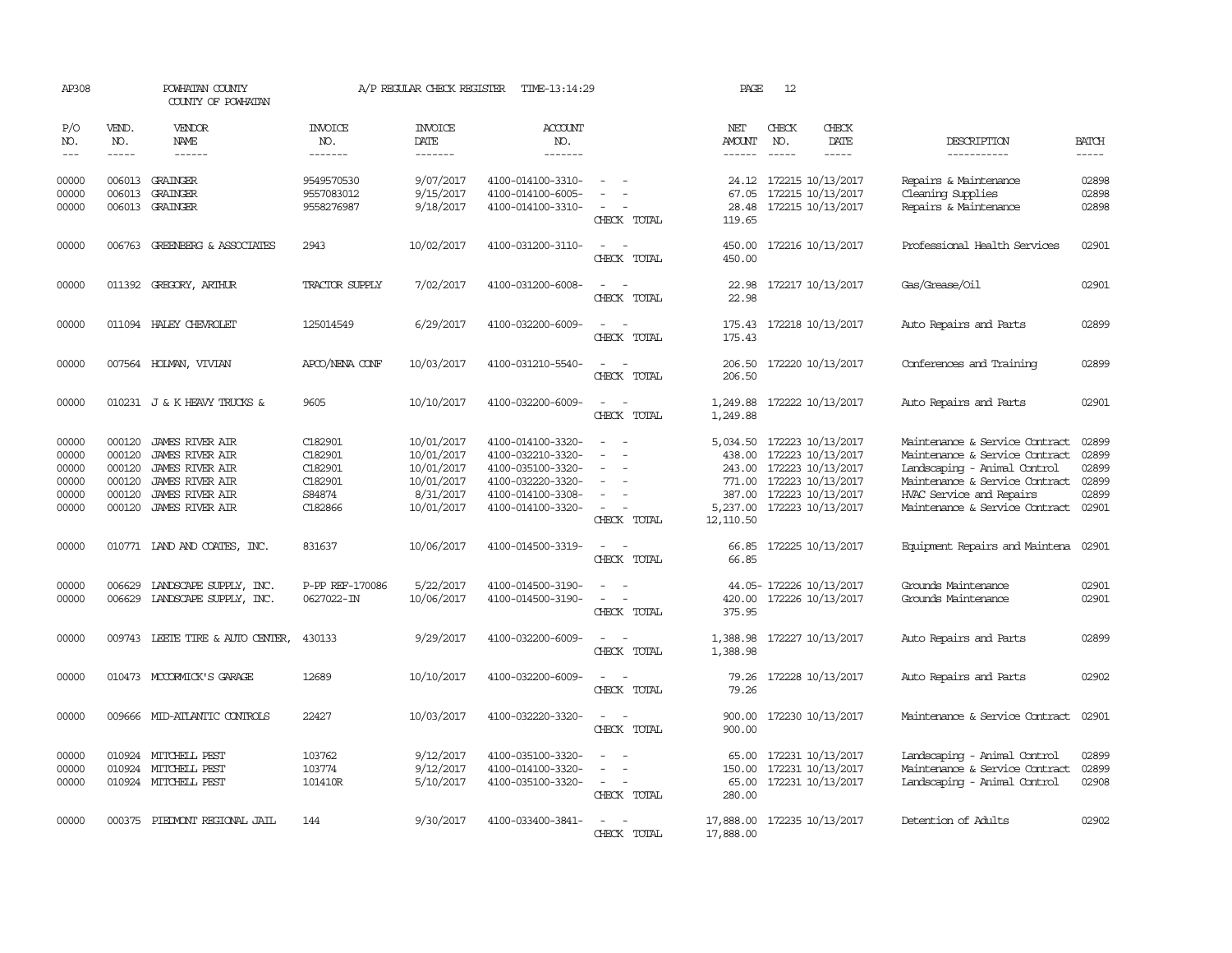| AP308                   |                             | POWHATAN COUNTY<br>COUNTY OF POWHATAN                                                                                               |                                        |                                      | A/P REGULAR CHECK REGISTER TIME-13:14:29                    |                                                      | PAGE                     | 13                          |                                                                                  |                                                                                              |                             |
|-------------------------|-----------------------------|-------------------------------------------------------------------------------------------------------------------------------------|----------------------------------------|--------------------------------------|-------------------------------------------------------------|------------------------------------------------------|--------------------------|-----------------------------|----------------------------------------------------------------------------------|----------------------------------------------------------------------------------------------|-----------------------------|
| P/O<br>NO.<br>$---$     | VEND.<br>NO.<br>$- - - - -$ | VENDOR<br>NAME<br>$- - - - - -$                                                                                                     | INVOICE<br>NO.<br>-------              | INVOICE<br>DATE<br>-------           | <b>ACCOUNT</b><br>NO.<br>-------                            |                                                      | NET<br>AMOUNT<br>------  | CHECK<br>NO.<br>$- - - - -$ | CHECK<br>DATE<br>$- - - - -$                                                     | DESCRIPTION<br>-----------                                                                   | <b>BATCH</b><br>$- - - - -$ |
| 00000                   | 001250                      | POWHATAN AUTO & TRACTOR                                                                                                             | 461032                                 | 8/07/2017                            | 4100-014100-6004-                                           | $\overline{\phantom{a}}$                             | 9.52                     |                             | 172236 10/13/2017                                                                | Tools and Equipment                                                                          | 02899<br>02902              |
| 00000<br>00000          | 001250<br>001250            | POWHATAN AUTO & TRACTOR<br>POWHATAN AUTO & TRACTOR                                                                                  | 465270<br>466839                       | 9/07/2017<br>9/18/2017               | 4100-031200-6014-<br>4100-014100-6004-                      | $\overline{\phantom{a}}$<br>CHECK TOTAL              | 50.19<br>61.49<br>121.20 |                             | 172236 10/13/2017<br>172236 10/13/2017                                           | Other Operating Supplies<br>Tools and Equipment                                              | 02902                       |
| 00000<br>00000          |                             | 006914 POWHATAN AUTO REPAIR<br>006914 POWHATAN AUTO REPAIR                                                                          | 120-111L 10/17<br>915                  | 10/04/2017<br>10/04/2017             | 4100-014100-6009-<br>4100-014100-6009-                      |                                                      | 31.56<br>16.00           |                             | 172237 10/13/2017<br>172237 10/13/2017                                           | Auto Parts & Repairs<br>Auto Parts & Repairs                                                 | 02902<br>02902              |
| 00000<br>00000          |                             | 006914 POWHATAN AUTO REPAIR<br>006914 POWHATAN AUTO REPAIR                                                                          | 917<br>918                             | 10/04/2017<br>10/05/2017             | 4100-031200-6009-<br>4100-031200-6009-                      | $\overline{\phantom{a}}$<br>CHECK TOTAL              | 1,060.04                 |                             | 69.88 172237 10/13/2017<br>942.60 172237 10/13/2017                              | Auto Parts/Repairs<br>Auto Parts/Repairs                                                     | 02902<br>02902              |
| 00000<br>00000          | 012064<br>012064            | POWHATAN COUNTY TREASURER 113 9/17<br>POWHATAN COUNTY TREASURER 113 9/17                                                            |                                        | 9/15/2017<br>9/15/2017               | 4100-032200-5130-<br>4100-032220-5140-                      | $\sim$                                               |                          |                             | 109.49- 172238 10/13/2017<br>109.49- 172238 10/13/2017                           | Water<br>Sewer                                                                               | 02899<br>02899              |
| 00000<br>00000          |                             | 012064 POWHATAN COUNTY TREASURER 113 9/17<br>012064 POWHATAN COUNTY TREASURER 113 9/17                                              |                                        | 9/15/2017<br>9/15/2017               | 4100-032220-5130-<br>4100-032220-5140-                      | $\overline{\phantom{a}}$<br>$\overline{\phantom{a}}$ |                          |                             | 257.65 172238 10/13/2017<br>304.49 172238 10/13/2017                             | Water<br>Sewer                                                                               | 02899<br>02899              |
| 00000<br>00000<br>00000 |                             | 012064 POWHATAN COUNTY TREASURER 150 9/17<br>012064 POWHATAN COUNTY TREASURER 152 9/17<br>012064 POWHATAN COUNTY TREASURER 153 9/17 |                                        | 9/15/2017<br>9/15/2017<br>9/15/2017  | 4100-032200-5140-<br>4100-014100-5140-<br>4100-032210-5140- | $\equiv$<br>$\sim$<br>$\overline{\phantom{a}}$       |                          |                             | 298.89 172238 10/13/2017<br>147.78 172238 10/13/2017<br>192.19 172238 10/13/2017 | Sewer<br>Sewer<br>Sewer                                                                      | 02899<br>02899<br>02899     |
| 00000<br>00000<br>00000 |                             | 012064 POWHATAN COUNTY TREASURER 161 9/17<br>012064 POWHATAN COUNTY TREASURER 161 9/17<br>012064 POWHATAN COUNTY TREASURER 162 9/17 |                                        | 9/15/2017<br>9/15/2017<br>9/15/2017  | 4100-014100-5140-<br>4100-031200-5140-<br>4100-014100-5140- | $\overline{\phantom{a}}$<br>$\sim$                   |                          |                             | 261.63 172238 10/13/2017<br>261.63 172238 10/13/2017<br>39.04 172238 10/13/2017  | Sewer<br>Sewer<br>Sewer                                                                      | 02899<br>02899<br>02899     |
| 00000<br>00000          |                             | 012064 POWHATAN COUNTY TREASURER 162 9/17<br>012064 POWHATAN COUNTY TREASURER 193 9/17                                              |                                        | 9/15/2017<br>9/15/2017               | 4100-031200-5140-<br>4100-014100-5140-                      | $\overline{\phantom{a}}$<br>$\equiv$                 |                          |                             | 39.05 172238 10/13/2017<br>142.17 172238 10/13/2017                              | Sewer<br>Sewer                                                                               | 02899<br>02899              |
| 00000                   |                             | 012064 POWHATAN COUNTY TREASURER 94 9/17                                                                                            |                                        | 9/15/2017                            | 4100-014100-5140-                                           | $\sim$ 100 $\mu$<br>CHECK TOTAL                      | 1,959.95                 |                             | 234.41 172238 10/13/2017                                                         | Sewer                                                                                        | 02899                       |
| 00000<br>00000          |                             | 006474 PROGRESSIVE AUTO WORKS<br>006474 PROGRESSIVE AUTO WORKS                                                                      | 0035126<br>0035160                     | 10/02/2017<br>10/05/2017             | 4100-031200-6009-<br>4100-035100-6008-                      | $\overline{\phantom{a}}$<br>CHECK TOTAL              | 67.86<br>53.22<br>121.08 |                             | 172239 10/13/2017<br>172239 10/13/2017                                           | Auto Parts/Repairs<br>Gas/Grease/Oil                                                         | 02902<br>02902              |
| 00000<br>00000<br>00000 | 000780<br>000780            | <b>QUILL CORPORATION</b><br><b>QUILL CORPORATION</b><br>000780 CUILL CORPORATION                                                    | 1320740<br>8235969/954146<br>9961357   | 10/02/2017<br>9/20/2017<br>9/19/2017 | 4100-012310-6001-<br>4100-014400-6001-<br>4100-014400-6001- | $\overline{\phantom{a}}$<br>CHECK TOTAL              | 137.36                   |                             | 91.07 172240 10/13/2017<br>124.53-172240 10/13/2017<br>170.82 172240 10/13/2017  | Office Supplies<br>Stationery/Office Supplies<br>Stationery/Office Supplies                  | 02899<br>02899<br>02899     |
| 00000<br>00000<br>00000 | 000620<br>000620<br>000620  | R. C. GOODWYN & SONS, INC<br>R. C. GOODWYN & SONS, INC<br>R. C. GOODWYN & SONS, INC                                                 | 0781549<br>0782510<br>0782647          | 9/06/2017<br>9/13/2017<br>9/14/2017  | 4100-014100-3310-<br>4100-014100-3310-<br>4100-014100-6004- | $\overline{\phantom{a}}$<br>$\overline{\phantom{a}}$ | 11.38<br>5.00<br>29.00   |                             | 172241 10/13/2017<br>172241 10/13/2017<br>172241 10/13/2017                      | Repairs & Maintenance<br>Repairs & Maintenance<br>Tools and Equipment                        | 02899<br>02899<br>02899     |
| 00000<br>00000<br>00000 | 000620<br>000620            | R. C. GOODWIN & SONS, INC<br>000620 R.C. GOODWYN & SONS, INC<br>R. C. GOODWYN & SONS, INC                                           | 0783436<br>0783436<br>0783676          | 9/20/2017<br>9/20/2017<br>9/21/2017  | 4100-014100-6100-<br>4100-014100-6004-<br>4100-014100-3310- |                                                      | 9.58                     |                             | 12.99 172241 10/13/2017<br>17.33 172241 10/13/2017<br>172241 10/13/2017          | Personal Protective Equipment<br>Tools and Equipment<br>Repairs & Maintenance                | 02899<br>02899<br>02899     |
| 00000<br>00000          |                             | 000620 R.C. GOODWYN & SONS, INC<br>000620 R. C. GOODWYN & SONS, INC 0782123                                                         | 0781696                                | 9/07/2017<br>9/11/2017               | 4100-014100-3310-<br>4100-014100-3310-                      | CHECK TOTAL                                          | 105.77<br>238.97         |                             | 172241 10/13/2017<br>47.92 172241 10/13/2017                                     | Repairs & Maintenance<br>Repairs & Maintenance                                               | 02900<br>02900              |
| 00000                   |                             | 011633 RACLARK ENTERPRISES                                                                                                          | 1225                                   | 10/04/2017                           | 4100-013200-6001-                                           | CHECK TOTAL                                          | 155.00<br>155.00         |                             | 172242 10/13/2017                                                                | Office Supplies                                                                              | 02900                       |
| 00000<br>00000<br>00000 | 007975<br>007975            | REMOVAL SERVICES OF VA<br>REMOVAL SERVICES OF VA<br>007975 REMOVAL SERVICES OF VA                                                   | 2017016683<br>2017016982<br>2017017520 | 9/11/2017<br>9/16/2017<br>9/23/2017  | 4100-035300-3110-<br>4100-035300-3110-<br>4100-035300-3110- |                                                      |                          |                             | 79.00 172243 10/13/2017<br>179.00 172243 10/13/2017<br>79.00 172243 10/13/2017   | Professional Health Services<br>Professional Health Services<br>Professional Health Services | 02902<br>02902<br>02902     |
|                         |                             |                                                                                                                                     |                                        |                                      |                                                             | CHECK TOTAL                                          | 337.00                   |                             |                                                                                  |                                                                                              |                             |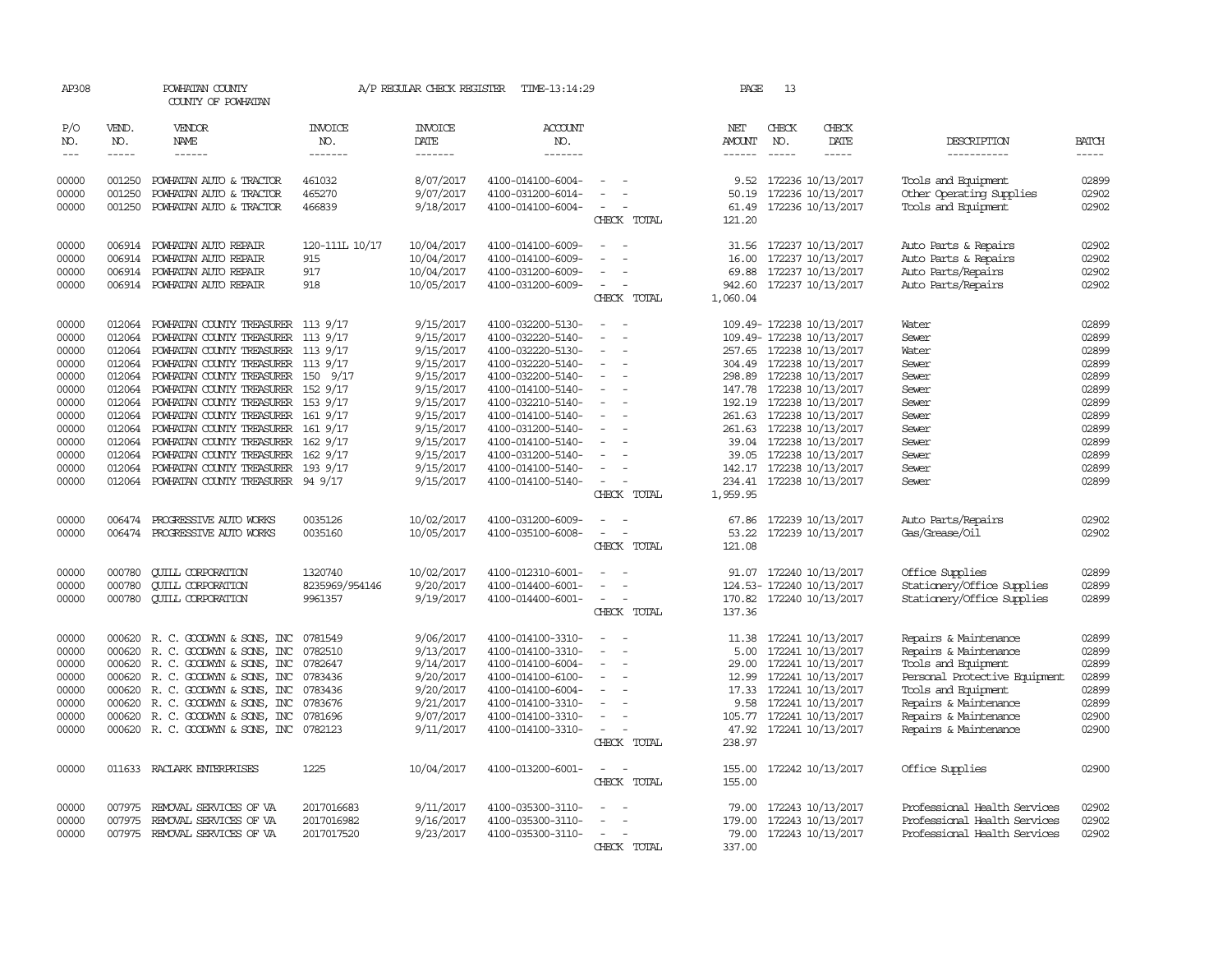| AP308                                                                |                                                                    | POWHATAN COUNTY<br>COUNTY OF POWHATAN                                                                                                                                                               |                                                                                                              | A/P REGULAR CHECK REGISTER                                                                           | TIME-13:14:29                                                                                                                                                        |                                                                     | PAGE                                               | 14           |                                                                                                                                                                                         |                                                                                                                                                                                                  |                                                                      |
|----------------------------------------------------------------------|--------------------------------------------------------------------|-----------------------------------------------------------------------------------------------------------------------------------------------------------------------------------------------------|--------------------------------------------------------------------------------------------------------------|------------------------------------------------------------------------------------------------------|----------------------------------------------------------------------------------------------------------------------------------------------------------------------|---------------------------------------------------------------------|----------------------------------------------------|--------------|-----------------------------------------------------------------------------------------------------------------------------------------------------------------------------------------|--------------------------------------------------------------------------------------------------------------------------------------------------------------------------------------------------|----------------------------------------------------------------------|
| P/O<br>NO.<br>$\frac{1}{2}$                                          | VEND.<br>NO.<br>$- - - - -$                                        | VENDOR<br><b>NAME</b><br>$- - - - - -$                                                                                                                                                              | <b>INVOICE</b><br>NO.<br>-------                                                                             | <b>INVOICE</b><br>DATE<br>-------                                                                    | <b>ACCOUNT</b><br>NO.<br>-------                                                                                                                                     |                                                                     | NET<br><b>AMOUNT</b><br>------                     | CHECK<br>NO. | CHECK<br>DATE<br>-----                                                                                                                                                                  | DESCRIPTION<br>-----------                                                                                                                                                                       | <b>BATCH</b><br>-----                                                |
| 00000<br>00000<br>00000                                              | 006579<br>006579<br>006579                                         | RICHMOND ALARM COMPANY<br>RICHMOND ALARM COMPANY<br>RICHMOND ALARM COMPANY                                                                                                                          | 205381<br>205647<br>205692                                                                                   | 10/01/2017<br>10/01/2017<br>10/01/2017                                                               | 4100-014100-3320-<br>4100-032220-3320-<br>4100-032200-3320-                                                                                                          | $\sim$<br>$\overline{\phantom{a}}$<br>CHECK TOTAL                   | 1,175.00<br>425.00<br>260.00<br>1,860.00           |              | 172244 10/13/2017<br>172244 10/13/2017<br>172244 10/13/2017                                                                                                                             | Maintenance & Service Contract<br>Maintenance & Service Contract<br>Maintenance & Service Contract                                                                                               | 02900<br>02900<br>02900                                              |
| 00000                                                                |                                                                    | 007325 RICHMOND OXYGEN CO.                                                                                                                                                                          | 265216                                                                                                       | 9/30/2017                                                                                            | 4100-032200-3320-                                                                                                                                                    | $ -$<br>CHECK TOTAL                                                 | 255.00<br>255.00                                   |              | 172245 10/13/2017                                                                                                                                                                       | Maintenance & Service Contract                                                                                                                                                                   | 02902                                                                |
| 00000                                                                | 007380                                                             | RICHMOND SECURITY INC.                                                                                                                                                                              | 26379                                                                                                        | 9/15/2017                                                                                            | 4100-014100-3310-                                                                                                                                                    | $\sim$ $-$<br>$\overline{\phantom{a}}$<br>CHECK TOTAL               | 223.00<br>223.00                                   |              | 172246 10/13/2017                                                                                                                                                                       | Repairs & Maintenance                                                                                                                                                                            | 02900                                                                |
| 00000<br>00000                                                       | 007062                                                             | RUTHERFORD JANITOR SUPPLY<br>007062 RUIHERFORD JANITOR SUPPLY 1004984                                                                                                                               | 1004981                                                                                                      | 10/02/2017<br>10/02/2017                                                                             | 4100-032220-6005-<br>4100-032210-6005-                                                                                                                               | $\sim$ $-$<br>CHECK TOTAL                                           | 99.99<br>173.43                                    |              | 73.44 172247 10/13/2017<br>172247 10/13/2017                                                                                                                                            | Cleaning Supplies<br>Cleaning Supplies                                                                                                                                                           | 02902<br>02902                                                       |
| 00000                                                                |                                                                    | 006921 SEA-CLEAR AOUARIUM                                                                                                                                                                           | 5126                                                                                                         | 9/15/2017                                                                                            | 4100-073100-3320-                                                                                                                                                    | $\equiv$<br>$\sim$<br>CHECK TOTAL                                   | 80.00<br>80.00                                     |              | 172248 10/13/2017                                                                                                                                                                       | Maintenance & Service Contract                                                                                                                                                                   | 02900                                                                |
| 00000<br>00000                                                       | 008654                                                             | SEAY'S TOWING<br>008654 SEAY'S TOWING                                                                                                                                                               | TOWING 072-24L<br>TOWING 072-36L                                                                             | 10/02/2017<br>10/02/2017                                                                             | 4100-031200-6009-<br>4100-031200-6009-                                                                                                                               | CHECK TOTAL                                                         | 105.00<br>105.00<br>210.00                         |              | 172249 10/13/2017<br>172249 10/13/2017                                                                                                                                                  | Auto Parts/Repairs<br>Auto Parts/Repairs                                                                                                                                                         | 02902<br>02902                                                       |
| 00000                                                                | 007570                                                             | SMITH, DANNY LEE                                                                                                                                                                                    | <b>INTERNET CRIMES</b>                                                                                       | 10/05/2017                                                                                           | 4100-031200-5540-                                                                                                                                                    | CHECK TOTAL                                                         | 352.00<br>352.00                                   |              | 172250 10/13/2017                                                                                                                                                                       | Conferences & Training                                                                                                                                                                           | 02900                                                                |
| 00000<br>00000<br>00000                                              | 001940<br>001940<br>001940                                         | STANDBY SYSTEMS, INC.<br>STANDBY SYSTEMS, INC.<br>STANDBY SYSTEMS, INC.                                                                                                                             | 09172033<br>09172072<br>09172095                                                                             | 9/07/2017<br>9/14/2017<br>9/19/2017                                                                  | 4100-031210-3310-<br>4100-032220-3310-<br>4100-031210-3310-                                                                                                          | $\equiv$<br>CHECK TOTAL                                             | 91.80<br>91.80<br>470.60<br>654.20                 |              | 172252 10/13/2017<br>172252 10/13/2017<br>172252 10/13/2017                                                                                                                             | Repairs and Maintenance<br>Repairs & Maintenance<br>Repairs and Maintenance                                                                                                                      | 02900<br>02900<br>02900                                              |
| 00000<br>00000<br>00000<br>00000<br>00000<br>00000<br>00000<br>00000 | 008578<br>008578<br>008578<br>008578<br>008578<br>008578<br>008578 | STAPLES BUSINESS AD-<br>STAPLES BUSINESS AD-<br>STAPLES BUSINESS AD-<br>STAPLES BUSINESS AD-<br>STAPLES BUSINESS AD-<br>STAPLES BUSINESS AD-<br>STAPLES BUSINESS AD-<br>008578 STAPLES BUSINESS AD- | 3353158160<br>3353158162<br>3353455202<br>3353455212<br>3353455217<br>3353455219<br>3353763730<br>3353896873 | 9/20/2017<br>9/20/2017<br>9/23/2017<br>9/23/2017<br>9/23/2017<br>9/23/2017<br>9/26/2017<br>9/28/2017 | 4100-012200-6001-<br>4100-081100-6001-<br>4100-032200-6001-<br>4100-032200-6001-<br>4100-032200-6001-<br>4100-032200-6001-<br>4100-012200-6001-<br>4100-022100-6001- | $\sim$<br>$\equiv$<br>$\equiv$<br>$\equiv$<br>$\sim$<br>CHECK TOTAL | 7.52<br>54.18<br>11.79<br>11.79<br>11.79<br>397.26 |              | 172253 10/13/2017<br>172253 10/13/2017<br>172253 10/13/2017<br>172253 10/13/2017<br>11.79 172253 10/13/2017<br>172253 10/13/2017<br>270.26 172253 10/13/2017<br>18.14 172253 10/13/2017 | Office Supplies<br>Office Supplies<br>Stationery/Office Supplies<br>Stationery/Office Supplies<br>Stationery/Office Supplies<br>Stationery/Office Supplies<br>Office Supplies<br>Office Supplies | 02900<br>02900<br>02900<br>02900<br>02900<br>02900<br>02902<br>02902 |
| 00000                                                                |                                                                    | 007450 THOMSON REUTERS -                                                                                                                                                                            | 836949058                                                                                                    | 10/01/2017                                                                                           | 4100-031200-3320-                                                                                                                                                    | $\equiv$<br>$\sim$<br>CHECK TOTAL                                   | 246.26<br>246.26                                   |              | 172255 10/13/2017                                                                                                                                                                       | Maintenance & Service Contract                                                                                                                                                                   | 02902                                                                |
| 00000                                                                | 006506                                                             | THYSSENKRUPP ELEVATOR                                                                                                                                                                               | 3003475967                                                                                                   | 10/01/2017                                                                                           | 4100-014100-3320-                                                                                                                                                    | $\sim$ $\sim$<br>CHECK TOTAL                                        | 1,496.28<br>1,496.28                               |              | 172256 10/13/2017                                                                                                                                                                       | Maintenance & Service Contract                                                                                                                                                                   | 02900                                                                |
| 00000<br>00000                                                       | 000845<br>000845                                                   | TOWN POLICE SUPPLY OF<br>TOWN POLICE SUPPLY OF                                                                                                                                                      | R81107<br>9176                                                                                               | 9/22/2017<br>10/04/2017                                                                              | 4100-031200-6011-<br>4100-031200-6011-                                                                                                                               | $\overline{\phantom{a}}$<br>$\overline{\phantom{a}}$<br>CHECK TOTAL | 14.80<br>85.50<br>100.30                           |              | 172257 10/13/2017<br>172257 10/13/2017                                                                                                                                                  | Uniforms<br>Uniforms                                                                                                                                                                             | 02902<br>02902                                                       |
| 00000                                                                | 008565                                                             | TRACTOR SUPPLY CREDIT                                                                                                                                                                               | 100388562                                                                                                    | 9/26/2017                                                                                            | 4100-035100-6022-                                                                                                                                                    | $\sim$                                                              |                                                    |              | 107.96 172258 10/13/2017                                                                                                                                                                | Dog Food/Supplies                                                                                                                                                                                | 02902                                                                |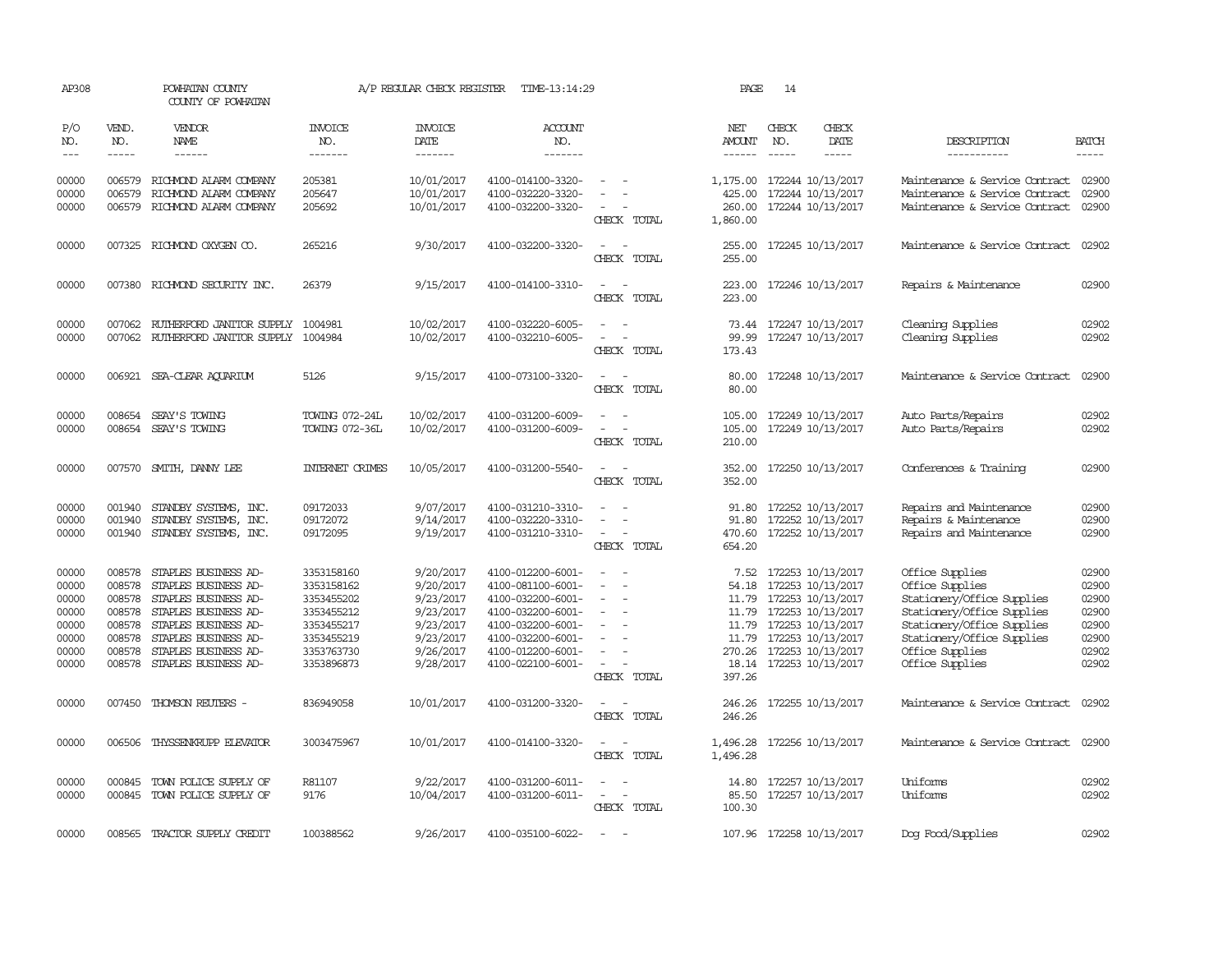| AP308                            |                               | POWHATAN COUNTY<br>COUNTY OF POWHATAN                                                                                             |                                    | A/P REGULAR CHECK REGISTER                           | TIME-13:14:29                                                                    |                                                                                                                             | PAGE                                  | 15                            |                                                                                                  |                                                                              |                                  |
|----------------------------------|-------------------------------|-----------------------------------------------------------------------------------------------------------------------------------|------------------------------------|------------------------------------------------------|----------------------------------------------------------------------------------|-----------------------------------------------------------------------------------------------------------------------------|---------------------------------------|-------------------------------|--------------------------------------------------------------------------------------------------|------------------------------------------------------------------------------|----------------------------------|
| P/O<br>NO.<br>$- - -$            | VEND.<br>NO.<br>$\frac{1}{2}$ | <b>VENDOR</b><br>NAME<br>$- - - - - -$                                                                                            | <b>INVOICE</b><br>NO.<br>-------   | <b>INVOICE</b><br>DATE<br>--------                   | ACCOUNT<br>NO.<br>-------                                                        |                                                                                                                             | NET<br><b>AMOUNT</b><br>$- - - - - -$ | CHECK<br>NO.<br>$\frac{1}{2}$ | CHECK<br>DATE<br>-----                                                                           | DESCRIPTION<br>------------                                                  | <b>BATCH</b><br>$- - - - -$      |
| 00000                            | 008565                        | TRACTOR SUPPLY CREDIT                                                                                                             | 200594678                          | 9/20/2017                                            | 4100-031200-6022-                                                                | $\overline{\phantom{a}}$<br>CHECK TOTAL                                                                                     | 49.46<br>157.42                       |                               | 172258 10/13/2017                                                                                | Dog Food & Supplies K9                                                       | 02902                            |
| 00000<br>00000                   | 010088<br>010088              | TREASURER<br>TREASURER                                                                                                            | 10/11/2017<br>10/11/2017           | 10/11/2017<br>10/11/2017                             | 4100-032200-6009-<br>4100-032200-6009-                                           | $\sim$<br>- 11<br>$\overline{\phantom{a}}$<br>$\overline{\phantom{a}}$<br>CHECK TOTAL                                       | $.00 \cdot$<br>9.69<br>9.69           |                               | 172259 10/13/2017<br>172259 10/13/2017                                                           | Auto Repairs and Parts<br>Auto Repairs and Parts                             | 02904<br>02904                   |
| 00000                            | 007905                        | TREASURER OF VIRGINIA                                                                                                             | <b>EDWARDS, JASON</b>              | 9/23/2017                                            | 4100-035300-3110-                                                                | $\sim$<br>$\sim$<br>CHECK TOTAL                                                                                             | 20.00<br>20.00                        |                               | 172260 10/13/2017                                                                                | Professional Health Services                                                 | 02902                            |
| 00000                            |                               | 009574 UNIOUE MANAGEMENT                                                                                                          | 451352                             | 10/01/2017                                           | 4100-073100-6012-                                                                | $\sim$<br>$\sim$<br>CHECK TOTAL                                                                                             | 50.00<br>50.00                        |                               | 172261 10/13/2017                                                                                | Books & Subscriptions                                                        | 02900                            |
| 00000                            |                               | 006007 UNIVERSITY OF VIRGINIA                                                                                                     | 32112                              | 6/28/2017                                            | 4100-012220-5810-                                                                | CHECK TOTAL                                                                                                                 | 360.00<br>360.00                      |                               | 172262 10/13/2017                                                                                | Dues/Association Membership                                                  | 02900                            |
| 00000<br>00000                   | 011169<br>011169              | VERIZON<br>VERIZON                                                                                                                | 8045981340 9/17<br>8045987939 9/17 | 9/28/2017<br>9/28/2017                               | 4100-021100-5230-<br>4100-022100-5230-                                           | $\sim$<br>$\overline{a}$<br>CHECK TOTAL                                                                                     | 53.12<br>44.45<br>97.57               |                               | 172263 10/13/2017<br>172263 10/13/2017                                                           | Telephone Services<br>Telephone Services                                     | 02900<br>02902                   |
| 00000                            |                               | 012072 VIPRE SECURITY                                                                                                             | INV00282686                        | 10/04/2017                                           | 4100-012510-3320-                                                                | $\frac{1}{2} \left( \frac{1}{2} \right) \left( \frac{1}{2} \right) = \frac{1}{2} \left( \frac{1}{2} \right)$<br>CHECK TOTAL | 3,496.00                              |                               | 3,496.00 172265 10/13/2017                                                                       | Maintenance & Service Contract                                               | 02900                            |
| 00000                            |                               | 008710 VIRGINIA BUSINESS SYSTEMS                                                                                                  | 21378549                           | 9/26/2017                                            | 4100-012100-3320-                                                                | $\sim$<br>$\sim$<br>CHECK TOTAL                                                                                             | 134.55                                |                               | 134.55 172266 10/13/2017                                                                         | Maintenance & Service Contract                                               | 02900                            |
| 00000                            |                               | 007173 VIRGINIA SHERIFFS'                                                                                                         | 201825                             | 10/02/2017                                           | 4100-031200-5810-                                                                | $\omega_{\rm{max}}$ and $\omega_{\rm{max}}$<br>CHECK TOTAL                                                                  | 2,049.00                              |                               | 2,049.00 172267 10/13/2017                                                                       | Dues/Association Memberships                                                 | 02902                            |
| 00000<br>00000<br>00000          | 007755<br>007755<br>007755    | WITMER ASSOCIATES INC.<br>WITMER ASSOCIATES INC.<br>WITMER ASSOCIATES INC.                                                        | E1632726<br>1801114<br>1801737     | 10/02/2017<br>10/02/2017<br>10/02/2017               | 4100-031200-6011-<br>4100-031200-6011-<br>4100-031200-6011-                      | CHECK TOTAL                                                                                                                 | 53.98<br>547.00<br>777.00<br>1,377.98 |                               | 172268 10/13/2017<br>172268 10/13/2017<br>172268 10/13/2017                                      | Uniforms<br>Uniforms<br>Uniforms                                             | 02902<br>02902<br>02902          |
| 00000                            |                               | 009332 WITMER PUBLIC SAFETY                                                                                                       | 1806654                            | 9/22/2017                                            | 4100-032200-6011-                                                                | $\overline{\phantom{a}}$<br>CHECK TOTAL                                                                                     | 36.00<br>36.00                        |                               | 172269 10/13/2017                                                                                | Protective Gear/Uniforms                                                     | 02900                            |
| 00000                            |                               | 008224 WORLDVIEW SOLUTIONS, INC. 13359                                                                                            |                                    | 10/02/2017                                           | 4100-012520-3320-                                                                | CHECK TOTAL                                                                                                                 | 709.05                                |                               | 709.05 172270 10/13/2017                                                                         | Maintenance & Service Contract                                               | 02900                            |
| 00000                            |                               | 012099 A RIFKIN COMPANY                                                                                                           | 4175190                            | 10/20/2017                                           | 4100-013200-6001-                                                                | $\sim$<br>$\sim$<br>CHECK TOTAL                                                                                             | 1,060.89                              |                               | 1,060.89 172272 10/27/2017                                                                       | Office Supplies                                                              | 02919                            |
| 00000<br>00000<br>00000<br>00000 | 010688<br>010688<br>010688    | A&B CLEANING SERVICE, INC.<br>A&B CLEANING SERVICE, INC.<br>A&B CLEANING SERVICE, INC.<br>010688 A&B CLEANING SERVICE, INC. 11806 | 11805<br>11805<br>11806            | 10/10/2017<br>10/10/2017<br>10/10/2017<br>10/10/2017 | 4100-014100-3180-<br>4100-032220-3180-<br>4100-014100-3180-<br>4100-032220-3180- | $\overline{\phantom{a}}$<br>$\overline{\phantom{a}}$<br>$\sim$<br>$\sim$ $-$<br>$\overline{\phantom{a}}$<br>CHECK TOTAL     | 246.15<br>5,441.38<br>11,375.06       |                               | 5,441.38 172273 10/27/2017<br>172273 10/27/2017<br>172273 10/27/2017<br>246.15 172273 10/27/2017 | Cleaning Service<br>Cleaning Service<br>Cleaning Service<br>Cleaning Service | 02913<br>02913<br>02913<br>02913 |
| 00000<br>00000                   |                               | 006175 ADAMS OIL COMPANY, INC.<br>006175 ADAMS OIL COMPANY, INC.                                                                  | 4350<br>5340                       | 9/07/2017<br>9/14/2017                               | 4100-014500-6008-<br>4100-014500-6008-                                           | $\overline{\phantom{a}}$                                                                                                    |                                       |                               | 31.40 172274 10/27/2017<br>67.58 172274 10/27/2017                                               | Gas/Grease/Oil<br>Gas/Grease/Oil                                             | 02913<br>02913                   |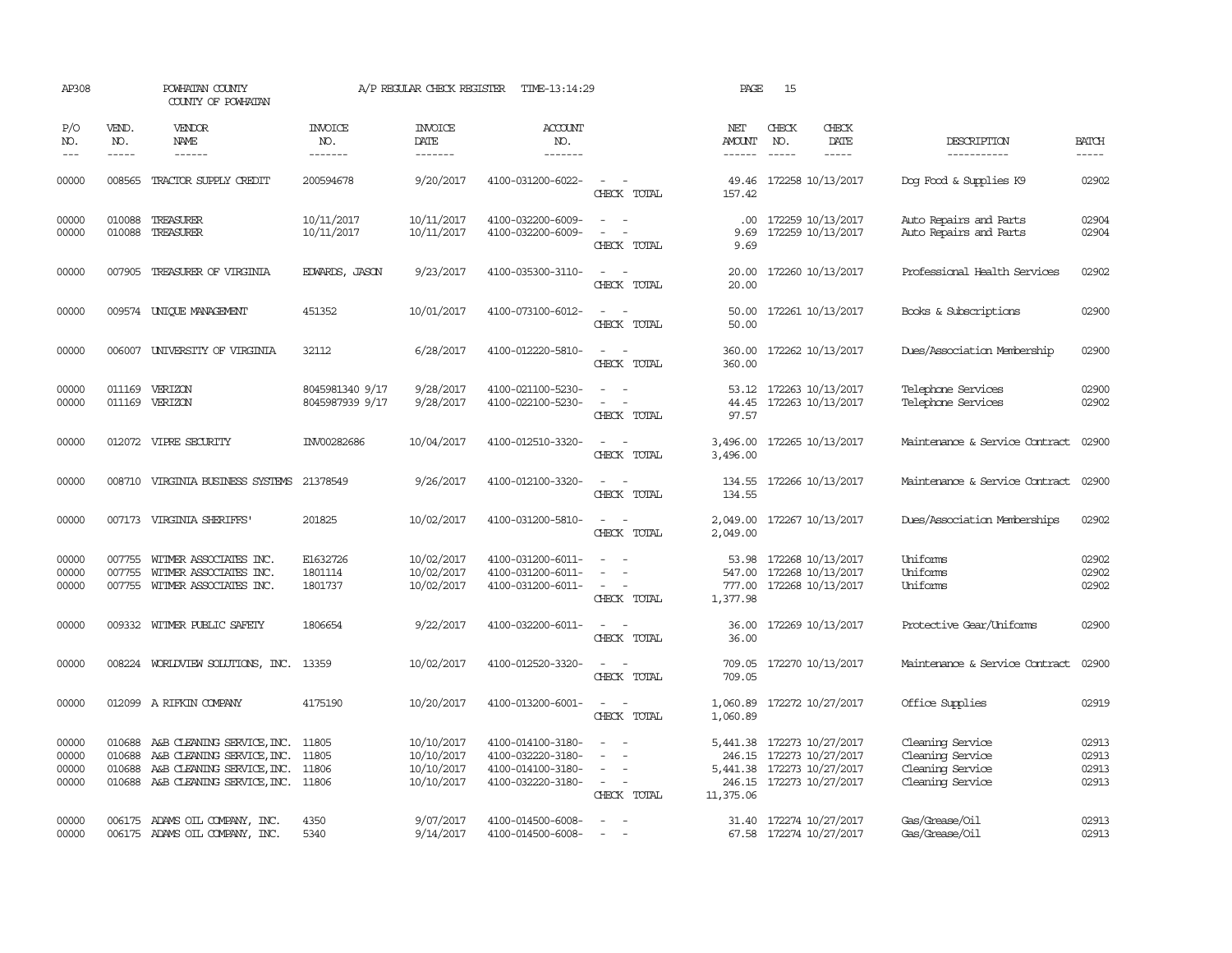| AP308               |                             | POWHATAN COUNTY<br>COUNTY OF POWHATAN                                |                                  | A/P REGULAR CHECK REGISTER        | TIME-13:14:29                          |                                                   | PAGE                                     | 16                          |                                                      |                                      |                             |
|---------------------|-----------------------------|----------------------------------------------------------------------|----------------------------------|-----------------------------------|----------------------------------------|---------------------------------------------------|------------------------------------------|-----------------------------|------------------------------------------------------|--------------------------------------|-----------------------------|
| P/O<br>NO.<br>$---$ | VEND.<br>NO.<br>$- - - - -$ | VENDOR<br>NAME<br>$- - - - - -$                                      | <b>INVOICE</b><br>NO.<br>------- | <b>INVOICE</b><br>DATE<br>------- | <b>ACCOUNT</b><br>NO.<br>-------       |                                                   | NET<br>AMOUNT<br>$- - - - - -$           | CHECK<br>NO.<br>$- - - - -$ | CHECK<br>DATE<br>$- - - - -$                         | DESCRIPTION<br>-----------           | <b>BATCH</b><br>$- - - - -$ |
| 00000               |                             | 006175 ADAMS OIL COMPANY, INC.                                       | 6759                             | 9/28/2017                         | 4100-014500-6008-                      | CHECK TOTAL                                       | 183.33                                   |                             | 84.35 172274 10/27/2017                              | Gas/Grease/Oil                       | 02913                       |
| 00000               |                             | 007758 ADVANCE AUTO PARTS                                            | 6819718258324                    | 7/01/2017                         | 4100-032200-6009-                      |                                                   | 18.99                                    |                             | 172275 10/27/2017                                    | Auto Repairs and Parts               | 02910                       |
| 00000               |                             | 007758 ADVANCE AUTO PARTS                                            | 6819724852837                    | 9/05/2017                         | 4100-032200-6009-                      | $\overline{\phantom{a}}$<br>CHECK TOTAL           | 42.95                                    |                             | 23.96 172275 10/27/2017                              | Auto Repairs and Parts               | 02910                       |
| 00000<br>00000      |                             | 009183 AIR, WATER & SOIL LABORA-<br>009183 AIR, WATER & SOIL LABORA- | V17007130<br>V17007132           | 10/03/2017<br>10/03/2017          | 4100-032220-5140-<br>4100-014100-5140- | $\overline{\phantom{a}}$<br>CHECK TOTAL           | 391.50                                   |                             | 195.75 172276 10/27/2017<br>195.75 172276 10/27/2017 | Sewer<br>Sewer                       | 02921<br>02921              |
| 00000               |                             | 010780 ALL GOOD AUTOMOTIVE LLC                                       | 5483                             | 10/10/2017                        | 4100-031200-6009-                      |                                                   | 36.58                                    |                             | 172278 10/27/2017                                    | Auto Parts/Repairs                   | 02912                       |
| 00000               |                             | 010780 ALL GOOD AUTOMOTTVE LLC                                       | 5568                             | 10/17/2017                        | 4100-031200-6008-                      | $\overline{\phantom{a}}$<br>CHECK TOTAL           | 54.37<br>90.95                           |                             | 172278 10/27/2017                                    | Gas/Grease/0il                       | 02921                       |
| 00000               |                             | 008774 ALLEN, SUSAN E.                                               | 8035901                          | 10/06/2017                        | 4100-021200-3150-                      | $\sim$<br>$\sim$<br>CHECK TOTAL                   | 120.00<br>120.00                         |                             | 172279 10/27/2017                                    | Outside Counsel                      | 02910                       |
| 00000               |                             | 012098 AMERICAN FAMILY CARE-                                         | 1425                             | 10/06/2017                        | 4100-012220-3141-                      | $\sim$<br>CHECK TOTAL                             | 39.00                                    |                             | 39.00 172281 10/27/2017                              | Drug Testing                         | 02918                       |
| 00000               |                             | 006815 ANTHEM BLUE CROSS/SHIELD                                      | CTY200 9/2017                    | 10/17/2017                        | 4100-033400-3845-                      | CHECK TOTAL                                       | 58,835.94 172282 10/27/2017<br>58,835.94 |                             |                                                      | Detention of Adults - Health C 02918 |                             |
| 00000               |                             | 006940 APCO INTERNATIONAL, INC.                                      | 466643                           | 10/16/2017                        | 4100-031210-5810-                      | $\equiv$<br>$\sim$                                | 331.00                                   |                             | 172283 10/27/2017                                    | Dues/Association Memberships         | 02910                       |
| 00000               |                             | 006940 APCO INTERNATIONAL, INC.                                      | 476394                           | 10/16/2017                        | 4100-031210-5810-                      | $\sim$<br>$\overline{\phantom{a}}$<br>CHECK TOTAL | 69.00<br>400.00                          |                             | 172283 10/27/2017                                    | Dues/Association Memberships         | 02910                       |
| 00000               |                             | 007436 AQUA VIRGINIA, INC.                                           | 0559913 10/17                    | 10/06/2017                        | 4100-014100-5130-                      | $\sim$                                            | 22.18                                    |                             | 172284 10/27/2017                                    | Water                                | 02913                       |
| 00000               |                             | 007436 AQUA VIRGINIA, INC.                                           | 0574622 10/17                    | 10/06/2017                        | 4100-014100-5130-                      | $\overline{\phantom{a}}$                          | 65.08                                    |                             | 172284 10/27/2017                                    | Water                                | 02913                       |
| 00000               |                             | 007436 AQUA VIRGINIA, INC.                                           | 0575072 10/17                    | 10/06/2017                        | 4100-014100-5130-                      | $\sim$                                            |                                          |                             | 81.30 172284 10/27/2017                              | Water                                | 02913                       |
| 00000               |                             | 007436 AQUA VIRGINIA, INC.                                           | 0575528 10/17                    | 10/06/2017                        | 4100-032210-5130-                      | $\sim$                                            |                                          |                             | 65.08 172284 10/27/2017                              | Water                                | 02913                       |
| 00000               |                             | 007436 AOUA VIRGINIA, INC.                                           | 0620830 10/17                    | 10/06/2017                        | 4100-014100-5130-                      | $\overline{\phantom{a}}$                          | 123.08                                   |                             | 172284 10/27/2017                                    | Water                                | 02913                       |
| 00000               |                             | 007436 AQUA VIRGINIA, INC.                                           | 0620830 10/17                    | 10/06/2017                        | 4100-031200-5130-                      |                                                   | 123.08                                   |                             | 172284 10/27/2017                                    | Water                                | 02913                       |
| 00000               |                             | 007436 AQUA VIRGINIA, INC.                                           | 0621132 10/17                    | 10/06/2017                        | 4100-014600-5130-                      | $\sim$<br>$\sim$                                  |                                          |                             | 205.18 172284 10/27/2017                             | Water<br>- Field Irrigation          | 02913                       |
| 00000               |                             | 007436 AOUA VIRGINIA, INC.                                           | 0621730 10/17                    | 10/06/2017                        | 4100-014100-5130-                      |                                                   | 236.02                                   |                             | 172284 10/27/2017                                    | Water                                | 02913                       |
| 00000               |                             | 007436 AQUA VIRGINIA, INC.                                           | 0621781 10/17                    | 10/06/2017                        | 4100-014100-5130-                      |                                                   |                                          |                             | 23.20 172284 10/27/2017                              | Water                                | 02913                       |
| 00000               |                             | 007436 AQUA VIRGINIA, INC.                                           | 0574341 10/17                    | 10/06/2017                        | 4100-022100-5130-                      | $\sim$<br>CHECK TOTAL                             | 970.44                                   |                             | 26.24 172284 10/27/2017                              | Water                                | 02921                       |
| 00000               |                             | 007436 AOUA VIRGINIA, INC.                                           | 0621784 10/17                    | 10/06/2017                        | 4100-014100-5130-                      | $\equiv$<br>$\overline{\phantom{a}}$              | 53.42                                    |                             | 172285 10/27/2017                                    | Water                                | 02913                       |
| 00000               |                             | 007436 AQUA VIRGINIA, INC.                                           | 0621880 10/17                    | 10/06/2017                        | 4100-014600-5130-                      | $\overline{\phantom{a}}$                          | 18.63                                    |                             | 172285 10/27/2017                                    | Water - Field Irrigation             | 02913                       |
| 00000               |                             | 007436 AQUA VIRGINIA, INC.                                           | 1100656 10/17                    | 10/06/2017                        | 4100-014600-5130-                      | $\sim$                                            |                                          |                             | 266.44 172285 10/27/2017                             | Water - Field Irrigation             | 02913                       |
| 00000               |                             | 007436 AQUA VIRGINIA, INC.                                           | 1100657 10/17                    | 10/06/2017                        | 4100-014100-5130-                      |                                                   | 154.90                                   |                             | 172285 10/27/2017                                    | Water                                | 02913                       |
| 00000               |                             | 007436 AQUA VIRGINIA, INC.                                           | 1401897 10/17                    | 10/06/2017                        | 4100-014600-5130-                      | $\overline{\phantom{a}}$                          | 21.68                                    |                             | 172285 10/27/2017                                    | Water - Field Irrigation             | 02913                       |
| 00000               |                             | 007436 AQUA VIRGINIA, INC.                                           | 0621788 10/17                    | 10/06/2017                        | 4100-073100-5130-                      | $\sim$                                            |                                          |                             | 66.09 172285 10/27/2017                              | Water                                | 02921                       |
|                     |                             |                                                                      |                                  |                                   |                                        | CHECK TOTAL                                       | 581.16                                   |                             |                                                      |                                      |                             |
| 00000               |                             | 011479 ATLANTIC EMERGENCY                                            | 3545RIC                          | 10/16/2017                        | 4100-032200-6009-                      | CHECK TOTAL                                       | 912.33                                   |                             | 912.33 172286 10/27/2017                             | Auto Repairs and Parts               | 02912                       |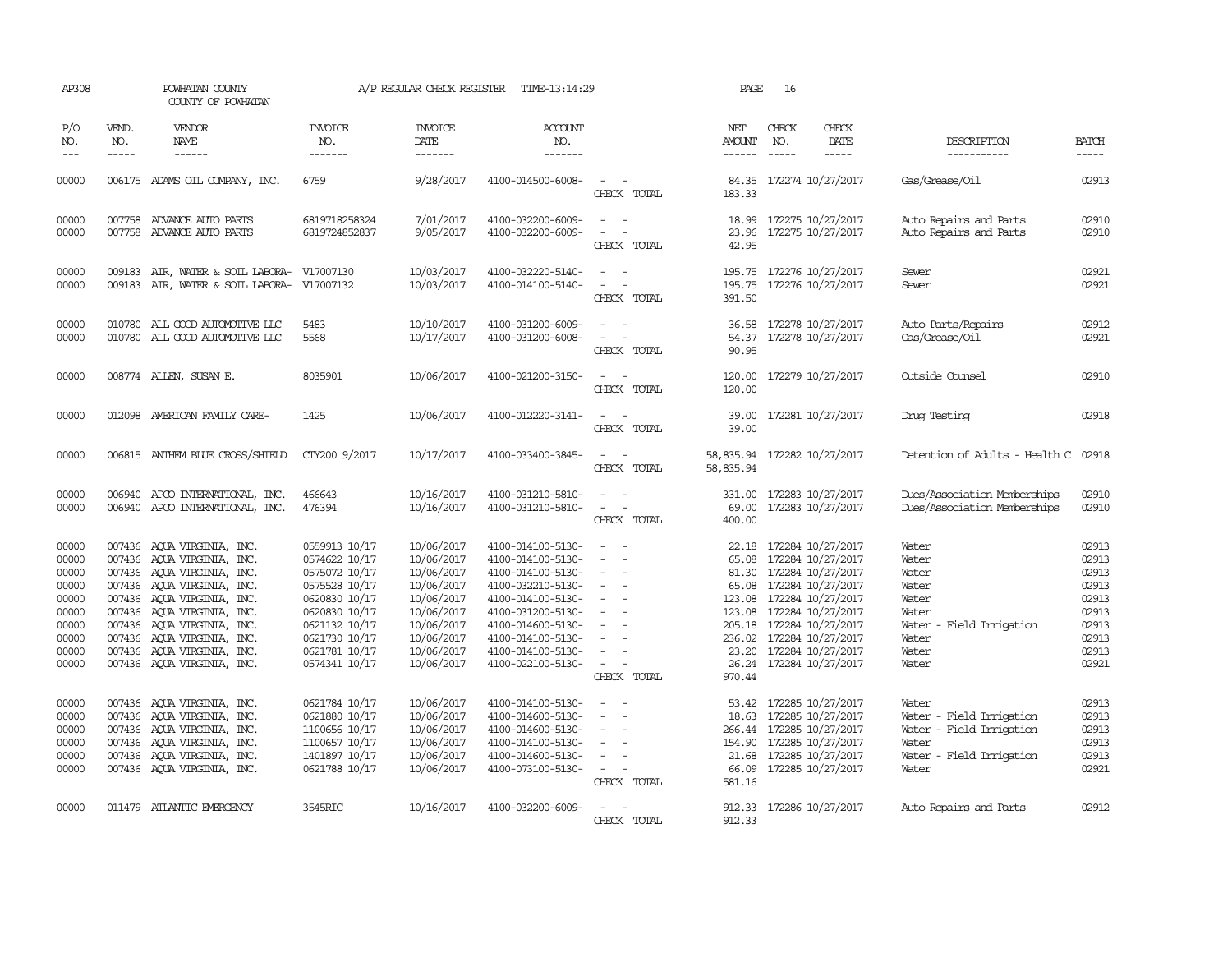| AP308                                                       |                                                          | POWHATAN COUNTY<br>COUNTY OF POWHATAN                                                                                                                                                     |                                                                                | A/P REGULAR CHECK REGISTER                                                                     | TIME-13:14:29                                                                                                                                   |                                                                                                                               | PAGE                                                        | 17            |                                                                                                                                                     |                                                                                                                                                    |                                                             |
|-------------------------------------------------------------|----------------------------------------------------------|-------------------------------------------------------------------------------------------------------------------------------------------------------------------------------------------|--------------------------------------------------------------------------------|------------------------------------------------------------------------------------------------|-------------------------------------------------------------------------------------------------------------------------------------------------|-------------------------------------------------------------------------------------------------------------------------------|-------------------------------------------------------------|---------------|-----------------------------------------------------------------------------------------------------------------------------------------------------|----------------------------------------------------------------------------------------------------------------------------------------------------|-------------------------------------------------------------|
| P/O<br>NO.                                                  | VEND.<br>NO.                                             | VENDOR<br>NAME                                                                                                                                                                            | <b>INVOICE</b><br>NO.                                                          | <b>INVOICE</b><br>DATE                                                                         | <b>ACCOUNT</b><br>NO.                                                                                                                           |                                                                                                                               | NET<br><b>AMOUNT</b>                                        | CHECK<br>NO.  | CHECK<br>DATE                                                                                                                                       | DESCRIPTION                                                                                                                                        | <b>BATCH</b>                                                |
| $---$                                                       | $\frac{1}{2}$                                            | ------                                                                                                                                                                                    | --------                                                                       | $- - - - - - -$                                                                                | -------                                                                                                                                         |                                                                                                                               | $- - - - - -$                                               | $\frac{1}{2}$ | -----                                                                                                                                               | -----------                                                                                                                                        | $\frac{1}{2}$                                               |
| 00000                                                       | 011585                                                   | ATLANTIC TACTICAL, INC.                                                                                                                                                                   | SI-80605395                                                                    | 10/13/2017                                                                                     | 4100-031200-6010-                                                                                                                               | $\overline{\phantom{a}}$<br>CHECK TOTAL                                                                                       | 2,383.70                                                    |               | 2,383.70 172287 10/27/2017                                                                                                                          | Ammunition                                                                                                                                         | 02921                                                       |
| 00000<br>00000<br>00000<br>00000<br>00000<br>00000          | 007941                                                   | 007941 BAKER & TAYLOR<br>007941 BAKER & TAYLOR<br>BAKER & TAYLOR<br>007941 BAKER & TAYLOR<br>007941 BAKER & TAYLOR<br>007941 BAKER & TAYLOR                                               | 000147440<br>5014718197<br>5014729587<br>Q01324000<br>5014737019<br>5014738265 | 10/09/2017<br>10/02/2017<br>10/12/2017<br>10/17/2017<br>10/19/2017<br>10/20/2017               | 4100-073100-6012-<br>4100-073100-6012-<br>4100-073100-6012-<br>4100-073100-6012-<br>4100-073100-6012-<br>4100-073100-6012-                      | $\sim$<br>$\overline{\phantom{a}}$<br>$\sim$<br>$\overline{\phantom{a}}$<br>$\sim$<br>$\overline{\phantom{a}}$<br>CHECK TOTAL | 827.33<br>27.59<br>134.34<br>2,237.46                       |               | 48.28 172288 10/27/2017<br>172288 10/27/2017<br>551.76 172288 10/27/2017<br>172288 10/27/2017<br>648.16 172288 10/27/2017<br>172288 10/27/2017      | Books & Subscriptions<br>Books & Subscriptions<br>Books & Subscriptions<br>Books & Subscriptions<br>Books & Subscriptions<br>Books & Subscriptions | 02910<br>02910<br>02910<br>02921<br>02921<br>02921          |
| 00000                                                       |                                                          | 012087 BARTON, JR., GERARD O.                                                                                                                                                             | <b>GRAND JUROR</b>                                                             | 10/12/2017                                                                                     | 4100-021100-1700-                                                                                                                               | $\sim$<br>CHECK TOTAL                                                                                                         | 30.00<br>30.00                                              |               | 172289 10/27/2017                                                                                                                                   | COMP: Jurors & Witnesses                                                                                                                           | 02911                                                       |
| 00000                                                       |                                                          | 006249 BATTERY BARN OF VA INC.                                                                                                                                                            | 316439                                                                         | 10/23/2017                                                                                     | 4100-032200-3310-                                                                                                                               | $\sim$<br>CHECK TOTAL                                                                                                         | 42.60<br>42.60                                              |               | 172290 10/27/2017                                                                                                                                   | Equipment Repair                                                                                                                                   | 02921                                                       |
| 00000                                                       |                                                          | 012101 BETTS, DWAYNE                                                                                                                                                                      | <b>BOOTS</b>                                                                   | 10/09/2017                                                                                     | 4100-034100-6011-                                                                                                                               | $\sim$<br>CHECK TOTAL                                                                                                         | 110.00                                                      |               | 110.00 172292 10/27/2017                                                                                                                            | Uniforms                                                                                                                                           | 02919                                                       |
| 00000                                                       |                                                          | 006655 BLOSSMAN GAS COMPANIES                                                                                                                                                             | 1873186                                                                        | 9/27/2017                                                                                      | 4100-032220-5120-                                                                                                                               | $\sim$<br>$\sim$<br>CHECK TOTAL                                                                                               | 248.39<br>248.39                                            |               | 172293 10/27/2017                                                                                                                                   | Fuel                                                                                                                                               | 02913                                                       |
| 00000<br>00000<br>00000                                     | 009991<br>009991                                         | <b>EMS DIRECT</b><br><b>EMS DIRECT</b><br>009991 BMS DIRECT                                                                                                                               | 118022<br>118027<br>118348                                                     | 9/29/2017<br>9/29/2017<br>10/12/2017                                                           | 4100-012410-3500-<br>4100-012410-3500-<br>4100-012310-6001-                                                                                     | $\equiv$<br>$\overline{\phantom{a}}$<br>$\sim$<br>CHECK TOTAL                                                                 | 1,116.31<br>460.02<br>4,424.62                              |               | 172294 10/27/2017<br>2,848.29 172294 10/27/2017<br>172294 10/27/2017                                                                                | Printing & Binding<br>Printing & Binding<br>Office Supplies                                                                                        | 02912<br>02921<br>02921                                     |
| 00000                                                       |                                                          | 007831 BOCZAR, CHRISTINE                                                                                                                                                                  | 46315874045                                                                    | 10/09/2017                                                                                     | 4100-035100-6014-                                                                                                                               | $\overline{\phantom{a}}$<br>$\overline{\phantom{a}}$<br>CHECK TOTAL                                                           | 151.86<br>151.86                                            |               | 172295 10/27/2017                                                                                                                                   | Other Operating Supplies                                                                                                                           | 02912                                                       |
| 00000                                                       |                                                          | 008651 C & L AUTOMOTTVE                                                                                                                                                                   | 10448                                                                          | 10/23/2017                                                                                     | 4100-031200-6008-                                                                                                                               | CHECK TOTAL                                                                                                                   | 61.22                                                       |               | 61.22 172296 10/27/2017                                                                                                                             | Gas/Grease/Oil                                                                                                                                     | 02921                                                       |
| 00000                                                       |                                                          | 007509 CAPITALIRISTATE                                                                                                                                                                    | S030492401.001                                                                 | 9/27/2017                                                                                      | 4100-014100-6004-                                                                                                                               | $\sim$<br>CHECK TOTAL                                                                                                         | 137.39                                                      |               | 137.39 172297 10/27/2017                                                                                                                            | Tools and Equipment                                                                                                                                | 02921                                                       |
| 00000                                                       | 012088                                                   | CARROLL, RYAN CAMERON                                                                                                                                                                     | <b>GRAND JUROR</b>                                                             | 10/12/2017                                                                                     | 4100-021100-1700-                                                                                                                               | $\sim$<br>CHECK TOTAL                                                                                                         | 30.00                                                       |               | 30.00 172299 10/27/2017                                                                                                                             | COMP: Jurors & Witnesses                                                                                                                           | 02911                                                       |
| 00000                                                       | 011223                                                   | CENTRAL DISTRICT COR                                                                                                                                                                      | NOV17 COR MTG                                                                  | 11/15/2017                                                                                     | 4100-012310-5540-                                                                                                                               | $\sim$<br>CHECK TOTAL                                                                                                         | 60.00                                                       |               | 60.00 172302 10/27/2017                                                                                                                             | Conferences & Training                                                                                                                             | 02919                                                       |
| 00000<br>00000<br>00000<br>00000<br>00000<br>00000<br>00000 | 000540<br>000540<br>000540<br>000540<br>000540<br>000540 | CENTRAL VIRGINIA WASTE<br>CENTRAL VIRGINIA WASTE<br>CENTRAL VIRGINIA WASTE<br>CENTRAL VIRGINIA WASTE<br>CENTRAL VIRGINIA WASTE<br>CENTRAL VIRGINIA WASTE<br>000540 CENTRAL VIRGINIA WASTE | 22666<br>22666<br>22666<br>22666<br>22666<br>22666<br>22674                    | 10/06/2017<br>10/06/2017<br>10/06/2017<br>10/06/2017<br>10/06/2017<br>10/06/2017<br>10/06/2017 | 4100-014600-3185-<br>4100-014100-3185-<br>4100-035100-3185-<br>4100-073100-3185-<br>4100-032210-3185-<br>4100-032220-3185-<br>4100-014300-3175- | $\overline{\phantom{a}}$<br>$\overline{\phantom{a}}$<br>$\equiv$<br>$\overline{a}$<br>CHECK TOTAL                             | 293.55<br>16.31<br>18,930.40 172303 10/27/2017<br>19,501.22 |               | 172303 10/27/2017<br>195.72 172303 10/27/2017<br>16.31 172303 10/27/2017<br>32.62 172303 10/27/2017<br>16.31 172303 10/27/2017<br>172303 10/27/2017 | Trash Removal<br>Trash Removal<br>Trash Removal<br>Trash Removal<br>Trash Removal<br>Trash Removal<br>Waste Disposal                               | 02913<br>02913<br>02913<br>02913<br>02913<br>02913<br>02914 |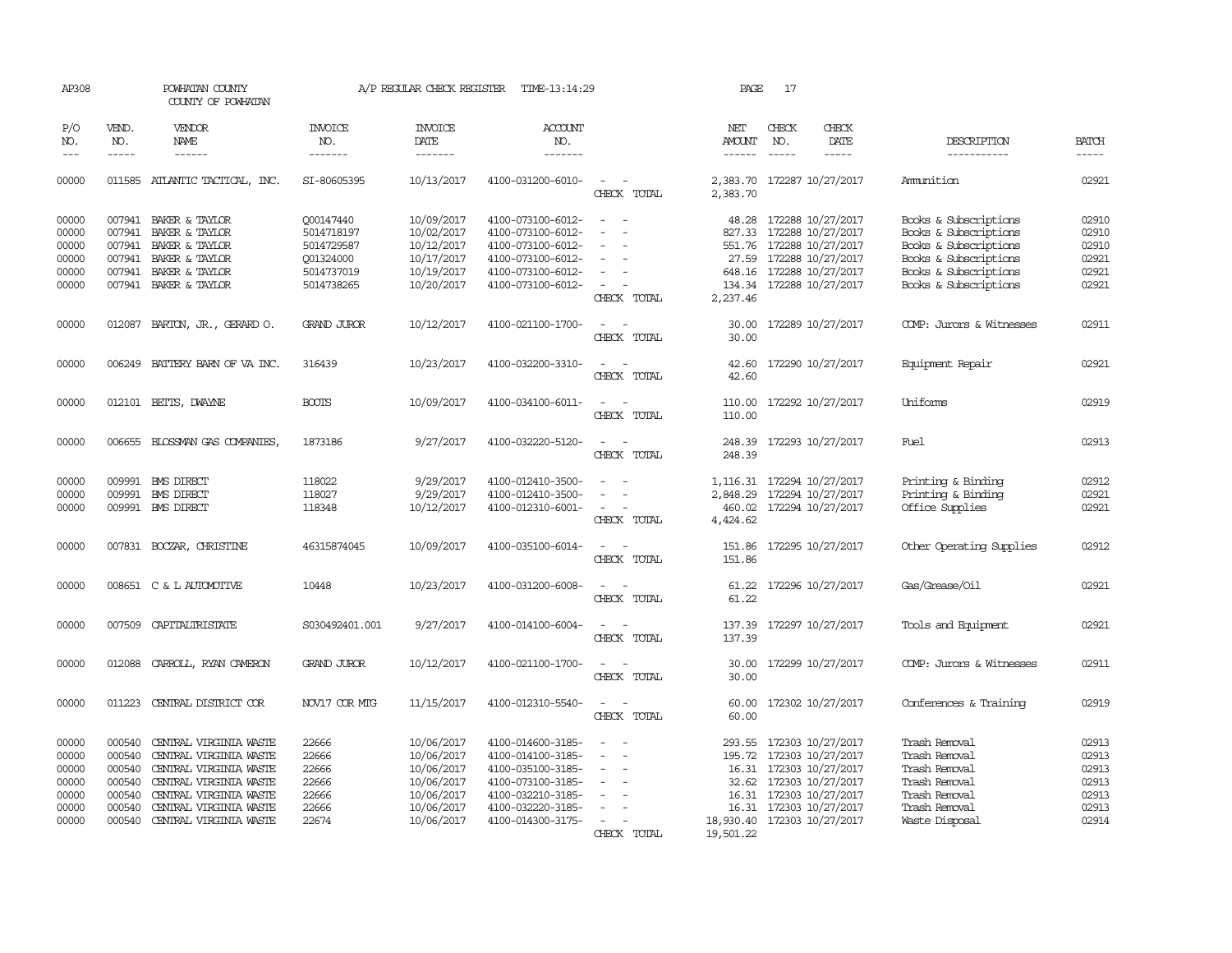| AP308                                                                                  |                                                                                                                                                                                                                                                                                                                                                                                                                                                                         | POWHATAN COUNTY<br>COUNTY OF POWHATAN                                                                                                                                                                                                                                                                                                                                                |                                                                                                | A/P REGULAR CHECK REGISTER                                                                                                        | TIME-13:14:29                                                                                                                                                                                                  |                                                                                                                                                                                                   | PAGE                                     | 18                            |                                                                                                                                                                                                                                                                                                                                                                                                                                                                                             |                                                                                        |                                                                                        |
|----------------------------------------------------------------------------------------|-------------------------------------------------------------------------------------------------------------------------------------------------------------------------------------------------------------------------------------------------------------------------------------------------------------------------------------------------------------------------------------------------------------------------------------------------------------------------|--------------------------------------------------------------------------------------------------------------------------------------------------------------------------------------------------------------------------------------------------------------------------------------------------------------------------------------------------------------------------------------|------------------------------------------------------------------------------------------------|-----------------------------------------------------------------------------------------------------------------------------------|----------------------------------------------------------------------------------------------------------------------------------------------------------------------------------------------------------------|---------------------------------------------------------------------------------------------------------------------------------------------------------------------------------------------------|------------------------------------------|-------------------------------|---------------------------------------------------------------------------------------------------------------------------------------------------------------------------------------------------------------------------------------------------------------------------------------------------------------------------------------------------------------------------------------------------------------------------------------------------------------------------------------------|----------------------------------------------------------------------------------------|----------------------------------------------------------------------------------------|
| P/O<br>NO.<br>$\qquad \qquad -$                                                        | VEND.<br>NO.<br>$\begin{tabular}{ccccc} \multicolumn{2}{c }{\multicolumn{2}{c }{\multicolumn{2}{c }{\multicolumn{2}{c}}{\hspace{-2.2cm}}}} \multicolumn{2}{c }{\multicolumn{2}{c }{\hspace{-2.2cm}}\hline} \multicolumn{2}{c }{\hspace{-2.2cm}}\hline \multicolumn{2}{c }{\hspace{-2.2cm}}\hline \multicolumn{2}{c }{\hspace{-2.2cm}}\hline \multicolumn{2}{c }{\hspace{-2.2cm}}\hline \multicolumn{2}{c }{\hspace{-2.2cm}}\hline \multicolumn{2}{c }{\hspace{-2.2cm}}$ | VENDOR<br>NAME                                                                                                                                                                                                                                                                                                                                                                       | <b>INVOICE</b><br>NO.<br>-------                                                               | <b>INVOICE</b><br>DATE<br>-------                                                                                                 | <b>ACCOUNT</b><br>NO.<br>-------                                                                                                                                                                               |                                                                                                                                                                                                   | NET<br>AMOUNT                            | CHECK<br>NO.<br>$\frac{1}{2}$ | CHECK<br>DATE<br>$\frac{1}{2} \left( \frac{1}{2} \right) \left( \frac{1}{2} \right) \left( \frac{1}{2} \right) \left( \frac{1}{2} \right) \left( \frac{1}{2} \right) \left( \frac{1}{2} \right) \left( \frac{1}{2} \right) \left( \frac{1}{2} \right) \left( \frac{1}{2} \right) \left( \frac{1}{2} \right) \left( \frac{1}{2} \right) \left( \frac{1}{2} \right) \left( \frac{1}{2} \right) \left( \frac{1}{2} \right) \left( \frac{1}{2} \right) \left( \frac{1}{2} \right) \left( \frac$ | DESCRIPTION<br>-----------                                                             | <b>BATCH</b><br>-----                                                                  |
| 00000                                                                                  | 012089                                                                                                                                                                                                                                                                                                                                                                                                                                                                  | CHANDLER, CORINE E.                                                                                                                                                                                                                                                                                                                                                                  | <b>GRAND JUROR</b>                                                                             | 10/12/2017                                                                                                                        | 4100-021100-1700-                                                                                                                                                                                              | $\sim$<br>CHECK TOTAL                                                                                                                                                                             | 30.00                                    |                               | 30.00 172304 10/27/2017                                                                                                                                                                                                                                                                                                                                                                                                                                                                     | COMP: Jurors & Witnesses                                                               | 02911                                                                                  |
| 00000<br>00000<br>00000<br>00000<br>00000<br>00000<br>00000                            | 006965<br>006965<br>006965<br>006965<br>006965<br>006965                                                                                                                                                                                                                                                                                                                                                                                                                | CINIAS CORPORATION<br>CINIAS CORPORATION<br>CINIAS CORPORATION<br>CINIAS CORPORATION<br>CINIAS CORPORATION<br>CINIAS CORPORATION<br>006965 CINIAS CORPORATION                                                                                                                                                                                                                        | 143262917<br>143262917<br>143262918<br>143266770<br>143266771<br>143266771<br>143266772        | 10/04/2017<br>10/04/2017<br>10/04/2017<br>10/11/2017<br>10/11/2017<br>10/11/2017<br>10/11/2017                                    | 4100-014100-6011-<br>4100-014500-6011-<br>4100-014300-6011-<br>4100-014300-6011-<br>4100-014100-6011-<br>4100-014500-6011-<br>4100-014300-6011-                                                                | $\frac{1}{2} \left( \frac{1}{2} \right) \left( \frac{1}{2} \right) = \frac{1}{2} \left( \frac{1}{2} \right)$<br>$\overline{\phantom{a}}$<br>$\overline{\phantom{a}}$<br>$\sim$ $-$<br>CHECK TOTAL | 596.00                                   |                               | 62.69 172305 10/27/2017<br>64.14 172305 10/27/2017<br>104.39 172305 10/27/2017<br>133.56 172305 10/27/2017<br>62.69 172305 10/27/2017<br>64.14 172305 10/27/2017<br>104.39 172305 10/27/2017                                                                                                                                                                                                                                                                                                | Uniforms<br>Uniforms<br>Uniforms<br>Uniforms<br>Uniforms<br>Uniforms<br>Uniforms       | 02914<br>02914<br>02914<br>02914<br>02914<br>02914<br>02914                            |
| 00000                                                                                  |                                                                                                                                                                                                                                                                                                                                                                                                                                                                         | 007282 COBB TECHNOLOGIES, INC.                                                                                                                                                                                                                                                                                                                                                       | 900301                                                                                         | 10/10/2017                                                                                                                        | 4100-032200-3320-                                                                                                                                                                                              | $\frac{1}{2} \left( \frac{1}{2} \right) \left( \frac{1}{2} \right) = \frac{1}{2} \left( \frac{1}{2} \right)$<br>CHECK TOTAL                                                                       | 225.73                                   |                               | 225.73 172306 10/27/2017                                                                                                                                                                                                                                                                                                                                                                                                                                                                    | Maintenance & Service Contract                                                         | 02910                                                                                  |
| 00000<br>00000<br>00000                                                                | 009178                                                                                                                                                                                                                                                                                                                                                                                                                                                                  | 009178 COMCAST<br>COMCAST<br>009178 COMCAST                                                                                                                                                                                                                                                                                                                                          | 012009356210/17<br>0120089859 1017<br>0120097415 1017                                          | 10/05/2017<br>10/07/2017<br>10/18/2017                                                                                            | 4100-035500-6014-<br>4100-014300-5260-<br>4100-073100-5260-                                                                                                                                                    | $\overline{\phantom{a}}$<br>$\equiv$<br>CHECK TOTAL                                                                                                                                               | 346.07                                   |                               | 31.32 172307 10/27/2017<br>94.85 172307 10/27/2017<br>219.90 172307 10/27/2017                                                                                                                                                                                                                                                                                                                                                                                                              | Other Operating Supplies<br>Internet<br>Internet                                       | 02919<br>02921<br>02921                                                                |
| 00000                                                                                  |                                                                                                                                                                                                                                                                                                                                                                                                                                                                         | 010949 COMCAST                                                                                                                                                                                                                                                                                                                                                                       | 57474503                                                                                       | 10/01/2017                                                                                                                        | 4100-012510-5260-                                                                                                                                                                                              | CHECK TOTAL                                                                                                                                                                                       | 1,127.00                                 |                               | 1,127.00 172308 10/27/2017                                                                                                                                                                                                                                                                                                                                                                                                                                                                  | Internet Usage                                                                         | 02910                                                                                  |
| 00000                                                                                  |                                                                                                                                                                                                                                                                                                                                                                                                                                                                         | 009889 CONDON, ROBERT B.                                                                                                                                                                                                                                                                                                                                                             | 8399176                                                                                        | 10/13/2017                                                                                                                        | 4100-021200-3150-                                                                                                                                                                                              | CHECK TOTAL                                                                                                                                                                                       | 120.00<br>120.00                         |                               | 172309 10/27/2017                                                                                                                                                                                                                                                                                                                                                                                                                                                                           | Outside Counsel                                                                        | 02918                                                                                  |
| 00000                                                                                  |                                                                                                                                                                                                                                                                                                                                                                                                                                                                         | 033130 COUNTY OF HENRICO                                                                                                                                                                                                                                                                                                                                                             | 133439                                                                                         | 10/01/2017                                                                                                                        | 4100-033400-3840-                                                                                                                                                                                              | $\sim$ $\sim$<br>CHECK TOTAL                                                                                                                                                                      | 19,407.60 172310 10/27/2017<br>19,407.60 |                               |                                                                                                                                                                                                                                                                                                                                                                                                                                                                                             | Detention of Juveniles                                                                 | 02910                                                                                  |
| 00000                                                                                  |                                                                                                                                                                                                                                                                                                                                                                                                                                                                         | 006567 DAVIS & GREEN, INC.                                                                                                                                                                                                                                                                                                                                                           | SD4307                                                                                         | 9/27/2017                                                                                                                         | 4100-014100-3310-                                                                                                                                                                                              | $ -$<br>CHECK TOTAL                                                                                                                                                                               | 300.00                                   |                               | 300.00 172312 10/27/2017                                                                                                                                                                                                                                                                                                                                                                                                                                                                    | Repairs & Maintenance                                                                  | 02914                                                                                  |
| 00000                                                                                  |                                                                                                                                                                                                                                                                                                                                                                                                                                                                         | 006879 DEMCO, INC.                                                                                                                                                                                                                                                                                                                                                                   | 6232752                                                                                        | 10/16/2017                                                                                                                        | 4100-073100-6014-                                                                                                                                                                                              | $\sim$<br>$\sim$<br>CHECK TOTAL                                                                                                                                                                   | 183.12                                   |                               | 183.12 172314 10/27/2017                                                                                                                                                                                                                                                                                                                                                                                                                                                                    | Library Supplies                                                                       | 02921                                                                                  |
| 00000<br>00000<br>00000<br>00000<br>00000<br>00000<br>00000<br>00000<br>00000<br>00000 | 006240<br>006240                                                                                                                                                                                                                                                                                                                                                                                                                                                        | DIAMOND SPRINGS WATER, INC<br>DIAMOND SPRINGS WATER, INC<br>006240 DIAMOND SPRINGS WATER, INC 929074500<br>006240 DIAMOND SPRINGS WATER, INC<br>006240 DIAMOND SPRINGS WATER, INC<br>006240 DIAMOND SPRINGS WATER, INC<br>006240 DIAMOND SPRINGS WATER, INC<br>006240 DIAMOND SPRINGS WATER, INC<br>006240 DIAMOND SPRINGS WATER, INC<br>006240 DIAMOND SPRINGS WATER, INC 925070091 | 3012976<br>915074500<br>911070170<br>918075450<br>925070170<br>3012751<br>3012770<br>911070091 | 10/06/2017<br>9/15/2017<br>9/29/2017<br>9/11/2017<br>9/18/2017<br>9/25/2017<br>10/06/2017<br>10/06/2017<br>9/11/2017<br>9/25/2017 | 4100-014300-5130-<br>4100-014300-5130-<br>4100-014300-5130-<br>4100-031200-5130-<br>4100-031200-5130-<br>4100-031200-5130-<br>4100-014100-5130-<br>4100-014100-5130-<br>4100-014100-5130-<br>4100-014100-5130- | $\sim$<br>$\sim$<br>$\overline{\phantom{a}}$<br>$\overline{\phantom{a}}$<br>$\overline{\phantom{a}}$<br>$\sim$<br>CHECK TOTAL                                                                     | 168.64                                   |                               | 11.95 172316 10/27/2017<br>20.97 172316 10/27/2017<br>12.00- 172316 10/27/2017<br>62.91 172316 10/27/2017<br>20.97 172316 10/27/2017<br>13.98 172316 10/27/2017<br>9.95 172316 10/27/2017<br>11.95 172316 10/27/2017<br>13.98 172316 10/27/2017<br>13.98 172316 10/27/2017                                                                                                                                                                                                                  | Water<br>Water<br>Water<br>Water<br>Water<br>Water<br>Water<br>Water<br>Water<br>Water | 02922<br>02922<br>02922<br>02912<br>02912<br>02912<br>02914<br>02914<br>02914<br>02914 |
| 00000                                                                                  |                                                                                                                                                                                                                                                                                                                                                                                                                                                                         | 006240 DIAMOND SPRINGS WATER, INC 3012730                                                                                                                                                                                                                                                                                                                                            |                                                                                                | 10/06/2017                                                                                                                        | 4100-014100-5130-                                                                                                                                                                                              | CHECK TOTAL                                                                                                                                                                                       | 8.95                                     |                               | 8.95 172317 10/27/2017                                                                                                                                                                                                                                                                                                                                                                                                                                                                      | Water                                                                                  | 02914                                                                                  |
| 00000                                                                                  |                                                                                                                                                                                                                                                                                                                                                                                                                                                                         | 000860 DOMINION ENERGY VIRGINIA                                                                                                                                                                                                                                                                                                                                                      | 122166783310/17                                                                                | 10/02/2017                                                                                                                        | 4100-031210-5110-                                                                                                                                                                                              | $\sim$                                                                                                                                                                                            |                                          |                               | 209.63 172318 10/27/2017                                                                                                                                                                                                                                                                                                                                                                                                                                                                    | Electricity - Comunications H 02910                                                    |                                                                                        |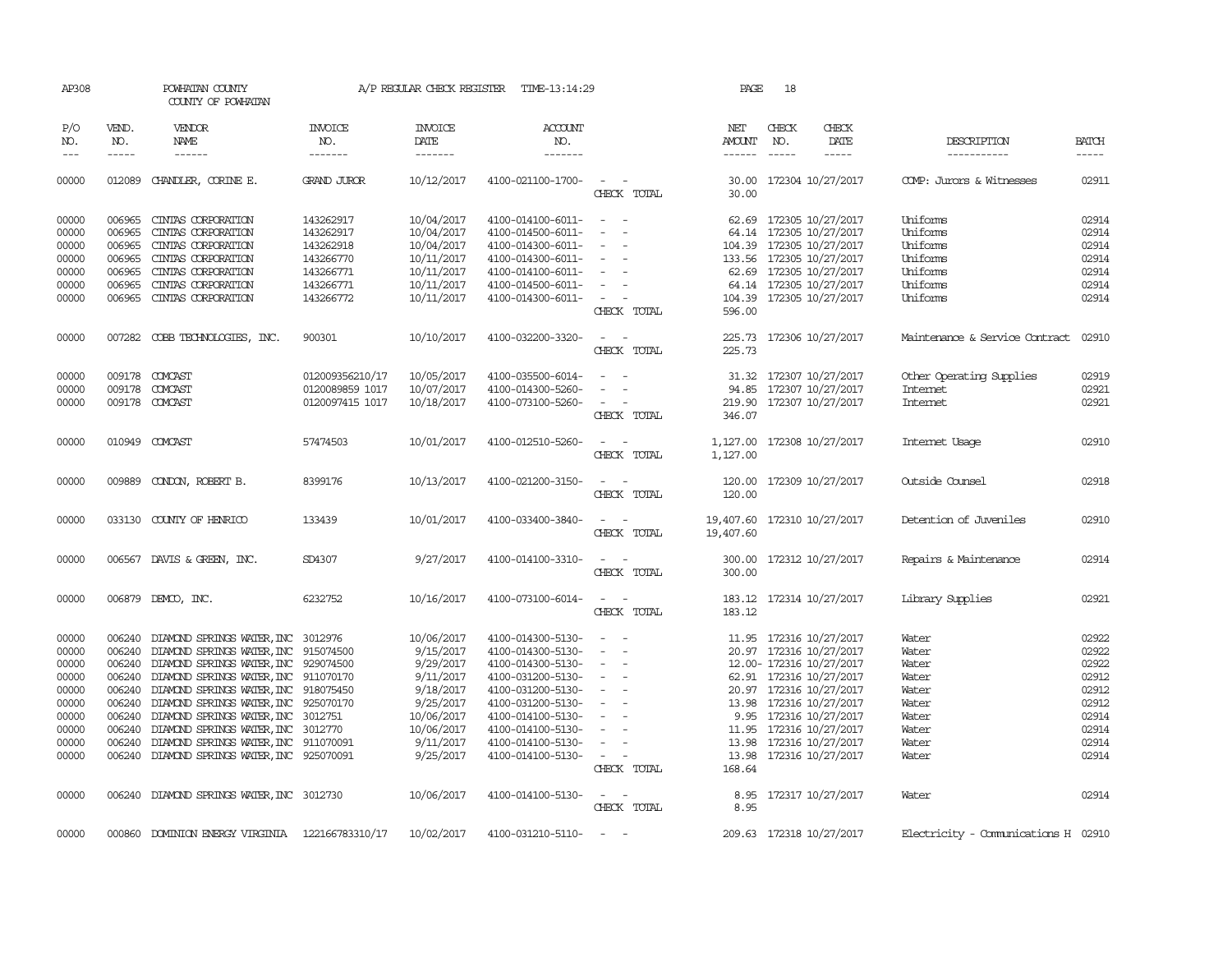| AP308      |              | POWHATAN COUNTY<br>COUNTY OF POWHATAN |                       | A/P REGULAR CHECK REGISTER | TIME-13:14:29         |                                                                                                              |                          | PAGE          | 19           |                            |                               |              |
|------------|--------------|---------------------------------------|-----------------------|----------------------------|-----------------------|--------------------------------------------------------------------------------------------------------------|--------------------------|---------------|--------------|----------------------------|-------------------------------|--------------|
| P/O<br>NO. | VEND.<br>NO. | VENDOR<br>NAME                        | <b>INVOICE</b><br>NO. | <b>INVOICE</b><br>DATE     | <b>ACCOUNT</b><br>NO. |                                                                                                              |                          | NET<br>AMOUNT | CHECK<br>NO. | CHECK<br>DATE              | DESCRIPTION                   | <b>BATCH</b> |
| $---$      | $- - - - -$  | $- - - - - -$                         | -------               | -------                    | -------               |                                                                                                              |                          | $- - - - - -$ | $- - - - -$  | -----                      | -----------                   | $\cdots$     |
| 00000      | 000860       | DOMINION ENERGY VIRGINIA              | 232225250910/17       | 10/02/2017                 | 4100-031200-5110-     | $\sim$                                                                                                       |                          |               |              | 130.94 172318 10/27/2017   | Electricity                   | 02912        |
| 00000      | 000860       | DOMINION ENERGY VIRGINIA              | 043218000810/17       | 10/02/2017                 | 4100-014600-5110-     | $\overline{\phantom{a}}$                                                                                     | $\overline{\phantom{a}}$ | 340.72        |              | 172318 10/27/2017          | Electricity                   | 02914        |
| 00000      | 000860       | DOMINION ENERGY VIRGINIA              | 086380727710/17       | 10/02/2017                 | 4100-014600-5110-     | $\equiv$                                                                                                     |                          |               |              | 146.63 172318 10/27/2017   | Electricity                   | 02914        |
| 00000      | 000860       | DOMINION ENERGY VIRGINIA              | 096204103410/17       | 10/02/2017                 | 4100-032210-5110-     | $\sim$                                                                                                       |                          |               |              | 786.55 172318 10/27/2017   | Electricity                   | 02914        |
| 00000      | 000860       | DOMINION ENERGY VIRGINIA              | 214233750610/17       | 10/02/2017                 | 4100-014600-5110-     | $\equiv$                                                                                                     |                          |               |              | 71.59 172318 10/27/2017    | Electricity                   | 02914        |
| 00000      | 000860       | DOMINION ENERGY VIRGINIA              | 231228500610/17       | 10/02/2017                 | 4100-014100-5110-     | $\equiv$                                                                                                     |                          |               |              | 54.53 172318 10/27/2017    | Electricity                   | 02914        |
| 00000      | 000860       | DOMINION ENERGY VIRGINIA              | 122350733410/17       | 10/02/2017                 | 4100-014300-5110-     | $\equiv$                                                                                                     |                          |               |              | 149.32 172318 10/27/2017   | Electricity                   | 02915        |
|            |              |                                       |                       |                            |                       |                                                                                                              | CHECK TOTAL              | 1,889.91      |              |                            |                               |              |
| 00000      | 000860       | DOMINION ENERGY VIRGINIA              | 2613832712 1017       | 10/02/2017                 | 4100-022100-5110-     | $\sim$                                                                                                       | $\sim$                   | 152.09        |              | 172319 10/27/2017          | Electricity                   | 02922        |
| 00000      | 000860       | DOMINION ENERGY VIRGINIA              | 234632750110/17       | 10/02/2017                 | 4100-014100-5110-     |                                                                                                              |                          |               |              | 1,813.07 172319 10/27/2017 | Electricity                   | 02914        |
| 00000      | 000860       | DOMINION ENERGY VIRGINIA              | 234632750110/17       | 10/02/2017                 | 4100-031200-5110-     | $\sim$                                                                                                       | $\overline{\phantom{a}}$ |               |              | 1,813.07 172319 10/27/2017 | Electricity                   | 02914        |
| 00000      | 000860       | DOMINION ENERGY VIRGINIA              | 235227000910/17       | 10/02/2017                 | 4100-014100-5110-     | $\sim$                                                                                                       |                          |               |              | 21.42 172319 10/27/2017    | Electricity                   | 02914        |
| 00000      | 000860       | DOMINION ENERGY VIRGINIA              | 244217000310/17       | 10/02/2017                 | 4100-014100-5110-     |                                                                                                              |                          |               |              | 1,200.19 172319 10/27/2017 | Electricity                   | 02914        |
| 00000      | 000860       | DOMINION ENERGY VIRGINIA              | 246222250210/17       | 10/02/2017                 | 4100-014100-5110-     | $\overline{\phantom{a}}$                                                                                     |                          |               |              | 3,496.06 172319 10/27/2017 | Electricity                   | 02914        |
| 00000      | 000860       | DOMINION ENERGY VIRGINIA              | 247606703410/17       | 10/02/2017                 | 4100-014100-5110-     | $\equiv$                                                                                                     |                          |               |              | 109.01 172319 10/27/2017   | Electricity                   | 02914        |
| 00000      | 000860       | DOMINION ENERGY VIRGINIA              | 291260559510/17       | 10/02/2017                 | 4100-014100-5110-     |                                                                                                              |                          |               |              | 105.11 172319 10/27/2017   | Electricity                   | 02914        |
| 00000      | 000860       | DOMINION ENERGY VIRGINIA              | 297212000610/17       | 10/02/2017                 | 4100-014100-5110-     | $\overline{\phantom{a}}$                                                                                     |                          |               |              | 1,213.77 172319 10/27/2017 | Electricity                   | 02914        |
|            |              |                                       |                       |                            |                       |                                                                                                              | CHECK TOTAL              | 9,923.79      |              |                            |                               |              |
| 00000      | 000860       | DOMINION ENERGY VIRGINIA              | 406203539110/17       | 10/02/2017                 | 4100-031210-5110-     | $\sim$                                                                                                       |                          | 87.46         |              | 172320 10/27/2017          | Electricity - Comunications H | 02910        |
| 00000      | 000860       | DOMINION ENERGY VIRGINIA              | 416568092910/17       | 10/03/2017                 | 4100-031210-5110-     | $\sim$                                                                                                       | $\overline{\phantom{a}}$ | 132.05        |              | 172320 10/27/2017          | Electricity - Comunications H | 02910        |
| 00000      | 000860       | DOMINION ENERGY VIRGINIA              | 621178981010/17       | 10/02/2017                 | 4100-031210-5110-     | $\overline{\phantom{a}}$                                                                                     |                          | 122.84        |              | 172320 10/27/2017          | Electricity - Comunications H | 02910        |
| 00000      | 000860       | DOMINION ENERGY VIRGINIA              | 345109493610/17       | 10/02/2017                 | 4100-014600-5110-     | $\equiv$                                                                                                     |                          |               |              | 205.83 172320 10/27/2017   | Electricity                   | 02914        |
| 00000      | 000860       | DOMINION ENERGY VIRGINIA              | 349613115610/17       | 10/02/2017                 | 4100-014100-5110-     | $\sim$                                                                                                       | $\overline{\phantom{a}}$ |               |              | 6.59 172320 10/27/2017     | Electricity                   | 02914        |
| 00000      | 000860       | DOMINION ENERGY VIRGINIA              | 350795182410/17       | 10/02/2017                 | 4100-014600-5110-     | $\overline{\phantom{a}}$                                                                                     |                          | 171.66        |              | 172320 10/27/2017          | Electricity                   | 02914        |
| 00000      | 000860       | DOMINION ENERGY VIRGINIA              | 469149101510/17       | 10/02/2017                 | 4100-014600-5110-     |                                                                                                              |                          | 78.83         |              | 172320 10/27/2017          | Electricity                   | 02914        |
| 00000      | 000860       | DOMINION ENERGY VIRGINIA              | 473221750210/17       | 10/02/2017                 | 4100-014600-5110-     | $\equiv$                                                                                                     |                          |               |              | 200.29 172320 10/27/2017   | Electricity                   | 02914        |
| 00000      | 000860       | DOMINION ENERGY VIRGINIA              | 565223750310/17       | 10/02/2017                 | 4100-014600-5110-     |                                                                                                              |                          | 161.77        |              | 172320 10/27/2017          | Electricity                   | 02914        |
| 00000      | 000860       | DOMINION ENERGY VIRGINIA              | 602400355710/17       | 10/03/2017                 | 4100-014100-5110-     | $\sim$                                                                                                       |                          |               |              | 20.34 172320 10/27/2017    | Electricity                   | 02914        |
|            |              |                                       |                       |                            |                       |                                                                                                              | CHECK TOTAL              | 1,187.66      |              |                            |                               |              |
| 00000      | 000860       | DOMINION ENERGY VIRGINIA              | 800937057110/17       | 10/03/2017                 | 4100-031210-5110-     |                                                                                                              |                          | 54.85         |              | 172321 10/27/2017          | Electricity - Comunications H | 02910        |
| 00000      | 000860       | DOMINION ENERGY VIRGINIA              | 897106933410/17       | 10/02/2017                 | 4100-014300-5110-     | $\sim$                                                                                                       |                          | 73.80         |              | 172321 10/27/2017          | Electricity                   | 02915        |
|            |              |                                       |                       |                            |                       |                                                                                                              | CHECK TOTAL              | 128.65        |              |                            |                               |              |
| 00000      | 012090       | DRAKE, SHEANA MARIE                   | <b>GRAND JUROR</b>    | 10/12/2017                 | 4100-021100-1700-     | $\frac{1}{2} \left( \frac{1}{2} \right) \left( \frac{1}{2} \right) = \frac{1}{2} \left( \frac{1}{2} \right)$ |                          | 30.00         |              | 172323 10/27/2017          | COMP: Jurors & Witnesses      | 02911        |
|            |              |                                       |                       |                            |                       |                                                                                                              | CHECK TOTAL              | 30.00         |              |                            |                               |              |
| 00000      |              | 012100 DRIVEERT                       | 3815992 10/17         | 10/06/2017                 | 4100-012200-5510-     | $\equiv$<br>$\sim$                                                                                           |                          | 4.95          |              | 172325 10/27/2017          | Travel/Mileage/Parking/Tolls  | 02919        |
|            |              |                                       |                       |                            |                       |                                                                                                              | CHECK TOTAL              | 4.95          |              |                            |                               |              |
| 00000      | 011160       | DUNIVAN, DAVID                        | ICC 2012 MMTEST       | 10/14/2017                 | 4100-034100-5540-     |                                                                                                              |                          | 130.00        |              | 172326 10/27/2017          | Conferences & Training        | 02910        |
| 00000      |              | 011160 DUNIVAN, DAVID                 | ICC LEGAL TEST        | 10/21/2017                 | 4100-034100-5540-     |                                                                                                              |                          | 130.00        |              | 172326 10/27/2017          | Conferences & Training        | 02919        |
|            |              |                                       |                       |                            |                       |                                                                                                              | CHECK TOTAL              | 260.00        |              |                            |                               |              |
| 00000      | 006842       | EAGLE FIRE INC.                       | SRVCE106772           | 9/29/2017                  | 4100-032210-3310-     |                                                                                                              |                          | 331.50        |              | 172327 10/27/2017          | Repairs & Maintenance         | 02922        |
| 00000      | 006842       | EAGLE FIRE INC.                       | SRVCE107110           | 10/13/2017                 | 4100-014100-3310-     |                                                                                                              |                          | 195.00        |              | 172327 10/27/2017          | Repairs & Maintenance         | 02922        |
| 00000      |              | 006842 EAGLE FIRE INC.                | SRVCE106755           | 9/29/2017                  | 4100-032220-3310-     | $\overline{\phantom{a}}$                                                                                     |                          |               |              | 673.00 172327 10/27/2017   | Repairs & Maintenance         | 02915        |
|            |              |                                       |                       |                            |                       |                                                                                                              | CHECK TOTAL              | 1,199.50      |              |                            |                               |              |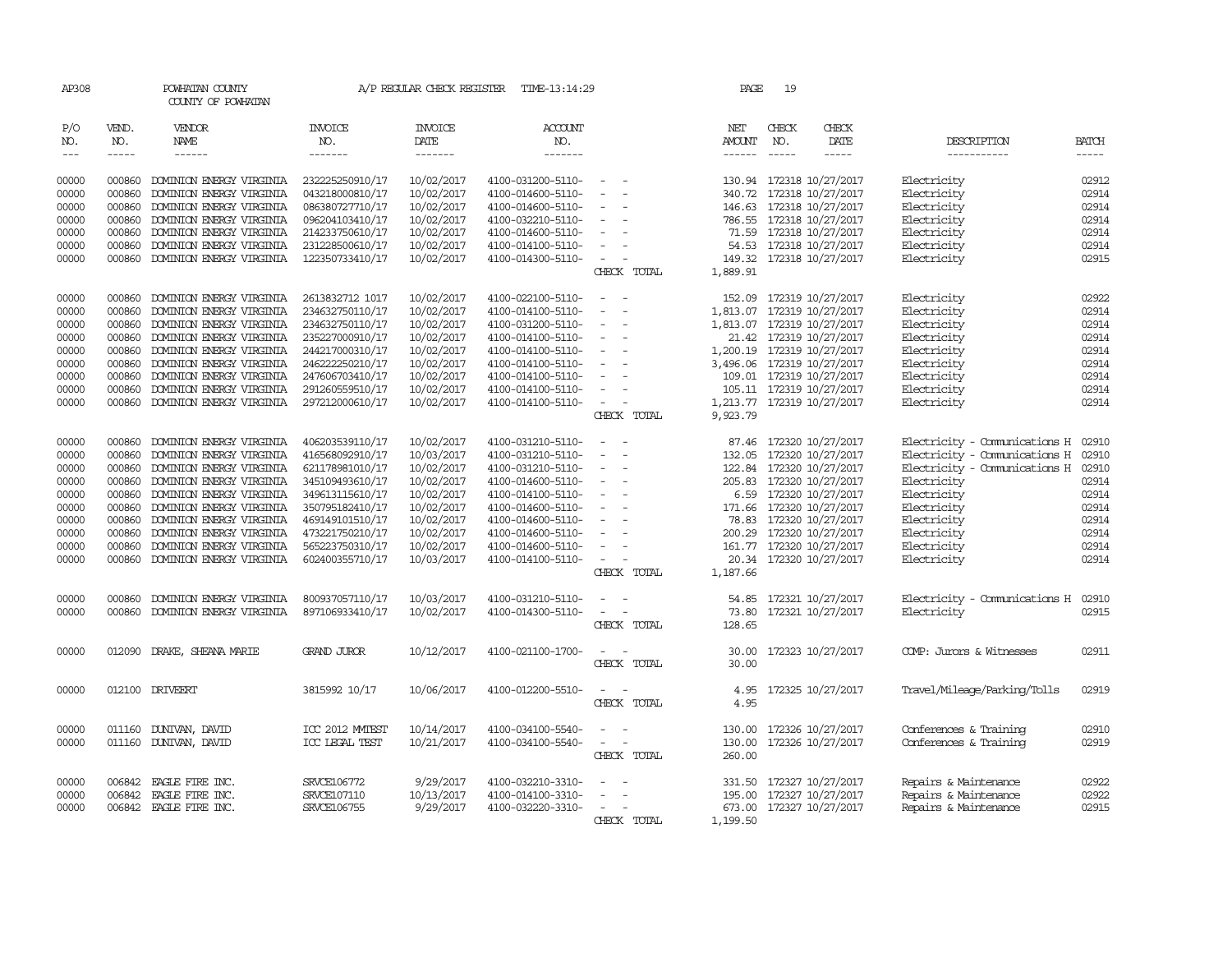| AP308                                              |                                                                                                                                                                                                                                                                                                                                                                                                                                                                         | POWHATAN COUNTY<br>COUNTY OF POWHATAN                                                                                                              |                                            | A/P REGULAR CHECK REGISTER                                                 | TIME-13:14:29                                                                                                              |                                                                                                                                                         | PAGE                                             | 20                          |                                                                                                                            |                                                                                                           |                                                    |
|----------------------------------------------------|-------------------------------------------------------------------------------------------------------------------------------------------------------------------------------------------------------------------------------------------------------------------------------------------------------------------------------------------------------------------------------------------------------------------------------------------------------------------------|----------------------------------------------------------------------------------------------------------------------------------------------------|--------------------------------------------|----------------------------------------------------------------------------|----------------------------------------------------------------------------------------------------------------------------|---------------------------------------------------------------------------------------------------------------------------------------------------------|--------------------------------------------------|-----------------------------|----------------------------------------------------------------------------------------------------------------------------|-----------------------------------------------------------------------------------------------------------|----------------------------------------------------|
| P/O<br>NO.<br>$---$                                | VEND.<br>NO.<br>$\begin{tabular}{ccccc} \multicolumn{2}{c }{\multicolumn{2}{c }{\multicolumn{2}{c }{\multicolumn{2}{c}}{\hspace{-2.2cm}}}} \multicolumn{2}{c }{\multicolumn{2}{c }{\hspace{-2.2cm}}\hline} \multicolumn{2}{c }{\hspace{-2.2cm}}\hline \multicolumn{2}{c }{\hspace{-2.2cm}}\hline \multicolumn{2}{c }{\hspace{-2.2cm}}\hline \multicolumn{2}{c }{\hspace{-2.2cm}}\hline \multicolumn{2}{c }{\hspace{-2.2cm}}\hline \multicolumn{2}{c }{\hspace{-2.2cm}}$ | VENDOR<br>NAME<br>------                                                                                                                           | <b>INVOICE</b><br>NO.<br>-------           | <b>INVOICE</b><br>DATE<br>-------                                          | ACCOUNT<br>NO.<br>-------                                                                                                  |                                                                                                                                                         | NET<br>AMOUNT                                    | CHECK<br>NO.<br>$- - - - -$ | CHECK<br>DATE                                                                                                              | DESCRIPTION<br>-----------                                                                                | <b>BATCH</b><br>-----                              |
| 00000<br>00000                                     | 012084<br>012084                                                                                                                                                                                                                                                                                                                                                                                                                                                        | ELAVON, INC.<br>ELAVON, INC.                                                                                                                       | M7243101787<br>M7273101664                 | 8/31/2017<br>9/30/2017                                                     | 4100-021600-3320-<br>4100-021600-3320-                                                                                     | $\sim$<br>$\sim$<br>CHECK TOTAL                                                                                                                         | 10.00<br>120.00                                  |                             | 110.00 172329 10/27/2017<br>172329 10/27/2017                                                                              | Maintenance & Service Contract<br>Maintenance & Service Contract                                          | 02910<br>02910                                     |
| 00000<br>00000                                     | 006074<br>006074                                                                                                                                                                                                                                                                                                                                                                                                                                                        | EVIDENT, INC.<br>EVIDENT, INC.                                                                                                                     | 124609A<br>124609B                         | 10/18/2017<br>10/19/2017                                                   | 4100-031200-6014-<br>4100-031200-6014-                                                                                     | CHECK TOTAL                                                                                                                                             | 184.81<br>291.91                                 |                             | 172330 10/27/2017<br>107.10 172330 10/27/2017                                                                              | Other Operating Supplies<br>Other Operating Supplies                                                      | 02922<br>02922                                     |
| 00000                                              |                                                                                                                                                                                                                                                                                                                                                                                                                                                                         | 009093 FARMVILLE WHOLESALE                                                                                                                         | 624197                                     | 10/10/2017                                                                 | 4100-014100-3310-                                                                                                          | CHECK TOTAL                                                                                                                                             | 308.10                                           |                             | 308.10 172333 10/27/2017                                                                                                   | Repairs & Maintenance                                                                                     | 02922                                              |
| 00000                                              | 008336                                                                                                                                                                                                                                                                                                                                                                                                                                                                  | FERGUSON ENTERPRISES INC. 1922863                                                                                                                  |                                            | 9/29/2017                                                                  | 4100-014100-3310-                                                                                                          | CHECK TOTAL                                                                                                                                             | 51.65                                            |                             | 51.65 172334 10/27/2017                                                                                                    | Repairs & Maintenance                                                                                     | 02922                                              |
| 00000                                              |                                                                                                                                                                                                                                                                                                                                                                                                                                                                         | 006606 FLATROCK GLASS & DOOR INC                                                                                                                   | 092517                                     | 9/28/2017                                                                  | 4100-014100-3310-                                                                                                          | $\overline{\phantom{a}}$<br>CHECK TOTAL                                                                                                                 | 24.00<br>24.00                                   |                             | 172335 10/27/2017                                                                                                          | Repairs & Maintenance                                                                                     | 02915                                              |
| 00000                                              |                                                                                                                                                                                                                                                                                                                                                                                                                                                                         | 008314 FREE CLINIC OF POWHATAN                                                                                                                     | 2018 BUDGET                                | 10/19/2017                                                                 | 4100-081200-5700-                                                                                                          | $\overline{\phantom{a}}$<br>CHECK TOTAL                                                                                                                 | 2,000.00<br>2,000.00                             |                             | 172336 10/27/2017                                                                                                          | Contribution: Powhatan Free Cli 02919                                                                     |                                                    |
| 00000<br>00000                                     | 008700<br>008700                                                                                                                                                                                                                                                                                                                                                                                                                                                        | GRADWELL, MELISSA LOWE<br>GRADWELL, MELISSA LOWE                                                                                                   | MILEAGE APA<br>MILEAGE10/11,16             | 10/13/2017<br>10/17/2017                                                   | 4100-012200-5510-<br>4100-012220-5510-                                                                                     | $\frac{1}{2} \left( \frac{1}{2} \right) \left( \frac{1}{2} \right) = \frac{1}{2} \left( \frac{1}{2} \right)$<br>$\overline{\phantom{a}}$<br>CHECK TOTAL | 59.32<br>99.77                                   |                             | 40.45 172337 10/27/2017<br>172337 10/27/2017                                                                               | Travel/Mileage/Parking/Tolls<br>Travel-mileage                                                            | 02910<br>02910                                     |
| 00000                                              |                                                                                                                                                                                                                                                                                                                                                                                                                                                                         | 006366 GUN SHOP, THE                                                                                                                               | 40264                                      | 10/10/2017                                                                 | 4100-031200-6010-                                                                                                          | $\overline{\phantom{a}}$<br>CHECK TOTAL                                                                                                                 | 5,399.70<br>5,399.70                             |                             | 172339 10/27/2017                                                                                                          | Ammition                                                                                                  | 02916                                              |
| 00000<br>00000<br>00000<br>00000                   | 006097<br>006097                                                                                                                                                                                                                                                                                                                                                                                                                                                        | HERTZLER FARM & FEED, INC<br>HERTZLER FARM & FEED,<br>INC<br>006097 HERTZLER FARM & FEED, INC<br>006097 HERTZLER FARM & FEED, INC 027507           | 027493<br>027494<br>027498                 | 10/10/2017<br>10/10/2017<br>10/11/2017<br>10/16/2017                       | 4100-035100-6022-<br>4100-035100-6022-<br>4100-035100-6022-<br>4100-035100-6022-                                           | $\equiv$<br>$\equiv$<br>CHECK TOTAL                                                                                                                     | 29.49<br>7.98<br>91.46                           |                             | 172341 10/27/2017<br>172341 10/27/2017<br>29.00 172341 10/27/2017<br>24.99 172341 10/27/2017                               | Dog Food/Supplies<br>Dog Food/Supplies<br>Dog Food/Supplies<br>Dog Food/Supplies                          | 02912<br>02912<br>02912<br>02912                   |
| 00000                                              | 008953 ICMA                                                                                                                                                                                                                                                                                                                                                                                                                                                             |                                                                                                                                                    | 116700 ICMADUES                            | 10/23/2017                                                                 | 4100-012100-5810-                                                                                                          | $\sim$ 100 $\mu$<br>CHECK TOTAL                                                                                                                         | 1,400.00<br>1,400.00                             |                             | 172343 10/27/2017                                                                                                          | Dues/Association Memberships                                                                              | 02919                                              |
| 00000                                              |                                                                                                                                                                                                                                                                                                                                                                                                                                                                         | 010231 J & K HEAVY TRUCKS &                                                                                                                        | 9630                                       | 10/17/2017                                                                 | 4100-032200-6009-                                                                                                          | CHECK TOTAL                                                                                                                                             | 3,263.66                                         |                             | 3, 263.66 172344 10/27/2017                                                                                                | Auto Repairs and Parts                                                                                    | 02912                                              |
| 00000<br>00000<br>00000<br>00000                   | 000120<br>000120<br>000120<br>000120                                                                                                                                                                                                                                                                                                                                                                                                                                    | JAMES RIVER AIR<br><b>JAMES RIVER AIR</b><br><b>JAMES RIVER AIR</b><br><b>JAMES RIVER AIR</b>                                                      | S84839<br>S85595<br>S85628<br>S85937       | 8/31/2017<br>9/30/2017<br>9/30/2017<br>9/30/2017                           | 4100-014100-3308-<br>4100-014100-3308-<br>4100-014100-3308-<br>4100-032210-3310-                                           | $\equiv$<br>$\equiv$<br>$\equiv$<br>CHECK TOTAL                                                                                                         | 1,061.00 172345 10/27/2017<br>2,179.00           |                             | 344.00 172345 10/27/2017<br>430.00 172345 10/27/2017<br>344.00 172345 10/27/2017                                           | HVAC Service and Repairs<br>HVAC Service and Repairs<br>HVAC Service and Repairs<br>Repairs & Maintenance | 02922<br>02922<br>02922<br>02922                   |
| 00000<br>00000<br>00000<br>00000<br>00000<br>00000 | 008381<br>008381<br>008381<br>008381<br>008381<br>008381                                                                                                                                                                                                                                                                                                                                                                                                                | JAMES RIVER PETROLEUM<br>JAMES RIVER PETROLEUM<br>JAMES RIVER PEIROLEUM<br>JAMES RIVER PETROLEUM<br>JAMES RIVER PETROLEUM<br>JAMES RIVER PETROLEUM | 103<br>103<br>103A<br>103B<br>103B<br>103D | 9/22/2017<br>9/22/2017<br>9/22/2017<br>9/22/2017<br>9/22/2017<br>9/22/2017 | 4100-035100-6008-<br>4100-031200-6008-<br>4100-032200-5120-<br>4100-014100-6008-<br>4100-014500-6008-<br>4100-034100-6008- | $\overline{a}$<br>$\overline{\phantom{a}}$<br>$\sim$                                                                                                    | 504.05<br>6,043.99<br>3,875.65 172346 10/27/2017 |                             | 172346 10/27/2017<br>172346 10/27/2017<br>647.26 172346 10/27/2017<br>713.67 172346 10/27/2017<br>219.98 172346 10/27/2017 | Gas/Grease/Oil<br>Gas/Grease/Oil<br>Apparatus Fuel<br>Gas/Grease/Oil<br>Gas/Grease/Oil<br>Gas/Grease/Oil  | 02917<br>02917<br>02917<br>02917<br>02917<br>02917 |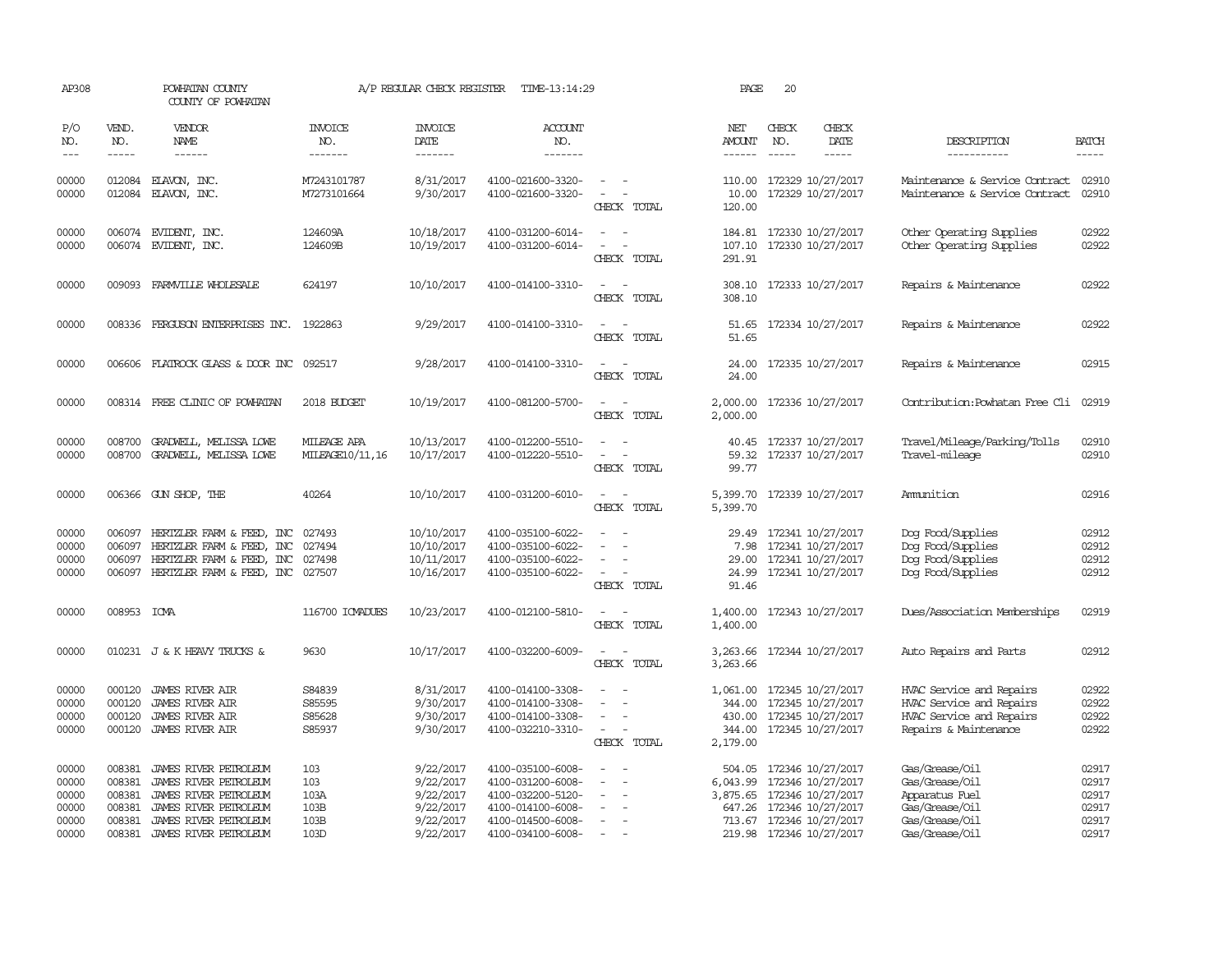| AP308               |                               | POWHATAN COUNTY<br>COUNTY OF POWHATAN                                                                                                                                                                                                                                                                                                                                                                                                                                                               |                                  | A/P REGULAR CHECK REGISTER        | TIME-13:14:29             |                                                                                                                             | PAGE                 | 21                            |                          |                                |                             |
|---------------------|-------------------------------|-----------------------------------------------------------------------------------------------------------------------------------------------------------------------------------------------------------------------------------------------------------------------------------------------------------------------------------------------------------------------------------------------------------------------------------------------------------------------------------------------------|----------------------------------|-----------------------------------|---------------------------|-----------------------------------------------------------------------------------------------------------------------------|----------------------|-------------------------------|--------------------------|--------------------------------|-----------------------------|
| P/O<br>NO.<br>$---$ | VEND.<br>NO.<br>$\frac{1}{2}$ | <b>VENDOR</b><br>NAME<br>$\frac{1}{2} \left( \frac{1}{2} \right) \left( \frac{1}{2} \right) \left( \frac{1}{2} \right) \left( \frac{1}{2} \right) \left( \frac{1}{2} \right) \left( \frac{1}{2} \right) \left( \frac{1}{2} \right) \left( \frac{1}{2} \right) \left( \frac{1}{2} \right) \left( \frac{1}{2} \right) \left( \frac{1}{2} \right) \left( \frac{1}{2} \right) \left( \frac{1}{2} \right) \left( \frac{1}{2} \right) \left( \frac{1}{2} \right) \left( \frac{1}{2} \right) \left( \frac$ | <b>INVOICE</b><br>NO.<br>------- | <b>INVOICE</b><br>DATE<br>------- | ACCOUNT<br>NO.<br>------- |                                                                                                                             | NET<br><b>AMOUNT</b> | CHECK<br>NO.<br>$\frac{1}{2}$ | CHECK<br>DATE<br>-----   | DESCRIPTION<br>-----------     | <b>BATCH</b><br>$- - - - -$ |
|                     |                               |                                                                                                                                                                                                                                                                                                                                                                                                                                                                                                     |                                  |                                   |                           |                                                                                                                             |                      |                               |                          |                                |                             |
| 00000               | 008381                        | JAMES RIVER PETROLEUM                                                                                                                                                                                                                                                                                                                                                                                                                                                                               | 103E                             | 9/22/2017                         | 4100-081100-6008-         |                                                                                                                             | 87.72                |                               | 172346 10/27/2017        | Gas/Grease/Oil                 | 02917                       |
| 00000               | 008381                        | JAMES RIVER PETROLEUM                                                                                                                                                                                                                                                                                                                                                                                                                                                                               | 103F                             | 9/22/2017                         | 4100-083500-6008-         |                                                                                                                             | 85.51                |                               | 172346 10/27/2017        | Gas/Grease/Oil                 | 02917                       |
| 00000               | 008381                        | JAMES RIVER PETROLEUM                                                                                                                                                                                                                                                                                                                                                                                                                                                                               | 103G                             | 9/22/2017                         | 4100-014300-6008-         | CHECK TOTAL                                                                                                                 | 12,243.80            |                               | 65.97 172346 10/27/2017  | Gas/Grease/Oil                 | 02917                       |
| 00000               | 011525                        | JOHNSTON, BONNI G.                                                                                                                                                                                                                                                                                                                                                                                                                                                                                  | 2017 WCA                         | 10/10/2017                        | 4100-012100-5540-         |                                                                                                                             | 108.00               |                               | 172347 10/27/2017        | Conference & Training          | 02919                       |
| 00000               | 011525                        | JOHNSTON, BONNI G.                                                                                                                                                                                                                                                                                                                                                                                                                                                                                  | 2017 WCA                         | 10/10/2017                        | 4100-012100-5510-         | $\overline{\phantom{a}}$<br>$\overline{\phantom{a}}$<br>CHECK TOTAL                                                         | 228.91               |                               | 120.91 172347 10/27/2017 | Travel/Mileage/Parking/Tolls   | 02919                       |
| 00000               | 009898                        | JORDAN, CECIL W.                                                                                                                                                                                                                                                                                                                                                                                                                                                                                    | JULY-OCTOBER'17                  | 10/23/2017                        | 4100-013200-1011-         | $\sim$ $\sim$                                                                                                               |                      |                               | 688.16 172348 10/27/2017 | COMP: Electoral Board          | 02919                       |
|                     |                               |                                                                                                                                                                                                                                                                                                                                                                                                                                                                                                     |                                  |                                   |                           | CHECK TOTAL                                                                                                                 | 688.16               |                               |                          |                                |                             |
| 00000               | 006629                        | LANDSCAPE SUPPLY, INC.                                                                                                                                                                                                                                                                                                                                                                                                                                                                              | 0627880-IN                       | 10/11/2017                        | 4100-014100-6004-         |                                                                                                                             | 38.00                |                               | 172349 10/27/2017        | Tools and Equipment            | 02915                       |
| 00000               |                               | 006629 LANDSCAPE SUPPLY, INC.                                                                                                                                                                                                                                                                                                                                                                                                                                                                       | 0627880-IN                       | 10/11/2017                        | 4100-014500-3190-         | $\overline{\phantom{a}}$                                                                                                    | 170.00               |                               | 172349 10/27/2017        | Grounds Maintenance            | 02915                       |
|                     |                               |                                                                                                                                                                                                                                                                                                                                                                                                                                                                                                     |                                  |                                   |                           | CHECK TOTAL                                                                                                                 | 208.00               |                               |                          |                                |                             |
| 00000               |                               | 007981 LANGUAGE LINE SERVICES                                                                                                                                                                                                                                                                                                                                                                                                                                                                       | 4171751                          | 9/30/2017                         | 4100-031200-5230-         | $\frac{1}{2} \left( \frac{1}{2} \right) \left( \frac{1}{2} \right) = \frac{1}{2} \left( \frac{1}{2} \right)$<br>CHECK TOTAL | 28.80<br>28.80       |                               | 172350 10/27/2017        | Telephone Services             | 02912                       |
|                     |                               |                                                                                                                                                                                                                                                                                                                                                                                                                                                                                                     |                                  |                                   |                           |                                                                                                                             |                      |                               |                          |                                |                             |
| 00000               |                               | 009691 LAYMAN IRRIGATION &                                                                                                                                                                                                                                                                                                                                                                                                                                                                          | 21090                            | 10/05/2017                        | 4100-014600-3310-         | $\sim$<br>$\sim$<br>CHECK TOTAL                                                                                             | 348.40<br>348.40     |                               | 172351 10/27/2017        | Repairs and Maintenance        | 02915                       |
| 00000               |                               | 006943 LIBRARY CORPORATION, THE                                                                                                                                                                                                                                                                                                                                                                                                                                                                     | 2018010145                       | 10/16/2017                        | 4100-073100-6003-         | $\sim$                                                                                                                      |                      |                               | 795.00 172352 10/27/2017 | Computer Equipment - Capitaliz | 02923                       |
|                     |                               |                                                                                                                                                                                                                                                                                                                                                                                                                                                                                                     |                                  |                                   |                           | CHECK TOTAL                                                                                                                 | 795.00               |                               |                          |                                |                             |
| 00000               |                               | 000166 LUCK STONE CORP.                                                                                                                                                                                                                                                                                                                                                                                                                                                                             | 387997                           | 9/19/2017                         | 4100-014500-3190-         |                                                                                                                             | 35.34                |                               | 172353 10/27/2017        | Grounds Maintenance            | 02915                       |
| 00000               |                               | 000166 LUCK STONE CORP.                                                                                                                                                                                                                                                                                                                                                                                                                                                                             | 388200                           | 9/20/2017                         | 4100-014500-3190-         | $\sim$ $ \sim$                                                                                                              | 34.60                |                               | 172353 10/27/2017        | Grounds Maintenance            | 02915                       |
|                     |                               |                                                                                                                                                                                                                                                                                                                                                                                                                                                                                                     |                                  |                                   |                           | CHECK TOTAL                                                                                                                 | 69.94                |                               |                          |                                |                             |
| 00000               |                               | 009552 MANSFIELD OIL COMPANY                                                                                                                                                                                                                                                                                                                                                                                                                                                                        | SQLCD-361360                     | 10/17/2017                        | 4100-032200-5120-         | $\sim$<br>$\sim$                                                                                                            | 5.79                 |                               | 172354 10/27/2017        | Apparatus Fuel                 | 02922                       |
|                     |                               |                                                                                                                                                                                                                                                                                                                                                                                                                                                                                                     |                                  |                                   |                           | CHECK TOTAL                                                                                                                 | 5.79                 |                               |                          |                                |                             |
| 00000               |                               | 010473 MCCORMICK'S GARAGE                                                                                                                                                                                                                                                                                                                                                                                                                                                                           | 12704                            | 10/18/2017                        | 4100-032200-6009-         | $\sim$<br>$\overline{\phantom{a}}$<br>CHECK TOTAL                                                                           | 290.22<br>290.22     |                               | 172356 10/27/2017        | Auto Repairs and Parts         | 02919                       |
|                     |                               |                                                                                                                                                                                                                                                                                                                                                                                                                                                                                                     |                                  |                                   |                           |                                                                                                                             |                      |                               |                          |                                |                             |
| 00000               |                               | 011840 MCI COMM SERVICE                                                                                                                                                                                                                                                                                                                                                                                                                                                                             | 8045981340 1017                  | 10/17/2017                        | 4100-021100-5230-         |                                                                                                                             | 22.36                |                               | 172357 10/27/2017        | Telephone Services             | 02922                       |
| 00000               |                               | 011840 MCI COMM SERVICE                                                                                                                                                                                                                                                                                                                                                                                                                                                                             | 2DG92625 10/17                   | 10/11/2017                        | 4100-031200-5240-         |                                                                                                                             | 165.11               |                               | 172357 10/27/2017        | Long Distance                  | 02918                       |
|                     |                               |                                                                                                                                                                                                                                                                                                                                                                                                                                                                                                     |                                  |                                   |                           | CHECK TOTAL                                                                                                                 | 187.47               |                               |                          |                                |                             |
| 00000               | 011700                        | MERIDIAN ENVIRONMENTAL                                                                                                                                                                                                                                                                                                                                                                                                                                                                              | 370                              | 10/18/2017                        | 4100-032210-5140-         |                                                                                                                             | 175.00               |                               | 172359 10/27/2017        | Sewer                          | 02922                       |
| 00000               | 011700                        | MERIDIAN ENVIRONMENTAL                                                                                                                                                                                                                                                                                                                                                                                                                                                                              | 370                              | 10/18/2017                        | 4100-032220-5140-         |                                                                                                                             | 135.00               |                               | 172359 10/27/2017        | Sewer                          | 02922                       |
| 00000               |                               | 011700 MERIDIAN ENVIRONMENTAL                                                                                                                                                                                                                                                                                                                                                                                                                                                                       | 370                              | 10/18/2017                        | 4100-014100-5140-         | $\sim$<br>CHECK TOTAL                                                                                                       | 135.00<br>445.00     |                               | 172359 10/27/2017        | Sewer                          | 02922                       |
| 00000               |                               | 009705 MEYER, ANDREW D.                                                                                                                                                                                                                                                                                                                                                                                                                                                                             | 6994741                          | 10/06/2017                        | 4100-021200-3150-         | $\sim$                                                                                                                      | 120.00               |                               | 172360 10/27/2017        | Outside Counsel                | 02918                       |
|                     |                               |                                                                                                                                                                                                                                                                                                                                                                                                                                                                                                     |                                  |                                   |                           | CHECK TOTAL                                                                                                                 | 120.00               |                               |                          |                                |                             |
| 00000               |                               | 006610 MO-JOHNS SANITATION                                                                                                                                                                                                                                                                                                                                                                                                                                                                          | 104181                           | 10/11/2017                        | 4100-014600-3311-         |                                                                                                                             | 103.00               |                               | 172361 10/27/2017        | Portable Bathrooms             | 02915                       |
| 00000               |                               | 006610 MO-JOHNS SANITATION                                                                                                                                                                                                                                                                                                                                                                                                                                                                          | 104182                           | 10/11/2017                        | 4100-014600-3311-         | $\equiv$                                                                                                                    | 206.00               |                               | 172361 10/27/2017        | Portable Bathrooms             | 02915                       |
| 00000               |                               | 006610 MO-JOHNS SANITATION                                                                                                                                                                                                                                                                                                                                                                                                                                                                          | 104183                           | 10/11/2017                        | 4100-014600-3311-         | $\overline{\phantom{a}}$<br>$\sim$                                                                                          |                      |                               | 125.00 172361 10/27/2017 | Portable Bathrooms             | 02915                       |
| 00000               |                               | 006610 MO-JOHNS SANITATION                                                                                                                                                                                                                                                                                                                                                                                                                                                                          | 104184                           | 10/11/2017                        | 4100-014600-3311-         |                                                                                                                             |                      |                               | 103.00 172361 10/27/2017 | Portable Bathrooms             | 02915                       |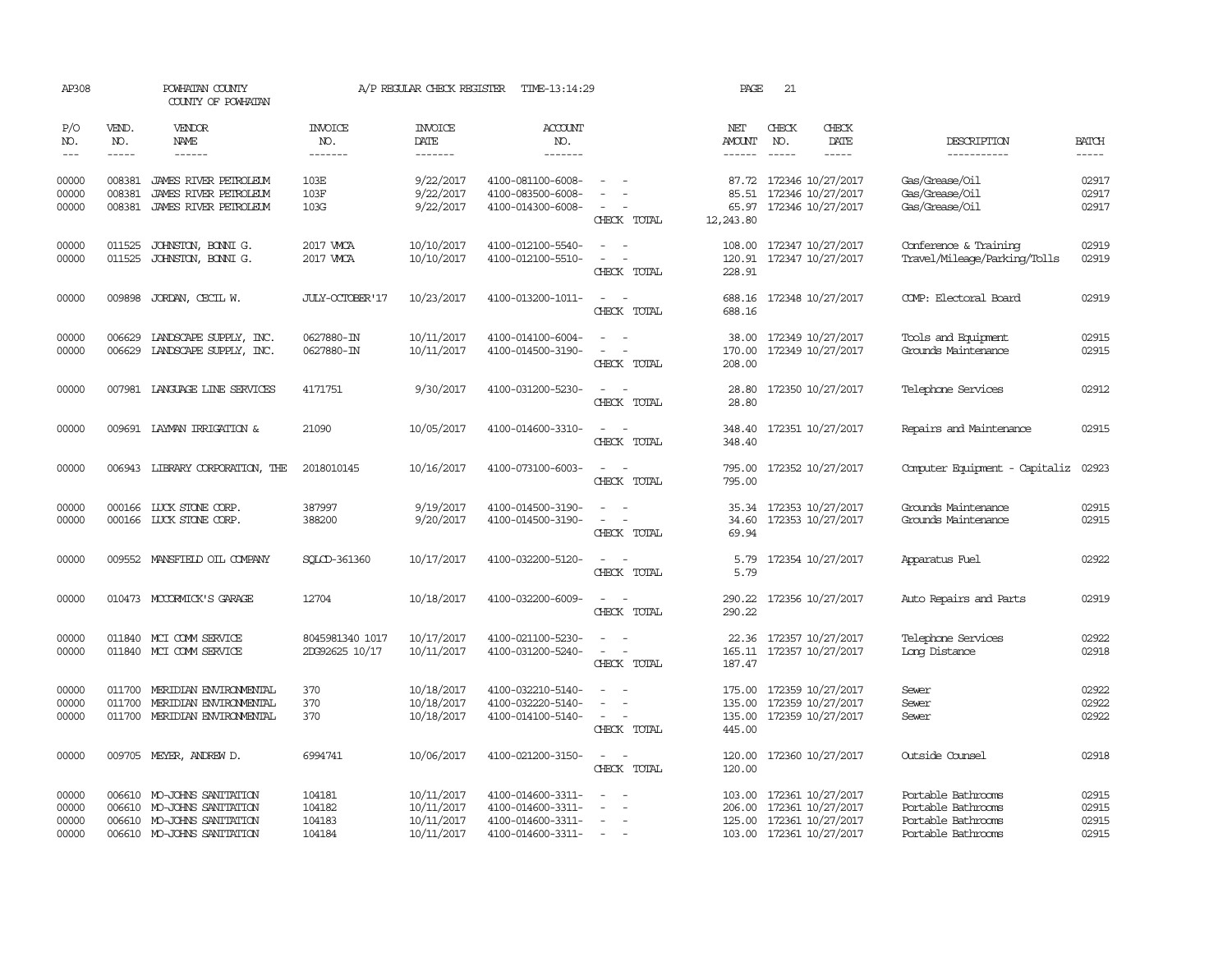| AP308               |              | POWHATAN COUNTY<br>COUNTY OF POWHATAN |                       | A/P REGULAR CHECK REGISTER | TIME-13:14:29         |                                                      | PAGE                 | 22           |                          |                                |              |
|---------------------|--------------|---------------------------------------|-----------------------|----------------------------|-----------------------|------------------------------------------------------|----------------------|--------------|--------------------------|--------------------------------|--------------|
| P/O<br>NO.          | VEND.<br>NO. | VENDOR<br>NAME                        | <b>INVOICE</b><br>NO. | <b>INVOICE</b><br>DATE     | <b>ACCOUNT</b><br>NO. |                                                      | NET<br><b>AMOUNT</b> | CHECK<br>NO. | CHECK<br>DATE            | DESCRIPTION                    | <b>BATCH</b> |
| $\qquad \qquad - -$ | $- - - - -$  | ------                                | -------               | -------                    | -------               |                                                      | $- - - - - -$        | $- - - - -$  | $- - - - -$              | -----------                    | $\cdots$     |
| 00000               |              | 006610 MO-JOHNS SANITATION            | 104185                | 10/11/2017                 | 4100-014600-3311-     | $\sim$<br>$\sim$                                     |                      |              | 128.00 172361 10/27/2017 | Portable Bathrooms             | 02915        |
| 00000               | 006610       | MO-JOHNS SANITATION                   | 104186                | 10/11/2017                 | 4100-014600-3311-     | $\sim$<br>$\sim$                                     | 103.00               |              | 172361 10/27/2017        | Portable Bathrooms             | 02915        |
| 00000               |              | 006610 MO-JOHNS SANITATION            | 104187                | 10/11/2017                 | 4100-014600-3311-     | $\overline{\phantom{a}}$                             |                      |              | 103.00 172361 10/27/2017 | Portable Bathrooms             | 02915        |
| 00000               |              | 006610 MO-JOHNS SANITATION            | 104188                | 10/11/2017                 | 4100-014600-3311-     | $\overline{\phantom{a}}$<br>$\overline{\phantom{a}}$ |                      |              | 103.00 172361 10/27/2017 | Portable Bathrooms             | 02915        |
| 00000               |              | 006610 MO-JOHNS SANITATION            | 104189                | 10/11/2017                 | 4100-014600-3311-     | $\overline{\phantom{a}}$                             |                      |              | 103.00 172361 10/27/2017 | Portable Bathrooms             | 02915        |
| 00000               |              | 006610 MO-JOHNS SANITATION            | 104190                | 10/11/2017                 | 4100-014600-3311-     | $\sim$                                               |                      |              | 334.00 172361 10/27/2017 | Portable Bathrooms             | 02915        |
|                     |              |                                       |                       |                            |                       | CHECK TOTAL                                          | 1,411.00             |              |                          |                                |              |
| 00000               |              | 006610 MO-JOHNS SANITATION            | 104191                | 10/11/2017                 | 4100-014600-3311-     | $\overline{\phantom{a}}$<br>$\overline{\phantom{a}}$ | 103.00               |              | 172362 10/27/2017        | Portable Bathrooms             | 02915        |
| 00000               |              | 006610 MO-JOHNS SANITATION            | 104192                | 10/11/2017                 | 4100-014600-3311-     |                                                      |                      |              | 103.00 172362 10/27/2017 | Portable Bathrooms             | 02915        |
| 00000               |              | 006610 MO-JOHNS SANITATION            | 104193                | 10/11/2017                 | 4100-014600-3311-     | $\sim$                                               |                      |              | 103.00 172362 10/27/2017 | Portable Bathrooms             | 02915        |
|                     |              |                                       |                       |                            |                       | CHECK TOTAL                                          | 309.00               |              |                          |                                |              |
| 00000               |              | 006725 MOSLOW WOOD PRODUCTS, INC      | 0115477-IN            | 10/12/2017                 | 4100-011010-5840-     |                                                      | 75.00                |              | 172363 10/27/2017        | Meeting Expense                | 02919        |
|                     |              |                                       |                       |                            |                       | CHECK TOTAL                                          | 75.00                |              |                          |                                |              |
| 00000               |              | 000205 MUNICIPAL CODE CORP.           | 00296918              | 10/04/2017                 | 4100-011010-3002-     | $\sim$                                               | 1,100.00             |              | 172364 10/27/2017        | County Code                    | 02919        |
|                     |              |                                       |                       |                            |                       | CHECK TOTAL                                          | 1,100.00             |              |                          |                                |              |
| 00000               |              | 009242 NADA APPRAISAL GUIDES          | 284092 9/17           | 9/26/2017                  | 4100-012310-6001-     | $\overline{\phantom{a}}$                             |                      |              | 220.00 172365 10/27/2017 | Office Supplies                | 02922        |
|                     |              |                                       |                       |                            |                       | CHECK TOTAL                                          | 220,00               |              |                          |                                |              |
|                     |              |                                       | 898331                | 10/16/2017                 | 4100-032200-6011-     | $\overline{\phantom{a}}$                             |                      |              |                          | Protective Gear/Uniforms       | 02922        |
| 00000               |              | 007297 NAFECO, INC.                   |                       |                            |                       | CHECK TOTAL                                          | 447.34<br>447.34     |              | 172366 10/27/2017        |                                |              |
|                     |              |                                       |                       |                            |                       |                                                      |                      |              |                          |                                |              |
| 00000               |              | 011231 NEOFUNDS BY NEOPOST            | 11273550 1009170      | 10/09/2017                 | 100-000100-0016-      | CHECK TOTAL                                          | 999.00<br>999.00     |              | 172367 10/27/2017        | Prepaid Postage                | 02910        |
|                     |              |                                       |                       |                            |                       |                                                      |                      |              |                          |                                |              |
| 00000               |              | 009281 OVERDRIVE, INC.                | 01369CO17042520       | 9/27/2017                  | 4100-073100-6012-     | $\overline{\phantom{a}}$                             | 133.93<br>133.93     |              | 172368 10/27/2017        | Books & Subscriptions          | 02910        |
|                     |              |                                       |                       |                            |                       | CHECK TOTAL                                          |                      |              |                          |                                |              |
| 00000               | 012091       | PAIGE, FRANKIE MARIENE                | <b>GRAND JUROR</b>    | 10/12/2017                 | 4100-021100-1700-     | $\equiv$<br>$\overline{\phantom{a}}$                 | 30.00                |              | 172369 10/27/2017        | COMP: Jurors & Witnesses       | 02911        |
|                     |              |                                       |                       |                            |                       | CHECK TOTAL                                          | 30.00                |              |                          |                                |              |
| 00000               |              | 012092 PARTIN, MARY MOORE             | <b>GRAND JUROR</b>    | 10/12/2017                 | 4100-021100-1700-     |                                                      |                      |              | 30.00 172370 10/27/2017  | COMP: Jurors & Witnesses       | 02911        |
|                     |              |                                       |                       |                            |                       | CHECK TOTAL                                          | 30.00                |              |                          |                                |              |
| 00000               |              | 012093 PAULETTE, MICHAEL W.           | <b>GRAND JUROR</b>    | 10/12/2017                 | 4100-021100-1700-     | $\overline{\phantom{a}}$<br>$\overline{\phantom{a}}$ |                      |              | 30.00 172371 10/27/2017  | COMP: Jurors & Witnesses       | 02911        |
|                     |              |                                       |                       |                            |                       | CHECK TOTAL                                          | 30.00                |              |                          |                                |              |
| 00000               |              | 008404 PEST MASTERS, INC.             | 354365                | 10/07/2017                 | 4100-032210-3320-     | $\sim$<br>$\sim$                                     |                      |              | 110.00 172372 10/27/2017 | Maintenance & Service Contract | 02922        |
|                     |              |                                       |                       |                            |                       | CHECK TOTAL                                          | 110.00               |              |                          |                                |              |
| 00000               | 001250       | POWHATAN AUTO & TRACTOR               | 464942                | 9/05/2017                  | 4100-014100-6008-     |                                                      |                      |              | 28.41 172375 10/27/2017  | Gas/Grease/Oil                 | 02922        |
| 00000               | 001250       | POWHATAN AUTO & TRACTOR               | 468204                | 9/27/2017                  | 4100-032200-6009-     | $\overline{\phantom{a}}$                             |                      |              | 9.19 172375 10/27/2017   | Auto Repairs and Parts         | 02910        |
| 00000               | 001250       | POWHATAN AUTO & TRACTOR               | 464915                | 9/05/2017                  | 4100-032200-6009-     | $\sim$                                               |                      |              | 26.47 172375 10/27/2017  | Auto Repairs and Parts         | 02911        |
| 00000               | 001250       | POWHATAN AUTO & TRACTOR               | 465579                | 9/09/2017                  | 4100-032200-6009-     | $\equiv$                                             |                      |              | 63.63 172375 10/27/2017  | Auto Repairs and Parts         | 02911        |
| 00000               | 001250       | POWHATAN AUTO & TRACTOR               | 465911                | 9/12/2017                  | 4100-032200-6009-     |                                                      | 417.97               |              | 172375 10/27/2017        | Auto Repairs and Parts         | 02911        |
| 00000               | 001250       | POWHATAN AUTO & TRACTOR               | 465946                | 9/12/2017                  | 4100-032200-6009-     | $\sim$                                               | 1.29                 |              | 172375 10/27/2017        | Auto Repairs and Parts         | 02911        |
| 00000               | 001250       | POWHATAN AUTO & TRACTOR               | 467850                | 9/25/2017                  | 4100-032200-6009-     | $\sim$                                               |                      |              | 1.29 172375 10/27/2017   | Auto Repairs and Parts         | 02911        |
| 00000               | 001250       | POWHATAN AUTO & TRACTOR               | 467868                | 9/25/2017                  | 4100-032200-6009-     |                                                      |                      |              | 1.29 172375 10/27/2017   | Auto Repairs and Parts         | 02911        |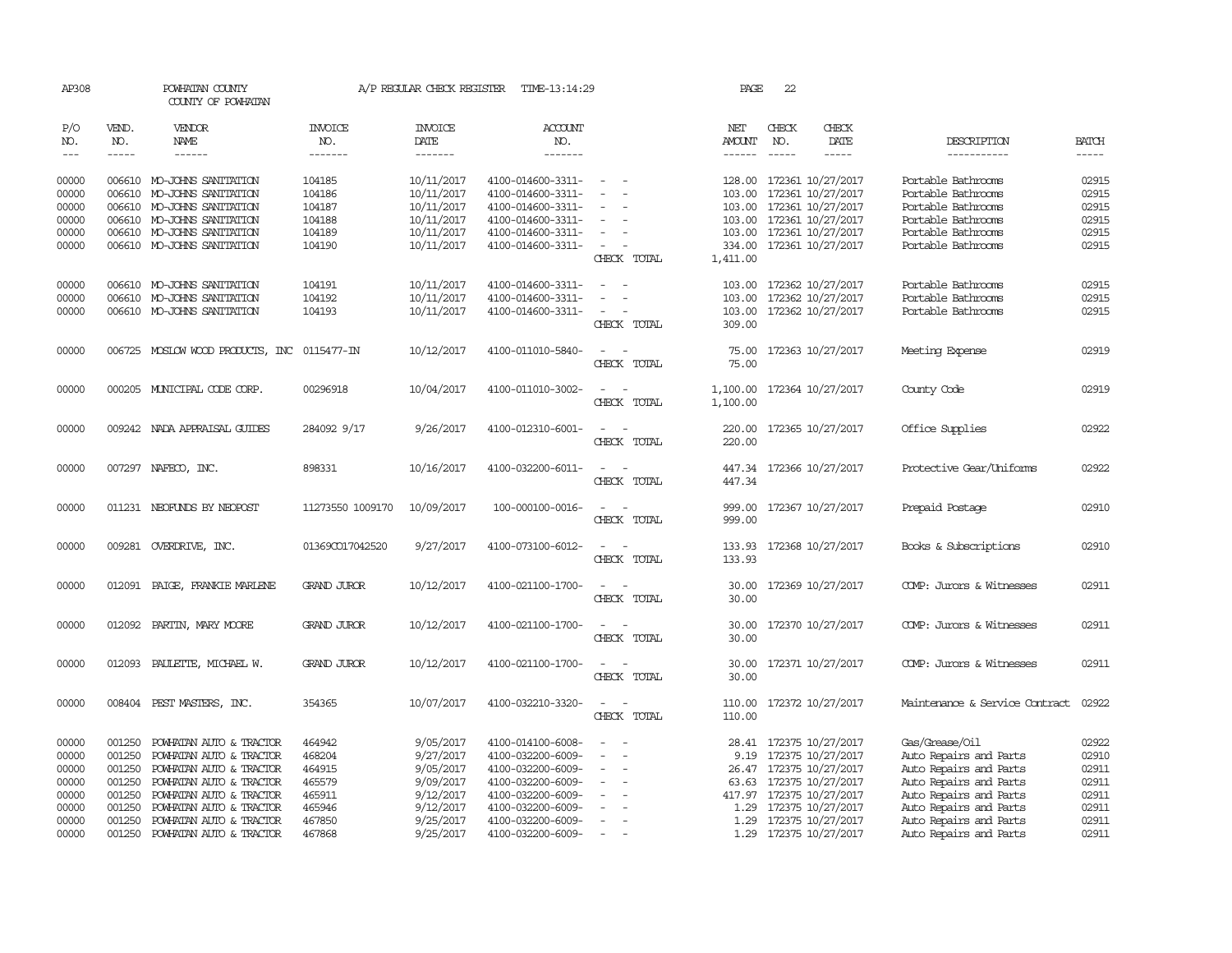| AP308                                              |                                      | POWHATAN COUNTY<br>COUNTY OF POWHATAN                                                                                                                                                            |                                                                          | A/P REGULAR CHECK REGISTER                                                 | TIME-13:14:29                                                                                                              |                                                                                                                               | PAGE                      | 23                          |                                                                                                                                                   |                                                                                                                                                               |                                                    |
|----------------------------------------------------|--------------------------------------|--------------------------------------------------------------------------------------------------------------------------------------------------------------------------------------------------|--------------------------------------------------------------------------|----------------------------------------------------------------------------|----------------------------------------------------------------------------------------------------------------------------|-------------------------------------------------------------------------------------------------------------------------------|---------------------------|-----------------------------|---------------------------------------------------------------------------------------------------------------------------------------------------|---------------------------------------------------------------------------------------------------------------------------------------------------------------|----------------------------------------------------|
| P/O<br>NO.<br>$---$                                | VEND.<br>NO.<br>$- - - - -$          | <b>VENDOR</b><br>NAME<br>$- - - - - -$                                                                                                                                                           | <b>INVOICE</b><br>NO.<br>-------                                         | <b>INVOICE</b><br>DATE<br>-------                                          | <b>ACCOUNT</b><br>NO.<br>-------                                                                                           |                                                                                                                               | NET<br>AMOUNT<br>------   | CHECK<br>NO.<br>$- - - - -$ | CHECK<br>DATE<br>-----                                                                                                                            | DESCRIPTION<br>-----------                                                                                                                                    | <b>BATCH</b><br>-----                              |
| 00000<br>00000                                     | 001250<br>001250                     | POWHATAN AUTO & TRACTOR<br>POWHATAN AUTO & TRACTOR                                                                                                                                               | 468202<br>466124                                                         | 9/27/2017<br>9/13/2017                                                     | 4100-032200-6009-<br>4100-014500-3319-                                                                                     | $\sim$<br>CHECK TOTAL                                                                                                         | 21.19<br>603.28           |                             | 32.55 172375 10/27/2017<br>172375 10/27/2017                                                                                                      | Auto Repairs and Parts<br>Equipment Repairs and Maintena                                                                                                      | 02911<br>02915                                     |
| 00000<br>00000                                     | 001250<br>001250                     | POWHATAN AUTO & TRACTOR<br>POWHATAN AUTO & TRACTOR                                                                                                                                               | 468325<br>470453                                                         | 9/28/2017<br>10/12/2017                                                    | 4100-032200-6009-<br>4100-031200-6009-                                                                                     | $\equiv$<br>$\overline{a}$<br>$\overline{\phantom{a}}$<br>CHECK TOTAL                                                         | 18.49<br>30.47            |                             | 11.98 172376 10/27/2017<br>172376 10/27/2017                                                                                                      | Auto Repairs and Parts<br>Auto Parts/Repairs                                                                                                                  | 02910<br>02912                                     |
| 00000                                              |                                      | 006914 POWHATAN AUTO REPAIR                                                                                                                                                                      | 919                                                                      | 10/13/2017                                                                 | 4100-031200-6009-                                                                                                          | $\overline{\phantom{a}}$<br>$\overline{\phantom{a}}$<br>CHECK TOTAL                                                           | 137.95                    |                             | 137.95 172377 10/27/2017                                                                                                                          | Auto Parts/Repairs                                                                                                                                            | 02912                                              |
| 00000                                              |                                      | 009612 POWHATAN COLLISION AND                                                                                                                                                                    | 1204459                                                                  | 8/18/2017                                                                  | 4100-032200-6009-                                                                                                          | CHECK TOTAL                                                                                                                   | 900.90                    |                             | 900.90 172378 10/27/2017                                                                                                                          | Auto Repairs and Parts                                                                                                                                        | 02919                                              |
| 00000<br>00000                                     | 006928<br>006928                     | POWHATAN COUNTY DEPT. OF<br>POWHATAN COUNTY DEPT. OF                                                                                                                                             | LEGACYNAVIGATOR<br>CAA CONF 10/18                                        | 10/16/2017<br>10/23/2017                                                   | 4100-053910-5643-<br>4100-053910-5643-                                                                                     | $\overline{\phantom{a}}$<br>$\overline{\phantom{a}}$<br>$\overline{\phantom{a}}$<br>CHECK TOTAL                               | 383.23<br>2,383.23        |                             | 2,000.00 172379 10/27/2017<br>172379 10/27/2017                                                                                                   | PCCAA Services - Federal CSBG<br>PCCAA Services - Federal CSBG                                                                                                | 02911<br>02919                                     |
| 00000<br>00000                                     | 007806<br>007806                     | POWHATAN LEADERSHIP<br>POWHATAN LEADERSHIP                                                                                                                                                       | BERRIMAN 2017<br>PLI GOLD 2018                                           | 10/26/2017<br>9/25/2017                                                    | 4100-012100-5540-<br>4100-012100-5810-                                                                                     | $\sim$<br>$\overline{\phantom{a}}$<br>$\overline{\phantom{a}}$<br>CHECK TOTAL                                                 | 60.00<br>500.00<br>560.00 |                             | 172380 10/27/2017<br>172380 10/27/2017                                                                                                            | Conference & Training<br>Dues/Association Memberships                                                                                                         | 02924<br>02916                                     |
| 00000<br>00000                                     | 006761                               | 006761 POWHATAN VOLUNTEER FIRE<br>POWHATAN VOLUNIEER FIRE                                                                                                                                        | FORESIRY GRNT16<br>FORESTRY GRNT17                                       | 10/04/2017<br>10/04/2017                                                   | 4100-032200-6015-<br>4100-032200-6015-                                                                                     | $\sim$<br>$\overline{\phantom{a}}$<br>CHECK TOTAL                                                                             | 1,569.45<br>3,851.82      |                             | 2, 282.37 172381 10/27/2017<br>172381 10/27/2017                                                                                                  | Matching Funds for Fire & EMS<br>Matching Funds for Fire & EMS                                                                                                | 02916<br>02916                                     |
| 00000                                              |                                      | 008163 PRICE, PAULA                                                                                                                                                                              | JULY-OCTOBER'17                                                          | 10/23/2017                                                                 | 4100-013200-1011-                                                                                                          | $\sim$<br>CHECK TOTAL                                                                                                         | 688.16                    |                             | 688.16 172382 10/27/2017                                                                                                                          | COMP: Electoral Board                                                                                                                                         | 02919                                              |
| 00000<br>00000<br>00000<br>00000<br>00000<br>00000 | 000620<br>000620<br>000620<br>000620 | R. C. GOODWYN & SONS, INC<br>R. C. GOODWYN & SONS, INC<br>R. C. GOODWYN & SONS, INC<br>R. C. GOODWYN & SONS, INC<br>000620 R. C. GOODWYN & SONS, INC<br>000620 R. C. GOODWYN & SONS, INC 0784715 | 0783251<br>0783297<br>0783357<br>0784601<br>0784659                      | 9/19/2017<br>9/19/2017<br>9/19/2017<br>9/28/2017<br>9/28/2017<br>9/28/2017 | 4100-014100-3310-<br>4100-014100-3310-<br>4100-014100-3310-<br>4100-014600-3310-<br>4100-014100-3310-<br>4100-031200-6002- | $\sim$<br>$\overline{\phantom{a}}$<br>$\sim$<br>$\overline{\phantom{a}}$<br>$\overline{\phantom{a}}$<br>$\sim$<br>CHECK TOTAL | 60.28<br>7.99<br>126.22   |                             | 172385 10/27/2017<br>172385 10/27/2017<br>17.81 172385 10/27/2017<br>5.69 172385 10/27/2017<br>18.47 172385 10/27/2017<br>15.98 172385 10/27/2017 | Repairs & Maintenance<br>Repairs & Maintenance<br>Repairs & Maintenance<br>Repairs and Maintenance<br>Repairs & Maintenance<br>Computer Equipment-non-capital | 02916<br>02916<br>02916<br>02916<br>02916<br>02916 |
| 00000<br>00000                                     | 000620                               | 000620 R. C. GOODWYN & SONS, INC<br>R. C. GOODWYN & SONS, INC                                                                                                                                    | 785989<br>787449                                                         | 10/06/2017<br>10/18/2017                                                   | 4100-014100-3310-<br>4100-031200-6014-                                                                                     | $\sim$<br>$\overline{\phantom{a}}$<br>$\overline{\phantom{a}}$<br>$\overline{\phantom{a}}$<br>CHECK TOTAL                     | 46.55<br>9.50<br>56.05    |                             | 172386 10/27/2017<br>172386 10/27/2017                                                                                                            | Repairs & Maintenance<br>Other Operating Supplies                                                                                                             | 02922<br>02922                                     |
| 00000                                              | 006201                               | RENGER, JEANIE AREHART                                                                                                                                                                           | JULY-CCT 2017                                                            | 10/23/2017                                                                 | 4100-013200-1011-                                                                                                          | $\overline{\phantom{a}}$<br>$\overline{\phantom{a}}$<br>CHECK TOTAL                                                           | 1,376.33<br>1,376.33      |                             | 172387 10/27/2017                                                                                                                                 | COMP: Electoral Board                                                                                                                                         | 02919                                              |
| 00000                                              |                                      | 009037 REYNOLDS LIGHTING SUPPLY                                                                                                                                                                  | 124958                                                                   | 9/28/2017                                                                  | 4100-014100-3310-                                                                                                          | $\overline{\phantom{a}}$<br>CHECK TOTAL                                                                                       | 470.45                    |                             | 470.45 172388 10/27/2017                                                                                                                          | Repairs & Maintenance                                                                                                                                         | 02916                                              |
| 00000<br>00000<br>00000<br>00000                   |                                      | 007942 RICHMOND SUBURBAN<br>007942 RICHMOND SUBURBAN<br>007942 RICHMOND SUBURBAN<br>007942 RICHMOND SUBURBAN                                                                                     | I00005944560830<br>I00006082220913<br>I00006082220920<br>I00006125900920 | 8/30/2017<br>9/13/2017<br>9/20/2017<br>9/20/2017                           | 4100-081100-3600-<br>4100-081100-3600-<br>4100-081100-3600-<br>4100-081100-3600-                                           | $\overline{\phantom{a}}$<br>$\overline{\phantom{a}}$<br>$\sim$<br>$\overline{\phantom{a}}$<br>CHECK TOTAL                     | 160.88<br>716.64          |                             | 160.88 172389 10/27/2017<br>160.88 172389 10/27/2017<br>172389 10/27/2017<br>234.00 172389 10/27/2017                                             | Advertising<br>Advertising<br>Advertising<br>Advertising                                                                                                      | 02911<br>02911<br>02911<br>02911                   |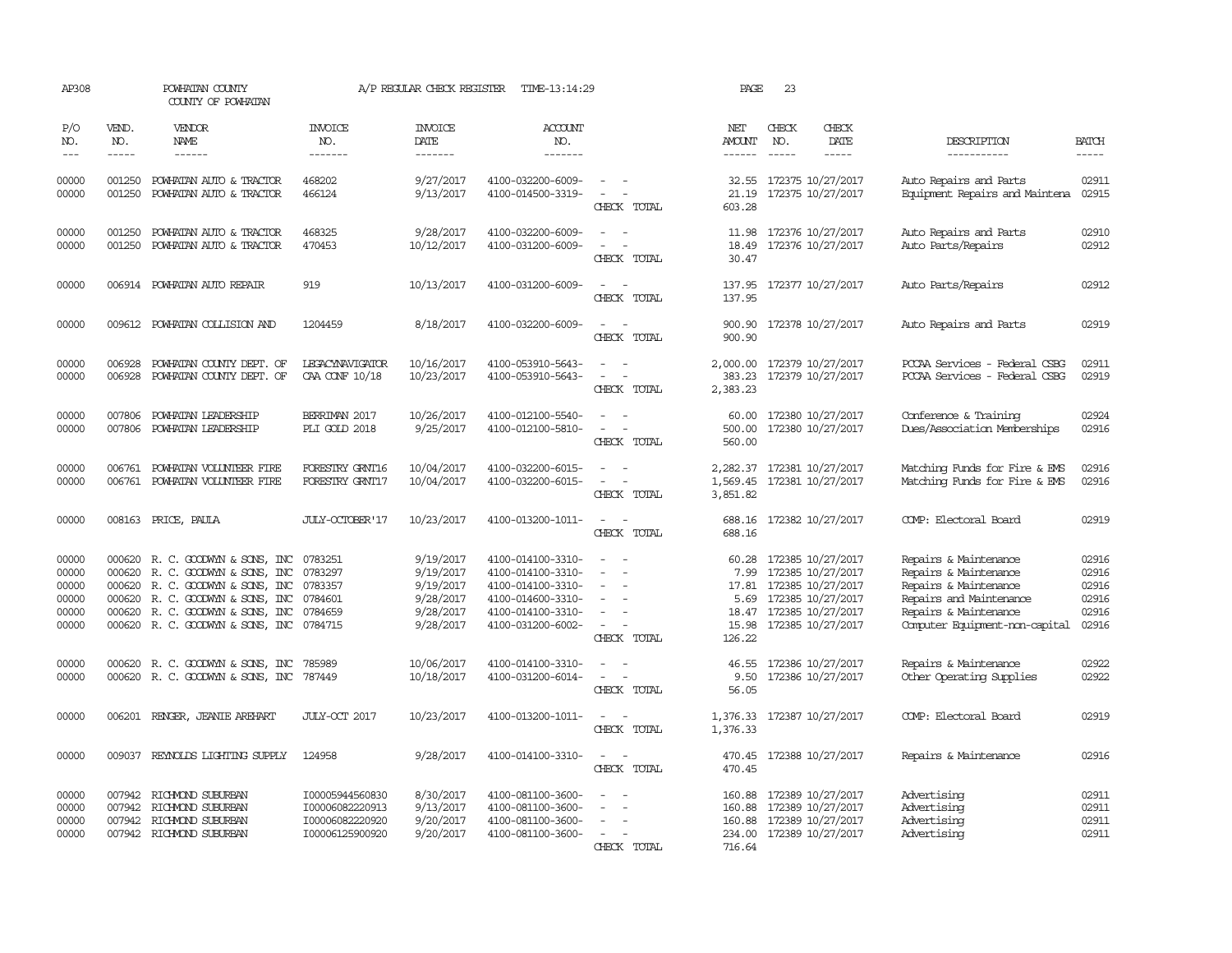| AP308                                                                                                                      |                                                                                                                                          | POWHATAN COUNTY<br>COUNTY OF POWHATAN                                                                                                                                                                                                                                                                                                                      |                                                                                                                                                                      | A/P REGULAR CHECK REGISTER                                                                                                                                                          | TIME-13:14:29                                                                                                                                                                                                                                                                                      |                                                                                                         | PAGE                                                       | 24                            |                                                                                                                                                                                                                                                                                                                                                                  |                                                                                                                                                                                                                                                                                                                                                                                                                            |                                                                                                                            |
|----------------------------------------------------------------------------------------------------------------------------|------------------------------------------------------------------------------------------------------------------------------------------|------------------------------------------------------------------------------------------------------------------------------------------------------------------------------------------------------------------------------------------------------------------------------------------------------------------------------------------------------------|----------------------------------------------------------------------------------------------------------------------------------------------------------------------|-------------------------------------------------------------------------------------------------------------------------------------------------------------------------------------|----------------------------------------------------------------------------------------------------------------------------------------------------------------------------------------------------------------------------------------------------------------------------------------------------|---------------------------------------------------------------------------------------------------------|------------------------------------------------------------|-------------------------------|------------------------------------------------------------------------------------------------------------------------------------------------------------------------------------------------------------------------------------------------------------------------------------------------------------------------------------------------------------------|----------------------------------------------------------------------------------------------------------------------------------------------------------------------------------------------------------------------------------------------------------------------------------------------------------------------------------------------------------------------------------------------------------------------------|----------------------------------------------------------------------------------------------------------------------------|
| P/O<br>NO.<br>$---$                                                                                                        | VEND.<br>NO.<br>$- - - - -$                                                                                                              | VENDOR<br>NAME<br>$- - - - - -$                                                                                                                                                                                                                                                                                                                            | <b>INVOICE</b><br>NO.<br>-------                                                                                                                                     | <b>INVOICE</b><br><b>DATE</b><br>-------                                                                                                                                            | <b>ACCOUNT</b><br>NO.<br>-------                                                                                                                                                                                                                                                                   |                                                                                                         | NET<br><b>AMOUNT</b><br>------                             | CHECK<br>NO.<br>$\frac{1}{2}$ | CHECK<br>DATE<br>$- - - - -$                                                                                                                                                                                                                                                                                                                                     | DESCRIPTION<br>-----------                                                                                                                                                                                                                                                                                                                                                                                                 | <b>BATCH</b><br>-----                                                                                                      |
| 00000                                                                                                                      | 008197                                                                                                                                   | ROBINSON, FARMER, COX                                                                                                                                                                                                                                                                                                                                      | CIRCUIT COURT                                                                                                                                                        | 6/30/2017                                                                                                                                                                           | 4100-021600-3122-                                                                                                                                                                                                                                                                                  | $\overline{a}$<br>CHECK TOTAL                                                                           | 5,000.00<br>5,000.00                                       |                               | 172390 10/27/2017                                                                                                                                                                                                                                                                                                                                                | Clerk's Audit of Public Accoun 02911                                                                                                                                                                                                                                                                                                                                                                                       |                                                                                                                            |
| 00000                                                                                                                      |                                                                                                                                          | 007882 ROSS, ANDREA S.                                                                                                                                                                                                                                                                                                                                     | <b>BAI CONF 10/17</b>                                                                                                                                                | 10/16/2017                                                                                                                                                                          | 4100-012310-5540-                                                                                                                                                                                                                                                                                  | CHECK TOTAL                                                                                             | 224.39<br>224.39                                           |                               | 172391 10/27/2017                                                                                                                                                                                                                                                                                                                                                | Conferences & Training                                                                                                                                                                                                                                                                                                                                                                                                     | 02918                                                                                                                      |
| 00000                                                                                                                      |                                                                                                                                          | 006323 ROTO-ROOTER                                                                                                                                                                                                                                                                                                                                         | 158723                                                                                                                                                               | 9/25/2017                                                                                                                                                                           | 4100-032210-3310-                                                                                                                                                                                                                                                                                  | $\equiv$<br>CHECK TOTAL                                                                                 | 955.00<br>955.00                                           |                               | 172392 10/27/2017                                                                                                                                                                                                                                                                                                                                                | Repairs & Maintenance                                                                                                                                                                                                                                                                                                                                                                                                      | 02916                                                                                                                      |
| 00000                                                                                                                      |                                                                                                                                          | 006253 SALISBURY TIRE & SERVICE                                                                                                                                                                                                                                                                                                                            | 0098250                                                                                                                                                              | 9/26/2017                                                                                                                                                                           | 4100-014500-6009-                                                                                                                                                                                                                                                                                  | $\sim$<br>CHECK TOTAL                                                                                   | 145.83                                                     |                               | 145.83 172393 10/27/2017                                                                                                                                                                                                                                                                                                                                         | Auto Parts & Repairs                                                                                                                                                                                                                                                                                                                                                                                                       | 02916                                                                                                                      |
| 00000                                                                                                                      |                                                                                                                                          | 010282 SCHUBERT, CHARLA                                                                                                                                                                                                                                                                                                                                    | CONF 10/18-20                                                                                                                                                        | 10/23/2017                                                                                                                                                                          | 4100-012200-5540-                                                                                                                                                                                                                                                                                  | CHECK TOTAL                                                                                             | 239.33                                                     |                               | 239.33 172394 10/27/2017                                                                                                                                                                                                                                                                                                                                         | Conferences & Training                                                                                                                                                                                                                                                                                                                                                                                                     | 02919                                                                                                                      |
| 00000                                                                                                                      |                                                                                                                                          | 006921 SEA-CLEAR AQUARIUM                                                                                                                                                                                                                                                                                                                                  | 5172                                                                                                                                                                 | 10/15/2017                                                                                                                                                                          | 4100-073100-3320-                                                                                                                                                                                                                                                                                  | $\sim$<br>- 11<br>CHECK TOTAL                                                                           | 80.00<br>80.00                                             |                               | 172396 10/27/2017                                                                                                                                                                                                                                                                                                                                                | Maintenance & Service Contract                                                                                                                                                                                                                                                                                                                                                                                             | 02922                                                                                                                      |
| 00000<br>00000                                                                                                             | 008654                                                                                                                                   | SEAY'S TOWING<br>008654 SEAY'S TOWING                                                                                                                                                                                                                                                                                                                      | 2011 SILVERADO<br>XZD-5261                                                                                                                                           | 10/11/2017<br>10/05/2017                                                                                                                                                            | 4100-031200-6014-<br>4100-031200-6009-                                                                                                                                                                                                                                                             | $\equiv$<br>CHECK TOTAL                                                                                 | 150.00<br>65.00<br>215.00                                  |                               | 172397 10/27/2017<br>172397 10/27/2017                                                                                                                                                                                                                                                                                                                           | Other Operating Supplies<br>Auto Parts/Repairs                                                                                                                                                                                                                                                                                                                                                                             | 02922<br>02916                                                                                                             |
| 00000                                                                                                                      |                                                                                                                                          | 012094 SHIFLETT, GWENDOLYN F.                                                                                                                                                                                                                                                                                                                              | <b>GRAND JUROR</b>                                                                                                                                                   | 10/12/2017                                                                                                                                                                          | 4100-021100-1700-                                                                                                                                                                                                                                                                                  | $\equiv$<br>CHECK TOTAL                                                                                 | 30.00<br>30.00                                             |                               | 172399 10/27/2017                                                                                                                                                                                                                                                                                                                                                | COMP: Jurors & Witnesses                                                                                                                                                                                                                                                                                                                                                                                                   | 02911                                                                                                                      |
| 00000<br>00000<br>00000                                                                                                    | 006594<br>006594                                                                                                                         | SOUTHSIDE ELECTRIC COOP<br>SOUTHSIDE ELECTRIC COOP<br>006594 SOUTHSIDE ELECTRIC COOP                                                                                                                                                                                                                                                                       | 63504001 10/17<br>63504005 10/17<br>63504004 10/17                                                                                                                   | 10/16/2017<br>10/09/2017<br>10/16/2017                                                                                                                                              | 4100-073100-5110-<br>4100-031210-5110-<br>4100-035100-5110-                                                                                                                                                                                                                                        | $\equiv$<br>$\sim$<br>$\overline{\phantom{a}}$<br>CHECK TOTAL                                           | 111.22<br>2,572.58                                         |                               | 2,139.91 172402 10/27/2017<br>172402 10/27/2017<br>321.45 172402 10/27/2017                                                                                                                                                                                                                                                                                      | Electricity<br>Electricity - Comunications H<br>Electricity                                                                                                                                                                                                                                                                                                                                                                | 02923<br>02911<br>02918                                                                                                    |
| 00000<br>00000<br>00000<br>00000<br>00000<br>00000<br>00000<br>00000<br>00000<br>00000<br>00000<br>00000<br>00000<br>00000 | 001940<br>001940<br>001940<br>001940<br>001940<br>001940<br>001940<br>001940<br>001940<br>001940<br>001940<br>001940<br>001940<br>001940 | STANDBY SYSTEMS, INC.<br>STANDBY SYSTEMS, INC.<br>STANDBY SYSTEMS, INC.<br>STANDBY SYSTEMS, INC.<br>STANDBY SYSTEMS, INC.<br>STANDBY SYSTEMS, INC.<br>STANDBY SYSTEMS, INC.<br>STANDBY SYSTEMS, INC.<br>STANDBY SYSTEMS, INC.<br>STANDBY SYSTEMS, INC.<br>STANDBY SYSTEMS, INC.<br>STANDBY SYSTEMS, INC.<br>STANDBY SYSTEMS, INC.<br>STANDBY SYSTEMS, INC. | 09172180<br>09172180<br>09172206<br>09172212<br>09172212<br>09172221<br>09172221<br>09172222<br>09172222<br>09172223<br>09172223<br>09172211<br>09172214<br>10172235 | 9/28/2017<br>9/28/2017<br>9/30/2017<br>9/30/2017<br>9/30/2017<br>9/30/2017<br>9/30/2017<br>9/30/2017<br>9/30/2017<br>9/30/2017<br>9/30/2017<br>9/30/2017<br>9/30/2017<br>10/04/2017 | 4100-032210-3320-<br>4100-032210-3310-<br>4100-032210-3310-<br>4100-035100-3320-<br>4100-035100-3310-<br>4100-031210-3320-<br>4100-031210-3310-<br>4100-031210-3320-<br>4100-031210-3310-<br>4100-031210-3320-<br>4100-031210-3310-<br>4100-014100-3320-<br>4100-014100-3320-<br>4100-035500-6009- | $\equiv$<br>$\overline{\phantom{a}}$<br>$\equiv$<br>$\equiv$<br>$\overline{\phantom{a}}$<br>CHECK TOTAL | 185.00<br>195.18<br>165.00<br>195.77<br>311.93<br>3,402.64 |                               | 172405 10/27/2017<br>172405 10/27/2017<br>611.05 172405 10/27/2017<br>172405 10/27/2017<br>130.00 172405 10/27/2017<br>285.00 172405 10/27/2017<br>23.92 172405 10/27/2017<br>285.00 172405 10/27/2017<br>503.79 172405 10/27/2017<br>155.00 172405 10/27/2017<br>172405 10/27/2017<br>178.00 172405 10/27/2017<br>178.00 172405 10/27/2017<br>172405 10/27/2017 | Maintenance & Service Contract<br>Repairs & Maintenance<br>Repairs & Maintenance<br>Landscaping - Animal Control<br>Repairs & Maintenance<br>Maintenance and Service Contra<br>Repairs and Maintenance<br>Maintenance and Service Contra<br>Repairs and Maintenance<br>Maintenance and Service Contra<br>Repairs and Maintenance<br>Maintenance & Service Contract<br>Maintenance & Service Contract<br>Auto Parts/Repairs | 02923<br>02923<br>02923<br>02923<br>02923<br>02923<br>02923<br>02923<br>02923<br>02923<br>02923<br>02916<br>02916<br>02919 |
| 00000<br>00000<br>00000                                                                                                    | 001940<br>001940                                                                                                                         | STANDBY SYSTEMS, INC.<br>STANDBY SYSTEMS, INC.<br>001940 STANDBY SYSTEMS, INC.                                                                                                                                                                                                                                                                             | 10172259<br>10172259<br>10172262                                                                                                                                     | 10/10/2017<br>10/10/2017<br>10/10/2017                                                                                                                                              | 4100-031210-3320-<br>4100-031210-3310-<br>4100-032200-3320-                                                                                                                                                                                                                                        | CHECK TOTAL                                                                                             | 285.00<br>175.50<br>867.54                                 |                               | 172406 10/27/2017<br>172406 10/27/2017<br>407.04 172406 10/27/2017                                                                                                                                                                                                                                                                                               | Maintenance and Service Contra<br>Repairs and Maintenance<br>Maintenance & Service Contract 02923                                                                                                                                                                                                                                                                                                                          | 02923<br>02923                                                                                                             |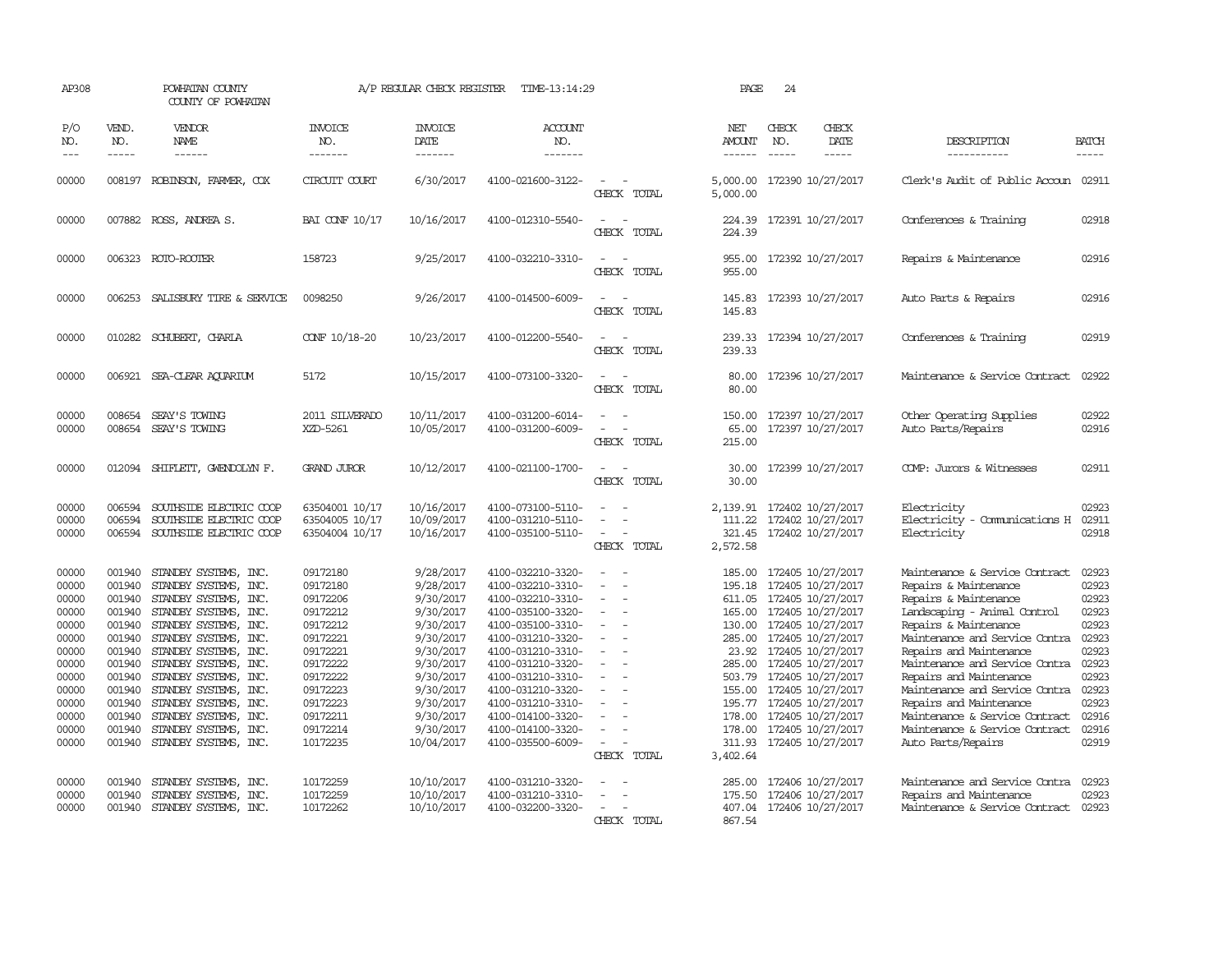| AP308          |                  | POWHATAN COUNTY<br>COUNTY OF POWHATAN        |                          | A/P REGULAR CHECK REGISTER | TIME-13:14:29                          |                                                      |       | PAGE           | 25            |                              |                                    |                |
|----------------|------------------|----------------------------------------------|--------------------------|----------------------------|----------------------------------------|------------------------------------------------------|-------|----------------|---------------|------------------------------|------------------------------------|----------------|
| P/O<br>NO.     | VEND.<br>NO.     | VENDOR<br>NAME                               | <b>INVOICE</b><br>NO.    | <b>INVOICE</b><br>DATE     | <b>ACCOUNT</b><br>NO.                  |                                                      |       | NET<br>AMOUNT  | CHECK<br>NO.  | CHECK<br>DATE                | DESCRIPTION                        | <b>BATCH</b>   |
| $\frac{1}{2}$  | -----            | ------                                       | -------                  | $- - - - - - -$            | -------                                |                                                      |       | $- - - - - -$  | $\frac{1}{2}$ | -----                        | -----------                        | $- - - - -$    |
| 00000          | 008578           | STAPLES BUSINESS AD-                         | 3355985667               | 10/14/2017                 | 4100-014400-6001-                      | $\sim$ $ \sim$                                       |       |                |               | 69.91 172407 10/27/2017      | Stationery/Office Supplies         | 02923          |
| 00000          | 008578           | STAPLES BUSINESS AD-                         | 3355985667               | 10/14/2017                 | 4100-014300-6007-                      | $\overline{\phantom{a}}$                             |       | 23.40          |               | 172407 10/27/2017            | Transfer Station Supplies          | 02923          |
| 00000          | 008578           |                                              |                          |                            |                                        |                                                      |       |                |               |                              |                                    | 02911          |
|                |                  | STAPLES BUSINESS AD-                         | 3353763731               | 9/26/2017                  | 4100-073100-6014-                      | $\sim$<br>$\overline{\phantom{a}}$                   |       | 397.79         |               | 172407 10/27/2017            | Library Supplies                   |                |
| 00000          | 008578<br>008578 | STAPLES BUSINESS AD-                         | 3354185436               | 9/30/2017                  | 4100-021600-6001-                      | $\sim$                                               |       | 48.04          |               | 172407 10/27/2017            | Office Supplies                    | 02911<br>02911 |
| 00000          |                  | STAPLES BUSINESS AD-                         | 3354185441               | 9/30/2017                  | 4100-021600-6001-                      |                                                      |       |                |               | 19.75 172407 10/27/2017      | Office Supplies                    | 02916          |
| 00000          | 008578           | STAPLES BUSINESS AD-                         | 3355394485               | 10/07/2017                 | 4100-013200-6001-                      | $\overline{\phantom{a}}$                             |       |                |               | 46.55 172407 10/27/2017      | Office Supplies                    | 02916          |
| 00000          | 008578           | STAPLES BUSINESS AD-                         | 3355394492               | 10/07/2017                 | 4100-031200-6001-                      |                                                      |       | 77.41          |               | 172407 10/27/2017            | Office Supplies                    |                |
| 00000          | 008578<br>008578 | STAPLES BUSINESS AD-<br>STAPLES BUSINESS AD- | 3355181481               | 10/05/2017<br>9/30/2017    | 4100-034100-6001-                      | $\overline{\phantom{a}}$                             |       | 50.64<br>69.78 |               | 172407 10/27/2017            | Office Supplies<br>Office Supplies | 02918<br>02919 |
| 00000<br>00000 | 008578           | STAPLES BUSINESS AD-                         | 3354185426<br>3355716272 |                            | 4100-012510-6001-<br>4100-012510-6001- |                                                      |       |                |               | 172407 10/27/2017            |                                    | 02919          |
|                |                  |                                              |                          | 10/11/2017                 |                                        | $\sim$                                               |       |                |               | 15.99 172407 10/27/2017      | Office Supplies                    |                |
| 00000          |                  | 008578 STAPLES BUSINESS AD-                  | 3355865290               | 10/13/2017                 | 4100-012210-6001-                      |                                                      |       |                |               | 44.95 172407 10/27/2017      | Office Supplies                    | 02919          |
|                |                  |                                              |                          |                            |                                        | CHECK TOTAL                                          |       | 864.21         |               |                              |                                    |                |
| 00000          | 009520           | STONE'S OFFICE EQUIPMENT                     | 91254                    | 10/17/2017                 | 4100-073100-3320-                      |                                                      |       | 469.21         |               | 172408 10/27/2017            | Maintenance & Service Contract     | 02923          |
| 00000          | 009520           | STONE'S OFFICE EQUIPMENT                     | 91255                    | 10/17/2017                 | 4100-073100-3320-                      | $\overline{\phantom{a}}$                             |       | 146.63         |               | 172408 10/27/2017            | Maintenance & Service Contract     | 02923          |
|                |                  |                                              |                          |                            |                                        | CHECK TOTAL                                          |       | 615.84         |               |                              |                                    |                |
|                |                  |                                              |                          |                            |                                        |                                                      |       |                |               |                              |                                    |                |
| 00000          |                  | 007543 SYDNOR, LEON                          | CPR CLASS 10/23          | 10/23/2017                 | 4100-032200-5815-                      | $\sim$<br>$\overline{\phantom{a}}$                   |       | 30.00          |               | 172411 10/27/2017            | Training/Seminars                  | 02923          |
|                |                  |                                              |                          |                            |                                        | CHECK TOTAL                                          |       | 30.00          |               |                              |                                    |                |
| 00000          |                  | 007970 SYMBOLARTS, LLC                       | 911 COIN                 | 10/16/2017                 | 4100-031210-6001-                      |                                                      |       |                |               | 740.00 172412 10/27/2017     | Office Supplies                    | 02911          |
|                |                  |                                              |                          |                            |                                        | CHECK                                                | TOTAL | 740.00         |               |                              |                                    |                |
|                |                  |                                              |                          |                            |                                        |                                                      |       |                |               |                              |                                    |                |
| 00000          | 012095           | TALLEY, KATHY RATCLIFF                       | <b>GRAND JUROR</b>       | 10/12/2017                 | 4100-021100-1700-                      | $\sim$<br>$\sim$                                     |       |                |               | 30.00 172413 10/27/2017      | COMP: Jurors & Witnesses           | 02911          |
|                |                  |                                              |                          |                            |                                        | CHECK TOTAL                                          |       | 30.00          |               |                              |                                    |                |
|                |                  |                                              |                          |                            |                                        | $\sim$                                               |       |                |               |                              |                                    |                |
| 00000          |                  | 006267 TIMBERLAKE, II, JAMES B.              | BAI CONF 10/17           | 10/16/2017                 | 4100-012310-5540-                      |                                                      |       | 88.50          |               | 172417 10/27/2017            | Conferences & Training             | 02918          |
|                |                  |                                              |                          |                            |                                        | CHECK TOTAL                                          |       | 88.50          |               |                              |                                    |                |
| 00000          |                  | 000845 TOWN POLICE SUPPLY OF                 | 9200                     | 10/17/2017                 | 4100-031200-6011-                      | $\sim$<br>$\sim$                                     |       |                |               | 532.00 172418 10/27/2017     | Uniforms                           | 02916          |
|                |                  |                                              |                          |                            |                                        | CHECK TOTAL                                          |       | 532.00         |               |                              |                                    |                |
|                |                  |                                              |                          |                            |                                        |                                                      |       |                |               |                              |                                    |                |
| 00000          | 001930           | TREASURER, VIRGINIA TECH                     | 1ST QTR FY2018           | 10/04/2017                 | 4100-083500-3140-                      | $\overline{a}$                                       |       |                |               | 13, 732.26 172419 10/27/2017 | Professional Services              | 02912          |
| 00000          | 001930           | TREASURER, VIRGINIA TECH                     | 1ST OTR FY2018           | 10/04/2017                 | 4100-083500-3140-                      |                                                      |       |                |               | 4,840.62 172419 10/27/2017   | Professional Services              | 02912          |
| 00000          |                  | 001930 TREASURER, VIRGINIA TECH              | 1ST QTR FY2018           | 10/04/2017                 | 4100-083500-3140-                      | $\overline{\phantom{a}}$                             |       |                |               | .01- 172419 10/27/2017       | Professional Services              | 02912          |
|                |                  |                                              |                          |                            |                                        | CHECK TOTAL                                          |       | 18,572.87      |               |                              |                                    |                |
|                |                  |                                              |                          |                            |                                        | $\sim$<br>$\overline{\phantom{a}}$                   |       |                |               |                              |                                    |                |
| 00000          |                  | 007625 TURNER, LATOYA C.                     | <b>BAI CONF 10/17</b>    | 10/18/2017                 | 4100-012310-5540-                      | CHECK TOTAL                                          |       | 88.50<br>88.50 |               | 172420 10/27/2017            | Conferences & Training             | 02918          |
|                |                  |                                              |                          |                            |                                        |                                                      |       |                |               |                              |                                    |                |
| 00000          |                  | 008126 VERIZON                               | 9793996027               | 10/06/2017                 | 100-000100-0006-                       | $\sim$<br>$\overline{\phantom{a}}$                   |       |                |               | 40.01 172421 10/27/2017      | Due from Other Agencies            | 02912          |
| 00000          | 008126           | VERIZON                                      | 9793343040               | 9/23/2017                  | 4100-032200-5260-                      | $\overline{\phantom{a}}$<br>$\overline{\phantom{a}}$ |       | 50.24          |               | 172421 10/27/2017            | Internet                           | 02912          |
| 00000          | 008126           | VERIZON                                      | 9793643270               | 10/01/2017                 | 4100-032200-5250-                      |                                                      |       | 245.09         |               | 172421 10/27/2017            | Cell Phones                        | 02912          |
| 00000          | 008126           | VERIZON                                      | 9793707060               | 10/01/2017                 | 4100-012100-5250-                      |                                                      |       |                |               | 99.80 172421 10/27/2017      | Cell Phones                        | 02912          |
| 00000          |                  | 008126 VERIZON                               | 9793707060               | 10/01/2017                 | 4100-012510-5250-                      | $\overline{\phantom{a}}$<br>$\overline{\phantom{a}}$ |       |                |               | 45.20 172421 10/27/2017      | Cell Phones                        | 02912          |
| 00000          |                  | 008126 VERIZON                               | 9793707060               | 10/01/2017                 | 4100-012510-5270-                      |                                                      |       | 200.02         |               | 172421 10/27/2017            | Network Service Connection         | 02912          |
| 00000          | 008126           | VERIZON                                      | 9793707060               | 10/01/2017                 | 4100-014100-5250-                      |                                                      |       |                |               | 456.46 172421 10/27/2017     | Cell Phones                        | 02912          |
| 00000          | 008126           | VERIZON                                      | 9793707060               | 10/01/2017                 | 4100-031210-5250-                      |                                                      |       |                |               | 209.78 172421 10/27/2017     | CELL PHONES                        | 02912          |
| 00000          | 008126           | VERIZON                                      | 9793707060               | 10/01/2017                 | 4100-032200-5250-                      |                                                      |       |                |               | 335.05 172421 10/27/2017     | Cell Phones                        | 02912          |
| 00000          | 008126           | VERIZON                                      | 9793707060               | 10/01/2017                 | 4100-033300-5250-                      | $\sim$                                               |       |                |               | 16.17 172421 10/27/2017      | Cell Phones                        | 02912          |
| 00000          |                  | 008126 VERIZON                               | 9793707060               | 10/01/2017                 | 4100-034100-5250-                      | $\sim$                                               |       |                |               | 149.70 172421 10/27/2017     | Cell Phones                        | 02912          |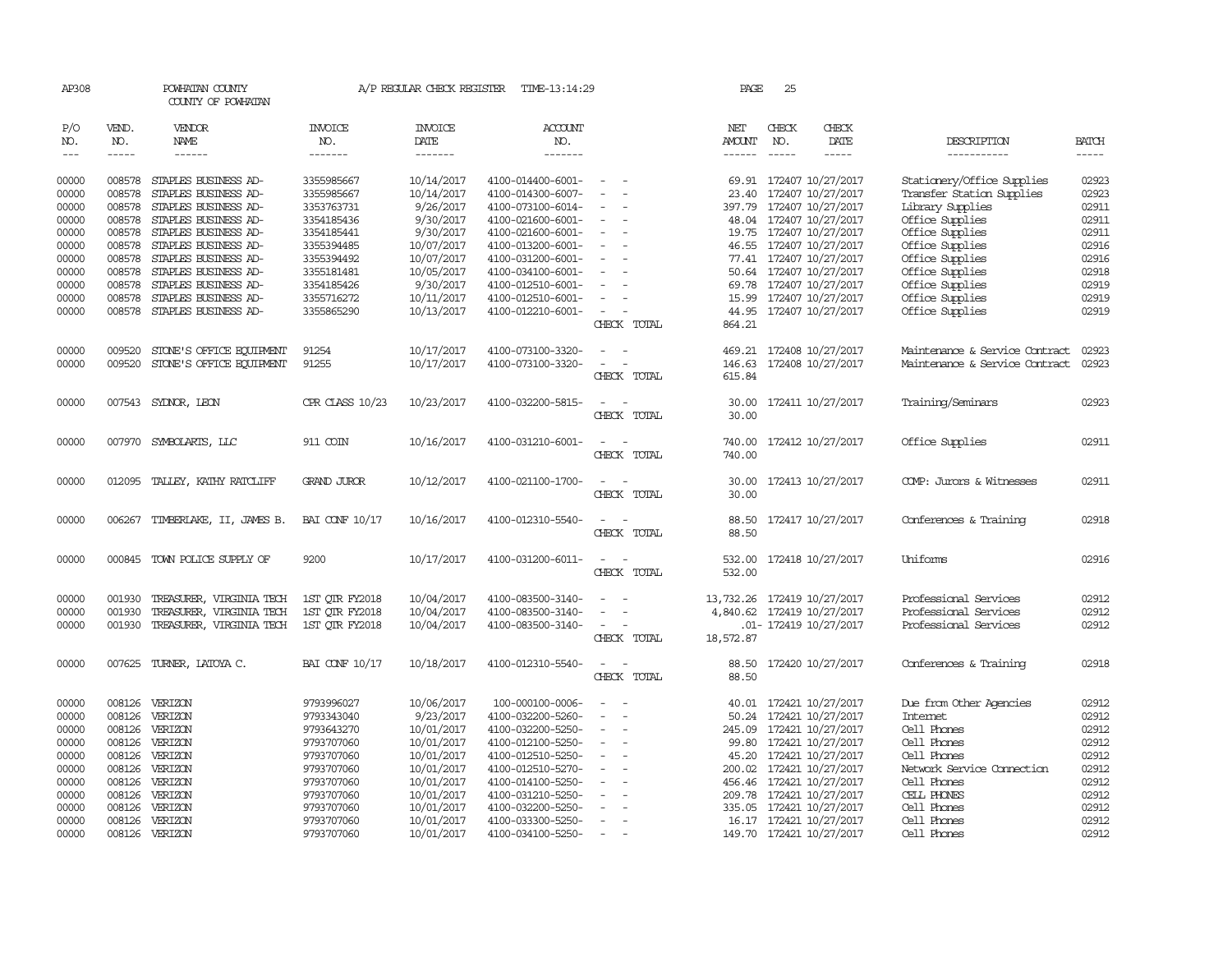| AP308           |                    | POWHATAN COUNTY<br>COUNTY OF POWHATAN |                 | A/P REGULAR CHECK REGISTER | TIME-13:14:29     |                          | PAGE                    | 26                 |                          |                                |                             |
|-----------------|--------------------|---------------------------------------|-----------------|----------------------------|-------------------|--------------------------|-------------------------|--------------------|--------------------------|--------------------------------|-----------------------------|
| P/O             | VEND.              | VENDOR                                | INVOICE         | <b>INVOICE</b>             | <b>ACCOUNT</b>    |                          | NET                     | CHECK              | CHECK                    |                                |                             |
| NO.<br>$\cdots$ | NO.<br>$- - - - -$ | NAME<br>$- - - - - -$                 | NO.<br>-------  | DATE<br>-------            | NO.<br>-------    |                          | AMOUNT<br>$- - - - - -$ | NO.<br>$- - - - -$ | DATE<br>-----            | DESCRIPTION<br>-----------     | <b>BATCH</b><br>$- - - - -$ |
|                 |                    |                                       |                 |                            |                   |                          |                         |                    |                          |                                |                             |
| 00000           | 008126             | VERIZON                               | 9793707060      | 10/01/2017                 | 4100-035500-5250- |                          | 49.90                   |                    | 172421 10/27/2017        | Cell Phones                    | 02912                       |
| 00000           | 008126             | VERIZON                               | 9793707060      | 10/01/2017                 | 4100-071110-5250- |                          | 35.20                   |                    | 172421 10/27/2017        | Cell Phones                    | 02912                       |
| 00000           | 008126             | VERIZON                               | 9793707060      | 10/01/2017                 | 4100-073100-5250- |                          | 70.40                   |                    | 172421 10/27/2017        | Cell Phones                    | 02912                       |
| 00000           | 008126             | VERIZON                               | 9793707060      | 10/01/2017                 | 4100-081100-5250- |                          | 40.01                   |                    | 172421 10/27/2017        | Cell Phones                    | 02912                       |
| 00000           | 008126             | VERIZON                               | 9793734144      | 10/01/2017                 | 4100-031200-5250- |                          | 3,538.72                |                    | 172421 10/27/2017        | Cell Phones                    | 02912                       |
| 00000           | 008126             | VERIZON                               | 9793996027      | 10/06/2017                 | 4100-012510-5260- |                          | 40.01                   |                    | 172421 10/27/2017        | Internet Usage                 | 02912                       |
| 00000           | 008126             | VERIZON                               | 9793996027      | 10/06/2017                 | 4100-035500-5260- | $\overline{\phantom{a}}$ |                         |                    | 40.01 172421 10/27/2017  | Internet                       | 02912                       |
|                 |                    |                                       |                 |                            |                   | CHECK TOTAL              | 5,661.77                |                    |                          |                                |                             |
| 00000           | 011169             | VERIZON                               | 8045985671 1017 | 10/11/2017                 | 4100-073100-5230- |                          | 46.44                   |                    | 172422 10/27/2017        | Telephone Services             | 02923                       |
| 00000           | 011169             | VERIZON                               | 040135778310/17 | 10/01/2017                 | 4100-031210-5230- |                          | 6.76                    |                    | 172422 10/27/2017        | Telephone Services             | 02912                       |
| 00000           | 011169             | VERIZON                               | 804598134010/17 | 10/01/2017                 | 4100-021100-5230- |                          | 142.34                  |                    | 172422 10/27/2017        | Telephone Services             | 02912                       |
| 00000           |                    | 011169 VERIZON                        | 8045983715 9/17 | 9/28/2017                  | 4100-031210-5232- |                          | 256.33                  |                    | 172422 10/27/2017        | Wireline 911                   | 02912                       |
| 00000           | 011169             | VERIZON                               | 8045986057 9/17 | 9/28/2017                  | 4100-031210-5230- |                          | 319.34                  |                    | 172422 10/27/2017        | Telephone Services             | 02912                       |
| 00000           |                    | 011169 VERIZON                        | 1357471455Y9/17 | 9/28/2017                  | 100-000100-0006-  |                          | 104.18                  |                    | 172422 10/27/2017        | Due from Other Agencies        | 02918                       |
| 00000           |                    | 011169 VERIZON                        | 1357471455Y9/17 | 9/28/2017                  | 4100-012310-5230- |                          | 43.75                   |                    | 172422 10/27/2017        | Telephone Services             | 02918                       |
| 00000           | 011169             | VERIZON                               | 1357471455Y9/17 | 9/28/2017                  | 4100-012410-5230- |                          | 43.75                   |                    | 172422 10/27/2017        | Telephone Services             | 02918                       |
| 00000           |                    | 011169 VERIZON                        | 1357471455Y9/17 | 9/28/2017                  | 4100-012510-5230- |                          | 80.45                   |                    | 172422 10/27/2017        | Telephone Services             | 02918                       |
| 00000           | 011169             | VERIZON                               | 1357471455Y9/17 | 9/28/2017                  | 4100-014100-5230- |                          | 181.77                  |                    | 172422 10/27/2017        | Telephone Services             | 02918                       |
| 00000           |                    | 011169 VERIZON                        | 1357471455Y9/17 | 9/28/2017                  | 4100-031210-5230- |                          |                         |                    | 37.97 172422 10/27/2017  | Telephone Services             | 02918                       |
| 00000           | 011169             | VERIZON                               | 1357471455Y9/17 | 9/28/2017                  | 4100-032200-5230- |                          | 252.99                  |                    | 172422 10/27/2017        | Telephone Services             | 02918                       |
| 00000           | 011169             | VERIZON                               | 1357471455Y9/17 | 9/28/2017                  | 4100-032200-5260- |                          | 249.05                  |                    | 172422 10/27/2017        | Internet                       | 02918                       |
| 00000           |                    | 011169 VERIZON                        | 1357471455Y9/17 | 9/28/2017                  | 4100-032210-5230- |                          | 58.89                   |                    | 172422 10/27/2017        | Telephone Services             | 02918                       |
| 00000           |                    | 011169 VERIZON                        | 1357471455Y9/17 | 9/28/2017                  | 4100-034100-5230- |                          | 43.75                   |                    | 172422 10/27/2017        | Telephone Services             | 02918                       |
| 00000           |                    | 011169 VERIZON                        | 1357471455Y9/17 | 9/28/2017                  | 4100-035500-5230- |                          | 37.97                   |                    | 172422 10/27/2017        | Telephone Services             | 02918                       |
| 00000           | 011169             | VERIZON                               | 1357471455Y9/17 | 9/28/2017                  | 4100-071110-5230- |                          | 37.97                   |                    | 172422 10/27/2017        | Telephone Services             | 02918                       |
| 00000           |                    | 011169 VERIZON                        | 1357471455Y9/17 | 9/28/2017                  | 4100-073100-5230- |                          | 87.50                   |                    | 172422 10/27/2017        | Telephone Services             | 02918                       |
| 00000           |                    | 011169 VERIZON                        | 1357471455Y9/17 | 9/28/2017                  | 4100-031200-5230- |                          | 135.66                  |                    | 172422 10/27/2017        | Telephone Services             | 02918                       |
| 00000           | 011169             | VERIZON                               | 1357471455Y9/17 | 9/28/2017                  | 4100-031710-5230- |                          | 43.75                   |                    | 172422 10/27/2017        | Telephone Services             | 02918                       |
| 00000           | 011169             | VERIZON                               | 1357471455Y9/17 | 9/28/2017                  | 4100-021200-5230- |                          | 14.12                   |                    | 172422 10/27/2017        | Telephone Services             | 02918                       |
| 00000           | 011169             | VERIZON                               | 1357471455Y9/17 | 9/28/2017                  | 4100-021200-5230- |                          | 37.97                   |                    | 172422 10/27/2017        | Telephone Services             | 02918                       |
| 00000           | 011169             | VERIZON                               | 1357471455Y9/17 | 9/28/2017                  | 4100-014300-5230- |                          | 72.52                   |                    | 172422 10/27/2017        | Telephone Services             | 02918                       |
|                 |                    |                                       |                 |                            |                   | CHECK TOTAL              | 2,335.22                |                    |                          |                                |                             |
| 00000           |                    | 008785 VERIZON CABS                   | M55049170617268 | 9/25/2017                  | 4100-031210-5232- |                          | 476.19                  |                    | 172423 10/27/2017        | Wireline 911                   | 02912                       |
|                 |                    |                                       |                 |                            |                   | CHECK TOTAL              | 476.19                  |                    |                          |                                |                             |
| 00000           |                    | 008795 VIRGINIA COMUNITY              | 2ND QTR DUES    | 10/13/2017                 | 4100-053910-5643- |                          | 668.00                  |                    | 172424 10/27/2017        | PCCAA Services - Federal CSBG  | 02912                       |
|                 |                    |                                       |                 |                            |                   | CHECK TOTAL              | 668.00                  |                    |                          |                                |                             |
| 00000           | 007983             | VIRGINIA EMPLOYMENT                   | 0001889770 9/17 | 9/30/2017                  | 4100-012220-2703- |                          | 8,694.00                |                    | 172425 10/27/2017        | Unemployment Claims            | 02918                       |
|                 |                    |                                       |                 |                            |                   | CHECK TOTAL              | 8,694.00                |                    |                          |                                |                             |
| 00000           | 006302             | VIRGINIA INFORMATION                  | B000365         | 8/18/2017                  | 4100-012520-3320- |                          | 2,440.31                |                    | 172426 10/27/2017        | Maintenance & Service Contract | 02923                       |
|                 |                    |                                       |                 |                            |                   | CHECK TOTAL              | 2,440.31                |                    |                          |                                |                             |
| 00000           | 012102             | VIRGINIA VICTIM                       | #00918          | 10/19/2017                 | 4100-031710-5540- |                          | 225.00                  |                    | 172428 10/27/2017        | Travel - Convention & Educatio | 02923                       |
| 00000           |                    | 012102 VIRGINIA VICTIM                | #00919          | 10/19/2017                 | 4100-031710-5540- |                          | 275.00                  |                    | 172428 10/27/2017        | Travel - Convention & Educatio | 02923                       |
|                 |                    |                                       |                 |                            |                   | CHECK TOTAL              | 500.00                  |                    |                          |                                |                             |
| 00000           |                    | 001680 WASTE MANAGEMENT OF            | 3225780-2424-0  | 10/03/2017                 | 4100-014300-3175- |                          |                         |                    | 291.61 172429 10/27/2017 | Waste Disposal                 | 02916                       |
|                 |                    |                                       |                 |                            |                   | CHECK TOTAL              | 291.61                  |                    |                          |                                |                             |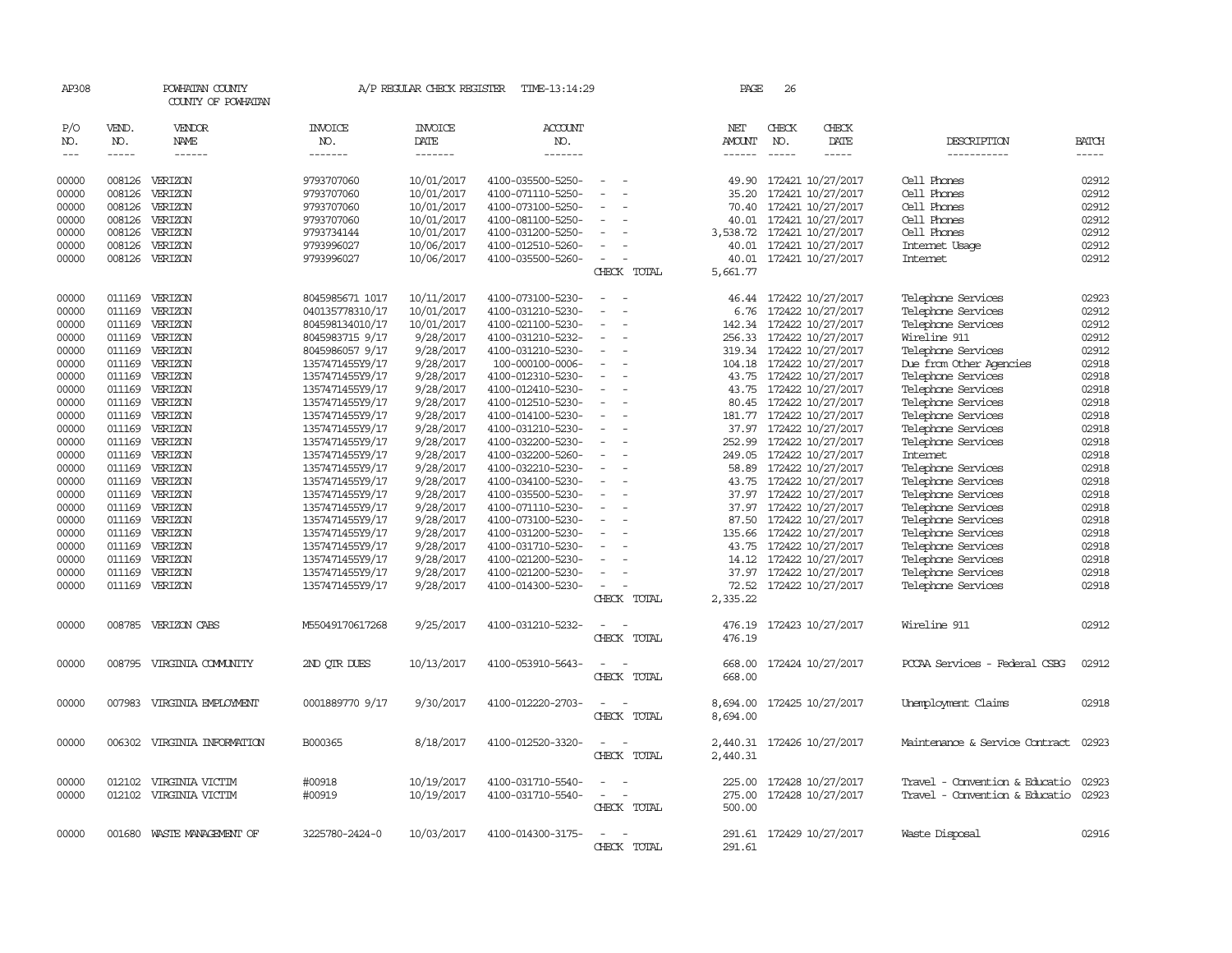| AP308                      | POWHATAN COUNTY<br>COUNTY OF POWHATAN |                       | A/P REGULAR CHECK REGISTER TIME-13:14:29 |                              |                  |               |              |                          |                          |       |
|----------------------------|---------------------------------------|-----------------------|------------------------------------------|------------------------------|------------------|---------------|--------------|--------------------------|--------------------------|-------|
| P/O<br>VEND.<br>NO.<br>NO. | VENDOR<br>NAME                        | <b>INVOICE</b><br>NO. | <b>INVOICE</b><br>DATE                   | ACCOUNT<br>NO.               |                  | NET<br>AMOUNT | CHECK<br>NO. | CHECK<br>DATE            | DESCRIPTION              | BATCH |
| $---$<br>-----             | ------                                | -------               | -------                                  | -------                      |                  |               | -----        | ------                   | -----------              | ----- |
| 00000<br>009332            | WITMER PUBLIC SAFETY                  | AE1632726             | 10/17/2017                               | $4100 - 031200 - 6011 - - -$ |                  |               |              | 53.98-172430 10/27/2017  | Uniforms                 | 02916 |
| 00000<br>009332            | WITMER PUBLIC SAFETY                  | 1805598               | 10/11/2017                               | $4100 - 031200 - 6011 - - -$ |                  |               |              | 150.00 172430 10/27/2017 | Uniforms                 | 02916 |
| 00000<br>009332            | WITMER PUBLIC SAFETY                  | 0171608R              | 8/24/2017                                | $4100 - 035100 - 6011 - - -$ |                  |               |              | 37.50 172430 10/27/2017  | Uniforms                 | 02918 |
| 00000<br>009332            | WITMER PUBLIC SAFETY                  | 1789786R              | 8/24/2017                                | 4100-032200-6011-            | $\sim$ $ \sim$   |               |              | 900.00 172430 10/27/2017 | Protective Gear/Uniforms | 02918 |
|                            |                                       |                       |                                          |                              | CHECK TOTAL      | 1,033.52      |              |                          |                          |       |
|                            |                                       |                       |                                          |                              | CHECK TYPE TOTAL | 493, 454, 54  |              |                          |                          |       |
|                            |                                       |                       |                                          |                              | FINAL TOTAL      | 493, 454, 54  |              |                          |                          |       |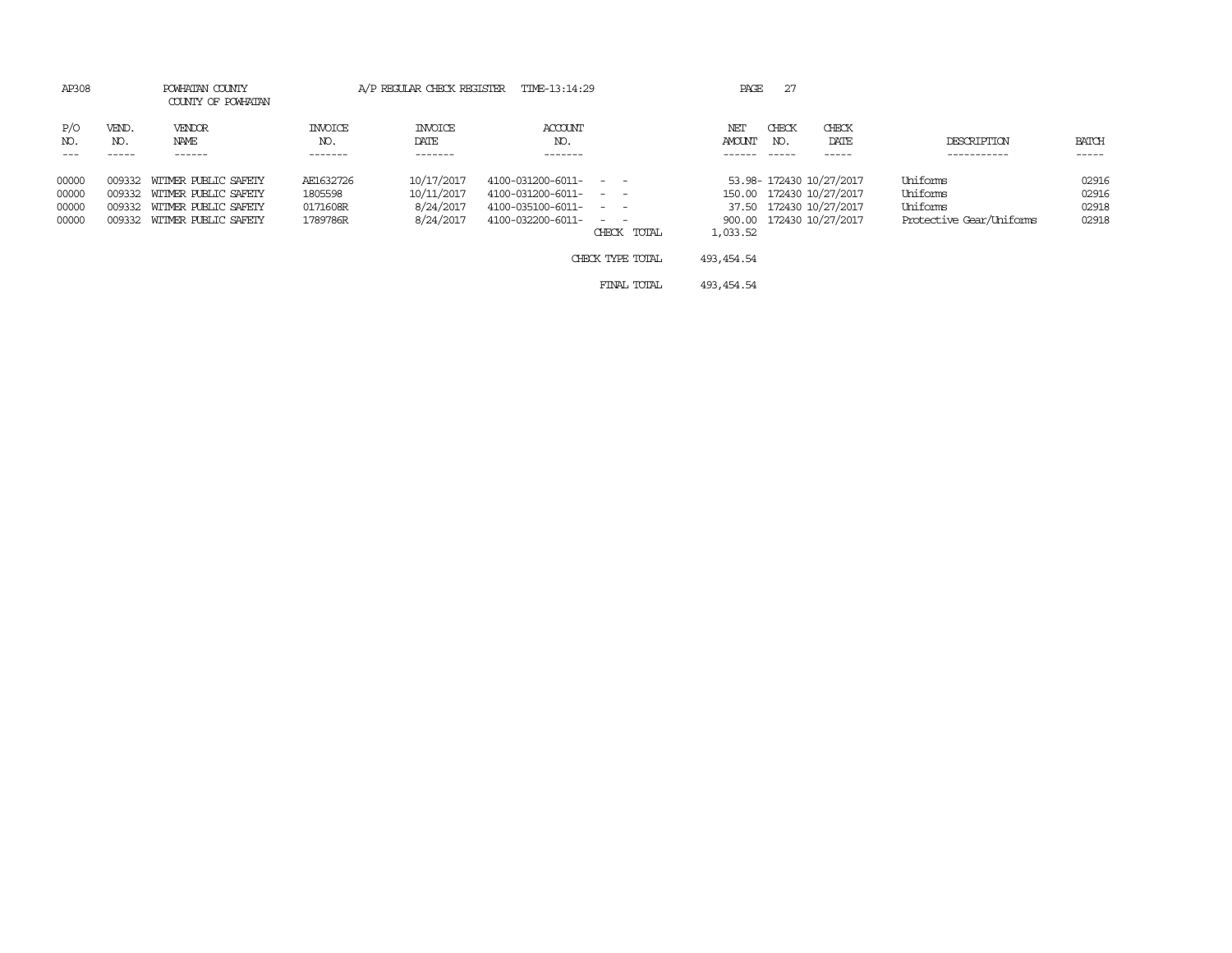| AP308                                     |                                      | POWHATAN COUNTY<br>COUNTY OF POWHATAN                                                                                                                                                                  |                                        | A/P REGULAR CHECK REGISTER                                    | TIME-13:15:48                                                                                         |                                                                                         | PAGE                                           | $\mathbf{1}$ |                                                                                                              |                                                                                                                                                                   |                                           |
|-------------------------------------------|--------------------------------------|--------------------------------------------------------------------------------------------------------------------------------------------------------------------------------------------------------|----------------------------------------|---------------------------------------------------------------|-------------------------------------------------------------------------------------------------------|-----------------------------------------------------------------------------------------|------------------------------------------------|--------------|--------------------------------------------------------------------------------------------------------------|-------------------------------------------------------------------------------------------------------------------------------------------------------------------|-------------------------------------------|
| P/O<br>NO.<br>$ -$                        | VEND.<br>NO.<br>$\frac{1}{2}$        | VENDOR<br>NAME<br>------                                                                                                                                                                               | INVOICE<br>NO.<br>-------              | <b>INVOICE</b><br>DATE<br>-------                             | <b>ACCOUNT</b><br>NO.<br>-------                                                                      |                                                                                         | NET<br><b>AMOUNT</b>                           | CHECK<br>NO. | CHECK<br>DATE<br>-----                                                                                       | DESCRIPTION<br>-----------                                                                                                                                        | <b>BATCH</b><br>$\frac{1}{2}$             |
| 00000                                     |                                      | 009016 ABSOLUTE PEST CONTROL INC                                                                                                                                                                       | 100003895                              | 10/01/2017                                                    | 4301-062100-8302-                                                                                     | CHECK TOTAL                                                                             | 5,346.00<br>5,346.00                           |              | 172066 10/06/2017                                                                                            | RJHS Replacement/Renovation De 02895                                                                                                                              |                                           |
| 00000<br>00000                            |                                      | 006175 ADAMS OIL COMPANY, INC.<br>006175 ADAMS OIL COMPANY, INC.                                                                                                                                       | 1152<br>26421                          | 8/14/2017<br>8/31/2017                                        | 4501-043400-6008-<br>4501-043400-6008-                                                                | $\sim$<br>$\overline{\phantom{a}}$<br>$\sim$<br>$\overline{\phantom{a}}$<br>CHECK TOTAL | 94.41                                          |              | 37.64 172067 10/06/2017<br>56.77 172067 10/06/2017                                                           | Gas/Grease/Oil/Vehicle Repairs 02897<br>Gas/Grease/Oil/Vehicle Repairs                                                                                            | 02897                                     |
| 00000<br>00000<br>00000<br>00000<br>00000 | 009183<br>009183<br>009183<br>009183 | AIR, WATER & SOIL LABORA- V17006849<br>AIR, WATER & SOIL LABORA- V17006864<br>AIR, WATER & SOIL LABORA- V17007022<br>AIR, WATER & SOIL LABORA- V17007023<br>009183 AIR, WATER & SOIL LABORA- V17007045 |                                        | 9/26/2017<br>9/26/2017<br>9/29/2017<br>9/29/2017<br>9/29/2017 | 4501-043600-3142-<br>4501-043600-3142-<br>4501-043600-3142-<br>4501-043600-3142-<br>4501-043600-3142- | CHECK TOTAL                                                                             | 150.20<br>40.00<br>40.00<br>196.00<br>568.40   |              | 142.20 172068 10/06/2017<br>172068 10/06/2017<br>172068 10/06/2017<br>172068 10/06/2017<br>172068 10/06/2017 | Professional Services - Sewer<br>Professional Services - Sewer<br>Professional Services - Sewer<br>Professional Services - Sewer<br>Professional Services - Sewer | 02897<br>02897<br>02897<br>02897<br>02897 |
| 00000                                     |                                      | 009206 ATLANTIC EMERGENCY                                                                                                                                                                              | 11403RIC                               | 9/28/2017                                                     | 4301-032200-0004-                                                                                     | $\overline{\phantom{a}}$<br>CHECK TOTAL                                                 | 1,155.00                                       |              | 1,155.00 172072 10/06/2017                                                                                   | Ladder Truck                                                                                                                                                      | 02895                                     |
| 00000                                     |                                      | 006965 CINIAS CORPORATION                                                                                                                                                                              | 143259050                              | 9/27/2017                                                     | 4501-043400-6011-                                                                                     | CHECK TOTAL                                                                             | 96.44                                          |              | 96.44 172085 10/06/2017                                                                                      | Uniforms                                                                                                                                                          | 02897                                     |
| 00000                                     |                                      | 011751 COMPASS MD                                                                                                                                                                                      | PATIENT #44951                         | 9/26/2017                                                     | 4116-032200-0010-                                                                                     | CHECK TOTAL                                                                             | 1,975.50<br>1,975.50                           |              | 172090 10/06/2017                                                                                            | SAFER Expenses                                                                                                                                                    | 02892                                     |
| 00000                                     | 010233                               | DEWBERRY ENGINEERS, INC.                                                                                                                                                                               | 1462877                                | 9/22/2017                                                     | 4502-044000-0002-                                                                                     | CHECK TOTAL                                                                             | 3,682.50<br>3,682.50                           |              | 172097 10/06/2017                                                                                            | Dutoy Creek WITP Upgrades                                                                                                                                         | 02897                                     |
| 00000<br>00000<br>00000                   | 011224                               | 011224 ELECTRONIC SYSTEMS, INC.<br>ELECTRONIC SYSTEMS, INC.<br>011224 ELECTRONIC SYSTEMS, INC.                                                                                                         | IN787661<br>IN787884<br>787661A        | 9/25/2017<br>9/25/2017<br>9/25/2017                           | 4501-043400-3320-<br>4501-043400-3320-<br>4501-043400-3320-                                           | $\overline{\phantom{a}}$<br>CHECK TOTAL                                                 | 5.65<br>211.90<br>39.83<br>257.38              |              | 172099 10/06/2017<br>172099 10/06/2017<br>172099 10/06/2017                                                  | Maintenance and Service Contra<br>Maintenance and Service Contra<br>Maintenance and Service Contra                                                                | 02892<br>02892<br>02892                   |
| 00000                                     |                                      | 000120 JAMES RIVER AIR                                                                                                                                                                                 | J40988                                 | 9/19/2017                                                     | 4301-014400-0014-                                                                                     | $\sim$ $ -$<br>CHECK TOTAL                                                              | 10,291.00<br>10,291.00                         |              | 172109 10/06/2017                                                                                            | Courthouse Server Room Unit                                                                                                                                       | 02892                                     |
| 00000<br>00000<br>00000                   | 011110                               | MOSELEY ARCHITECTS<br>011110 MOSELEY ARCHITECTS<br>011110 MOSELEY ARCHITECTS                                                                                                                           | 550394-024<br>550394-024<br>550492-021 | 9/30/2017<br>9/30/2017<br>9/30/2017                           | 4301-062100-8302-<br>4301-046000-8301-<br>4301-031200-6002-                                           | $\sim$<br>$\overline{\phantom{a}}$<br>$\sim$<br>$\overline{\phantom{a}}$<br>CHECK TOTAL | 18,849.60<br>6,500.19<br>2,500.00<br>27,849.79 |              | 172118 10/06/2017<br>172118 10/06/2017<br>172118 10/06/2017                                                  | RJHS Replacement/Renovation De<br>Water Tower - Village Area<br>Sally Port & Courthouse Expans                                                                    | 02895<br>02895<br>02897                   |
| 00000                                     | 008579                               | POWHATAN COMMERCIAL                                                                                                                                                                                    | 0085201710                             | 10/06/2017                                                    | 4501-043400-5420-                                                                                     | $\overline{\phantom{a}}$<br>$\sim$<br>CHECK TOTAL                                       | 2,509.70<br>2,509.70                           |              | 172131 10/06/2017                                                                                            | Rent - Office Space                                                                                                                                               | 02894                                     |
| 00000                                     | 009452                               | SEACOM, INC. OF VIRGINIA                                                                                                                                                                               | 8970-P1                                | 9/14/2017                                                     | 4301-012510-8309-                                                                                     | $\sim$<br>$\sim$<br>CHECK TOTAL                                                         | 2,474.93<br>2,474.93                           |              | 172149 10/06/2017                                                                                            | High Speed Connection                                                                                                                                             | 02893                                     |
| 00000                                     |                                      | 006594 SOUTHSIDE ELECTRIC COOP                                                                                                                                                                         | 63504003 9/17                          | 9/18/2017                                                     | 4501-043600-5110-                                                                                     | $\sim$ $\sim$<br>CHECK TOTAL                                                            | 1,960.75                                       |              | 1,960.75 172152 10/06/2017                                                                                   | Electricity                                                                                                                                                       | 02893                                     |
| 00000                                     |                                      | 008346 SYCOM TECHNOLOGIES                                                                                                                                                                              | I0041744                               | 9/19/2017                                                     | 4301-012510-8310-                                                                                     | CHECK TOTAL                                                                             | 41,519.69                                      |              | 41,519.69 172160 10/06/2017                                                                                  | Virtual Host and Mirroring                                                                                                                                        | 02893                                     |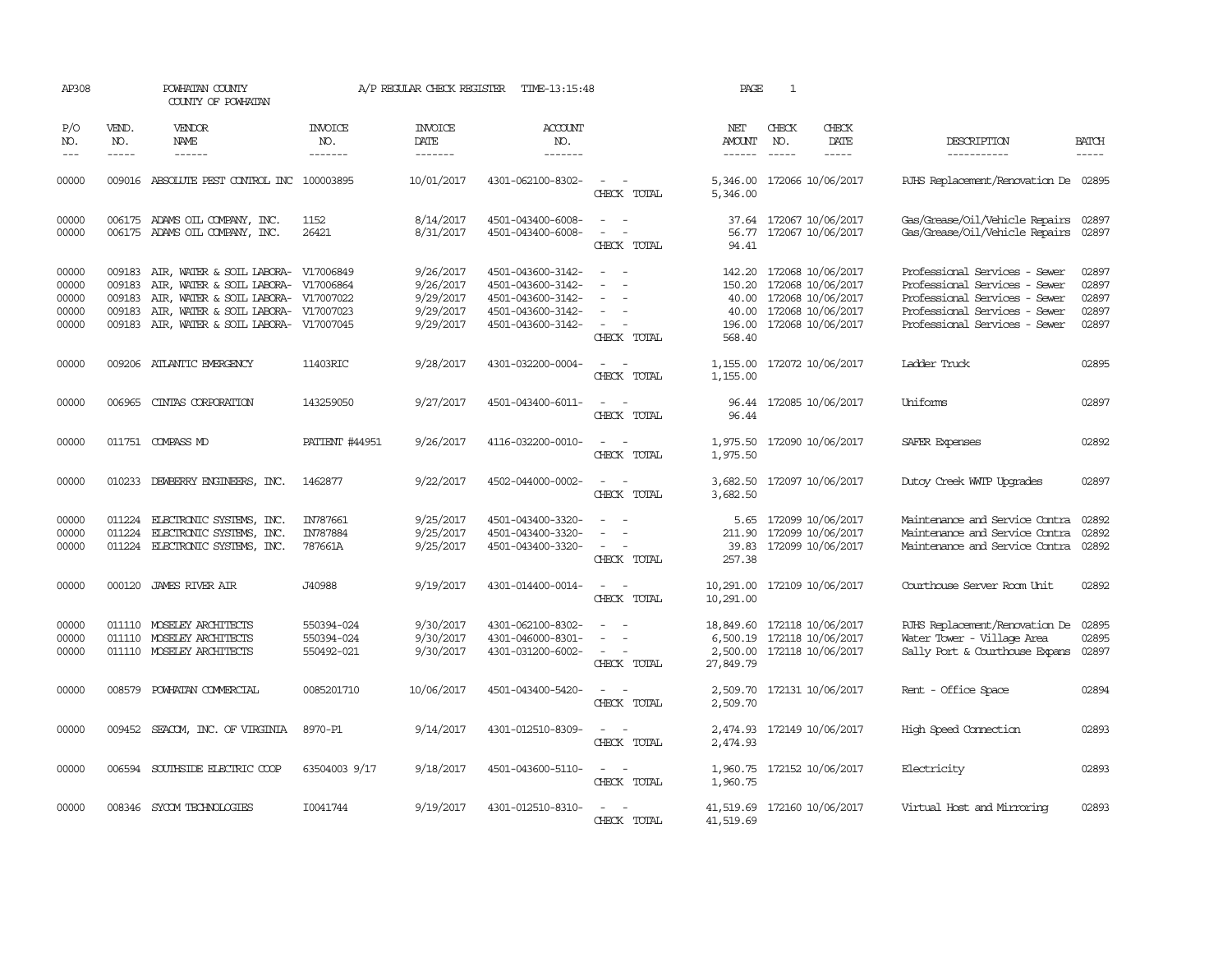| AP308                                                                                                                                                                                     |                                                                                        | POWHATAN COUNTY<br>COUNTY OF POWHATAN                                                                                                                                                                                                                                                                                                                                                                                                                                                           |                                                                                                                                                                                                                                                                                                    | A/P REGULAR CHECK REGISTER                                                                                                                                                                                                                                                                         | TIME-13:15:48                                                                                                                                                                                                                                                                                                                                                                                                                                                 |                                                                                                                                                                                                                                                                                         | PAGE                                                                                          | 2                                                                                                                                                                                                                                                                                                                                                                                                                                                                                                                                    |                                                                                                                                                                                                                                                                                                                                                                                                                                                                                                        |                                                                                                                                                                                           |
|-------------------------------------------------------------------------------------------------------------------------------------------------------------------------------------------|----------------------------------------------------------------------------------------|-------------------------------------------------------------------------------------------------------------------------------------------------------------------------------------------------------------------------------------------------------------------------------------------------------------------------------------------------------------------------------------------------------------------------------------------------------------------------------------------------|----------------------------------------------------------------------------------------------------------------------------------------------------------------------------------------------------------------------------------------------------------------------------------------------------|----------------------------------------------------------------------------------------------------------------------------------------------------------------------------------------------------------------------------------------------------------------------------------------------------|---------------------------------------------------------------------------------------------------------------------------------------------------------------------------------------------------------------------------------------------------------------------------------------------------------------------------------------------------------------------------------------------------------------------------------------------------------------|-----------------------------------------------------------------------------------------------------------------------------------------------------------------------------------------------------------------------------------------------------------------------------------------|-----------------------------------------------------------------------------------------------|--------------------------------------------------------------------------------------------------------------------------------------------------------------------------------------------------------------------------------------------------------------------------------------------------------------------------------------------------------------------------------------------------------------------------------------------------------------------------------------------------------------------------------------|--------------------------------------------------------------------------------------------------------------------------------------------------------------------------------------------------------------------------------------------------------------------------------------------------------------------------------------------------------------------------------------------------------------------------------------------------------------------------------------------------------|-------------------------------------------------------------------------------------------------------------------------------------------------------------------------------------------|
| P/O<br>NO.<br>$---$                                                                                                                                                                       | VEND.<br>NO.<br>$- - - - -$                                                            | VENDOR<br><b>NAME</b><br>------                                                                                                                                                                                                                                                                                                                                                                                                                                                                 | INVOICE<br>NO.<br>-------                                                                                                                                                                                                                                                                          | <b>INVOICE</b><br>DATE<br>-------                                                                                                                                                                                                                                                                  | ACCOUNT<br>NO.<br>-------                                                                                                                                                                                                                                                                                                                                                                                                                                     |                                                                                                                                                                                                                                                                                         | NET<br>AMOUNT<br>$- - - - - -$                                                                | CHECK<br>CHECK<br>NO.<br>DATE<br>$- - - - -$<br>$\frac{1}{2}$                                                                                                                                                                                                                                                                                                                                                                                                                                                                        | DESCRIPTION<br>-----------                                                                                                                                                                                                                                                                                                                                                                                                                                                                             | <b>BATCH</b><br>-----                                                                                                                                                                     |
| 00000                                                                                                                                                                                     |                                                                                        | 011169 VERIZON                                                                                                                                                                                                                                                                                                                                                                                                                                                                                  | 8045985600 8/17                                                                                                                                                                                                                                                                                    | 8/28/2017                                                                                                                                                                                                                                                                                          | 4501-043400-5230-                                                                                                                                                                                                                                                                                                                                                                                                                                             | $\sim$<br>CHECK TOTAL                                                                                                                                                                                                                                                                   | 41.39<br>41.39                                                                                | 172167 10/06/2017                                                                                                                                                                                                                                                                                                                                                                                                                                                                                                                    | Telephone System                                                                                                                                                                                                                                                                                                                                                                                                                                                                                       | 02893                                                                                                                                                                                     |
| 00000                                                                                                                                                                                     |                                                                                        | 011483 WEAR A SMILE, SHARE A                                                                                                                                                                                                                                                                                                                                                                                                                                                                    | FY18 FUNDING                                                                                                                                                                                                                                                                                       | 9/27/2017                                                                                                                                                                                                                                                                                          | 4410-053910-5646-                                                                                                                                                                                                                                                                                                                                                                                                                                             | $\equiv$<br>CHECK TOTAL                                                                                                                                                                                                                                                                 | 5,000.00<br>5,000.00                                                                          | 172169 10/06/2017                                                                                                                                                                                                                                                                                                                                                                                                                                                                                                                    | Special Fund Payments                                                                                                                                                                                                                                                                                                                                                                                                                                                                                  | 02895                                                                                                                                                                                     |
| 00000                                                                                                                                                                                     |                                                                                        | 011181 WELLS FARGO FINANCIAL                                                                                                                                                                                                                                                                                                                                                                                                                                                                    | 5004260525                                                                                                                                                                                                                                                                                         | 9/24/2017                                                                                                                                                                                                                                                                                          | 4501-043400-3320-                                                                                                                                                                                                                                                                                                                                                                                                                                             | $\equiv$<br>CHECK TOTAL                                                                                                                                                                                                                                                                 | 234.88<br>234.88                                                                              | 172170 10/06/2017                                                                                                                                                                                                                                                                                                                                                                                                                                                                                                                    | Maintenance and Service Contra                                                                                                                                                                                                                                                                                                                                                                                                                                                                         | 02893                                                                                                                                                                                     |
| 00000                                                                                                                                                                                     |                                                                                        | 008224 WORLDVIEW SOLUTIONS, INC. 13352                                                                                                                                                                                                                                                                                                                                                                                                                                                          |                                                                                                                                                                                                                                                                                                    | 9/25/2017                                                                                                                                                                                                                                                                                          | 4301-032200-0005-                                                                                                                                                                                                                                                                                                                                                                                                                                             | CHECK TOTAL                                                                                                                                                                                                                                                                             | 8,560.00                                                                                      | 8,560.00 172175 10/06/2017                                                                                                                                                                                                                                                                                                                                                                                                                                                                                                           | CAD System                                                                                                                                                                                                                                                                                                                                                                                                                                                                                             | 02893                                                                                                                                                                                     |
| 00000                                                                                                                                                                                     |                                                                                        | 010565 A.D. DESIGNS                                                                                                                                                                                                                                                                                                                                                                                                                                                                             | 1400                                                                                                                                                                                                                                                                                               | 9/18/2017                                                                                                                                                                                                                                                                                          | 4116-031212-6015-                                                                                                                                                                                                                                                                                                                                                                                                                                             | $\sim$<br>- -<br>CHECK TOTAL                                                                                                                                                                                                                                                            | 44.00                                                                                         | 44.00 172176 10/13/2017                                                                                                                                                                                                                                                                                                                                                                                                                                                                                                              | Ancillary Expenses                                                                                                                                                                                                                                                                                                                                                                                                                                                                                     | 02901                                                                                                                                                                                     |
| 00000<br>00000<br>00000                                                                                                                                                                   | 009183<br>009183<br>009183                                                             | AIR, WATER & SOIL LABORA- V17007127<br>AIR, WATER & SOIL LABORA- V17007135<br>AIR, WATER & SOIL LABORA- V17007195                                                                                                                                                                                                                                                                                                                                                                               |                                                                                                                                                                                                                                                                                                    | 10/03/2017<br>10/03/2017<br>10/05/2017                                                                                                                                                                                                                                                             | 4501-043600-3142-<br>4501-043600-3142-<br>4501-043600-3142-                                                                                                                                                                                                                                                                                                                                                                                                   | $\equiv$<br>$\sim$<br>CHECK TOTAL                                                                                                                                                                                                                                                       | 133.60<br>40.00<br>315.80                                                                     | 172179 10/13/2017<br>142.20 172179 10/13/2017<br>172179 10/13/2017                                                                                                                                                                                                                                                                                                                                                                                                                                                                   | Professional Services - Sewer<br>Professional Services - Sewer<br>Professional Services - Sewer                                                                                                                                                                                                                                                                                                                                                                                                        | 02901<br>02901<br>02901                                                                                                                                                                   |
| 00000                                                                                                                                                                                     |                                                                                        | 011881 ANDERSON CONSTRUCTION, INC PYMT #5                                                                                                                                                                                                                                                                                                                                                                                                                                                       |                                                                                                                                                                                                                                                                                                    | 9/30/2017                                                                                                                                                                                                                                                                                          | 4502-044000-0002-                                                                                                                                                                                                                                                                                                                                                                                                                                             | $\overline{\phantom{a}}$<br>CHECK TOTAL                                                                                                                                                                                                                                                 | 80,256.00                                                                                     | 80,256.00 172180 10/13/2017                                                                                                                                                                                                                                                                                                                                                                                                                                                                                                          | Dutoy Creek WITP Upgrades                                                                                                                                                                                                                                                                                                                                                                                                                                                                              | 02898                                                                                                                                                                                     |
| 00000<br>00000<br>00000<br>00000<br>00000<br>00000<br>00000<br>00000<br>00000<br>00000<br>00000<br>00000<br>00000<br>00000<br>00000<br>00000<br>00000<br>00000<br>00000<br>00000<br>00000 | 008668<br>008668<br>008668<br>008668<br>008668<br>008668<br>008668<br>008668<br>008668 | 008668 BANK OF AMERICA<br>BANK OF AMERICA<br>BANK OF AMERICA<br>BANK OF AMERICA<br>008668 BANK OF AMERICA<br>008668 BANK OF AMERICA<br>BANK OF AMERICA<br>008668 BANK OF AMERICA<br>008668 BANK OF AMERICA<br>BANK OF AMERICA<br>BANK OF AMERICA<br>008668 BANK OF AMERICA<br>008668 BANK OF AMERICA<br>008668 BANK OF AMERICA<br>008668 BANK OF AMERICA<br>BANK OF AMERICA<br>BANK OF AMERICA<br>008668 BANK OF AMERICA<br>BANK OF AMERICA<br>008668 BANK OF AMERICA<br>008668 BANK OF AMERICA | 10/02/2017<br>10/02/2017<br>10/02/2017<br>10/02/2017<br>10/02/2017<br>10/02/2017<br>10/02/2017<br>10/02/2017<br>10/02/2017<br>10/02/2017<br>10/02/2017<br>10/02/2017<br>10/02/2017<br>10/02/2017<br>10/02/2017<br>10/02/2017<br>10/02/2017<br>10/02/2017<br>10/02/2017<br>10/02/2017<br>10/02/2017 | 10/02/2017<br>10/02/2017<br>10/02/2017<br>10/02/2017<br>10/02/2017<br>10/02/2017<br>10/02/2017<br>10/02/2017<br>10/02/2017<br>10/02/2017<br>10/02/2017<br>10/02/2017<br>10/02/2017<br>10/02/2017<br>10/02/2017<br>10/02/2017<br>10/02/2017<br>10/02/2017<br>10/02/2017<br>10/02/2017<br>10/02/2017 | 4116-035500-0016-<br>4116-035500-0016-<br>4301-014200-6004-<br>4301-014500-0022-<br>4501-043600-3310-<br>4501-043600-3310-<br>4501-043400-5540-JM1-<br>4501-043400-5210-<br>4501-043400-5210-<br>4501-043400-5130-<br>4501-043400-6014-<br>4501-043600-3310-<br>4501-043600-3310-<br>4501-043600-3310-<br>4501-043600-3310-<br>4501-043500-6014-<br>4501-043400-5540-<br>4501-043600-3310-<br>4501-043600-3310-<br>4501-043400-5540-JM1-<br>4501-043600-6015- | $\sim$<br>$\equiv$<br>$\overline{\phantom{a}}$<br>$\overline{\phantom{a}}$<br>$\sim$<br>$\sim$<br>$\sim$<br>$\sim$<br>$\sim$<br>$\overline{\phantom{a}}$<br>$\sim$<br>$\sim$<br>$\equiv$<br>$\equiv$<br>$\overline{\phantom{a}}$<br>$\equiv$<br>$\overline{\phantom{a}}$<br>CHECK TOTAL | 87.38<br>25.98<br>13.59<br>10.95<br>17.28<br>18.00<br>1,154.25<br>354.83<br>11.19<br>3,802.80 | 80.26 172183 10/13/2017<br>172183 10/13/2017<br>172183 10/13/2017<br>172183 10/13/2017<br>145.67 172183 10/13/2017<br>496.38 172183 10/13/2017<br>273.32 172183 10/13/2017<br>13.90 172183 10/13/2017<br>172183 10/13/2017<br>172183 10/13/2017<br>172183 10/13/2017<br>114.98 172183 10/13/2017<br>176.49 172183 10/13/2017<br>44.91 172183 10/13/2017<br>51.55 172183 10/13/2017<br>172183 10/13/2017<br>79.00 172183 10/13/2017<br>172183 10/13/2017<br>172183 10/13/2017<br>305.00 172183 10/13/2017<br>327.89 172183 10/13/2017 | VDEM - Dominion Grant<br>VDEM - Dominion Grant<br>Paving Village Building<br>Human Services Interior Painti<br>Repairs and Maintenance<br>Repairs and Maintenance<br>WaterJAM 2016<br>Postage<br>Postage<br>Water<br>Other Operating Supplies<br>Repairs and Maintenance<br>Repairs and Maintenance<br>Repairs and Maintenance<br>Repairs and Maintenance<br>Other Operating Supplies<br>Conferences & Training<br>Repairs and Maintenance<br>Repairs and Maintenance<br>WaterJAM 2016<br>Lab Supplies | 02905<br>02905<br>02905<br>02905<br>02905<br>02905<br>02905<br>02905<br>02905<br>02905<br>02905<br>02905<br>02905<br>02905<br>02905<br>02905<br>02905<br>02905<br>02905<br>02905<br>02905 |
| 00000                                                                                                                                                                                     |                                                                                        | 012075 BRENT SCARBROUGH & CO.                                                                                                                                                                                                                                                                                                                                                                                                                                                                   | 8879648                                                                                                                                                                                                                                                                                            | 9/27/2017                                                                                                                                                                                                                                                                                          | 501-000200-0003-                                                                                                                                                                                                                                                                                                                                                                                                                                              | $\overline{\phantom{a}}$<br>$\sim$<br>CHECK TOTAL                                                                                                                                                                                                                                       | 1,285.36                                                                                      | 1,285.36 172185 10/13/2017                                                                                                                                                                                                                                                                                                                                                                                                                                                                                                           | Customer Deposits Payable                                                                                                                                                                                                                                                                                                                                                                                                                                                                              | 02898                                                                                                                                                                                     |
| 00000<br>00000                                                                                                                                                                            | 011439                                                                                 | 011439 BUSINESS CARD<br><b>BUSINESS CARD</b>                                                                                                                                                                                                                                                                                                                                                                                                                                                    | 09/27/2017<br>09/27/2017                                                                                                                                                                                                                                                                           | 9/27/2017<br>9/27/2017                                                                                                                                                                                                                                                                             | 4116-031210-6015-<br>4116-031201-5540-                                                                                                                                                                                                                                                                                                                                                                                                                        | $\sim$<br>$\equiv$                                                                                                                                                                                                                                                                      |                                                                                               | 51.65 172186 10/13/2017<br>26.06 172186 10/13/2017                                                                                                                                                                                                                                                                                                                                                                                                                                                                                   | Project Lifesaver expenses<br>Triad Expenses                                                                                                                                                                                                                                                                                                                                                                                                                                                           | 02909<br>02909                                                                                                                                                                            |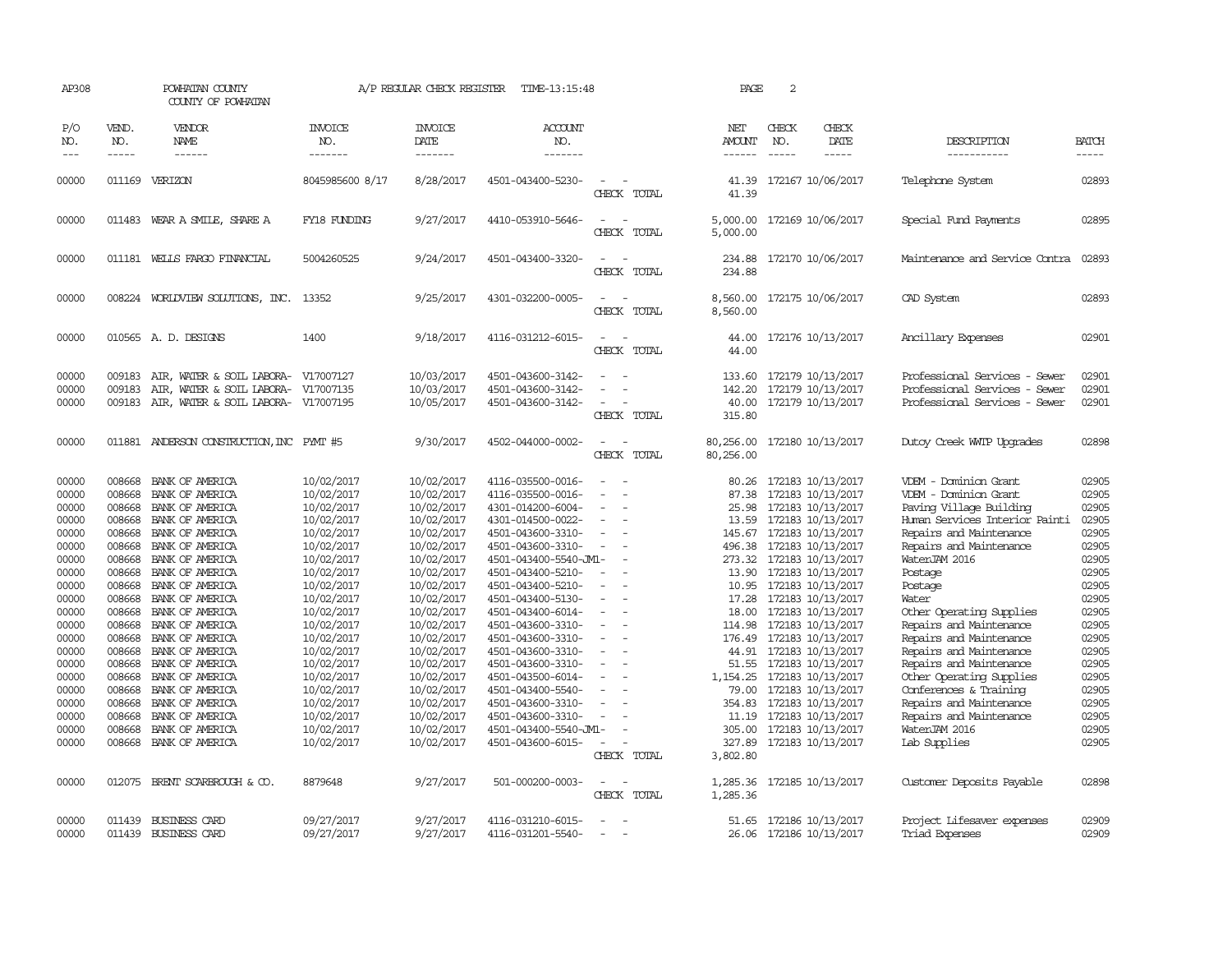| AP308                            |                             | POWHATAN COUNTY<br>COUNTY OF POWHATAN                                                        |                                         | A/P REGULAR CHECK REGISTER                       | TIME-13:15:48                                                                    |                                                                                                                                                      | PAGE                                           | 3                             |                                                                                                          |                                                                                                                                    |                                                                                                                                                                                                                                                                                                                                                                                                                                                                                                     |
|----------------------------------|-----------------------------|----------------------------------------------------------------------------------------------|-----------------------------------------|--------------------------------------------------|----------------------------------------------------------------------------------|------------------------------------------------------------------------------------------------------------------------------------------------------|------------------------------------------------|-------------------------------|----------------------------------------------------------------------------------------------------------|------------------------------------------------------------------------------------------------------------------------------------|-----------------------------------------------------------------------------------------------------------------------------------------------------------------------------------------------------------------------------------------------------------------------------------------------------------------------------------------------------------------------------------------------------------------------------------------------------------------------------------------------------|
| P/O<br>NO.<br>$---$              | VEND.<br>NO.<br>$- - - - -$ | VENDOR<br><b>NAME</b><br>$- - - - - -$                                                       | <b>INVOICE</b><br>NO.<br>-------        | <b>INVOICE</b><br>DATE<br>-------                | ACCOUNT<br>NO.<br>-------                                                        |                                                                                                                                                      | NET<br>AMOUNT<br>------                        | CHECK<br>NO.<br>$\frac{1}{2}$ | CHECK<br>DATE<br>$- - - - -$                                                                             | DESCRIPTION<br>-----------                                                                                                         | <b>BATCH</b><br>$\begin{tabular}{ccccc} \multicolumn{2}{c}{} & \multicolumn{2}{c}{} & \multicolumn{2}{c}{} & \multicolumn{2}{c}{} & \multicolumn{2}{c}{} & \multicolumn{2}{c}{} & \multicolumn{2}{c}{} & \multicolumn{2}{c}{} & \multicolumn{2}{c}{} & \multicolumn{2}{c}{} & \multicolumn{2}{c}{} & \multicolumn{2}{c}{} & \multicolumn{2}{c}{} & \multicolumn{2}{c}{} & \multicolumn{2}{c}{} & \multicolumn{2}{c}{} & \multicolumn{2}{c}{} & \multicolumn{2}{c}{} & \multicolumn{2}{c}{} & \mult$ |
| 00000                            |                             | 011439 BUSINESS CARD                                                                         | 09/27/2017                              | 9/27/2017                                        | 4116-031201-5540-                                                                | $\overline{\phantom{a}}$<br>CHECK TOTAL                                                                                                              | 21.97<br>99.68                                 |                               | 172186 10/13/2017                                                                                        | Triad Expenses                                                                                                                     | 02909                                                                                                                                                                                                                                                                                                                                                                                                                                                                                               |
| 00000                            |                             | 011661 BUSINESS CARD                                                                         | 09/27/2017                              | 9/27/2017                                        | 4116-031212-6015-                                                                | $\sim$<br>$\sim$<br>CHECK TOTAL                                                                                                                      | 42.28<br>42.28                                 |                               | 172188 10/13/2017                                                                                        | Ancillary Expenses                                                                                                                 | 02907                                                                                                                                                                                                                                                                                                                                                                                                                                                                                               |
| 00000<br>00000                   |                             | 006192 BUSINESS DATA OF VIRGINIA 2017-1001<br>006192 BUSINESS DATA OF VIRGINIA               | 2024-1001                               | 9/18/2017<br>9/26/2017                           | 4501-043400-3146-<br>4501-043400-3146-                                           | $\sim$ 100 $\sim$<br>$\sim$<br>$\sim$<br>CHECK TOTAL                                                                                                 | 165.00<br>617.50                               |                               | 452.50 172189 10/13/2017<br>172189 10/13/2017                                                            | Professional Services<br>Professional Services                                                                                     | 02898<br>02898                                                                                                                                                                                                                                                                                                                                                                                                                                                                                      |
| 00000                            |                             | 006905 CARL M. HENSHAW                                                                       | 10394                                   | 9/12/2017                                        | 4301-014200-6004-                                                                | $\overline{\phantom{a}}$<br>- -<br>CHECK TOTAL                                                                                                       | 22.42<br>22.42                                 |                               | 172192 10/13/2017                                                                                        | Paving Village Building                                                                                                            | 02899                                                                                                                                                                                                                                                                                                                                                                                                                                                                                               |
| 00000<br>00000                   | 007147                      | DRAPER ADEN ASSOCIATES<br>007147 DRAPER ADEN ASSOCIATES,                                     | 2017080662<br>2017080662                | 8/31/2017<br>8/31/2017                           | 4501-043500-3140-<br>4501-043600-3142-                                           | $\overline{\phantom{a}}$<br>$\sim$<br>$\sim$<br>CHECK TOTAL                                                                                          | 1,400.00<br>2,800.00                           |                               | 1,400.00 172201 10/13/2017<br>172201 10/13/2017                                                          | Professional Services - Water<br>Professional Services - Sewer                                                                     | 02901<br>02901                                                                                                                                                                                                                                                                                                                                                                                                                                                                                      |
| 00000                            |                             | 012078 EDUCATION & TRAINING SRVS                                                             | JOHNY MELIS                             | 10/10/2017                                       | 4501-043400-5540-                                                                | $\overline{a}$<br>$\sim$<br>CHECK TOTAL                                                                                                              | 499.00<br>499.00                               |                               | 172204 10/13/2017                                                                                        | Conferences & Training                                                                                                             | 02898                                                                                                                                                                                                                                                                                                                                                                                                                                                                                               |
| 00000                            |                             | 006510 EMERGENCY SERVICES                                                                    | 240                                     | 10/04/2017                                       | 4120-032300-3110-                                                                | $\sim$<br>$\sim$<br>CHECK TOTAL                                                                                                                      | 24,929.84<br>24,929.84                         |                               | 172206 10/13/2017                                                                                        | Contract Services-Daytime Cove                                                                                                     | 02898                                                                                                                                                                                                                                                                                                                                                                                                                                                                                               |
| 00000                            |                             | 009639 EMS MANAGEMENT &                                                                      | 031485                                  | 9/30/2017                                        | 4120-032300-5845-                                                                | $\sim$<br>$\sim$<br>CHECK TOTAL                                                                                                                      | 2,397.88                                       |                               | 2,397.88 172207 10/13/2017                                                                               | EMS Transport Third Party Bill 02901                                                                                               |                                                                                                                                                                                                                                                                                                                                                                                                                                                                                                     |
| 00000<br>00000                   |                             | 011927 HAROLD W. COLLINS<br>011927 HAROLD W. COLLINS                                         | APPLICATION #3<br>APPLICATION #3        | 9/21/2017<br>9/21/2017                           | 301-000200-0008-<br>4301-014200-6004-                                            | $\overline{\phantom{a}}$<br>$\sim$<br>$\sim$<br>$\sim$<br>CHECK TOTAL                                                                                | 155, 775.25 172219 10/13/2017<br>147,250.00    |                               | 8,525.25-172219 10/13/2017                                                                               | Retainages Payable<br>Paving Village Building                                                                                      | 02898<br>02898                                                                                                                                                                                                                                                                                                                                                                                                                                                                                      |
| 00000                            | 008805                      | INTERSTATE RESCUE                                                                            | 3204                                    | 8/04/2017                                        | 4116-032202-0001-                                                                | $\sim$ $ -$<br>CHECK TOTAL                                                                                                                           | 21,308.72                                      |                               | 21,308.72 172221 10/13/2017                                                                              | Fire and Rescue Expenses                                                                                                           | 02901                                                                                                                                                                                                                                                                                                                                                                                                                                                                                               |
| 00000                            |                             | 000120 JAMES RIVER AIR                                                                       | C182901                                 | 10/01/2017                                       | 4501-043600-3320-                                                                | $\sim$ 100 $\sim$<br>CHECK TOTAL                                                                                                                     | 303.00                                         |                               | 303.00 172223 10/13/2017                                                                                 | Maintenance and Svc Contracts                                                                                                      | 02899                                                                                                                                                                                                                                                                                                                                                                                                                                                                                               |
| 00000<br>00000                   | 011701                      | KENBRIDGE CONSTRUCTION<br>011701 KENBRIDGE CONSTRUCTION                                      | APPLICATION #10<br>APPLICATION #10      | 9/30/2017<br>9/30/2017                           | 301-000200-0008-<br>4301-062100-8302-                                            | $\equiv$<br>$\sim$<br>$\sim$<br>$\overline{\phantom{a}}$<br>CHECK TOTAL                                                                              | 1,573,338.00 172224 10/13/2017<br>1,494,671.10 |                               | 78,666.90-172224 10/13/2017                                                                              | Retainages Payable<br>RJHS Replacement/Renovation De                                                                               | 02900<br>02900                                                                                                                                                                                                                                                                                                                                                                                                                                                                                      |
| 00000                            |                             | 010086 MEDPRO US                                                                             | MC32191                                 | 10/01/2017                                       | 4120-032300-3110-                                                                | $\sim$ $\sim$<br>CHECK TOTAL                                                                                                                         | 395.83                                         |                               | 395.83 172229 10/13/2017                                                                                 | Contract Services-Daytime Cove 02899                                                                                               |                                                                                                                                                                                                                                                                                                                                                                                                                                                                                                     |
| 00000<br>00000<br>00000<br>00000 |                             | 010924 MITCHELL PEST<br>010924 MITCHELL PEST<br>010924 MITCHELL PEST<br>010924 MITCHELL PEST | 0103764<br>103763<br>101411R<br>101412R | 9/12/2017<br>9/12/2017<br>5/10/2017<br>5/10/2017 | 4501-043600-3142-<br>4501-043600-3142-<br>4501-043400-3320-<br>4501-043400-3320- | $\overline{\phantom{a}}$<br>$\overline{\phantom{a}}$<br>$\overline{\phantom{a}}$<br>$\overline{\phantom{a}}$<br>$\sim$<br>$\sim$ $ -$<br>CHECK TOTAL | 380.00                                         |                               | 95.00 172231 10/13/2017<br>95.00 172231 10/13/2017<br>95.00 172231 10/13/2017<br>95.00 172231 10/13/2017 | Professional Services - Sewer<br>Professional Services - Sewer<br>Maintenance and Service Contra<br>Maintenance and Service Contra | 02899<br>02899<br>02908<br>02908                                                                                                                                                                                                                                                                                                                                                                                                                                                                    |
| 00000                            |                             | 011987 NEWCOMBS RENOVATIONS LLC                                                              | 1312                                    | 10/03/2017                                       | 4301-014200-6004-                                                                | $\overline{\phantom{a}}$<br>$\sim$<br>CHECK TOTAL                                                                                                    | 793.00                                         |                               | 793.00 172232 10/13/2017                                                                                 | Paving Village Building                                                                                                            | 02899                                                                                                                                                                                                                                                                                                                                                                                                                                                                                               |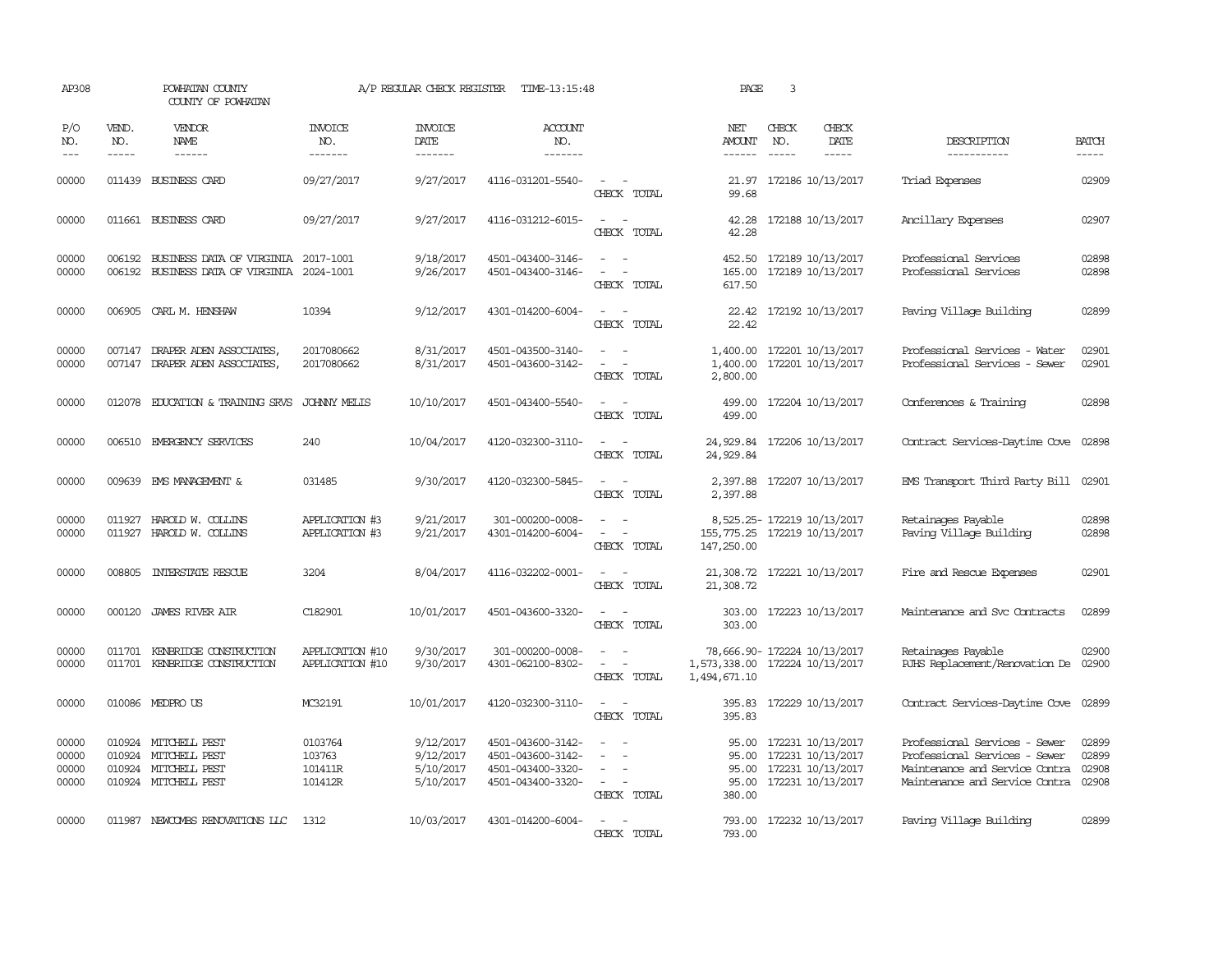| AP308                                                                |                               | POWHATAN COUNTY<br>COUNTY OF POWHATAN                                                                                                                                                                                                                                                                                                                   |                                  | A/P REGULAR CHECK REGISTER                                                                                   | TIME-13:15:48                                                                                                                                                        |                                                                                                                             | PAGE                                                                      | $\overline{4}$                |                                                                                                                                                                                                                          |                                                                                                                                                                                                                                                                      |                                                                      |
|----------------------------------------------------------------------|-------------------------------|---------------------------------------------------------------------------------------------------------------------------------------------------------------------------------------------------------------------------------------------------------------------------------------------------------------------------------------------------------|----------------------------------|--------------------------------------------------------------------------------------------------------------|----------------------------------------------------------------------------------------------------------------------------------------------------------------------|-----------------------------------------------------------------------------------------------------------------------------|---------------------------------------------------------------------------|-------------------------------|--------------------------------------------------------------------------------------------------------------------------------------------------------------------------------------------------------------------------|----------------------------------------------------------------------------------------------------------------------------------------------------------------------------------------------------------------------------------------------------------------------|----------------------------------------------------------------------|
| P/O<br>NO.<br>$ -$                                                   | VEND.<br>NO.<br>$\frac{1}{2}$ | VENDOR<br>NAME                                                                                                                                                                                                                                                                                                                                          | <b>INVOICE</b><br>NO.<br>------- | <b>INVOICE</b><br>DATE<br>$- - - - - - -$                                                                    | <b>ACCOUNT</b><br>NO.<br>-------                                                                                                                                     |                                                                                                                             | NET<br>AMOUNT                                                             | CHECK<br>NO.<br>$\frac{1}{2}$ | CHECK<br>DATE<br>$- - - - -$                                                                                                                                                                                             | DESCRIPTION<br>-----------                                                                                                                                                                                                                                           | <b>BATCH</b><br>$- - - - -$                                          |
| 00000                                                                |                               | 012079 CNSOLVE, LLC                                                                                                                                                                                                                                                                                                                                     | ECN-027911                       | 8/10/2017                                                                                                    | 4116-035500-0008-                                                                                                                                                    | $\sim$ 10 $\sim$ 10 $\sim$<br>CHECK TOTAL                                                                                   | 7,500.00                                                                  |                               | 7,500.00 172233 10/13/2017                                                                                                                                                                                               | Einerg Perform Grant                                                                                                                                                                                                                                                 | 02902                                                                |
| 00000<br>00000                                                       | 012003<br>012003              | PHOENIX FABRICATORS AND<br>PHOENIX FABRICATORS AND                                                                                                                                                                                                                                                                                                      | PMT #2<br>PMT #2                 | 9/30/2017<br>9/30/2017                                                                                       | 301-000200-0008-<br>4301-046000-8301-                                                                                                                                | $\sim$<br>$\sim$<br>$\equiv$<br>$\overline{\phantom{a}}$<br>CHECK TOTAL                                                     | 22,080.60-172234 10/13/2017<br>441,612.00 172234 10/13/2017<br>419,531.40 |                               |                                                                                                                                                                                                                          | Retainages Payable<br>Water Tower - Village Area                                                                                                                                                                                                                     | 02902<br>02902                                                       |
| 00000<br>00000<br>00000                                              | 007325                        | 007325 RICHMOND OXYGEN CO.<br>RICHMOND OXYGEN CO.<br>007325 RICHMOND OXYGEN CO.                                                                                                                                                                                                                                                                         | 263381<br>263897<br>263898       | 9/06/2017<br>9/20/2017<br>9/20/2017                                                                          | 4120-032301-6013-<br>4120-032301-6013-<br>4120-032301-6013-                                                                                                          | $\sim$<br>$\sim$<br>$\sim$ $-$<br>$\overline{\phantom{a}}$<br>CHECK TOTAL                                                   | 62.00<br>125.00                                                           |                               | 39.00 172245 10/13/2017<br>172245 10/13/2017<br>24.00 172245 10/13/2017                                                                                                                                                  | Medical Supplies<br>Medical Supplies<br>Medical Supplies                                                                                                                                                                                                             | 02902<br>02902<br>02902                                              |
| 00000<br>00000                                                       | 007310                        | SOUTHEASTERN EMERGENCY<br>007310 SOUTHEASTERN EMERGENCY                                                                                                                                                                                                                                                                                                 | 779629<br>780848                 | 9/22/2017<br>9/29/2017                                                                                       | 4120-032301-6013-<br>4120-032301-6013-                                                                                                                               | $\overline{\phantom{a}}$<br>$\sim$<br>$\overline{\phantom{a}}$<br>CHECK TOTAL                                               | 1,042.04                                                                  |                               | 118.95 172251 10/13/2017<br>923.09 172251 10/13/2017                                                                                                                                                                     | Medical Supplies<br>Medical Supplies                                                                                                                                                                                                                                 | 02900<br>02900                                                       |
| 00000                                                                | 001940                        | STANDBY SYSTEMS, INC.                                                                                                                                                                                                                                                                                                                                   | 09172114                         | 9/21/2017                                                                                                    | 4501-043600-3142-                                                                                                                                                    | CHECK TOTAL                                                                                                                 | 1,421.76                                                                  |                               | 1,421.76 172252 10/13/2017                                                                                                                                                                                               | Professional Services - Sewer                                                                                                                                                                                                                                        | 02900                                                                |
| 00000                                                                |                               | 008346 SYCOM TECHNOLOGIES                                                                                                                                                                                                                                                                                                                               | AT39010                          | 9/30/2017                                                                                                    | 4301-012510-8310-                                                                                                                                                    | CHECK TOTAL                                                                                                                 | 8,625.00<br>8,625.00                                                      |                               | 172254 10/13/2017                                                                                                                                                                                                        | Virtual Host and Mirroring                                                                                                                                                                                                                                           | 02900                                                                |
| 00000                                                                |                               | 012077 VICTOR PRODUCTS CO.                                                                                                                                                                                                                                                                                                                              | 139503                           | 9/29/2017                                                                                                    | 4301-042000-8301-                                                                                                                                                    | $\sim$ 100 $\mu$<br>CHECK TOTAL                                                                                             | 2,199.31                                                                  |                               | 2, 199.31 172264 10/13/2017                                                                                                                                                                                              | Joint Maintenance Garage                                                                                                                                                                                                                                             | 02900                                                                |
| 00000                                                                |                               | 006551 YARD WORKS, LLC                                                                                                                                                                                                                                                                                                                                  | 9425143-IN                       | 9/27/2017                                                                                                    | 4301-014200-6004-                                                                                                                                                    | $\overline{\phantom{a}}$<br>$\sim$<br>CHECK TOTAL                                                                           | 72.00                                                                     |                               | 72.00 172271 10/13/2017                                                                                                                                                                                                  | Paving Village Building                                                                                                                                                                                                                                              | 02900                                                                |
| 00000<br>00000<br>00000<br>00000<br>00000<br>00000<br>00000<br>00000 | 009183<br>009183<br>009183    | AIR, WATER & SOIL LABORA- V17007221<br>AIR, WATER & SOIL LABORA- V17007277<br>009183 AIR, WATER & SOIL LABORA- V17007294<br>009183 AIR, WATER & SOIL LABORA- V17007353<br>AIR, WATER & SOIL LABORA- V17007377<br>009183 AIR, WATER & SOIL LABORA- V17007413<br>009183 AIR, WATER & SOIL LABORA- V17007414<br>009183 AIR, WATER & SOIL LABORA- V17007447 |                                  | 10/06/2017<br>10/10/2017<br>10/10/2017<br>10/11/2017<br>10/12/2017<br>10/13/2017<br>10/13/2017<br>10/17/2017 | 4501-043600-3142-<br>4501-043600-3142-<br>4501-043600-3142-<br>4501-043600-3142-<br>4501-043500-3140-<br>4501-043600-3142-<br>4501-043600-3142-<br>4501-043600-3142- | $\equiv$<br>$\equiv$<br>$\equiv$<br>$\overline{\phantom{a}}$<br>$\overline{\phantom{a}}$<br>$\sim$ 100 $\mu$<br>CHECK TOTAL | 1,033.20                                                                  |                               | 40.00 172276 10/27/2017<br>112.00 172276 10/27/2017<br>362.40 172276 10/27/2017<br>265.20 172276 10/27/2017<br>40.00 172276 10/27/2017<br>40.00 172276 10/27/2017<br>40.00 172276 10/27/2017<br>133.60 172276 10/27/2017 | Professional Services - Sewer<br>Professional Services - Sewer<br>Professional Services - Sewer<br>Professional Services - Sewer<br>Professional Services - Water<br>Professional Services - Sewer<br>Professional Services - Sewer<br>Professional Services - Sewer | 02913<br>02913<br>02913<br>02913<br>02913<br>02913<br>02913<br>02921 |
| 00000<br>00000<br>00000<br>00000                                     | 009183<br>009183<br>009183    | AIR, WATER & SOIL LABORA- V17007455<br>AIR, WATER & SOIL LABORA- V17007506<br>AIR, WATER & SOIL LABORA- V17007541<br>009183 AIR, WATER & SOIL LABORA- V17007542                                                                                                                                                                                         |                                  | 10/17/2017<br>10/18/2017<br>10/19/2017<br>10/19/2017                                                         | 4501-043600-3142-<br>4501-043500-3140-<br>4501-043600-3142-<br>4501-043600-3142-                                                                                     | $\overline{\phantom{a}}$<br>$\equiv$<br>CHECK TOTAL                                                                         | 142.20<br>40.00<br>262.20                                                 |                               | 172277 10/27/2017<br>40.00 172277 10/27/2017<br>40.00 172277 10/27/2017<br>172277 10/27/2017                                                                                                                             | Professional Services - Sewer<br>Professional Services - Water<br>Professional Services - Sewer<br>Professional Services - Sewer                                                                                                                                     | 02921<br>02921<br>02921<br>02921                                     |
| 00000                                                                |                               | 011931 ALTAIRIS TECHNOLOGY                                                                                                                                                                                                                                                                                                                              | 05-POW                           | 10/10/2017                                                                                                   | 4301-031200-6001-                                                                                                                                                    | $\sim$ $\sim$<br>CHECK TOTAL                                                                                                | 11,590.25 172280 10/27/2017<br>11,590.25                                  |                               |                                                                                                                                                                                                                          | Public Safety Radio System                                                                                                                                                                                                                                           | 02910                                                                |
| 00000                                                                |                               | 007436 AQUA VIRGINIA, INC.                                                                                                                                                                                                                                                                                                                              | 0574661 10/17                    | 10/06/2017                                                                                                   | 4501-043400-5130-                                                                                                                                                    | $\frac{1}{2} \left( \frac{1}{2} \right) \left( \frac{1}{2} \right) = \frac{1}{2} \left( \frac{1}{2} \right)$<br>CHECK TOTAL | 23.20                                                                     |                               | 23.20 172284 10/27/2017                                                                                                                                                                                                  | Water                                                                                                                                                                                                                                                                | 02913                                                                |
| 00000                                                                |                               | 007436 AQUA VIRGINIA, INC.                                                                                                                                                                                                                                                                                                                              | 1188328 10/17                    | 10/06/2017                                                                                                   | 4501-043600-5130-                                                                                                                                                    | $\overline{a}$<br>$\overline{\phantom{a}}$<br>CHECK TOTAL                                                                   | 17.62                                                                     |                               | 17.62 172285 10/27/2017                                                                                                                                                                                                  | Water - Sewer Facilities                                                                                                                                                                                                                                             | 02913                                                                |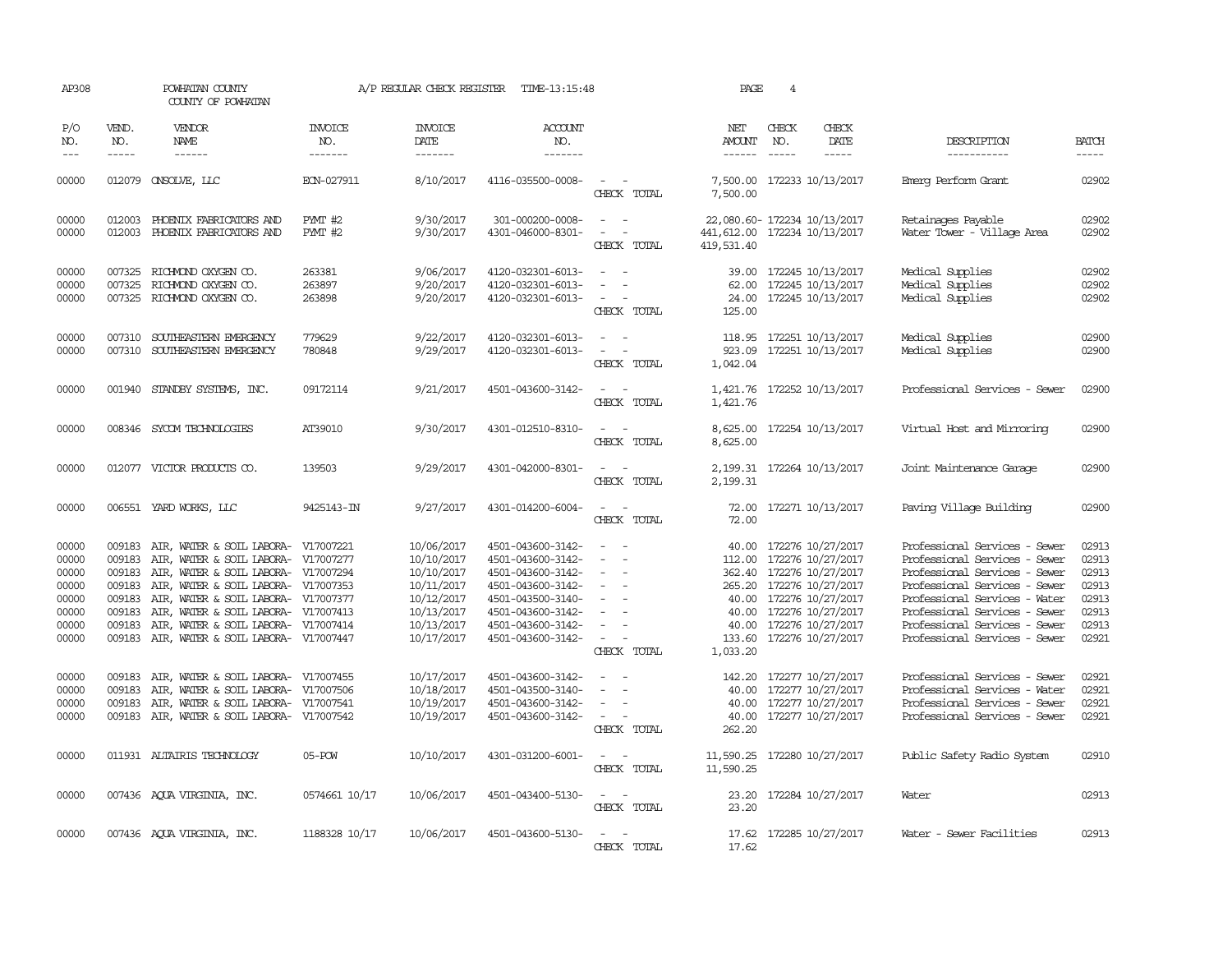| AP308                            |                             | POWHATAN COUNTY<br>COUNTY OF POWHATAN                                                                      |                                                               | A/P REGULAR CHECK REGISTER                           | TIME-13:15:48                                                                    |                                                                                                  | PAGE                                                | 5                           |                                                                               |                                                                                                |                                  |
|----------------------------------|-----------------------------|------------------------------------------------------------------------------------------------------------|---------------------------------------------------------------|------------------------------------------------------|----------------------------------------------------------------------------------|--------------------------------------------------------------------------------------------------|-----------------------------------------------------|-----------------------------|-------------------------------------------------------------------------------|------------------------------------------------------------------------------------------------|----------------------------------|
| P/O<br>NO.<br>$---$              | VEND.<br>NO.<br>$- - - - -$ | <b>VENDOR</b><br>NAME                                                                                      | <b>INVOICE</b><br>NO.<br>-------                              | <b>INVOICE</b><br>DATE<br>-------                    | <b>ACCOUNT</b><br>NO.<br>-------                                                 |                                                                                                  | NET<br>AMOUNT<br>------                             | CHECK<br>NO.<br>$- - - - -$ | CHECK<br>DATE<br>-----                                                        | DESCRIPTION<br>-----------                                                                     | <b>BATCH</b><br>-----            |
| 00000                            |                             | 011479 ATLANTIC EMERGENCY                                                                                  | 11442RIC                                                      | 10/20/2017                                           | 4301-032200-0004-                                                                | $\sim$ $\sim$<br>CHECK TOTAL                                                                     | 7,899.19<br>7,899.19                                |                             | 172286 10/27/2017                                                             | Ladder Truck                                                                                   | 02921                            |
| 00000                            |                             | 006655 BLOSSMAN GAS COMPANIES,                                                                             | 1775162                                                       | 9/08/2017                                            | 4501-043600-5120-                                                                | $\sim$ $  -$<br>CHECK TOTAL                                                                      | 11.64                                               |                             | 11.64 172293 10/27/2017                                                       | Fuel (htg)                                                                                     | 02913                            |
| 00000<br>00000                   |                             | 009991 BMS DIRECT<br>009991 BMS DIRECT                                                                     | 118273<br>118273                                              | 9/29/2017<br>9/29/2017                               | 4501-043500-3140-<br>4501-043600-3142-                                           | $\omega_{\rm{max}}$ and $\omega_{\rm{max}}$<br>$\overline{\phantom{a}}$<br>$\sim$<br>CHECK TOTAL | 181.84<br>363.68                                    |                             | 181.84 172294 10/27/2017<br>172294 10/27/2017                                 | Professional Services - Water<br>Professional Services - Sewer                                 | 02913<br>02913                   |
| 00000                            |                             | 007509 CAPITALIRISTATE                                                                                     | S030492210.001                                                | 9/27/2017                                            | 4301-014200-6004-                                                                | $\overline{\phantom{a}}$<br>CHECK TOTAL                                                          | 12.97<br>12.97                                      |                             | 172297 10/27/2017                                                             | Paving Village Building                                                                        | 02921                            |
| 00000<br>00000                   | 010937<br>010937            | CARLITON'S CUSTOM PAINTING<br>CARLITON'S CUSTOM PAINTING BILL 10/23/17                                     | PNTG 1/2SS BLDG                                               | 10/18/2017<br>10/23/2017                             | 4301-014500-0022-<br>4301-014500-0022-                                           | $\sim$<br>CHECK TOTAL                                                                            | 4,995.00<br>2,500.00<br>7,495.00                    |                             | 172298 10/27/2017<br>172298 10/27/2017                                        | Human Services Interior Painti<br>Human Services Interior Painti                               | 02913<br>02921                   |
| 00000                            |                             | 010957 CARROLL, SCOTT                                                                                      | PER DIEM 10/17                                                | 10/13/2017                                           | 4501-043400-5540-                                                                | $\sim$ 10 $\sim$ 10 $\sim$<br>CHECK TOTAL                                                        | 99.50<br>99.50                                      |                             | 172300 10/27/2017                                                             | Conferences & Training                                                                         | 02910                            |
| 00000<br>00000<br>00000<br>00000 | 007353<br>007353            | 007353 CDW GOVERNMENT, INC.<br>CDW GOVERNMENT, INC.<br>CDW GOVERNMENT, INC.<br>007353 CDW GOVERNMENT, INC. | <b>KKW5319</b><br><b>KKX2322</b><br>KKX4145<br><b>KNK3869</b> | 10/06/2017<br>10/06/2017<br>10/07/2017<br>10/19/2017 | 4301-042000-8301-<br>4301-042000-8301-<br>4301-042000-8301-<br>4301-032200-0005- | $\sim$ $\sim$<br>$\overline{\phantom{a}}$<br>CHECK TOTAL                                         | 156.92<br>15, 176.50 172301 10/27/2017<br>23,038.72 |                             | 2,034.78 172301 10/27/2017<br>172301 10/27/2017<br>5,670.52 172301 10/27/2017 | Joint Maintenance Garage<br>Joint Maintenance Garage<br>Joint Maintenance Garage<br>CAD System | 02919<br>02919<br>02919<br>02921 |
| 00000                            |                             | 000540 CENTRAL VIRGINIA WASTE                                                                              | 22666                                                         | 10/06/2017                                           | 4501-043400-3185-                                                                | $\sim$ $\sim$<br>CHECK TOTAL                                                                     | 48.93                                               |                             | 48.93 172303 10/27/2017                                                       | Trash Removal                                                                                  | 02913                            |
| 00000                            |                             | 006965 CINTAS CORPORATION                                                                                  | 143262916                                                     | 10/04/2017                                           | 4501-043400-6011-                                                                | $\sim$ $ \sim$<br>CHECK TOTAL                                                                    | 96.44                                               |                             | 96.44 172305 10/27/2017                                                       | Uniforms                                                                                       | 02914                            |
| 00000<br>00000                   |                             | 011728 DANIEL & COMPANY, INC.<br>011728 DANIEL & COMPANY, INC.                                             | APPLICATION #9<br>APPLICATION #9                              | 9/30/2017<br>9/30/2017                               | 301-000200-0008-<br>4301-042000-8301-                                            | CHECK TOTAL                                                                                      | 181,872.00 172311 10/27/2017<br>172,779.00          |                             | 9,093.00-172311 10/27/2017                                                    | Retainages Payable<br>Joint Maintenance Garage                                                 | 02910<br>02910                   |
| 00000                            |                             | 000076 DELL MARKETING L.P.                                                                                 | 10192122870                                                   | 9/21/2017                                            | 4301-012510-8304-                                                                | CHECK TOTAL                                                                                      | 9,182.85                                            |                             | 9, 182.85 172313 10/27/2017                                                   | PC Replacement                                                                                 | 02919                            |
| 00000                            |                             | 010233 DEWBERRY ENGINEERS, INC.                                                                            | 1473625                                                       | 10/20/2017                                           | 4502-044000-0002-                                                                | $\sim$ 100 $\sim$ 100 $\sim$<br>CHECK TOTAL                                                      | 3,068.75                                            |                             | 3,068.75 172315 10/27/2017                                                    | Dutoy Creek WITP Upgrades                                                                      | 02921                            |
| 00000<br>00000                   | 000860                      | DOMINION ENERGY VIRGINIA<br>000860 DOMINION ENERGY VIRGINIA                                                | 099822315010/17<br>187519891110/17                            | 10/02/2017<br>10/03/2017                             | 4501-043600-5110-<br>4501-043500-5110-                                           | $\omega_{\rm{max}}$ and $\omega_{\rm{max}}$<br>CHECK TOTAL                                       | 29.49<br>118.73                                     |                             | 89.24 172318 10/27/2017<br>172318 10/27/2017                                  | Electricity<br>Electricity                                                                     | 02915<br>02915                   |
| 00000<br>00000                   | 000860                      | DOMINION ENERGY VIRGINIA<br>000860 DOMINION ENERGY VIRGINIA                                                | 290702853010/17<br>308547689710/17                            | 10/02/2017<br>10/02/2017                             | 4501-043400-5110-<br>4501-043600-5110-                                           | $\overline{\phantom{a}}$<br>$\sim$<br>CHECK TOTAL                                                | 174.46                                              |                             | 52.91 172319 10/27/2017<br>121.55 172319 10/27/2017                           | Electricity<br>Electricity                                                                     | 02915<br>02915                   |
| 00000                            |                             | 000860 DOMINION ENERGY VIRGINIA                                                                            | 665630055210/17                                               | 10/02/2017                                           | 4501-043500-5110-                                                                | $\sim$ $\sim$                                                                                    |                                                     |                             | 427.90 172321 10/27/2017                                                      | Electricity                                                                                    | 02915                            |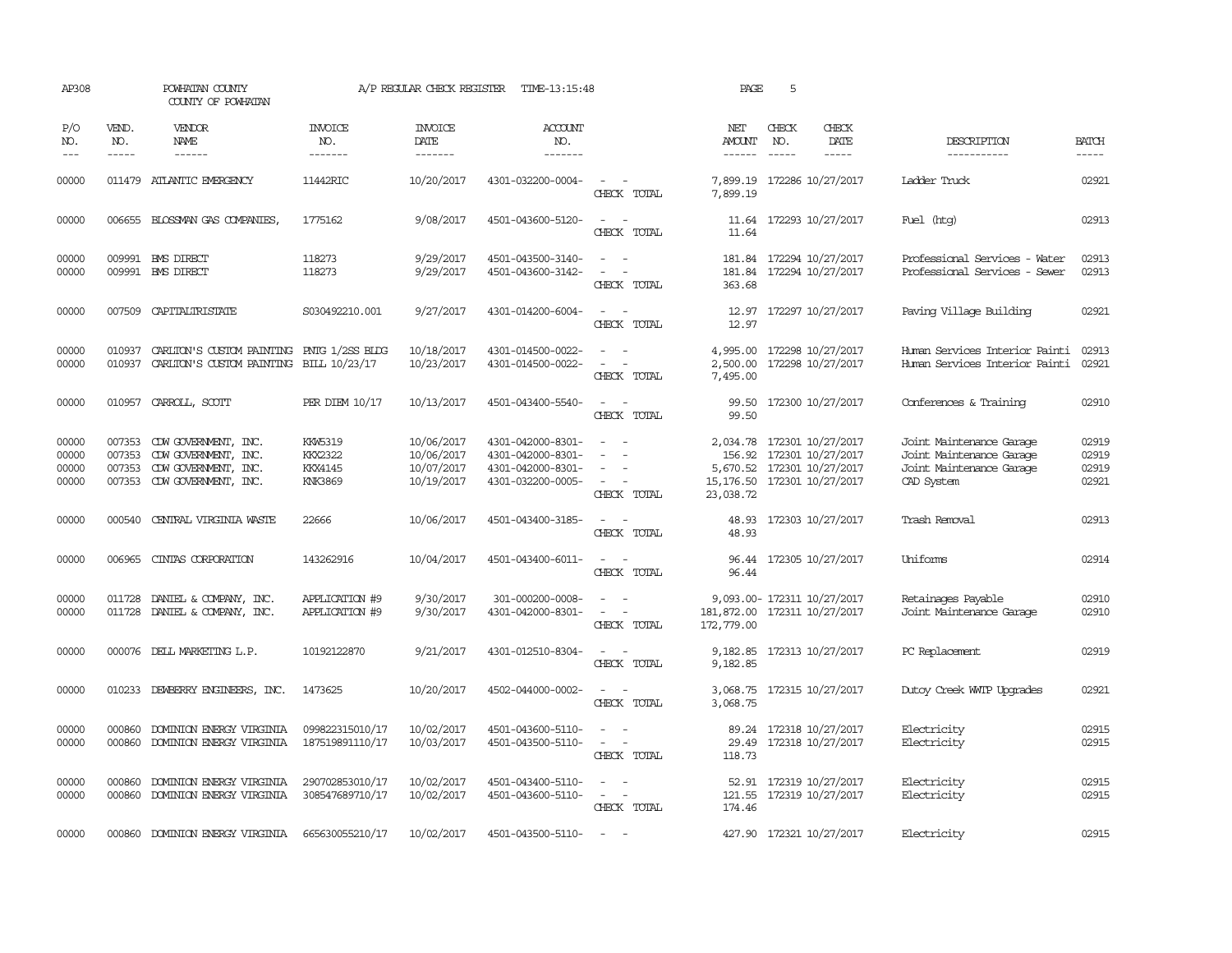| AP308                            |                             | POWHATAN COUNTY<br>COUNTY OF POWHATAN                                                                                                         |                                      | A/P REGULAR CHECK REGISTER                       | TIME-13:15:48                                                                    |                                                                                                                                                                     | PAGE                             | 6                             |                                                                                              |                                                                                                                        |                                  |
|----------------------------------|-----------------------------|-----------------------------------------------------------------------------------------------------------------------------------------------|--------------------------------------|--------------------------------------------------|----------------------------------------------------------------------------------|---------------------------------------------------------------------------------------------------------------------------------------------------------------------|----------------------------------|-------------------------------|----------------------------------------------------------------------------------------------|------------------------------------------------------------------------------------------------------------------------|----------------------------------|
| P/O<br>NO.<br>$---$              | VEND.<br>NO.<br>$- - - - -$ | VENDOR<br>NAME<br>$- - - - - -$                                                                                                               | INVOICE<br>NO.<br>-------            | <b>INVOICE</b><br>DATE<br>-------                | ACCOUNT<br>NO.<br>-------                                                        |                                                                                                                                                                     | NET<br>AMOUNT<br>$- - - - - -$   | CHECK<br>NO.<br>$\frac{1}{2}$ | CHECK<br>DATE<br>-----                                                                       | DESCRIPTION<br>-----------                                                                                             | <b>BATCH</b><br>$- - - - -$      |
| 00000<br>00000                   | 000860<br>000860            | DOMINION ENERGY VIRGINIA<br>DOMINION ENERGY VIRGINIA                                                                                          | 789705585610/17<br>905242619510/17   | 10/02/2017<br>10/02/2017                         | 4501-043600-5110-<br>4501-043600-5110-                                           | $\sim$ $ -$<br>$\overline{\phantom{a}}$<br>$\overline{a}$<br>CHECK TOTAL                                                                                            | 46.71<br>2,746.94                |                               | 2,272.33 172321 10/27/2017<br>172321 10/27/2017                                              | Electricity<br>Electricity                                                                                             | 02915<br>02915                   |
| 00000<br>00000                   | 007147                      | DRAPER ADEN ASSOCIATES,<br>007147 DRAPER ADEN ASSOCIATES,                                                                                     | 2017090164<br>2017090164             | 9/30/2017<br>9/30/2017                           | 4501-043500-3140-<br>4501-043600-3142-                                           | CHECK TOTAL                                                                                                                                                         | 1,050.00<br>1,050.00<br>2,100.00 |                               | 172324 10/27/2017<br>172324 10/27/2017                                                       | Professional Services - Water<br>Professional Services - Sewer                                                         | 02922<br>02922                   |
| 00000                            |                             | 011269 ECS MID ATLANTIC, LLC                                                                                                                  | 619112                               | 10/11/2017                                       | 4301-014200-6004-                                                                | $\sim$<br>$\sim$<br>CHECK TOTAL                                                                                                                                     | 1,873.50<br>1,873.50             |                               | 172328 10/27/2017                                                                            | Paving Village Building                                                                                                | 02910                            |
| 00000<br>00000                   |                             | 011927 HAROLD W. COLLINS<br>011927 HAROLD W. COLLINS                                                                                          | APPLICATION #4<br>APPLICATION #4     | 10/24/2017<br>10/24/2017                         | 301-000200-0008-<br>4301-014200-6004-                                            | $\equiv$<br>$\sim$<br>$\equiv$<br>$\sim$<br>CHECK TOTAL                                                                                                             | 34,445.49<br>32,723.22           |                               | 1,722.27- 172340 10/27/2017<br>172340 10/27/2017                                             | Retainages Payable<br>Paving Village Building                                                                          | 02922<br>02922                   |
| 00000                            |                             | 012085 HIKO, INC.                                                                                                                             | 44473                                | 10/04/2017                                       | 4301-042000-8301-                                                                | $\sim$ $ -$<br>CHECK TOTAL                                                                                                                                          | 20,520.00<br>20,520.00           |                               | 172342 10/27/2017                                                                            | Joint Maintenance Garage                                                                                               | 02910                            |
| 00000                            |                             | 008381 JAMES RIVER PEIROLEUM                                                                                                                  | 103C                                 | 9/22/2017                                        | 4501-043400-6008-                                                                | $\frac{1}{2} \left( \frac{1}{2} \right) \left( \frac{1}{2} \right) = \frac{1}{2} \left( \frac{1}{2} \right)$<br>CHECK TOTAL                                         | 300.07<br>300.07                 |                               | 172346 10/27/2017                                                                            | Gas/Grease/Oil/Vehicle Repairs                                                                                         | 02917                            |
| 00000<br>00000<br>00000<br>00000 |                             | 000166 LUCK STONE CORP.<br>000166 LUCK STONE CORP.<br>000166 LUCK STONE CORP.<br>000166 LUCK STONE CORP.                                      | 389412<br>389697<br>389733<br>389762 | 9/26/2017<br>9/27/2017<br>9/27/2017<br>9/27/2017 | 4301-071120-0002-<br>4301-014200-6004-<br>4301-014200-6004-<br>4301-014200-6004- | $\equiv$<br>$\sim$<br>CHECK TOTAL                                                                                                                                   | 39.62<br>68.22<br>261.56         |                               | 172353 10/27/2017<br>74.70 172353 10/27/2017<br>172353 10/27/2017<br>79.02 172353 10/27/2017 | Fencing/Backstop Maintenance<br>Paving Village Building<br>Paving Village Building<br>Paving Village Building          | 02915<br>02915<br>02915<br>02915 |
| 00000                            |                             | 012096 MCA DBA AMERIZON WIRELESS 103248                                                                                                       |                                      | 10/12/2017                                       | 4120-032200-8215-                                                                | $\overline{\phantom{a}}$<br>CHECK TOTAL                                                                                                                             | 2,075.00<br>2,075.00             |                               | 172355 10/27/2017                                                                            | State Dept of Fire Programs Fu                                                                                         | 02912                            |
| 00000                            |                             | 010816 MERCHANT METALS, INC.                                                                                                                  | 170144547                            | 9/25/2017                                        | 4301-014200-6004-                                                                | CHECK TOTAL                                                                                                                                                         | 1,224.18<br>1,224.18             |                               | 172358 10/27/2017                                                                            | Paving Village Building                                                                                                | 02915                            |
| 00000                            |                             | 007184 POLLARD WATER                                                                                                                          | 0088405                              | 9/28/2017                                        | 4501-043600-3310-                                                                | CHECK TOTAL                                                                                                                                                         | 354.83<br>354.83                 |                               | 172373 10/27/2017                                                                            | Repairs and Maintenance                                                                                                | 02915                            |
| 00000                            |                             | 008073 PROJECT LIFESAVER                                                                                                                      | 17-13459-64                          | 10/05/2017                                       | 4116-031210-6015-                                                                | $\sim$<br>CHECK TOTAL                                                                                                                                               | 632.54                           |                               | 632.54 172383 10/27/2017                                                                     | Project Lifesaver expenses                                                                                             | 02916                            |
| 00000                            |                             | 008448 CUINN CONSULTING                                                                                                                       | $\mathbf{1}$                         | 10/11/2017                                       | 4301-046000-8301-                                                                | $\sim$ $ \sim$<br>CHECK TOTAL                                                                                                                                       | 1,052.38                         |                               | 1,052.38 172384 10/27/2017                                                                   | Water Tower - Village Area                                                                                             | 02922                            |
| 00000<br>00000<br>00000<br>00000 | 000620                      | 000620 R. C. GOODWYN & SONS, INC<br>000620 R. C. GOODWYN & SONS, INC<br>R. C. GOODWYN & SONS, INC<br>000620 R. C. GOODWYN & SONS, INC 0784152 | 0782827<br>0783909<br>0784740        | 9/15/2017<br>9/22/2017<br>9/28/2017<br>9/25/2017 | 4301-014200-6004-<br>4301-031200-6002-<br>4301-031200-6002-<br>4301-014200-6004- | $\equiv$<br>$\overline{\phantom{a}}$<br>$\frac{1}{2} \left( \frac{1}{2} \right) \left( \frac{1}{2} \right) = \frac{1}{2} \left( \frac{1}{2} \right)$<br>CHECK TOTAL | 9.78<br>12.02<br>42.79<br>138.89 |                               | 172385 10/27/2017<br>172385 10/27/2017<br>172385 10/27/2017<br>74.30 172385 10/27/2017       | Paving Village Building<br>Sally Port & Courthouse Expans<br>Sally Port & Courthouse Expans<br>Paving Village Building | 02922<br>02922<br>02922<br>02916 |
| 00000<br>00000                   |                             | 000620 R. C. GOODWYN & SONS, INC<br>000620 R.C. GOODWYN & SONS, INC 0785872                                                                   | 0784764                              | 9/28/2017<br>10/06/2017                          | 4301-014200-6004-<br>4501-043600-3310-                                           | $\overline{\phantom{a}}$<br>CHECK TOTAL                                                                                                                             | 46.54<br>71.56                   |                               | 172386 10/27/2017<br>25.02 172386 10/27/2017                                                 | Paving Village Building<br>Repairs and Maintenance                                                                     | 02916<br>02916                   |